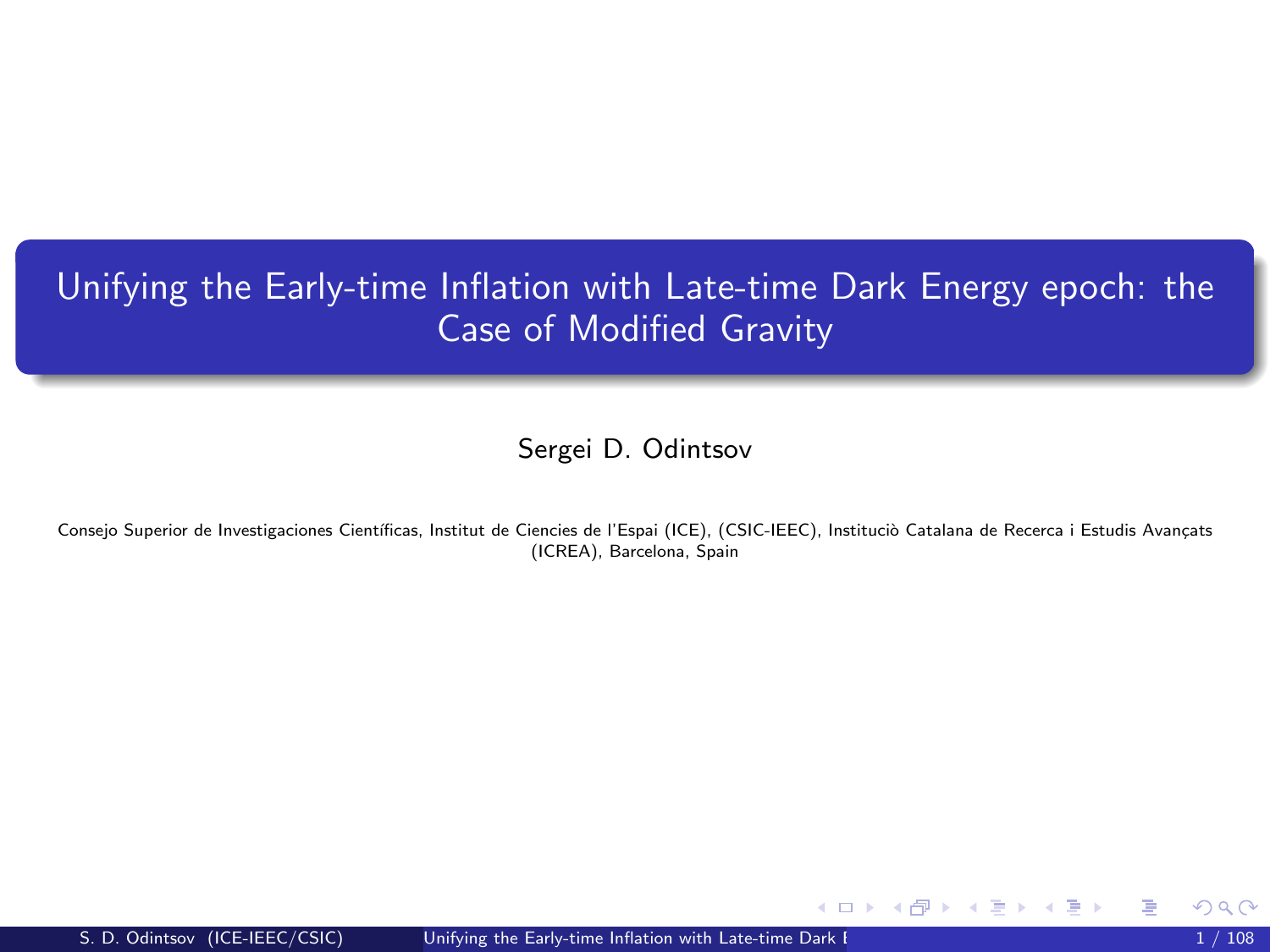

## 2  $F(R)$  gravity

- **3** [The inflation unified with dark energy for](#page-15-0)  $R^2$ -corrected Logarithmic and Exponential  $F(R)$  Grav[ity](#page-15-0)
- 4 [Unimodular](#page-57-0)  $F(R)$ -gravity
- <sup>5</sup> [Alternatives: bounces in F\(R\) gravity.](#page-65-0)
- <sup>6</sup> [Unifying trace-anomaly driven inflation with cosmic acceleration in modified gravity](#page-73-0)
- 7 [Stable neutron stars from](#page-82-0)  $f(R)$  gravity
- $8 \text{ } f(\mathcal{G})$  gravity
- <sup>9</sup> [String-inspired model and scalar-Einstein-Gauss-Bonnet gravity](#page-96-0)
- $10 F(R)$  bigravity
- **11** [What's the next?](#page-107-0)

B

メロメ メ都 メメ きょうくぼ メー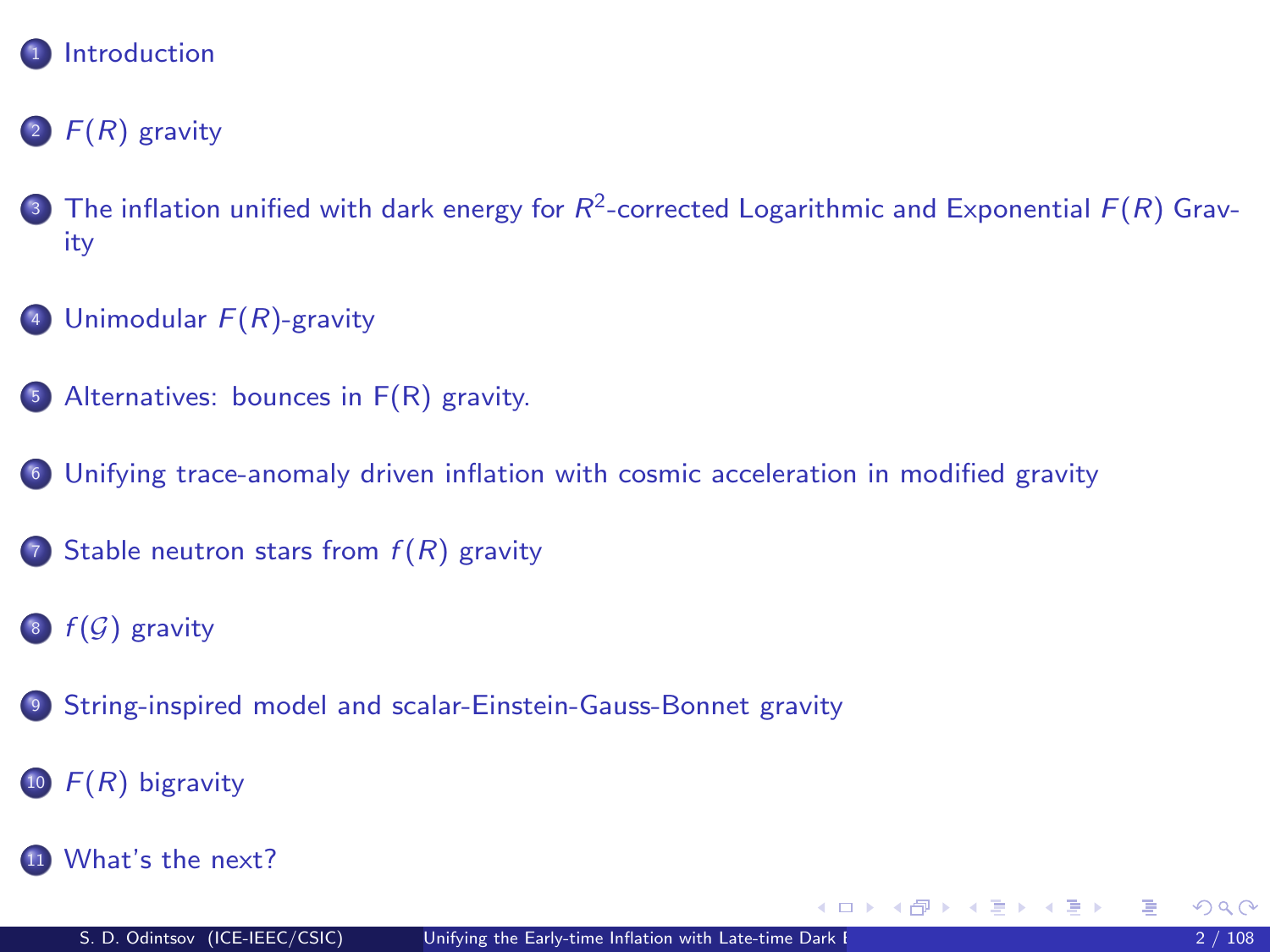#### <span id="page-2-0"></span>Gravity dominated evolution of the universe.

- <sup>1</sup> Quantum effects in curved spacetime induce higher-derivative terms (vacuum polarization). Quantum gravity may produce higher-order higher-derivative terms with dimensional couplings as well as non-local terms. The relevance of such terms at the very early universe. Review: I. L. Buchbinder, S. D. Odintsov and I. L. Shapiro, Effective action in quantum gravity, Bristol, UK: IOP (1992) 413 p Quantum effects modify Einstein gravity!
- <sup>2</sup> Early-time inflation maybe well described by the modified gravity theory. The well-known example is  $\mathsf{R}^2$  inflation and its evident generalizations. Advantages: no need for inflaton or some fluid. Very good agreement with Planck data.
- <sup>3</sup> Modified gravity may well describe dark energy. Advantages: no need for dark scalar, for dark fluid. The first well-known example of of  $F(R)$  gravity giving dark energy epoch: S. Capozziello, Curvature quintessence, Int. J. Mod. Phys. D 11 (2002) 483
- <sup>4</sup> Unification of early-time inflation with late-time acceleration in modified gravity.The first proposal of such unification in  $F(R)$  gravity: S. Nojiri and S. D. Odintsov, Modified gravity with negative and positive powers of the curvature: Unification of the inflation and of the cosmic acceleration, Phys. Rev. D  $68$  (2003) 123512, [hep-th/0307288]. No need for extra scalars,vectors,spinors or fluids to explain the early-time and late-time acceleration within same theory. The universe evolution changes the gravitational action. Gravitational action changes the features of the universe history and induces the universe acceleration.

 $\left\{ \begin{array}{ccc} 1 & 0 & 0 \\ 0 & 1 & 0 \end{array} \right.$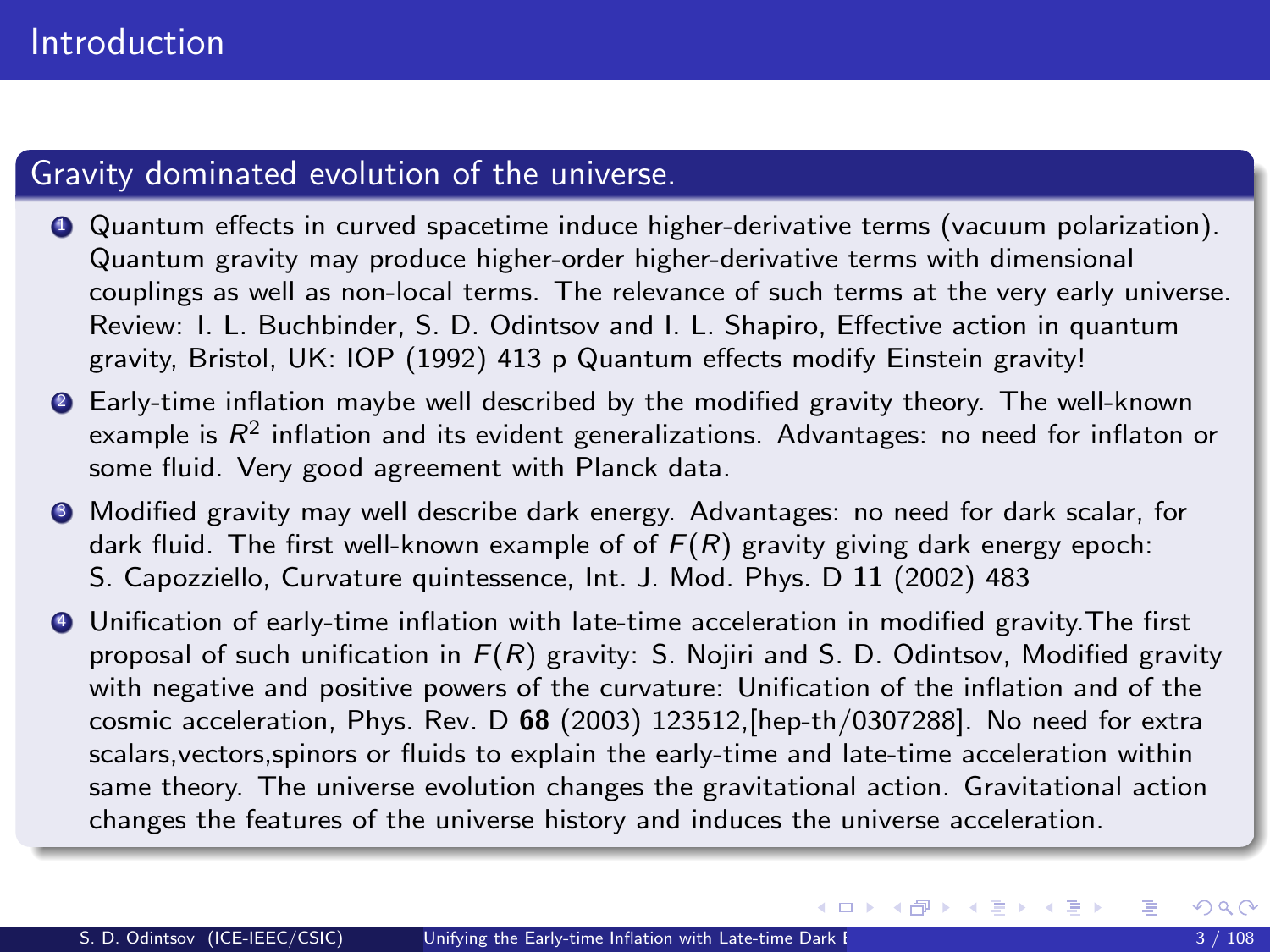#### Gravity dominated evolution of the universe.

- <sup>5</sup> Further step: the complete description of the universe history from early-time inflation,via radiation/matter dominance, to dark energy epoch within the same modified gravity. The first example in  $F(R)$  gravity: S. Nojiri and S. D. Odintsov, Modified  $f(R)$  gravity consistent with realistic cosmology: From matter dominated epoch to dark energy universe, Phys. Rev. D 74 (2006) 086005, [hep-th/0608008]. The possibility to include quantum gravity effects at the inflationary era.
- $\bullet$  Extra benefit: dark matter as modified gravity effect. The examples in  $F(R)$  gravity: S. Capozziello, V. F. Cardone and A. -Troisi, Low surface brightness galaxies rotation curves in the low energy limit of r\*\*n gravity: no need for dark matter?, Mon. Not. Roy. Astron. Soc. 375, 1423 (2007) The possibility to get inflation, dark energy and dark matter from the same modified gravity: S. Nojiri and S. D. Odintsov, Dark energy, inflation and dark matter from modified  $F(R)$  gravity, TSPU Bulletin N  $8(110)$  (2011) 7 [arXiv:0807.0685 [hep-th]].
- **<sup>1</sup>** Different proposals for modified gravity.

a. Modified Gauss-Bonnet gravity or  $F(G)$  theory introduced in S. Nojiri and S. D. Odintsov, Modified Gauss-Bonnet theory as gravitational alternative for dark energy, Phys. Lett. B 631 (2005) 1; [hep-th/0508049].

b. Non-local modified gravity:S. Deser and R. P. Woodard, Nonlocal Cosmology, Phys. Rev. Lett. 99 (2007) 111301

c. String-inspired Gauss-Bonnet gravity admitting the unification of inflation with DE:

S. Nojiri, S. D. Odintsov and M. Sasaki, Gauss-Bonnet dark energy, Phys. Rev. D 71 (2005) 123509,[hep-th/0504052].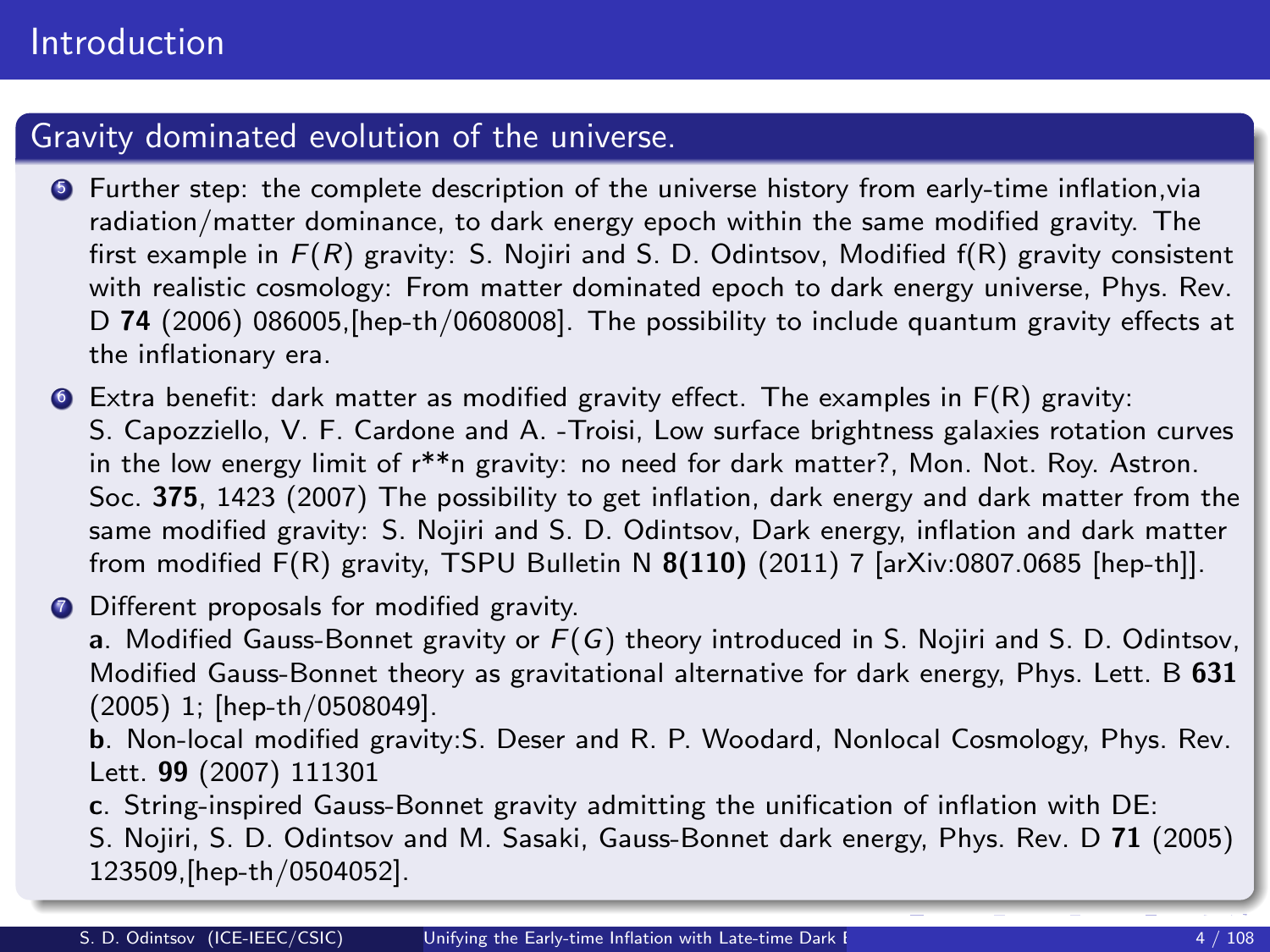#### Gravity dominated evolution of the universe.

- **<sup>0</sup>** Different proposals for modified gravity.
	- d. Born-Infeld versions of modified gravity:review,. Beltran Jimenez, L. Heisenberg, G. J. Olmo and D. Rubiera-Garcia, Born-Infeld inspired modifications of gravity, arXiv:1704.03351 [gr-qc]
	- e. non-minimal coupling of modified gravity with matter like  $F(R, T)$  gravity: T. Harko,
	- F. S. N. Lobo, S. Nojiri and S. D. Odintsov,  $f(R, T)$  gravity, Phys. Rev. D 84 (2011) 024020
	- or direct coupling of curvature terms with whole matter Lagrangian: S. Nojiri and
	- S. D. Odintsov, Gravity assisted dark energy dominance and cosmic acceleration, Phys. Lett. B 599 (2004) 137,astro-ph/0403622. etc (teleparallel gravity,vector gravity,massive gravity, Horava-Lifshitz modified  $F(R)$  gravity,.....).
- **8** Consistent gravitational physics in Solar System (not-modified Newton law).
- <sup>9</sup> The possibility to realize the unification of GUTs with higher-derivative gravity and construct the consistent quantum gravity with GUTs.
- <sup>10</sup> Rich number of applications: relativistic stars, wormholes without phantoms, modification of black holes thermodynamics.

#### General review of modified gravities:

S. Nojiri and S. D. Odintsov, Unified cosmic history in modified gravity: from F(R) theory to Lorentz non-invariant models, Phys. Rept. 505 (2011) 59 doi:10.1016/j.physrep.2011.04.001 [arXiv:1011.0544 [gr-qc]]; S. Capozziello and M. De Laurentis, Extended Theories of Gravity, Phys. Rept. 509 (2011) 167 doi:10.1016/j.physrep.2011.09.003 [arXiv:1108.6266 [gr-qc]]; . Nojiri, S. D. Odintsov and V. K. Oikonomou, Modified Gravity Theories on a Nutshell: Inflation, Bounce and Late-time Evolution, arXiv:1705.11098 [gr-qc],Phys.Repts.2018.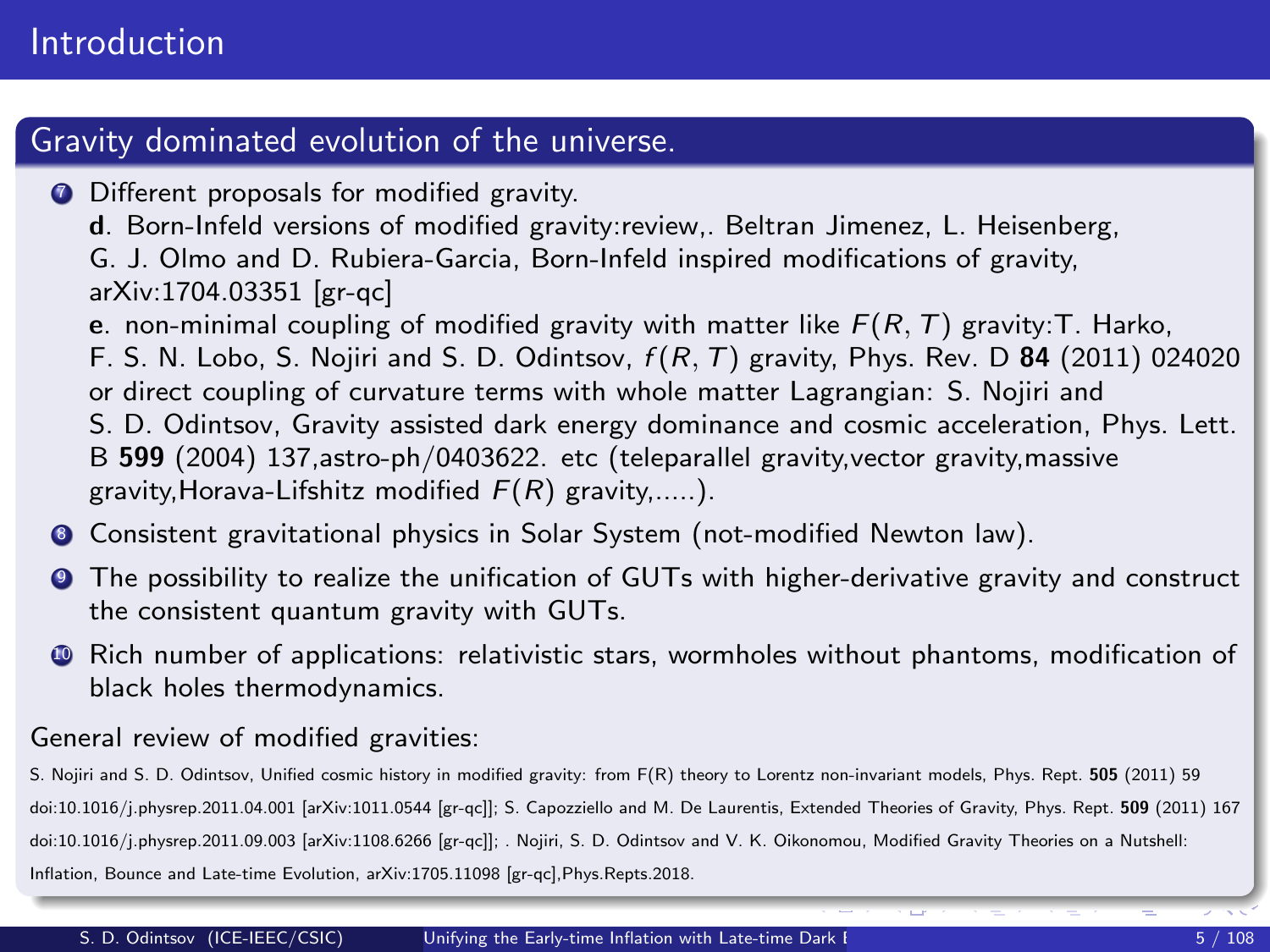<span id="page-5-0"></span>The action:

$$
S = \int d^4x \sqrt{-g} \left[ \frac{F(R)}{2\kappa^2} + \mathcal{L}^{\text{(matter)}} \right], \qquad (1)
$$

where  $g$  is the determinant of the metric tensor  $g_{\mu\nu}$ ,  ${\cal L}^{\rm (matter)}$  is the matter Lagrangian and  $F(R)$  a generic function of the Ricci scalar, R.

We shall write

<span id="page-5-1"></span>
$$
F(R) = R + f(R). \tag{2}
$$

Field eqs:

$$
R_{\mu\nu} - \frac{1}{2} R g_{\mu\nu} = \kappa^2 \left( T_{\mu\nu}^{\text{MG}} + \tilde{T}_{\mu\nu}^{\text{(matter)}} \right) . \tag{3}
$$

Here,  $R_{\mu\nu}$  is the Ricci tensor and the part of modified gravity is formally included into the 'modified gravity' stress-energy tensor  $\,mathcal{T}^{\rm MG}_{\mu\nu}$  , given by

$$
\mathcal{T}^{\text{MG}}_{\mu\nu} = \frac{1}{\kappa^2 \mathcal{F}'(R)} \left\{ \frac{1}{2} g_{\mu\nu} [\mathcal{F}(R) - R \mathcal{F}'(R)] + (\nabla_{\mu} \nabla_{\nu} - g_{\mu\nu} \square) \mathcal{F}'(R) \right\} \,. \tag{4}
$$

 $\tilde T_{\mu\nu}^{({\rm matter})}$  is given by the non-minimal coupling of the ordinary matter stress-energy tensor  $T_{\mu\nu}^{({\rm matter})}$  with geometry, namely,

$$
\tilde{\mathcal{T}}_{\mu\nu}^{\text{(matter)}} = \frac{1}{F'(R)} \mathcal{T}_{\mu\nu}^{\text{(matter)}}.
$$
\n(5)

メロメ メ御 メメ きょうくきょう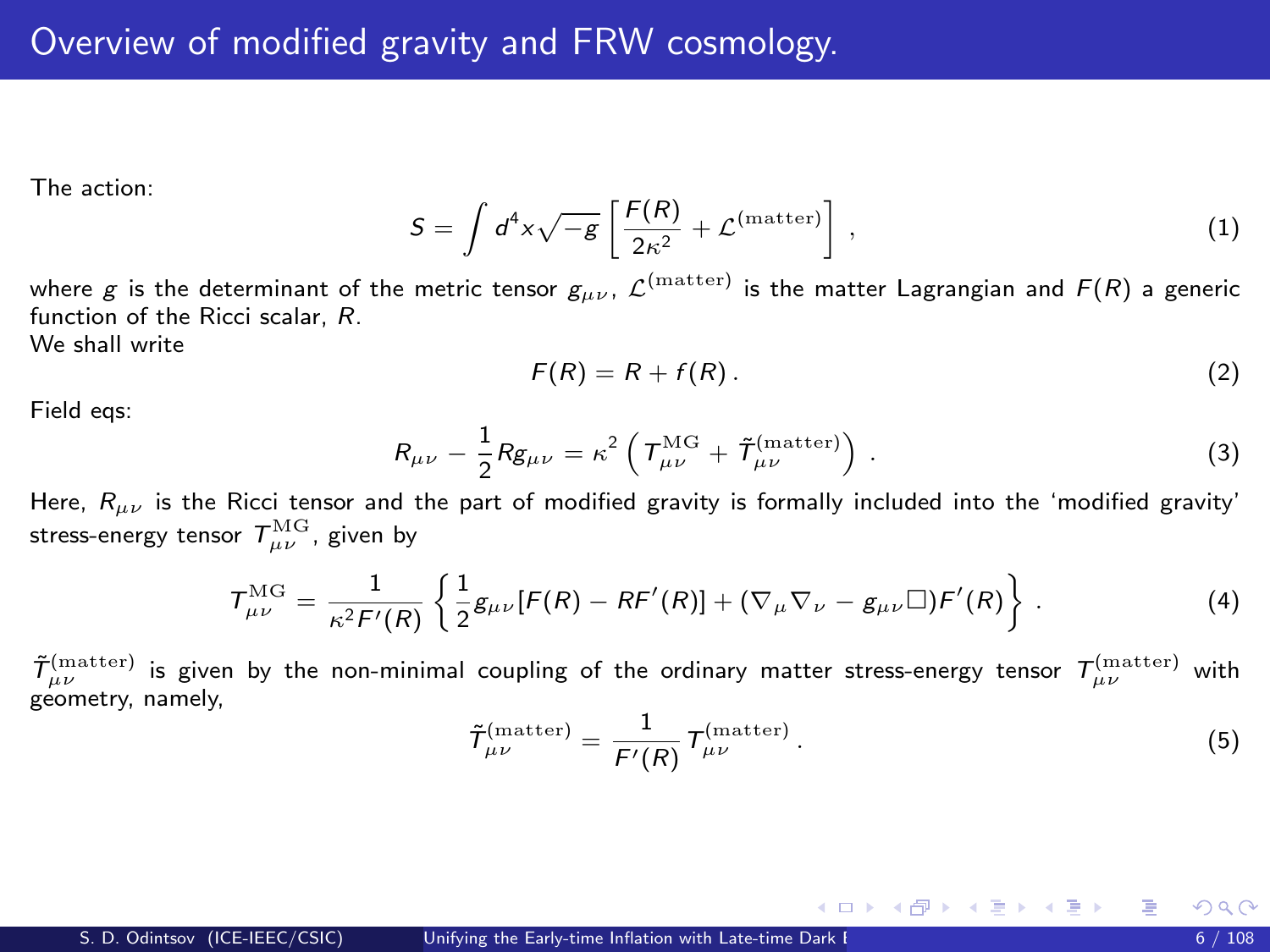The trace of Eq. [\(3\)](#page-5-1) reads

$$
3\Box F'(R) + RF'(R) - 2F(R) = \kappa^2 T^{\text{(matter)}},
$$
\n(6)

with  $\mathcal{T}^{\text{(matter)}}$  the trace of the matter stress-energy tensor. We can rewrite this equation as

<span id="page-6-0"></span>
$$
\Box F'(R) = \frac{\partial V_{\rm eff}}{\partial F'(R)},\tag{7}
$$

where

$$
\frac{\partial V_{\rm eff}}{\partial F'(R)} = \frac{1}{3} \left[ 2F(R) - RF'(R) + \kappa^2 T^{\rm (matter)} \right] \,, \tag{8}
$$

 $F'(R)$  being the so-called 'scalaron' or the effective scalar degree of freedom. On the critical points of the theory, the effective potential  $V_{eff}$  has a maximum (or minimum), so that

$$
\Box F'(R_{\rm CP})=0\,,\tag{9}
$$

and

$$
2F(R_{\rm CP}) - R_{\rm CP}F'(R_{\rm CP}) = -\kappa^2 T^{\rm (matter)}.
$$
 (10)

For example, in absence of matter, i.e.  $T^{\rm (matter)}=0$ , one has the de Sitter critical point associated with a constant scalar curvature  $R_{dS}$ , such that

$$
2F(R_{\rm dS}) - R_{\rm dS}F'(R_{\rm dS}) = 0. \qquad (11)
$$

メロメ メ御き メミメ メミメ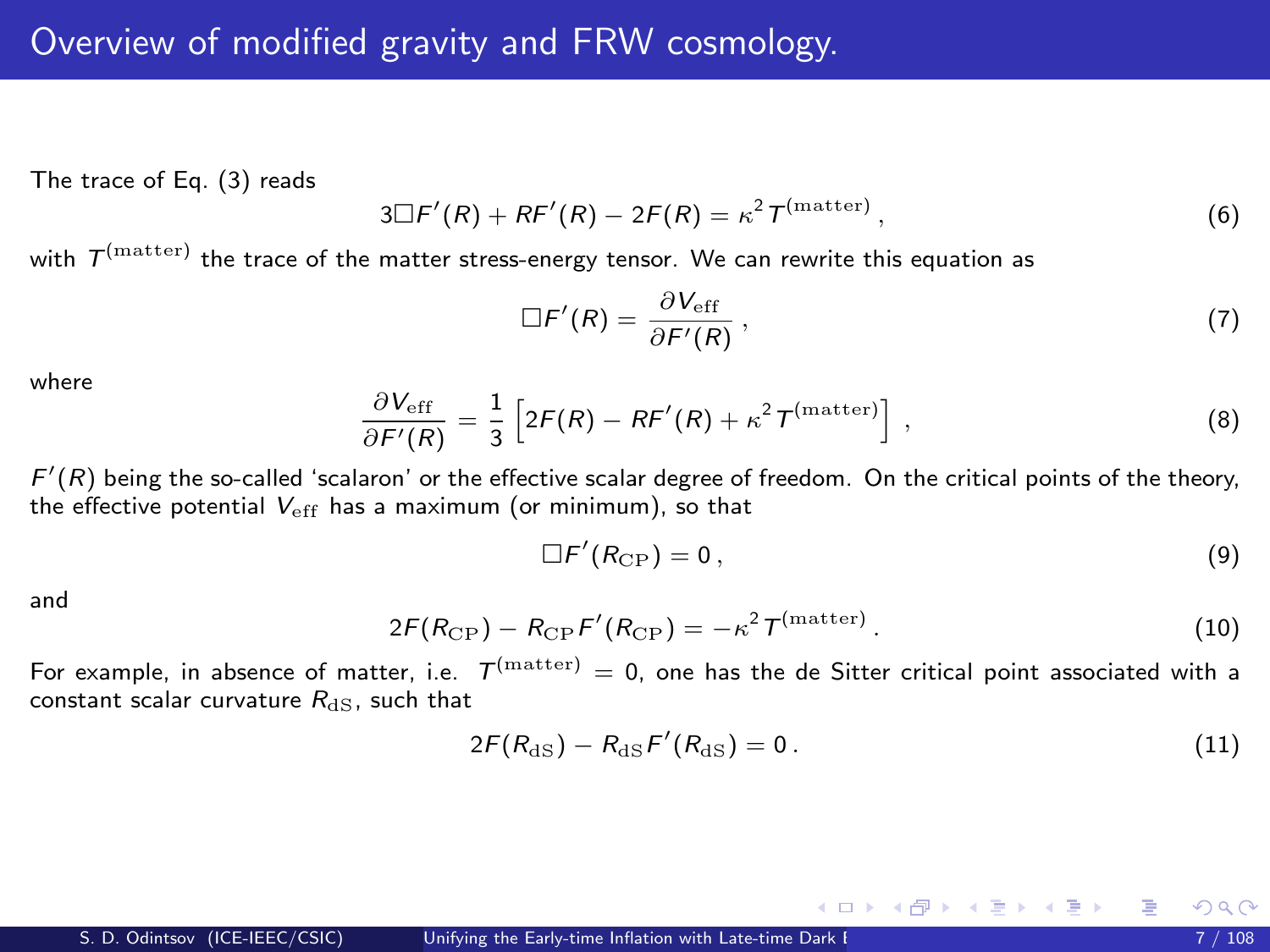#### Overview of modified gravity and FRW cosmology.

Performing the variation of Eq. [\(6\)](#page-6-0) with respect to  $R$ , by evaluating  $\Box F'(R)$  as

$$
\Box F'(R) = F''(R)\Box R + F''' \nabla^{\mu} R \nabla_{\nu} R , \qquad (12)
$$

we find, to first order in  $\delta R$ ,

$$
\Box R + \frac{F'''(R)}{F''(R)} g^{\mu\nu} \nabla_{\mu} R \nabla_{\nu} R - \frac{1}{3F''(R)} \left[ 2F(R) - RF'(R) + \kappa^2 T^{\text{matter}} \right]
$$
  
+
$$
\Box \delta R + \left\{ \left[ \frac{F'''(R)}{F''(R)} - \left( \frac{F'''(R)}{F''(R)} \right)^2 \right] g^{\mu\nu} \nabla_{\mu} R \nabla_{\nu} R + \frac{R}{3} - \frac{F'(R)}{3F''(R)}
$$
  
+
$$
\frac{F'''(R)}{3(F''(R))^2} \left[ 2F(R) - RF'(R) + \kappa^2 T^{\text{matter}} \right] - \frac{\kappa^2}{3F''(R)} \frac{dT^{\text{matter}}}{dR} \right\} \delta R
$$
  
+
$$
2 \frac{F'''(R)}{F''(R)} g^{\mu\nu} \nabla_{\mu} R \nabla_{\nu} \delta R + \mathcal{O}(\delta R^2) \simeq 0. \tag{13}
$$

This equation can be used to study perturbations around critical points. By assuming  $R = R_0 \approx \text{const}$  (local approximation), and  $\delta R/R_0 \ll 1$ , we get

$$
\Box \delta R \simeq m^2 \delta R + \mathcal{O}(\delta R^2) \,, \tag{14}
$$

メロメ メ御 メメ きょうくきょう

where

$$
m^2 = \frac{1}{3} \left[ \frac{F'(R_0)}{F''(R_0)} - R_0 + \frac{\kappa^2}{F''(R_0)} \frac{dT^{\text{matter}}}{dR} \Big|_{R_0} \right].
$$
 (15)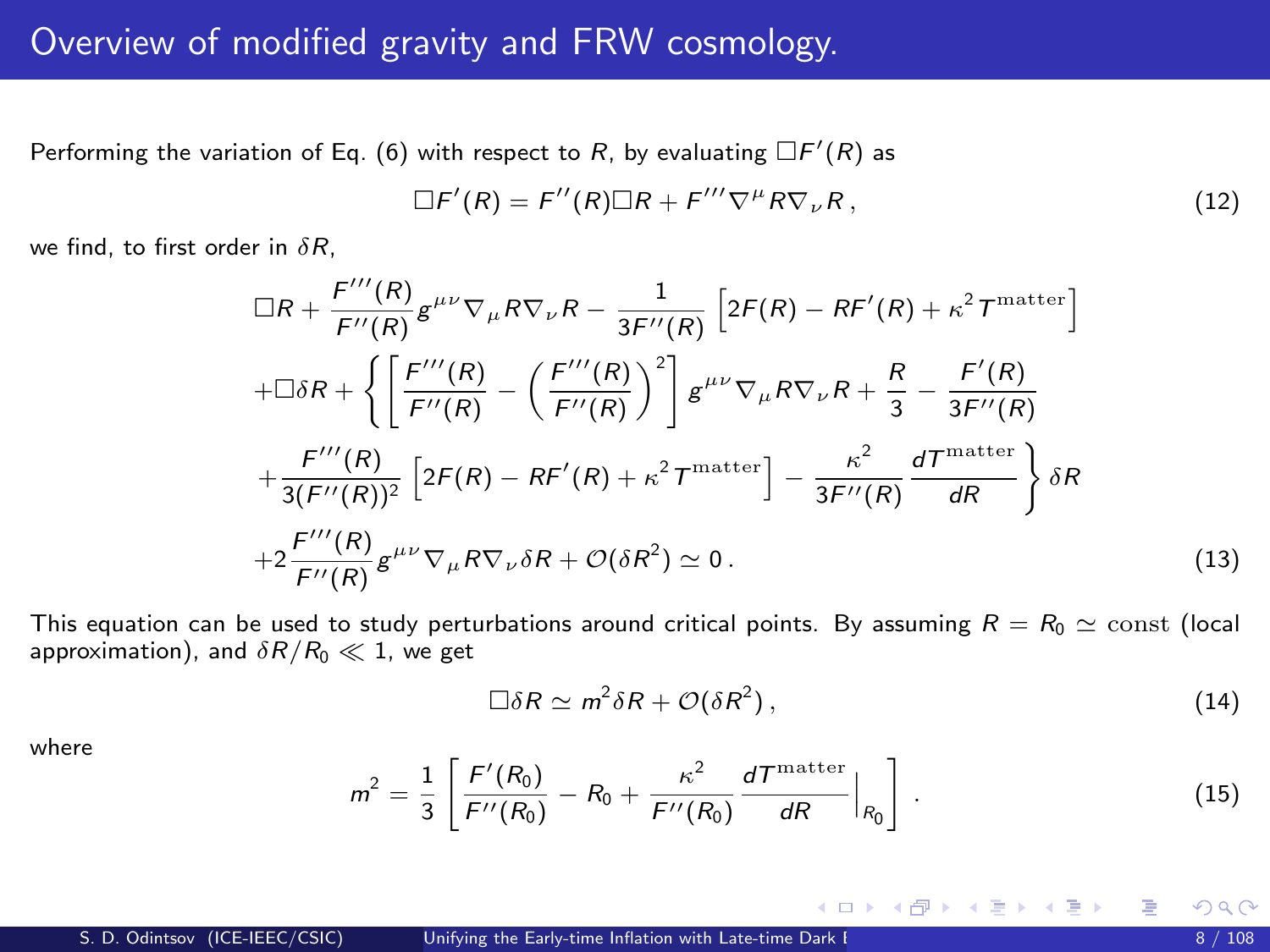#### Overview of modified gravity and FRW cosmology.

Note that

$$
m^2 = \frac{\partial^2 V_{\text{eff}}}{\partial F'(R)^2}\Big|_{R_0}.
$$
 (16)

The second derivative of the effective potential represents the effective mass of the scalaron. Thus, if  $m^2>0$ one gets a stable solution. For the case of the de Sitter solution,  $m^2$  is positive provided

$$
\frac{F'(R_{\text{dS}})}{R_{\text{dS}}F''(R_{\text{dS}})} > 1. \tag{17}
$$

Modified FRW dynamics.

$$
ds^2 = -dt^2 + a^2(t)dx^2,
$$
 (18)

where  $a(t)$  is the scale factor of the universe. In the FRW background, from  $(\mu, \nu) = (0, 0)$  and the trace part of the  $(\mu, \nu) = (i, j)$   $(i, j = 1, ..., 3)$  components in Eq. [\(3\)](#page-5-1), we obtain the equations of motion:

<span id="page-8-0"></span>
$$
\rho_{\rm eff} = \frac{3}{\kappa^2} H^2 \,, \tag{19}
$$

$$
p_{\rm eff} = -\frac{1}{\kappa^2} \left( 2\dot{H} + 3H^2 \right) \,, \tag{20}
$$

where  $\rho_{\rm eff}$  and  $p_{\rm eff}$  are the total effective energy density and pressure of matter and geometry, respectively,

$$
\rho_{\rm eff} = \frac{1}{F'(R)} \left\{ \rho + \frac{1}{2\kappa^2} \left[ (F'(R)R - F(R)) - 6H\dot{F}'(R) \right] \right\} \,, \tag{21}
$$

$$
p_{\rm eff} = \frac{1}{F'(R)} \left\{ p + \frac{1}{2\kappa^2} \left[ -(F'(R)R - F(R)) + 4H\dot{F}'(R) + 2\ddot{F}'(R) \right] \right\}.
$$
 (22)

The standard matter conservation law is

$$
\dot{\rho} + 3H(\rho + \rho) = 0. \tag{23}
$$

For a perfect fluid,

$$
p = \omega \rho \,, \tag{24}
$$

ω being the thermodynamical EoS-parameter of matter.

| S. D. Odintsov (ICE-IEEC/CSIC) | Unifying the Early-time Inflation with Late-time Dark [ ] |  | 9/108 |
|--------------------------------|-----------------------------------------------------------|--|-------|
|--------------------------------|-----------------------------------------------------------|--|-------|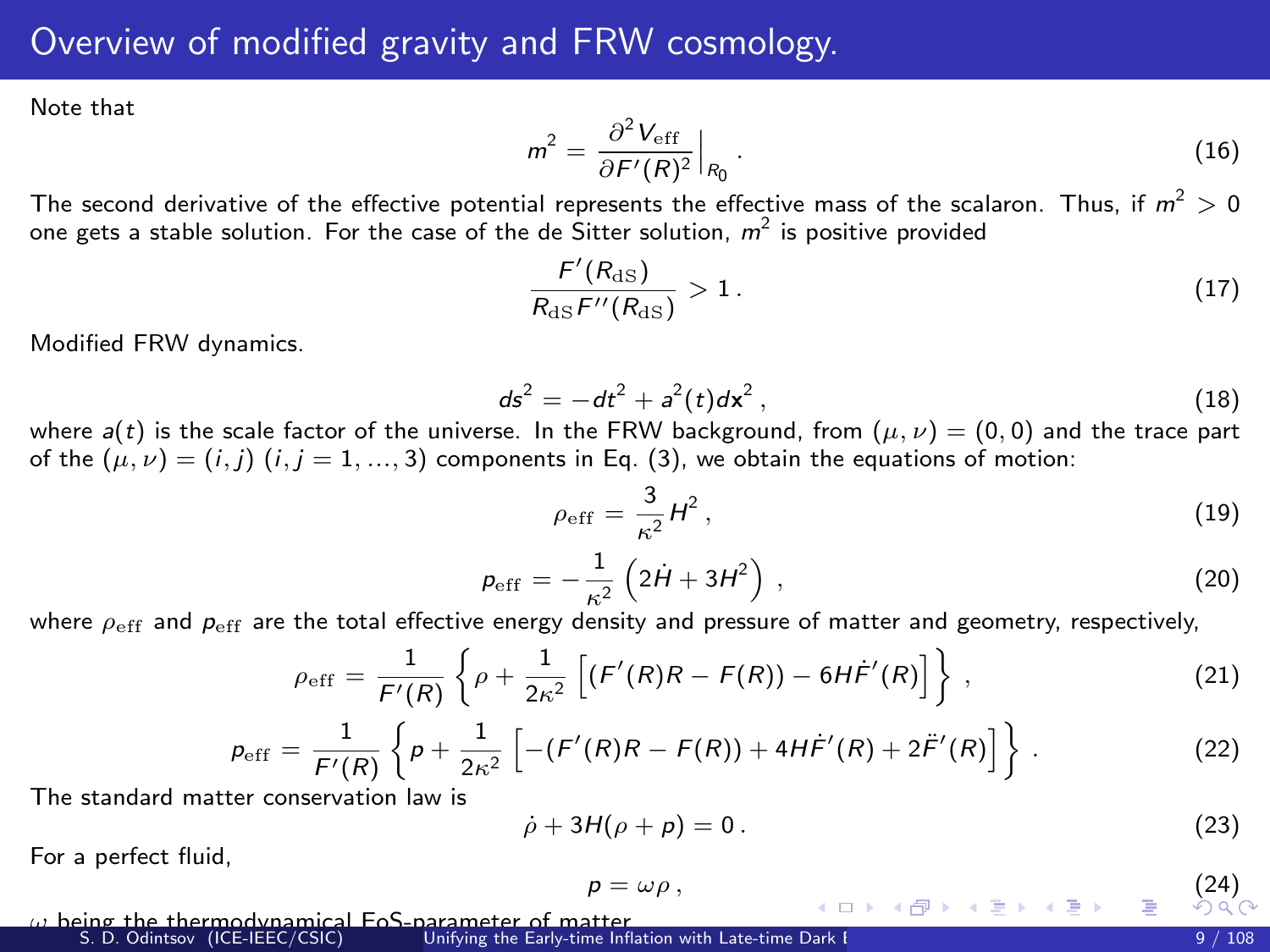The standard matter conservation law is

$$
\dot{\rho} + 3H(\rho + \rho) = 0. \tag{25}
$$

For a perfect fluid,

$$
p = \omega \rho \,, \tag{26}
$$

 $\omega$  being the thermodynamical EoS-parameter of matter. We also introduce the effective EoS by using the corresponding parameter  $\omega_{eff}$ 

$$
\omega_{\rm eff} = \frac{\rho_{\rm eff}}{\rho_{\rm eff}} \,, \tag{27}
$$

and get

$$
\omega_{\rm eff} = -1 - \frac{2\dot{H}}{3H^2} \,. \tag{28}
$$

メロメ メ御き メミメ メミメ

If the strong energy condition (SEC) is satisfied ( $\omega_{\text{eff}} > -1/3$ ), the universe expands in a decelerated way, and vice-versa. Viability: Minkowski solution, observable cosmology, positive grav. constant. Local tests:spherical body solution,correct newtonian limit.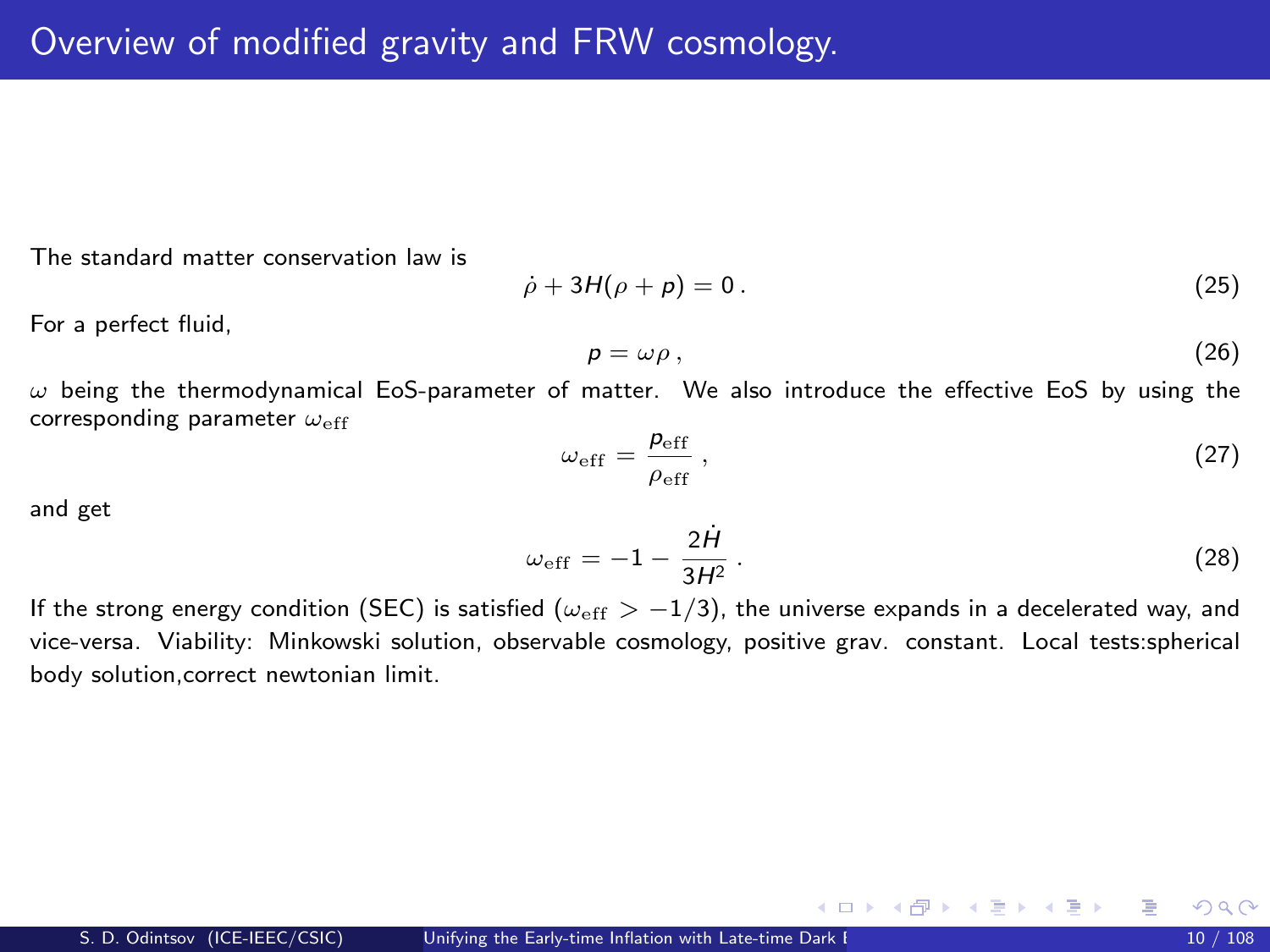One can rewrite  $F(R)$  gravity as the scalar-tensor theory. By introducing the auxiliary field A, the action ([??](#page-0-1)) of the  $F(R)$  gravity is rewritten in the following form:

<span id="page-10-0"></span>
$$
S = \frac{1}{2\kappa^2} \int d^4x \sqrt{-g} \left\{ F'(A)(R - A) + F(A) \right\} \ . \tag{29}
$$

By the variation of A, one obtains  $A = R$ . Substituting  $A = R$  into the action [\(29\)](#page-10-0), one can reproduce the action in ([??](#page-0-1)). Furthermore, by rescaling the metric as  $g_{\mu\nu}\to{\rm e}^\sigma g_{\mu\nu}$   $(\sigma=-\ln F'(A))$ , we obtain the Einstein frame action:

$$
S_E = \frac{1}{2\kappa^2} \int d^4x \sqrt{-g} \left( R - \frac{3}{2} g^{\rho\sigma} \partial_\rho \sigma \partial_\sigma \sigma - V(\sigma) \right) ,
$$
  

$$
V(\sigma) = e^{\sigma} g \left( e^{-\sigma} \right) - e^{2\sigma} f \left( g \left( e^{-\sigma} \right) \right) = \frac{A}{F'(A)} - \frac{F(A)}{F'(A)^2} .
$$
 (30)

Here  $g\left(\mathrm{e}^{-\sigma}\right)$  is given by solving the equation  $\sigma=-\ln\left(1+f'(A)\right)=-\ln F'(A)$  as  $A=g\left(\mathrm{e}^{-\sigma}\right)$ . Due to the conformal transformation, a coupling of the scalar field  $\sigma$  with usual matter arises. Since the mass of  $\sigma$  is given by

$$
m_{\sigma}^{2} \equiv \frac{3}{2} \frac{d^{2} V(\sigma)}{d \sigma^{2}} = \frac{3}{2} \left\{ \frac{A}{F'(A)} - \frac{4F(A)}{(F'(A))^{2}} + \frac{1}{F''(A)} \right\},
$$
(31)

メロメ メ都 メメ きょうぼうし

unless  $m_{\sigma}$  is very large, the large correction to the Newton law appears.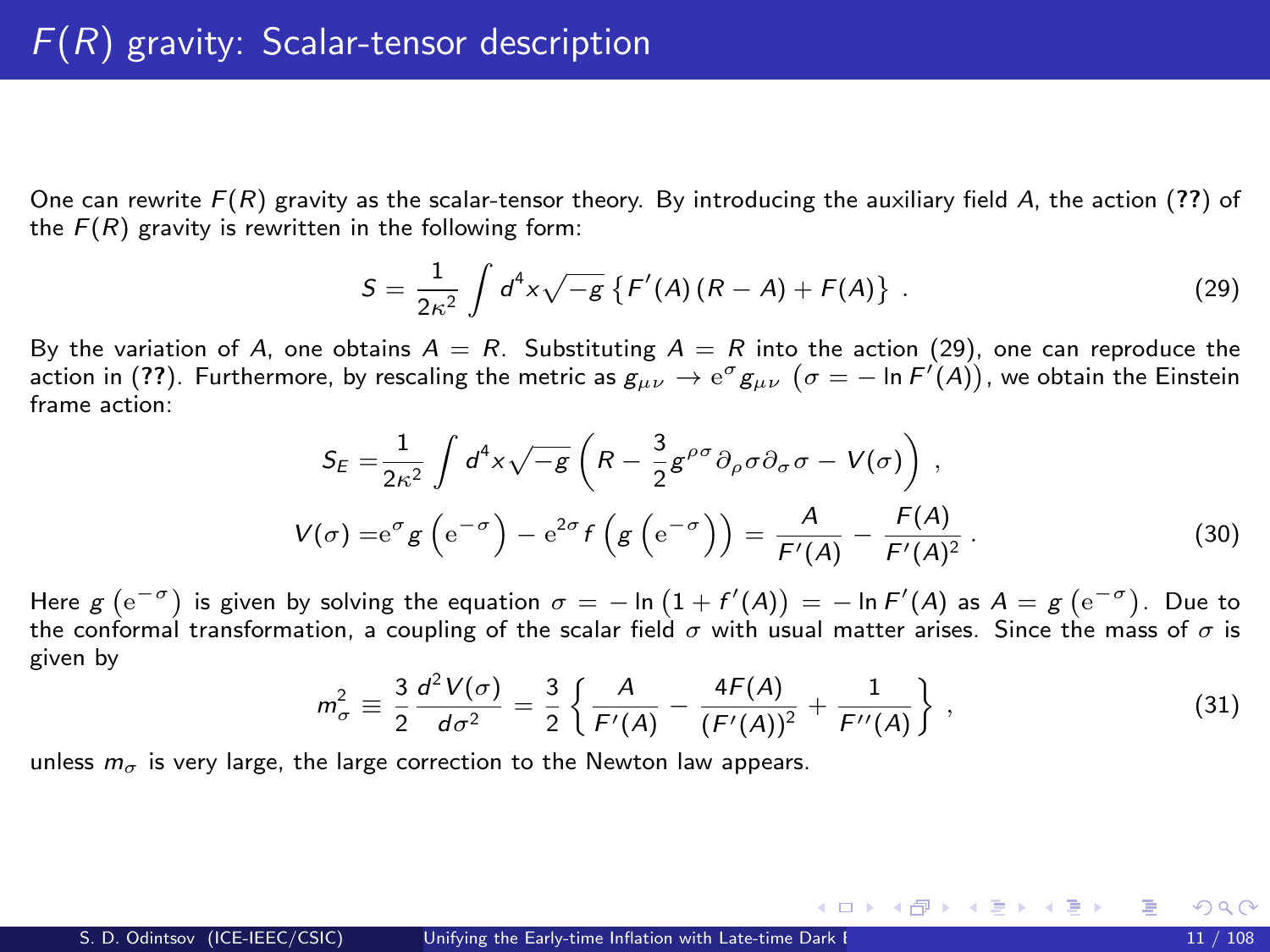A natural possibility is

$$
F(R) = R - 2\Lambda \left(1 - e^{-\frac{R}{R_0}}\right) - \Lambda_i \left(1 - e^{-\left(\frac{R}{R_i}\right)^n}\right) + \gamma R^{\alpha}.
$$
 (32)

For simplicity, we call

<span id="page-11-0"></span>
$$
f_i = -\Lambda_i \left( 1 - e^{-\left(\frac{R}{R_i}\right)^n} \right) , \qquad (33)
$$

where R<sub>i</sub> and Λ<sub>i</sub> assume the typical values of the curvature and expected cosmological constant during inflation,<br>namely R<sub>i</sub>, Λ<sub>i</sub>  $\simeq 10^{20-38}$ eV<sup>2</sup>, while *n* is a natural number larger than one. The presence of th parameter is motivated by the necessity to avoid the effects of inflation during the matter era, when  $R \ll R_i$ , so that, for  $n > 1$ , one gets

$$
R \gg |f_i(R)| \simeq \frac{R^n}{R_i^{n-1}} \,. \tag{34}
$$

メロメ メ部 メメ きょうくきょう

The last term in Eq. [\(32\)](#page-11-0), namely  $\gamma R^\alpha$ , where  $\gamma$  is a positive dimensional constant and  $\alpha$  a real number, is necessary to obtain the exit from inflation. If  $\gamma\sim 1/R_i^{\alpha-1}$  and  $\alpha>1$ , the effects of this term vanish in the small curvature regime.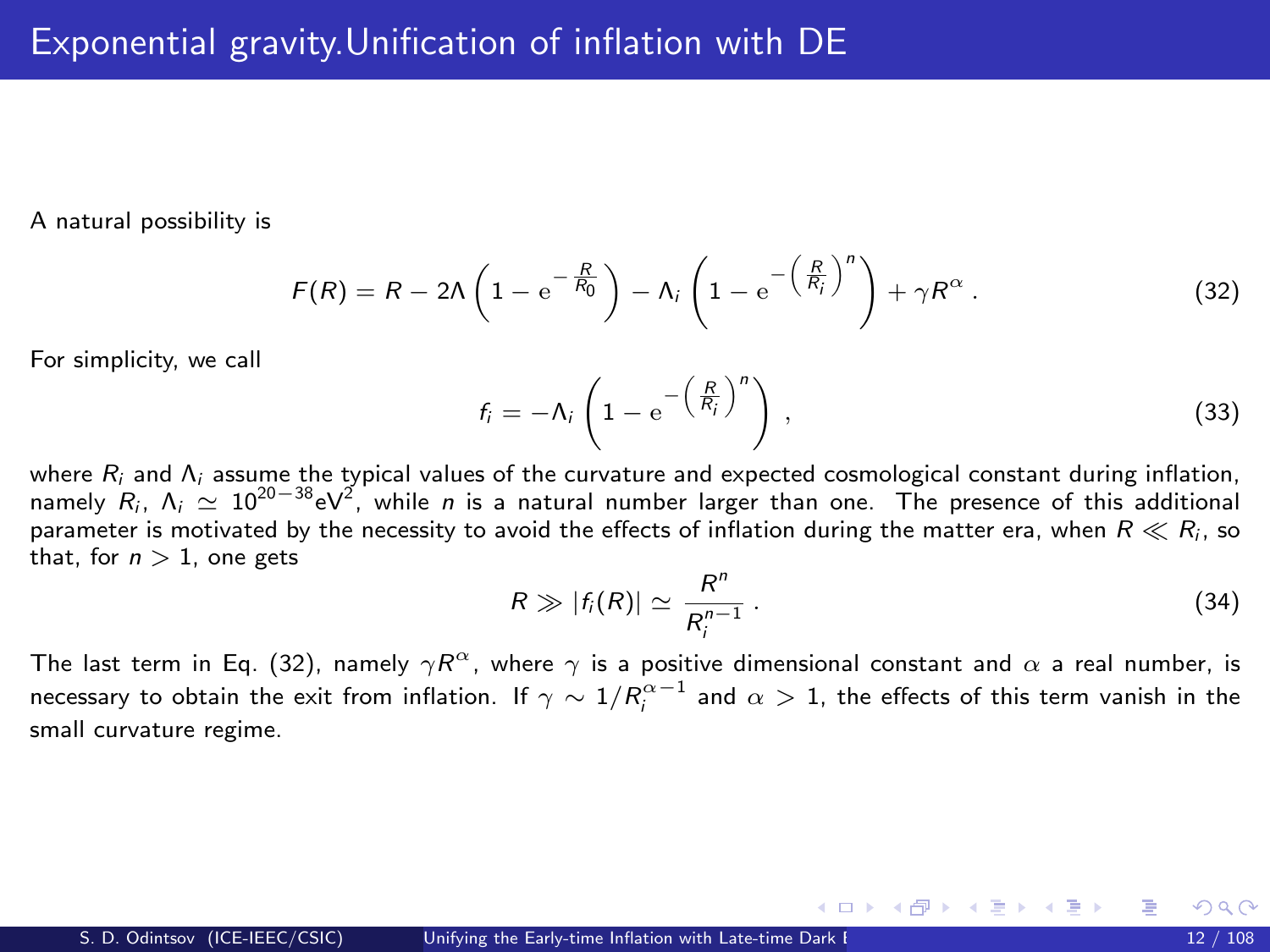### Exponential gravity.Unification of inflation with DE

By taking into account the viability conditions the simplest choice of parameters to introduce in the function of Eq. [\(32\)](#page-11-0) is:

$$
n = 4, \qquad \alpha = \frac{5}{2}, \tag{35}
$$

while the curvature  $R_i$  is set as

$$
R_i = 2\Lambda_i \,. \tag{36}
$$

In this way,  $n > \alpha$  and we avoid undesirable instability effects in the small-curvature regime. ..also no anti-gravity effects. From Eq. ([??](#page-0-1)) one recovers the unstable de Sitter solution describing inflation as

<span id="page-12-0"></span>
$$
R_{\rm dS} = 4\Lambda_i \,. \tag{37}
$$

We note that, due to the large value of n,  $R_{\text{dS}}$  is sufficiently large with respect to  $R_i$ , and  $f_i(R_{\text{dS}}) \simeq -\Lambda_i$ . One can also expect that, on top of this graceful exit from inflation, the effective scalar degree of freedom may also give rise to reheating.

Efective energy density  $\rho_{\rm DE} = \rho_{\rm eff} - \rho/F'(R)$  in the case of the of Eq. [\(32\)](#page-11-0), near the late-time acceleration era describing current universe.

The variable

$$
y_H \equiv \frac{\rho_{DE}}{\rho_m^{(0)}} = \frac{H^2}{\tilde{m}^2} - a^{-3} - \chi a^{-4} \,. \tag{38}
$$

Here,  $\rho_m^{(0)}$  is the energy density of matter at present time,  $\tilde{m}^2$  is the mass scale

$$
\tilde{m}^2 \equiv \frac{\kappa^2 \rho_m^{(0)}}{3} \simeq 1.5 \times 10^{-67} \text{eV}^2 \,, \tag{39}
$$

and  $\chi$  is defined as

$$
\chi \equiv \frac{\rho_r^{(0)}}{\rho_m^{(0)}} \simeq 3.1 \times 10^{-4} \,, \tag{40}
$$

where  $\rho_r^{(0)}$  is the energy density of radiation at present (the contribution from radiation is also taken into consideration). メロメ メ部 メメ きょうくきょう  $298$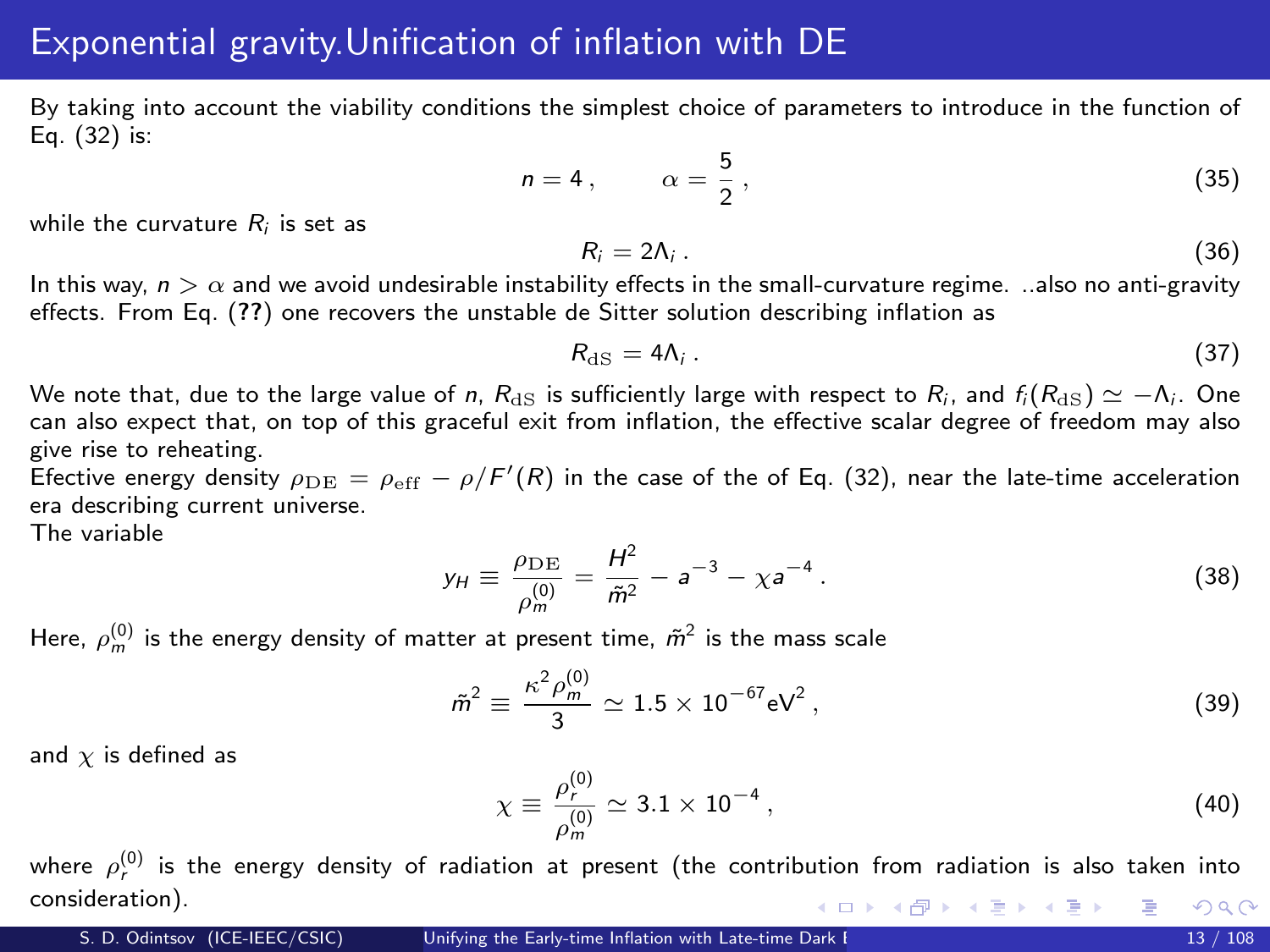## Exponential gravity.Unification of inflation with DE

The EoS-parameter  $\omega_{\rm DE}$  for dark energy is

<span id="page-13-1"></span><span id="page-13-0"></span>
$$
\omega_{\rm DE} = -1 - \frac{1}{3} \frac{1}{y_H} \frac{dy_H}{d(\ln a)}.
$$
 (41)

By combining Eq. [\(19\)](#page-8-0) with Eq. ([??](#page-0-1)) and using Eq. [\(90\)](#page-12-0), one gets

$$
\frac{d^2y_H}{d(\ln a)^2} + J_1 \frac{dy_H}{d(\ln a)} + J_2 y_H + J_3 = 0, \qquad (42)
$$

where

$$
J_1 = 4 + \frac{1}{y_H + a^{-3} + \chi a^{-4}} \frac{1 - F'(R)}{6\tilde{m}^2 F''(R)},
$$
\n(43)

$$
J_2 = \frac{1}{y_H + a^{-3} + \chi a^{-4}} \frac{2 - F'(R)}{3\tilde{m}^2 F''(R)},
$$
\n(44)

$$
J_3 = -3a^{-3} - \frac{(1 - F'(R))(a^{-3} + 2\chi a^{-4}) + (R - F(R))/(3\tilde{m}^2)}{y_H + a^{-3} + \chi a^{-4}} \frac{1}{6\tilde{m}^2 F''(R)},
$$
(45)

and thus, we have

$$
R = 3\tilde{m}^2 \left( \frac{dy_H}{d \ln a} + 4y_H + a^{-3} \right) \,. \tag{46}
$$

The parameters of Eq. [\(32\)](#page-11-0) are chosen as follows:

$$
\Lambda = (7.93)\tilde{m}^{2},
$$
\n
$$
\Lambda_{i} = 10^{100}\Lambda,
$$
\n
$$
R_{i} = 2\Lambda_{i}, \qquad n = 4,
$$
\n
$$
\alpha = \frac{5}{2}, \qquad \gamma = \frac{1}{(4\Lambda_{i})^{\alpha - 1}},
$$
\n
$$
R_{0} = 0.6\Lambda, \qquad 0.8\Lambda, \qquad \Lambda.
$$
\n
$$
(47)
$$
\n
$$
\alpha = 0.6\Lambda, \qquad 0.8\Lambda, \qquad \Lambda.
$$

 $\Omega$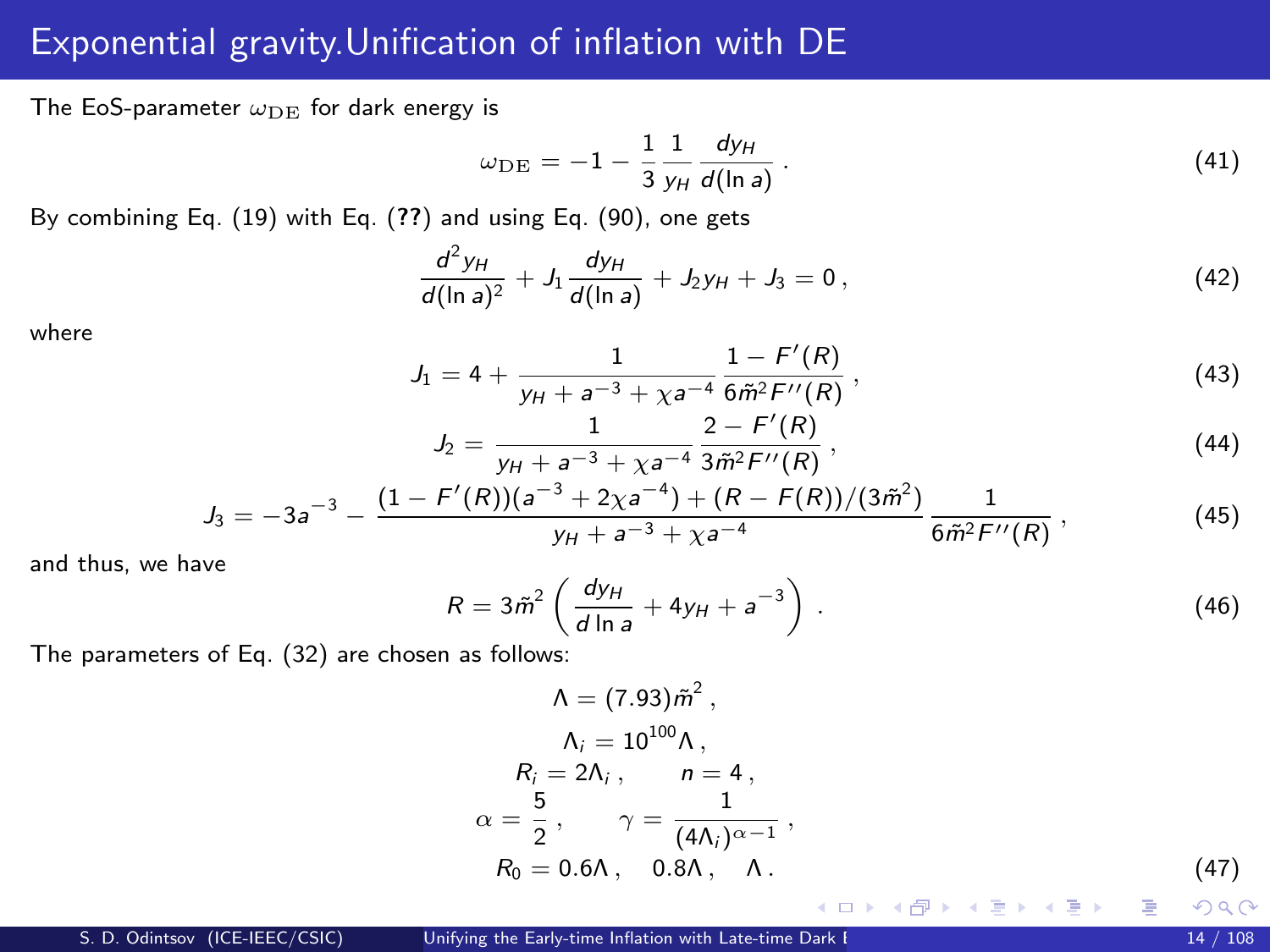Eq. [\(93\)](#page-13-0) can be solved in a numerical way, in the range of  $R_0 \ll R \ll R_i$  (matter era/current acceleration).  $v_H$ is then found as a function of the red shift z,

$$
z = \frac{1}{a} - 1. \tag{48}
$$

In solving Eq. [\(93\)](#page-13-0) numerically, we have taken the following initial conditions at  $z = z_i$ 

$$
\left. \frac{dy_H}{d(z)} \right|_{z_i} = 0, \n y_H \Big|_{z_i} = \frac{\Lambda}{3\tilde{m}^2},
$$
\n(49)

メロメ メ御 メメ きょくきょ

which correspond to the ones of the ΛCDM model. This choice obeys to the fact that in the high red shift regime the exponential model is very close to the  $\Lambda$ CDM Model. The values of  $z_i$  have been chosen so that  $R\bar{F}''(z = z_i) \sim 10^{-5}$ , assuming  $\bar{R} = 3\tilde{m}^2(z + 1)^3$ . We have  $z_i = 1.5$ , 2.2, 2.5 for  $R_0 = 0.6$ Λ, 0.8Λ, Λ, respectively. In setting the parameters, we have used the last results of the WMAP, BAO and SN surveys. Using Eq. [\(41\)](#page-13-1), one derives  $\omega_{\text{DE}}$  from  $y_H$ . In the present universe (z = 0), one has  $\omega_{\text{DE}} = -0.994$ , -0.975,  $-0.950$  for  $R_0 = 0.6\Lambda$ , 0.8Λ, Λ. The smaller  $R_0$  is, our model becomes more indistinguishable from the ΛCDM model, where  $\omega_{\rm DE} = -1$ .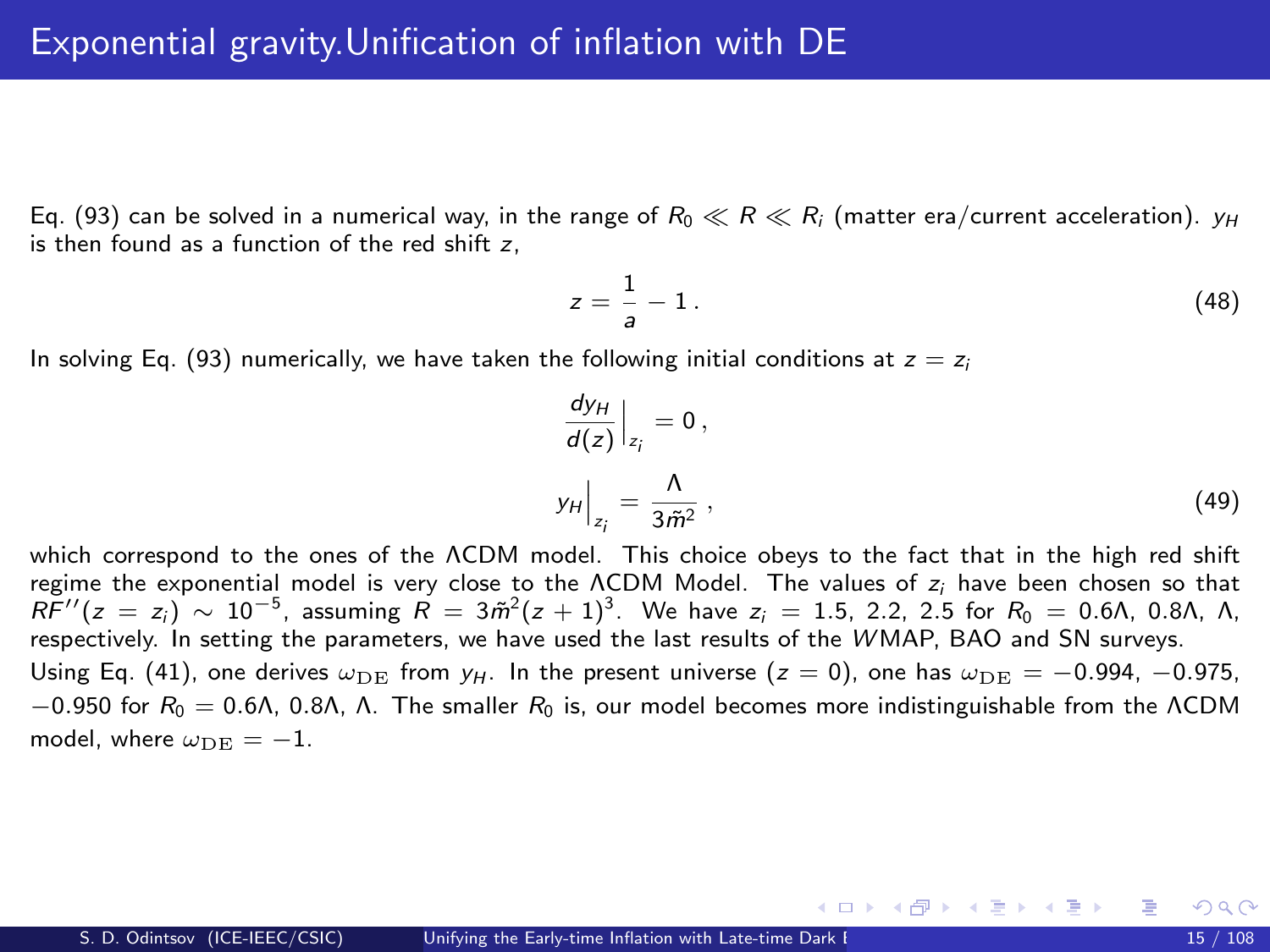<span id="page-15-0"></span>The first model

$$
I = \int_{\mathcal{M}} d^4 \sqrt{-g} \left[ \frac{R}{\kappa^2} + \gamma(R)R^2 + f_{\text{DE}}(R) + \mathcal{L}_m \right],
$$
 (50)

The first Friedmann equation

$$
0 = \frac{6H^2}{\kappa^2} - \gamma(R) \left[ 6R\dot{H} - 12H\dot{R} \right] + \gamma'(R) \left[ 24HR\dot{R} - 6R^2 \left( H^2 + \dot{H} \right) \right] + \gamma''(R) \left[ 6HR^2\dot{R} \right] + f_{DE} - (6H^2 + 6\dot{H})f'_{DE}(R) + 6Hf'_{DE}(R) - \rho_m,
$$
\n(51)

In order to reproduce the early-time acceleration

$$
\gamma(R) = \gamma_0 \left( 1 + \gamma_1 \log \left[ \frac{R}{R_0} \right] \right) , \quad 0 < \gamma_0, \gamma_1,
$$
 (52)

where  $R_0$  is the curvature of the Universe at the end of inflation and  $\gamma_0$ ,  $\gamma_1$  are positive dimensional constants. Since we would like to avoid the effects of  $\mathcal{R}^2$ -gravity in the limit of small curvature

<span id="page-15-5"></span><span id="page-15-3"></span><span id="page-15-2"></span><span id="page-15-1"></span>
$$
\gamma_1 \ll \frac{1}{\log\left[\frac{R_0}{4\Lambda}\right]} \ll 1\,,\tag{53}
$$

<span id="page-15-4"></span>メロメ メ都 メメ きょくきょう

where  $R = 4\Lambda$  is the curvature of the Universe when the dark energy is dominant, and  $\Lambda$  is the Cosmological constant. In the following, we will assume that  $f_{DF}(R)$  and  $\mathcal{L}_m$  in [\(221\)](#page-15-1) are negligible in the limit of high curvatures. The de Sitter solution with constant curvature  $R_{\text{dS}} = 12H_{\text{dS}}$  follows from [\(51\)](#page-15-2) and it reads,

$$
H_{\text{dS}}^2 \kappa^2 = \frac{1}{12\gamma_0 \gamma_1} \,, \quad R_{\text{dS}} \kappa^2 = \frac{1}{\gamma_0 \gamma_1} \,. \tag{54}
$$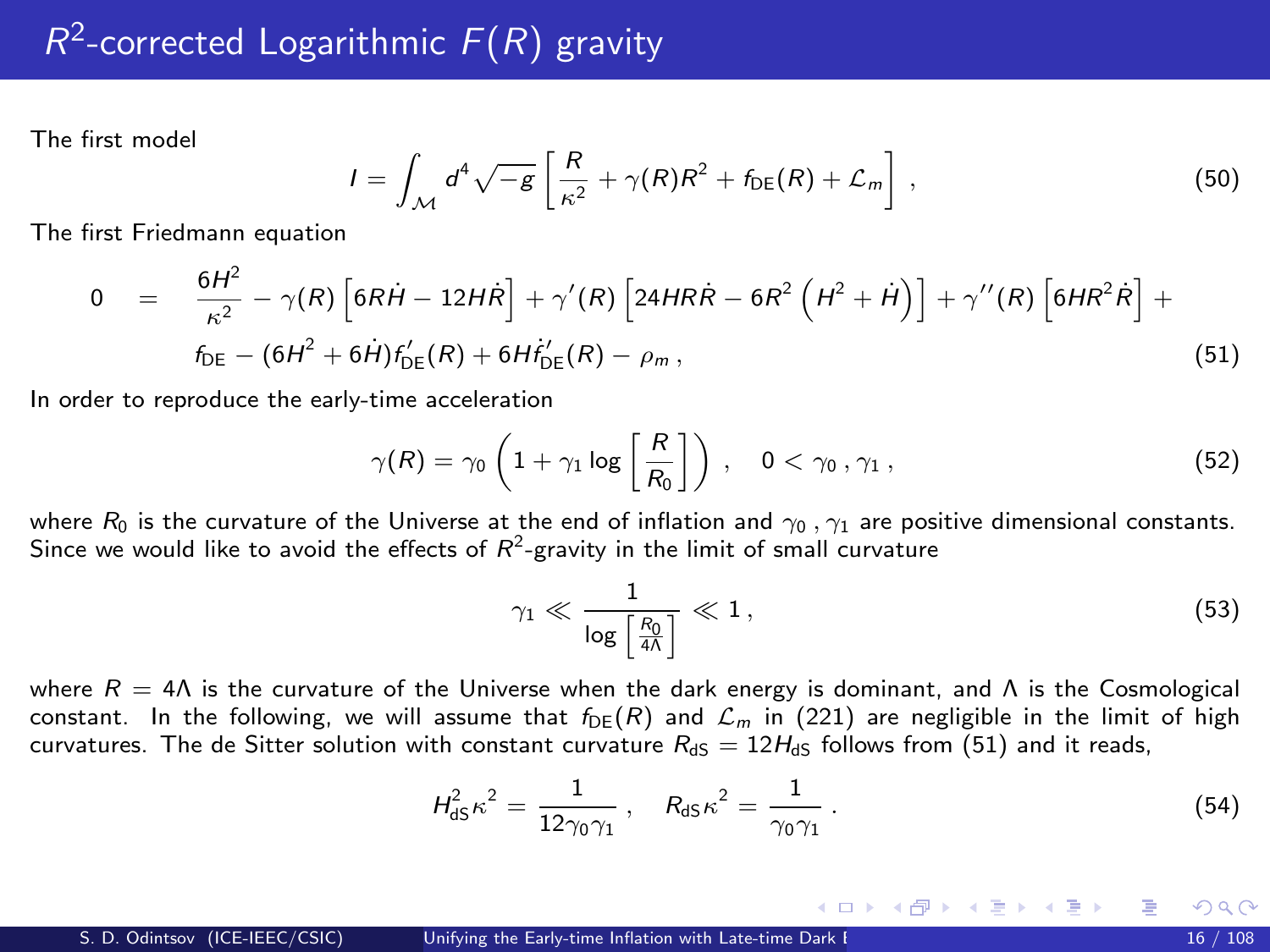If we perturb the de Sitter solution as follows,

$$
H = H_{\text{dS}} + \delta H(t), \quad |\delta H(t)/H_{\text{dS}}| \ll 1, \tag{55}
$$

by keeping first order terms with respect to  $\delta H(t)$ ,

$$
\frac{12H_{dS}}{\kappa^2}\left[\left(1-24H_{dS}^2\gamma_0\gamma_1\kappa^2\right)\delta H(t)+3\gamma_0\kappa^2\left(2+3\gamma_1+2\gamma_1\log\left[\frac{R_{dS}}{R_0}\right]\right)\left(3H_{dS}\delta\dot{H}(t)+\delta\ddot{H}(t)\right)\right]\simeq0. \tag{56}
$$

In the limit  $R_0 \ll R_{dS}$  the solution of this equation reads,

$$
\delta H(t) \simeq h_{\pm} e^{\Delta_{\pm} t} , \quad \Delta_{\pm} = \frac{H_{dS}}{2} \left( -3 \pm \frac{\sqrt{\log \left[ \frac{R_{dS}}{R_0} \right] \left( 16 + 9 \log \left[ \frac{R_{dS}}{R_0} \right] \right)}}{\log \left[ \frac{R_{dS}}{R_0} \right]} \right) , \tag{57}
$$

where  $h_{\pm}$  are constants depending on the sign of  $\Delta_{\pm}$ . When the plus sign, the de Sitter expansion is unstable. We obtain.

$$
H \simeq H_{\rm dS} \left( 1 - h_0 e^{\frac{H_{\rm dS}(t - t_0)}{N}} \right) \,, \tag{58}
$$

<span id="page-16-0"></span>メロメ メ御き メミメ メミメ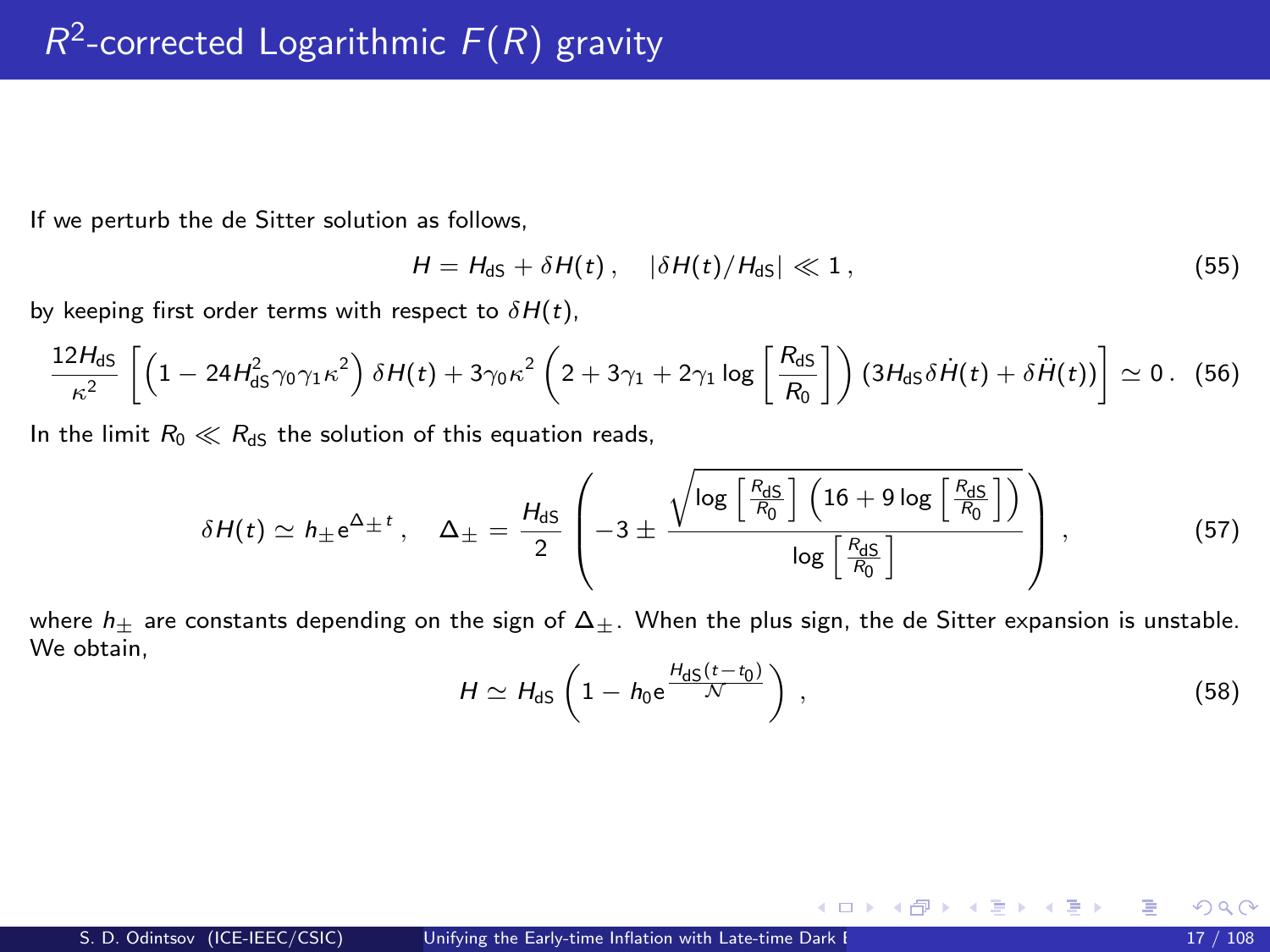where  $t_0$  is the time at the end of inflation when  $R \simeq R_0$  and also  $h_0$ ,  $R_0$  and N stand for,

$$
h_0 = \frac{(H_{\rm dS} - H_0)}{H_{\rm dS}}, \quad \mathcal{N} = \frac{3}{4} \log \left[ \frac{R_{\rm dS}}{R_0} \right], \quad R_0 = 12 H_0^2. \tag{59}
$$

In order to study the behavior of the solution during the exit from inflation, we introduce the e-foldings number,

$$
N = \log \left[\frac{a(t_0)}{a(t)}\right] \equiv \int_t^{t_0} H(t)dt \,. \tag{60}
$$

By using Eq. [\(58\)](#page-16-0) we have,

<span id="page-17-1"></span>
$$
N \simeq H_{\text{dS}}(t_0 - t) \,, \tag{61}
$$

where we have assumed that  $\mathcal{N} \ll H_{\text{dS}}(t - t_0)$ , or equivalently  $\mathcal{N} \ll N$ . Thus, the Hubble parameter may be expressed as follows,

$$
H \simeq H_{\rm dS} \left( 1 - h_0 e^{-\frac{N}{\mathcal{N}}} \right) \,. \tag{62}
$$

<span id="page-17-0"></span>メロメ メ御き メミメ メミメ

At the beginning of inflation we have  $\mathcal{N} \ll N$  and  $H \simeq H_{dS}$ , while at the end of the early-time acceleration, when  $N = 0$ , one recovers  $H = H_0$ .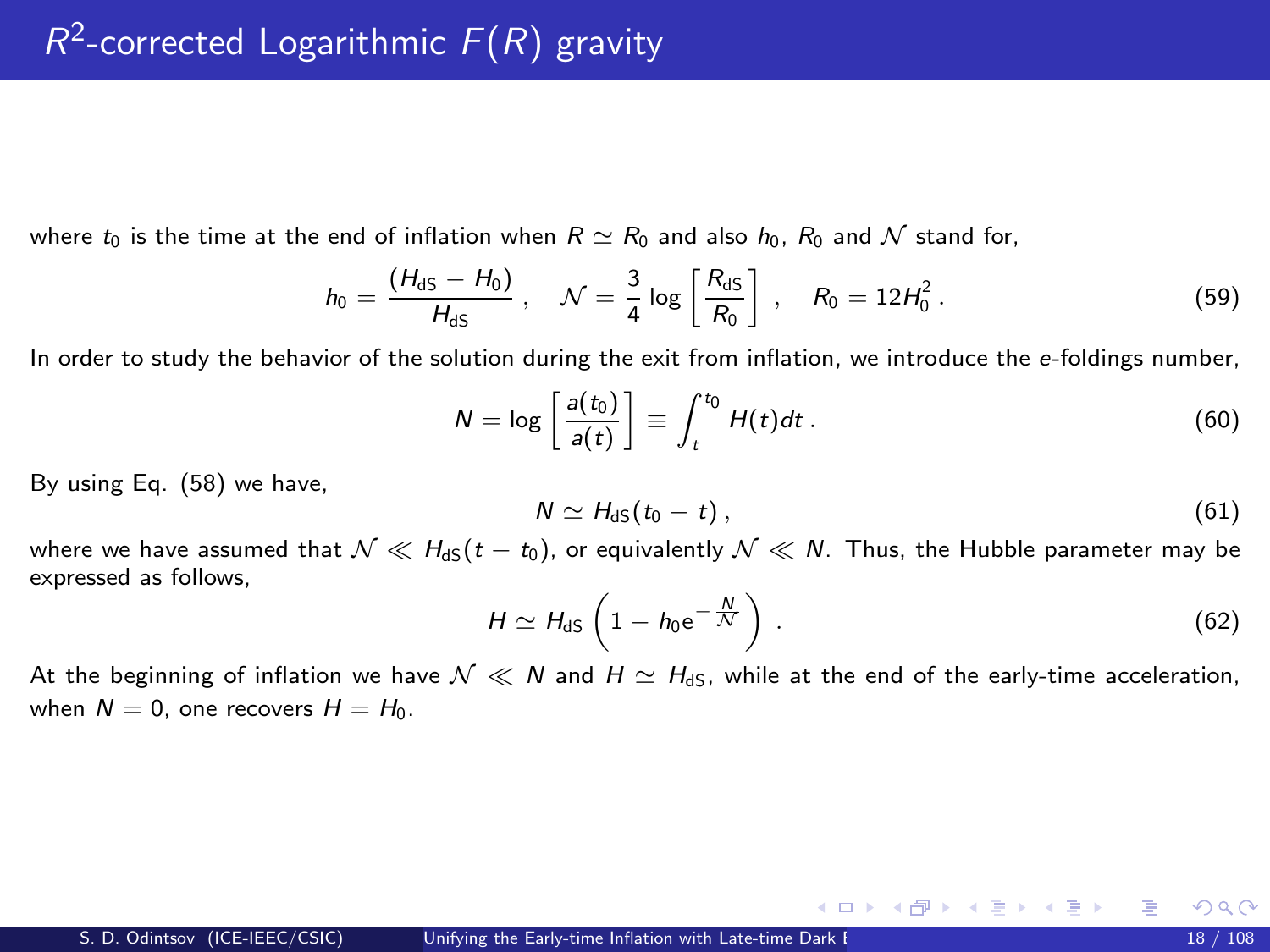During the quasi de Sitter expansion of inflation the Hubble parameter slowly decreases. The slow-roll parameters are defined as follows,

$$
\epsilon = -\frac{\dot{H}}{H^2} = \frac{1}{H} \frac{dH}{dN} \,, \quad -\eta = \beta = \frac{\ddot{H}}{2H\dot{H}} \,, \tag{63}
$$

where we assumed that the constant-roll condition holds true. At the beginning of the early-time acceleration the first slow-roll parameter  $\epsilon$  is small, in which case the slow-roll approximation regime is realized. For the solution [\(62\)](#page-17-0) in the limit  $\mathcal{N} \ll \mathcal{N}$ , we get,

$$
\epsilon \simeq \frac{h_0 e^{\frac{H_{\text{dS}}(t-t_0)}{\mathcal{N}}} }{\mathcal{N}} = \frac{h_0 e^{-\frac{N}{\mathcal{N}}}}{\mathcal{N}} \,. \tag{64}
$$

On the other hand, for the  $\beta$  parameter we obtain a constant value, namely,

$$
\beta = \frac{1}{2\mathcal{N}}\,. \tag{65}
$$

メロメ メ御き メミメ メミメ

This means that the model at hand satisfies the condition for constant-roll inflation. In the case of  $F(R)$ -gravity, the inflationary indices have the following form,

$$
(1 - n_s) \simeq \frac{2\dot{\epsilon}}{H\epsilon} = -\frac{2}{\epsilon} \frac{d\epsilon}{dN}, \quad r \simeq 48\epsilon^2. \tag{66}
$$

By calculating these, we obtain,

$$
(1 - n_s) \simeq 4\beta - 2\epsilon \simeq \frac{2}{\mathcal{N}}, \quad r \simeq 48 \frac{h_0^2 e^{-2\frac{\mathcal{N}}{\mathcal{N}}}}{\mathcal{N}^2} \,. \tag{67}
$$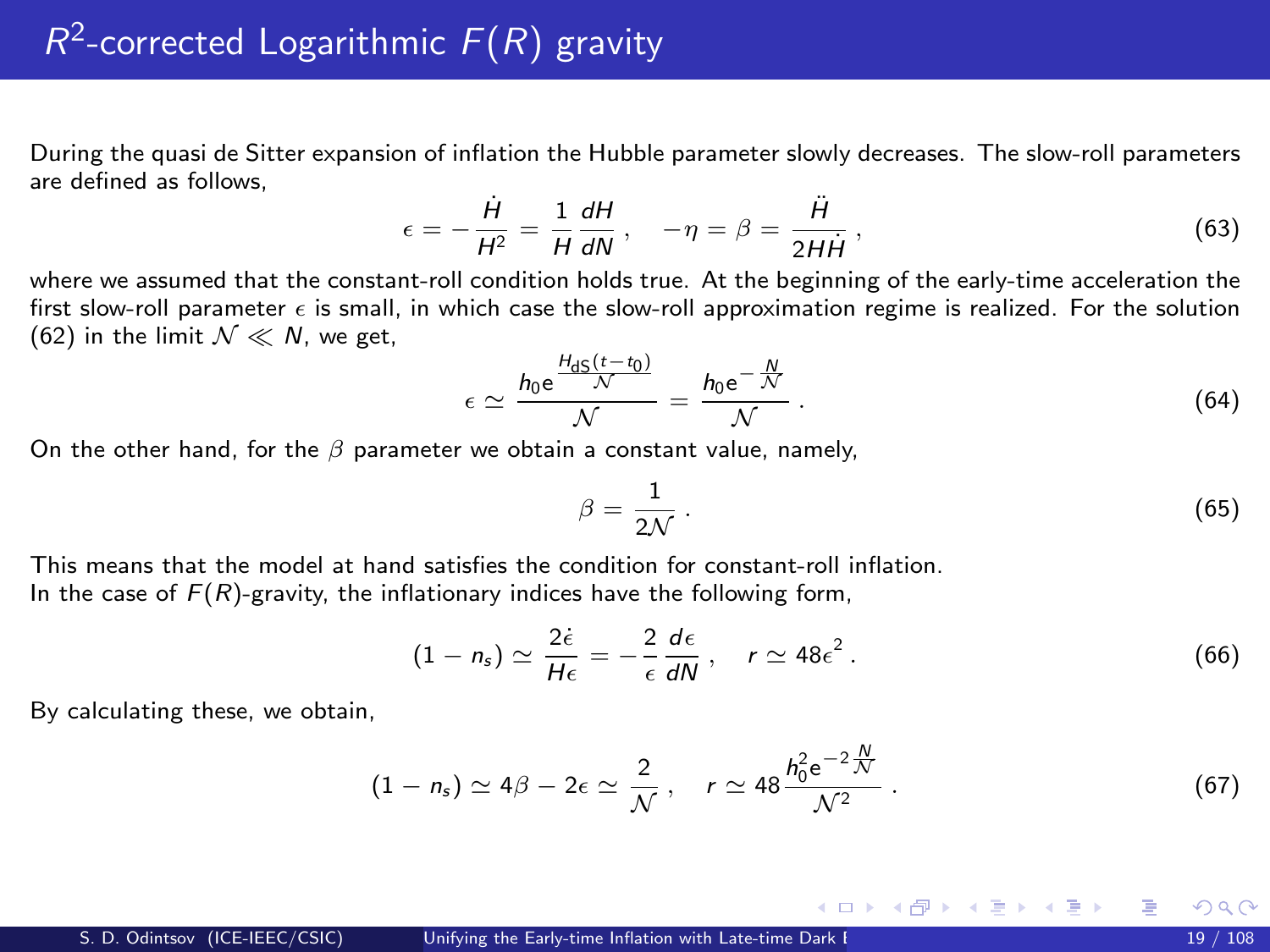We can see that in the computation of the spectral index  $n_s$  we can omit the contribution of  $\epsilon$  which tends to vanish for  $\mathcal{N} \ll N$ . Since the constant-roll inflationary condition is assumed, it turns out that this index is in fact independent on the total e-foldings number. The latest Planck data constrain the spectral index and the scalar-to-tensor ratio as follows,

$$
n_s = 0.9644 \pm 0.0049 \,, \quad r < 0.10 \,. \tag{68}
$$

As a consequence, we must require  $\mathcal{N} \simeq 60$  in order to obtain a viable inflationary scenario. This means that at the beginning of inflation we have  $60 \ll N$ , a condition which solves the problem of initial conditions of the Friedmann Universe model we study.

By imposing  $\mathcal{N} \simeq 60$  in Eq. [\(59\)](#page-17-1) we obtain,

$$
R_{\rm dS} \simeq R_0 e^{80} \,, \tag{69}
$$

The characteristic curvature at the time of inflation is  $R_{dS} \simeq 10^{120} \text{A}$ , in which case one has  $R_0 \simeq 1.8 \times 10^{85} \text{A}$ and from Eq. [\(53\)](#page-15-3) we must require  $\gamma_1 \ll 0.005$ . Finally, the relation between  $\gamma_0$  and  $\gamma_1$  is fixed by Eq. [\(54\)](#page-15-4) and we obtain,

$$
\gamma_0 \simeq \frac{\mathrm{e}^{-80}}{\gamma_1 R_0 \kappa^2} \,. \tag{70}
$$

メロト メ何ト メミト メミト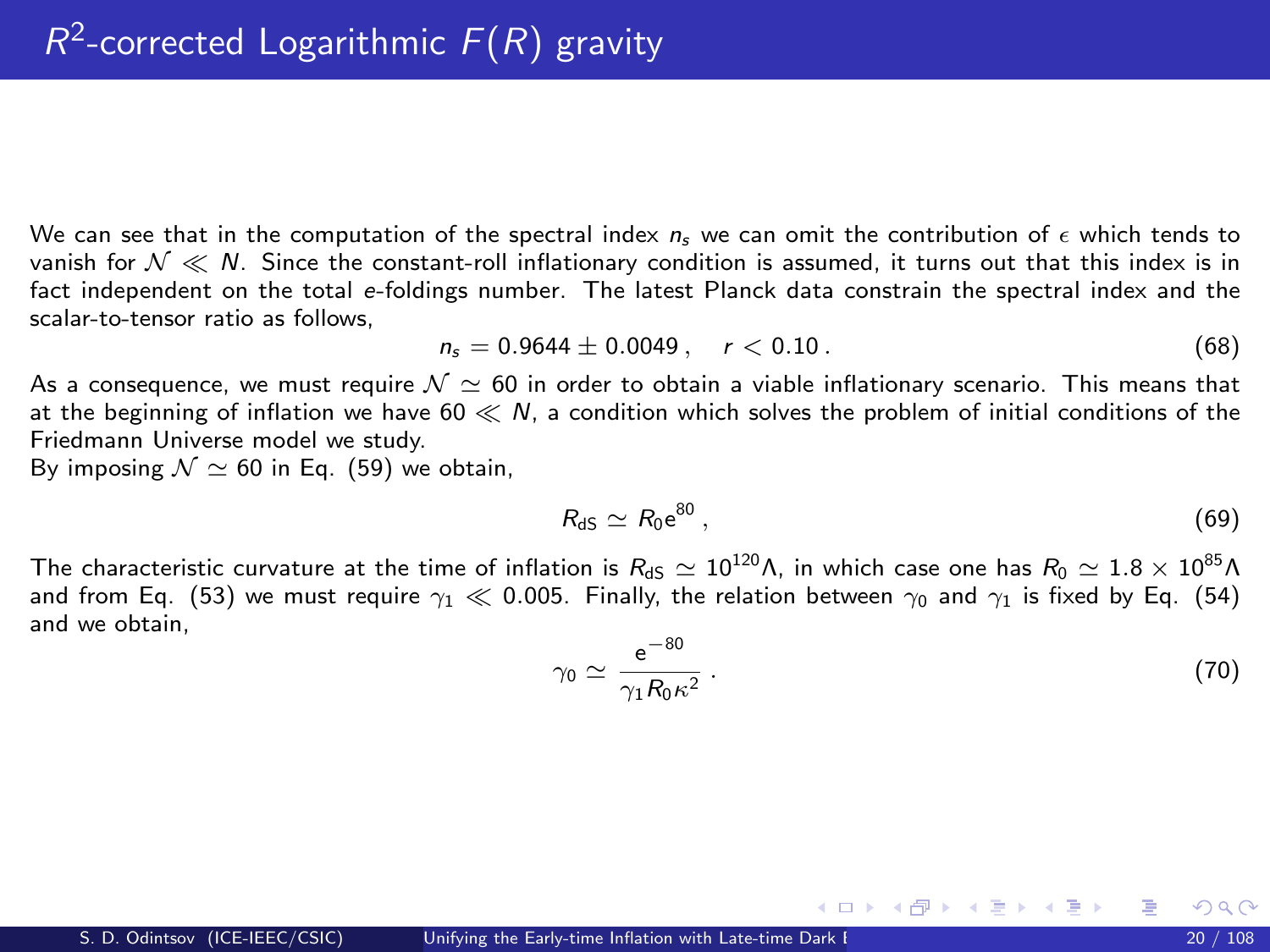# Constant-roll Evolution in  $F(R)$  Gravity

The most natural generalization of the constant-roll condition in the Jordan frame is the following,

<span id="page-20-0"></span>
$$
\frac{\ddot{H}}{2H\dot{H}} \simeq \beta \,,\tag{71}
$$

where  $\beta$  is some real parameter. The condition [\(71\)](#page-20-0) is the most natural generalization of the constant-roll condition used in scalar-tensor approaches, which is,

<span id="page-20-1"></span>
$$
\frac{\ddot{\phi}}{H\dot{\phi}} = \beta \,,\tag{72}
$$

since the condition [\(72\)](#page-20-1) is nothing else but the second slow-roll index  $\eta$ , which in the most general case is equal to  $\eta \sim -\frac{\ddot{H}}{2H\dot{H}}$ . Equations of motion,

$$
3F_RH^2 = \frac{F_RR - F}{2} - 3H\dot{F}_R, \qquad (73)
$$

$$
-2F_R\dot{H}=\ddot{F}-H\dot{F},\qquad(74)
$$

where  $F_R$  stands for  $F_R = \frac{\partial F}{\partial R}$  and also the "dot" denotes differentiation with respect to t. The dynamics of inflation in the context of  $F(R)$  gravity are governed by four inflationary indices,  $\epsilon_i$ ,  $i = 1, ...4$ , which are defined as follows

<span id="page-20-3"></span>
$$
\epsilon_1 = -\frac{\dot{H}}{H^2}, \quad \epsilon_2 = 0, \quad \epsilon_3 = \frac{\dot{F}_R}{2HF_R}, \quad \epsilon_4 = \frac{\dot{E}}{2HE}, \tag{75}
$$

with the function  $E$  being equal to,

$$
E = \frac{3\dot{F}_R^2}{2\kappa^2} \,. \tag{76}
$$

Also for the calculation of the scalar-to-tensor ratio r, the quantity  $Q_s$  is needed, which is defined as follows,

<span id="page-20-2"></span>
$$
Q_s = \frac{E}{F_R H^2 (1+\epsilon_3)^2} \,. \tag{77}
$$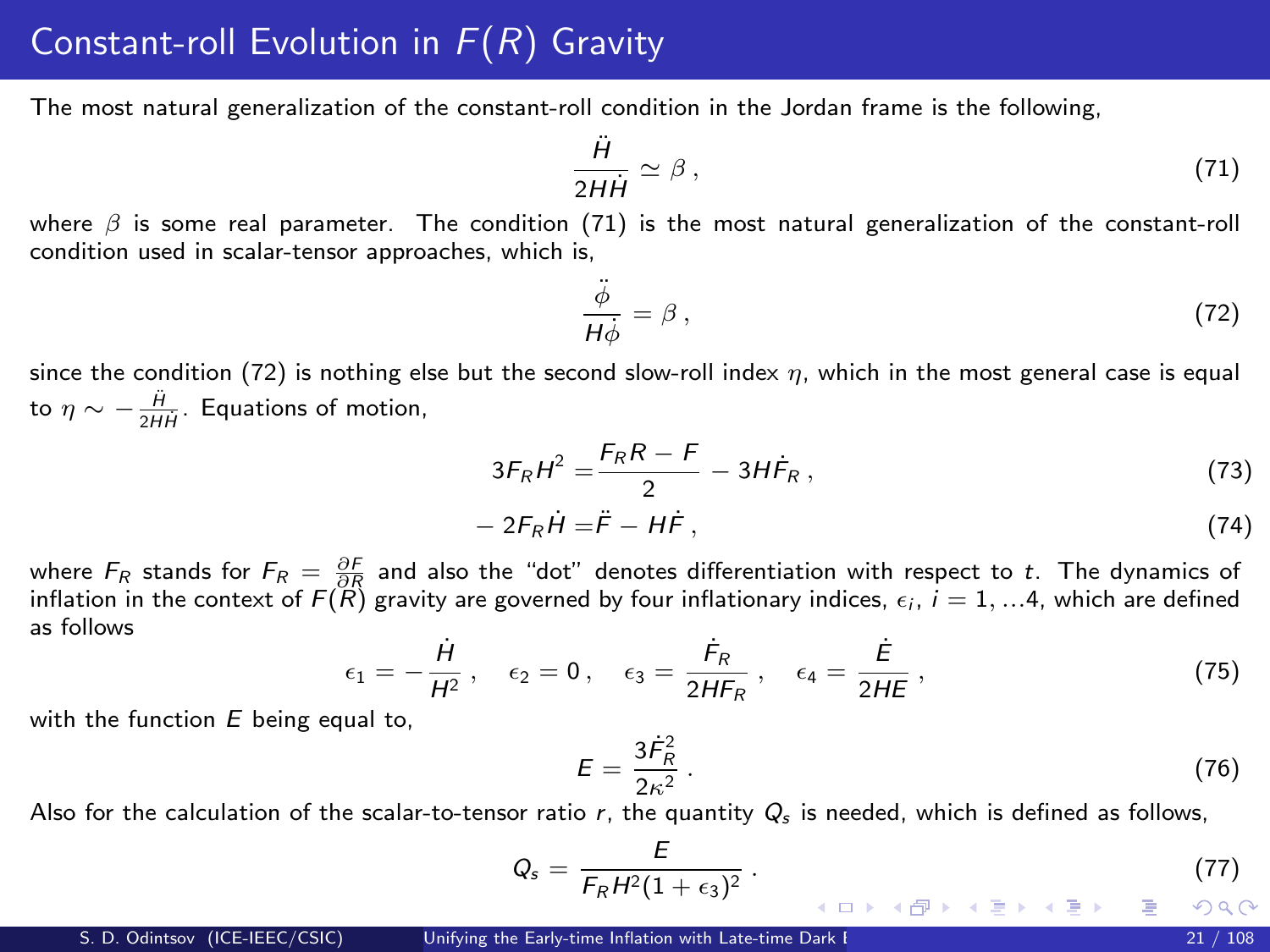The spectral index of primordial curvature perturbations  $n_s$ , in the case that  $\epsilon_i \simeq 0$ , is equal to [?, ?, ?],

$$
n_s = 4 - 2\nu_s \,,\tag{78}
$$

with  $\nu_s$  being equal to,

$$
\nu_s = \sqrt{\frac{1}{4} + \frac{(1+\epsilon_1-\epsilon_3+\epsilon_4)(2-\epsilon_3+\epsilon_4)}{(1-\epsilon_1)^2}}.
$$
\n(79)

The above relation is quite general and holds true not only in the case that  $\epsilon_i \ll 1$ , but also when  $\epsilon_i \sim \mathcal{O}(1)$ . With regard to the scalar-to-tensor ratio, in the context of vacuum  $F(R)$  gravity theories, it is defined as follows,

$$
r = \frac{8\kappa^2 Q_s}{F_R},\tag{80}
$$

where the quantity  $Q_s$  is given in Eq. [\(77\)](#page-20-2) above, and for the specific case of a vacuum  $F(R)$  gravity, the scalar-to-tensor ratio is equal to,

$$
r = \frac{48\epsilon_3^2}{(1+\epsilon_3)^2} \,. \tag{81}
$$

メロメ メ御き メミメ メミメ

The constant-roll condition [\(71\)](#page-20-0), affects the inflationary indices of inflation  $\epsilon_i$ ,  $i = 1, ..., 4$  appearing in Eq. [\(75\)](#page-20-3), which can be written as follows.

$$
\epsilon_1 = -\frac{\dot{H}}{H^2}, \quad \epsilon_2 = 0, \quad \epsilon_3 = \frac{\dot{F}_{RR}}{2HF_R} \left( 24H\dot{H} + \ddot{H} \right), \quad \epsilon_4 = \frac{F_{RRR}}{HF_R} \dot{R} + \frac{\ddot{R}}{H\dot{R}}, \tag{82}
$$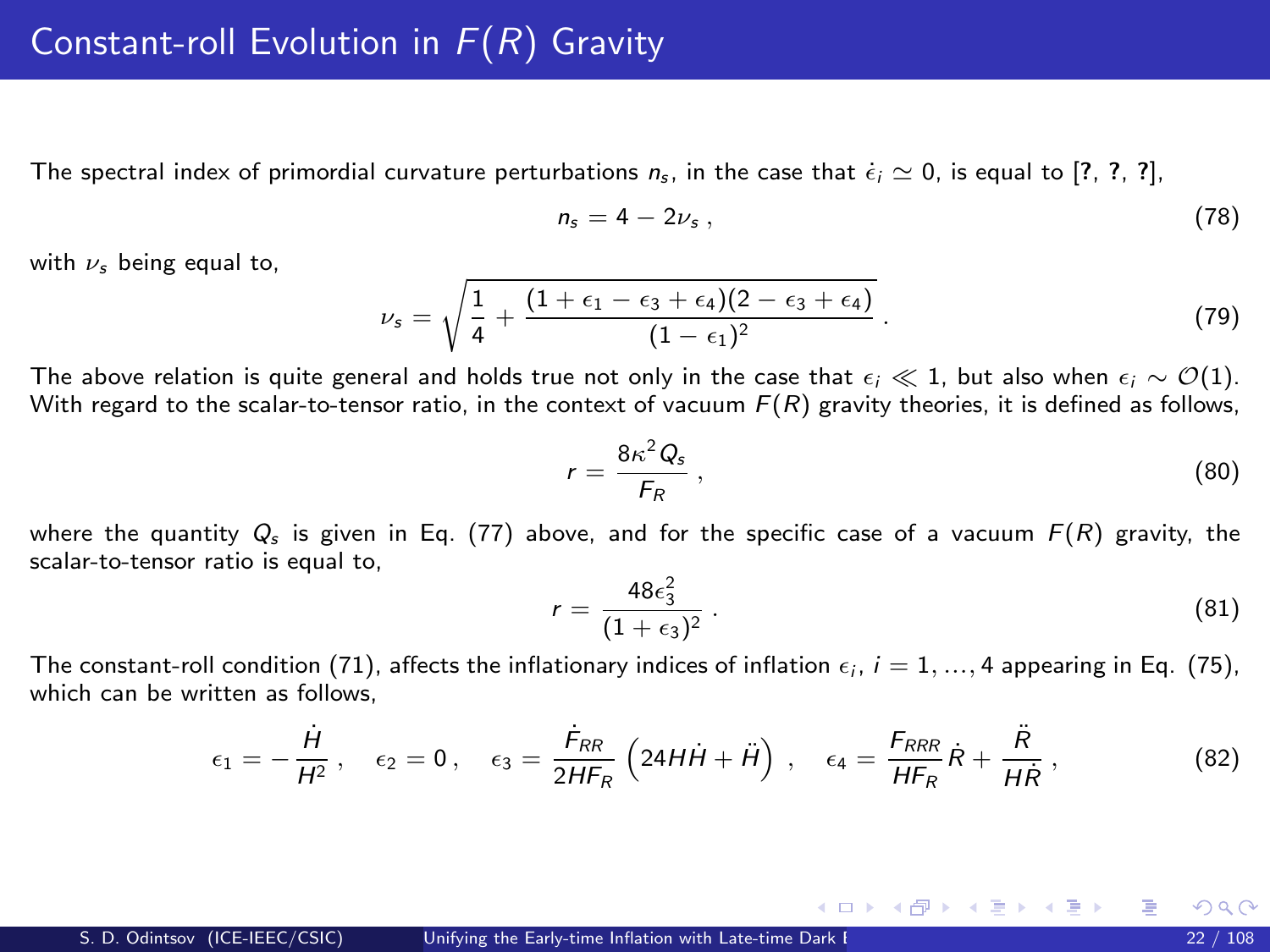Action,

$$
F(R) = R - 2\Lambda \left(1 - e^{\frac{R}{b\Lambda}}\right) - \tilde{\gamma}\Lambda \left(\frac{R}{3m^2}\right)^n,
$$
\n(83)

where  $\Lambda=7.93m^2$  ,  $\tilde{\gamma}=1/1000$ ,  $m=1.57\times 10^{-67}$ eV,  $b$  is an arbitrary parameter and  $n$  is a positive real parameter.

Spectral index

$$
n_{s} = 4 - \sqrt{\frac{(6^{n}(n-1)(-3\beta + (\beta + 2)n - 1) + 36n(-33\beta + 35(\beta + 2)n - 71))^{2}}{(36n(-12\beta + 12(\beta + 2)n - 25) + 6^{n}(n-1))^{2}}}.
$$
(84)

scalar-to-tensor ratio

$$
r = \frac{48 (6^n - (6^n - 36) n)^2}{(6^n - (6^n + 828) n)^2}.
$$
 (85)

メロメ メ部 メメ きょうくきょう

It is noteworthy that both the spectral index and the scalar-to-tensor ratio depend only on  $\beta$  or n. A detailed analysis reveals that there is a large range of parameter values that may render the model compatible with the observations. For example by choosing  $(n, \beta) = (2.1, -8.7)$ , the spectral index becomes  $n_s = 0.966239$  and the corresponding scalar-to-tensor ratio becomes  $r = 0.0119893$ . Also for  $(n, \beta) = (0.9, -1.08)$ , the spectral index becomes  $n_s = 0.96742$  and the corresponding scalar-to-tensor ratio becomes  $r = 0.0936944$ . Finally for  $(n, \beta) = (1.5, -0.4)$ , the spectral index becomes  $n_s = 0.960444$  and the corresponding scalar-to-tensor ratio becomes  $r = 0.0669277$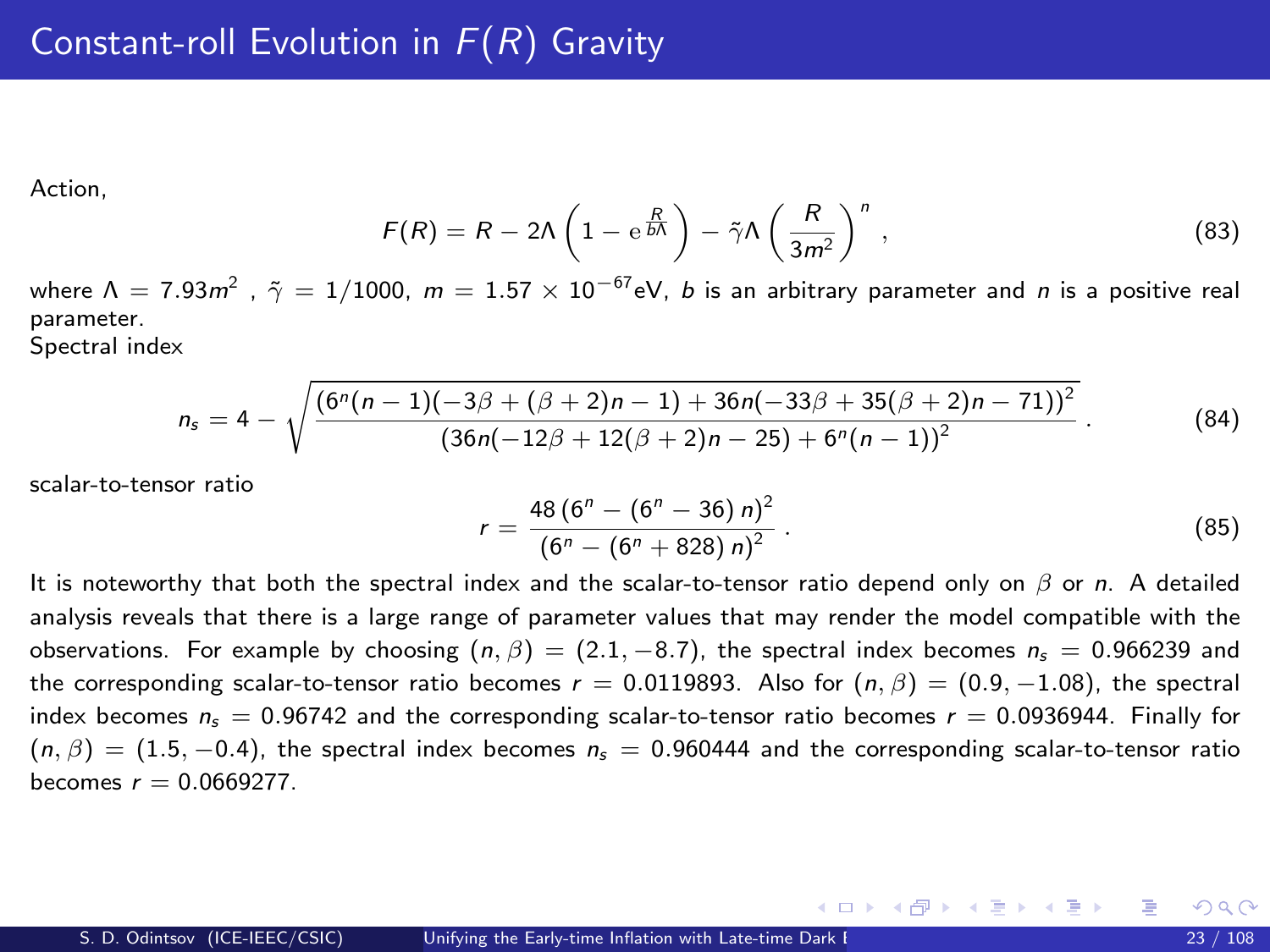The model I appearing in Eq. [\(221\)](#page-15-1) during the late-time era. A modified version of exponential gravity,

<span id="page-23-1"></span>
$$
f_{\text{DE}}(R) = -\frac{2\Lambda g(R)(1 - e^{-bR/\Lambda})}{\kappa^2}, \quad 0 < b \,, \tag{86}
$$

where b is a positive parameter and  $\Lambda$  is the cosmological constant. The function of the Ricci scalar  $g(R)$  is necessary to stabilize the theory at large redshifts

$$
g(R) = \left[1 - c\left(\frac{R}{4\Lambda}\right)\log\left[\frac{R}{4\Lambda}\right]\right], \quad 0 < c\,,\tag{87}
$$

where c is a real and positive parameter. As a general feature of the model, we immediately see that, at  $R = 0$ , one has  $f_{DE}(R) = 0$  and we recover the Minkowski spacetime solution of Special Relativity. When  $4\Lambda < R$ ,  $f_{\text{DE}}(R) \simeq -2\Lambda/\kappa^2$  we obtain the standard evolution of the ΛCDM model. Moreover, since  $|f_{\text{DE}}(R)| \sim$  $10^{-120}M_{Pl}^4$ , we have that the modification of gravity for the dark energy sector is completely negligible in the high curvature limit of the inflationary era, where  $R/\kappa^2 \sim M_{Pl}^4$ . When  $g(R) \simeq 1$ , it is easy to see that the following conditions hold true,

$$
|F_R(R)-1| \ll 1, \quad 0 < F_{RR}(R), \quad \text{when} \quad 4\Lambda < R. \tag{88}
$$

<span id="page-23-0"></span>メロメ メ都 メメ きょくきょう

The first condition is necessary in order to obtain the correct value of the Newton constant and avoid antigravitational effects, while the second condition guarantees the stability of the model with respect to the matter perturbations.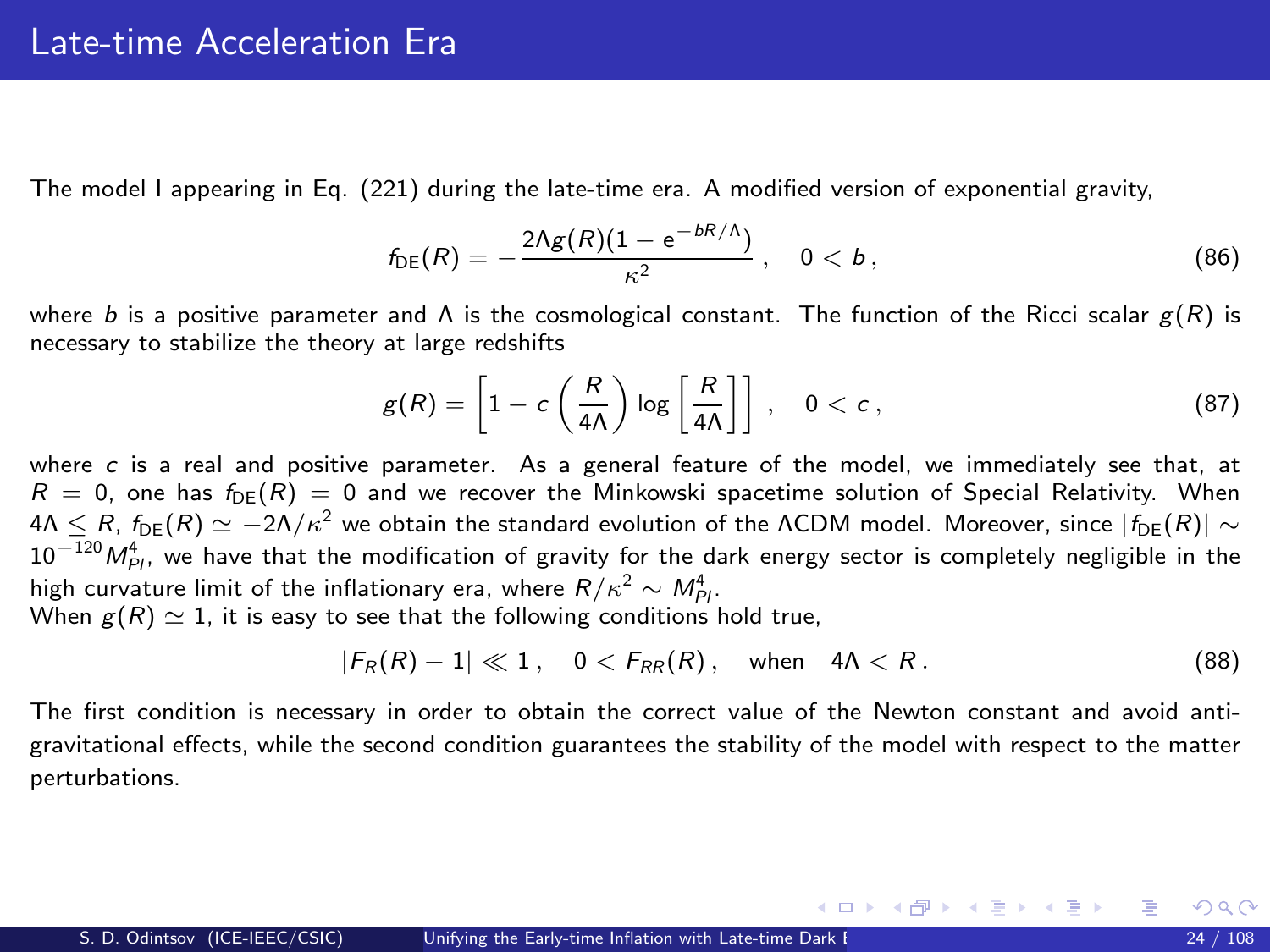During the matter and radiation domination eras, the model we used mimics an effective cosmological constant, if the function  $g(R)$  in Eq. [\(87\)](#page-23-0) is close to unity, namely

$$
c \ll \left[ \left( \frac{R}{4\Lambda} \right) \log \left[ \frac{R}{4\Lambda} \right] \right]^{-1}, \quad 4\Lambda \leq R \ll R_0,
$$
 (89)

where recall that  $R_0$  is the curvature of the Universe at the end of the inflationary era. For example, if  $c=10^{-5},$ we obtain  $f_{\rm DE}\simeq 2\Lambda/\kappa^2$  up to the value  $R\simeq 4\Lambda\times 10^4.$  For larger values of the curvature, matter and radiation dominate strongly the evolution.

In order to investigate the behavior of our model during radiation and matter domination eras, but also during the transition to the late-time era, we need to introduce the following variable,

$$
y_H \equiv \frac{\rho_{\rm DE}}{\rho_{\rm m(0)}} \equiv \frac{H(z)^2}{m^2} - (z+1)^3 - \chi(z+1)^4 \,, \tag{90}
$$

which is known as the "scaled dark energy". This variable encompasses the ratio between the effective dark energy and the standard matter density, evaluated at the present time, with the matter density defined as follows,

$$
\rho_{\mathsf{m}(0)} = \frac{6m^2}{\kappa^2} \,,\tag{91}
$$

メロメ メ御 メメ きょうくきょう

where m is the mass scale associated with the Planck mass. In the expression [\(90\)](#page-12-0), the variable  $z = [1/a(t) - 1]$ denotes the redshift as usual, and also  $\chi$  stands for  $\chi \equiv \rho_{r(0)}/\rho_{m(0)}$ .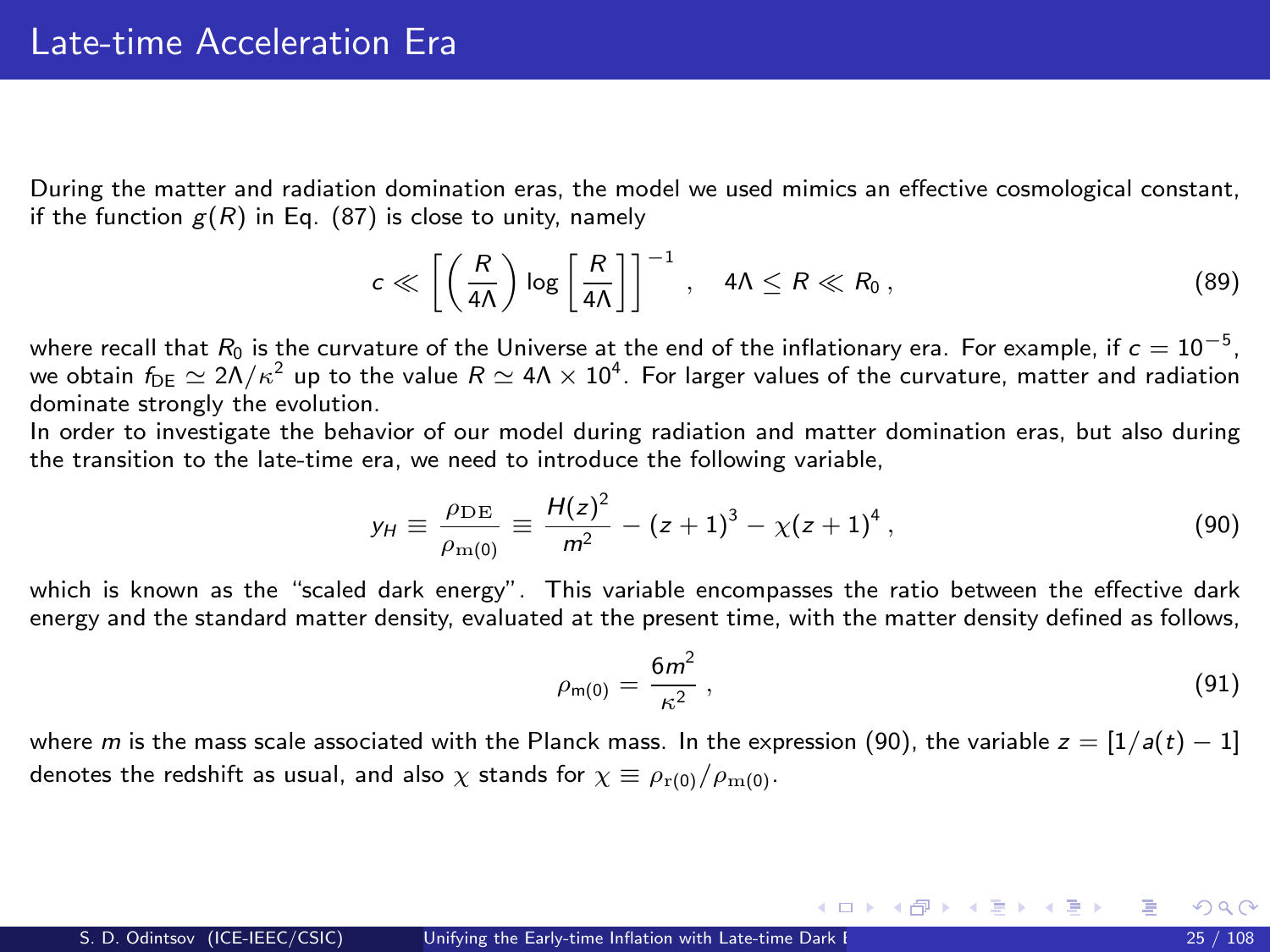If one extends the expression as follows,

$$
F(R) = \kappa_0^2 \left[ \frac{R}{\kappa^2} + \gamma(R)R^2 + f_{\text{DE}}(R) \right],
$$
\n(92)

it is possible to derive FRW eq.,

$$
\frac{d^2y_H(z)}{dz^2} + J_1 \frac{dy_H(z)}{dz} + J_2 y_H(z) + J_3 = 0, \qquad (93)
$$

メロメ メ御き メミメ メミメ

where the functions  $J_i$ ,  $i = 1, 2, 3$  stand for,

$$
J_1 = \frac{1}{(z+1)} \left[ -3 - \frac{1}{y_H + (z+1)^3 + \chi(z+1)^4} \frac{1 - F_R(R)}{6m^2 F_{RR}(R)} \right],
$$
  
\n
$$
J_2 = \frac{1}{(z+1)^2} \left[ \frac{1}{y_H + (z+1)^3 + \chi(z+1)^4} \frac{2 - F_R(R)}{3m^2 F_{RR}(R)} \right],
$$
  
\n
$$
J_3 = -3(z+1)
$$
  
\n
$$
-\frac{(1 - F_R(R))((z+1)^3 + 2\chi(z+1)^4) + (R - F(R))/(3m^2)}{(z+1)^2(y_H + (z+1)^3 + \chi(z+1)^4)} \frac{1}{6m^2 F_{RR}(R)}.
$$
  
\n(94)

活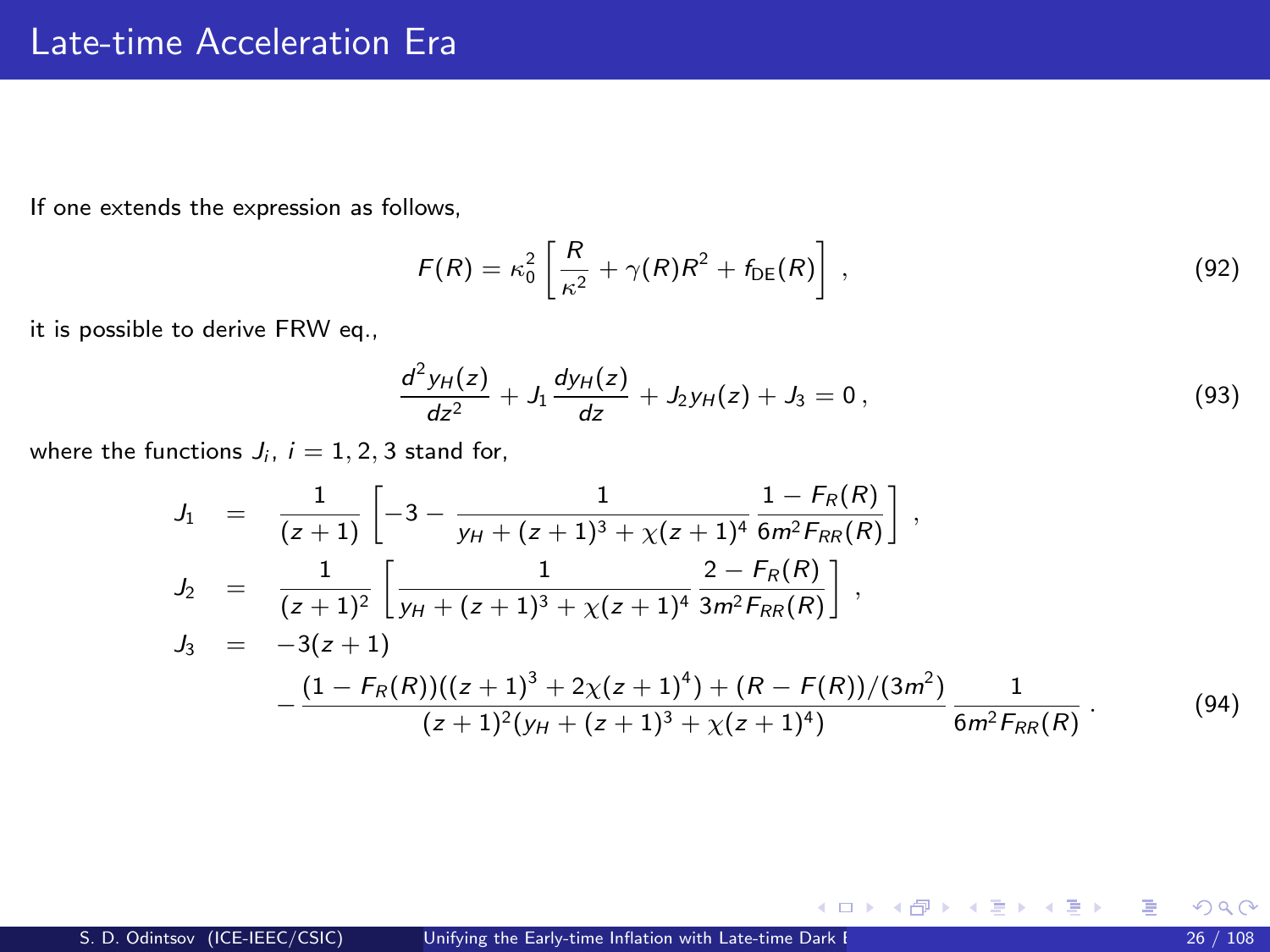At the late time regime, where  $z \ll 1$ , we can avoid the contribution of the matter and radiation fluids, in which case, the solution of Eq. [\(93\)](#page-13-0) reads,

$$
y_H \simeq \frac{\Lambda}{3m^2} + y_0 \operatorname{Exp}\left[\pm i\sqrt{\frac{1}{\Lambda F_{RR}(4\Lambda)} - \frac{25}{4}}\log[z+1]\right],\tag{95}
$$

with  $y_0$  being an integration constant. Since for the exponential gravity  $\Lambda F_{RR}(4\Lambda) \ll 1$ , the argument of the square root is positive, in effect, dark energy oscillates around the phantom divide line  $w = -1$ . The frequency of the oscillation with respect to  $log[z + 1]$  is given by,

$$
\nu = \frac{1}{2\pi} \sqrt{\frac{1}{\Lambda F_{RR}(4\Lambda)} - \frac{25}{4}}.
$$
\n(96)

Generally speaking, since  $\Lambda F_{RR}(4\Lambda) \simeq 2b^2 \exp[-4b]$ , the oscillation frequency at past times may diverge. However in our model, due to the presence of the function  $g(R)$  chosen as in Eq. [\(87\)](#page-23-0), one has,

$$
\nu \simeq \frac{\sqrt{2/c}}{2\pi(z+1)}\,. \tag{97}
$$

メロメ メ部 メメ きょうくきょう

This means that, back into the past, during the radiation and matter domination eras, the frequency of the effective dark energy oscillations, tend to decrease and the theory is protected against singularities.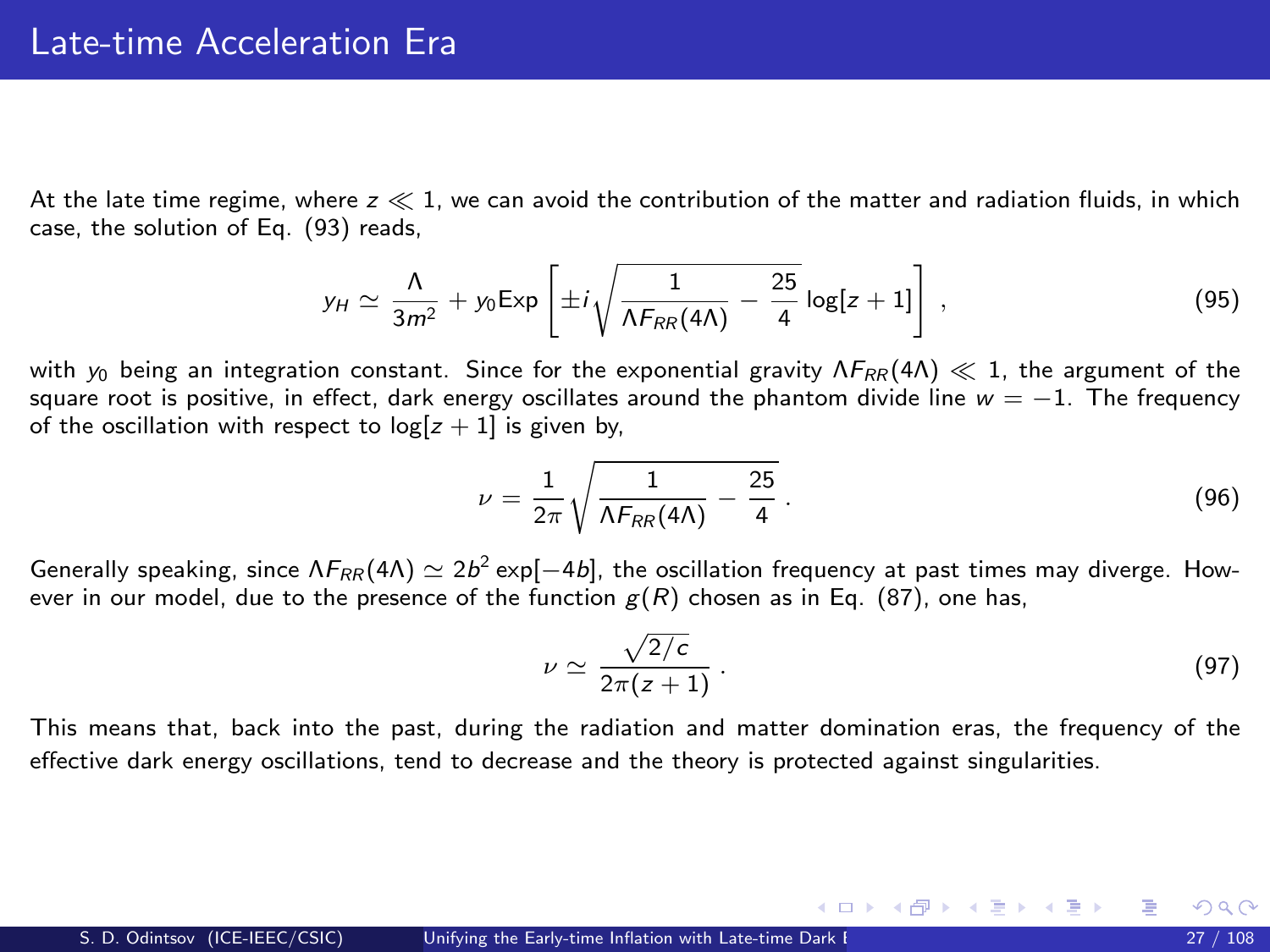Now let us investigate the dark energy oscillations issue for the model I appearing in Eqs. [\(221\)](#page-15-1) and [\(52\)](#page-15-5). We assume the parameters,

$$
\kappa^2 = \frac{16\pi}{M_{Pl}^2}, \quad \gamma_0 = \frac{e^{-80}}{\gamma_1 R_0 \kappa^2}, \quad \gamma_1 = 10^{-4}, \quad R_0 = 1.8 \times 10^{85} \Lambda,
$$
 (98)

where,

$$
M_{Pl}^2 = 1.2 \times 10^{28} \text{eV}^2 \,, \quad \Lambda = 1.1895 \times 10^{-67} \text{eV}^2 \,. \tag{99}
$$

The second condition in Eq. [\(98\)](#page-27-0) leads to a realistic de Sitter curvature for the early-time acceleration, which is  $R_{dS} \simeq 10^{120} \Lambda$ . Moreover, the third condition in Eq. [\(98\)](#page-27-0) ensures that the high curvature corrections of the model I disappear after the inflation, when  $R < R_0$ .

The constant parameters of the function  $f_{DE}(R)$  in Eqs. [\(86\)](#page-23-1)–[\(87\)](#page-23-0) are chosen as follows,

<span id="page-27-0"></span>
$$
b = \frac{1}{2}, \quad c = 10^{-5} \,. \tag{100}
$$

メロメ メ都 メメ 君 メメ ヨメ

In this way, we obtain an optimal reproduction of the ΛCDM model, and the effects of dark energy remain negligible during the early and mid stages of the matter and radiation eras.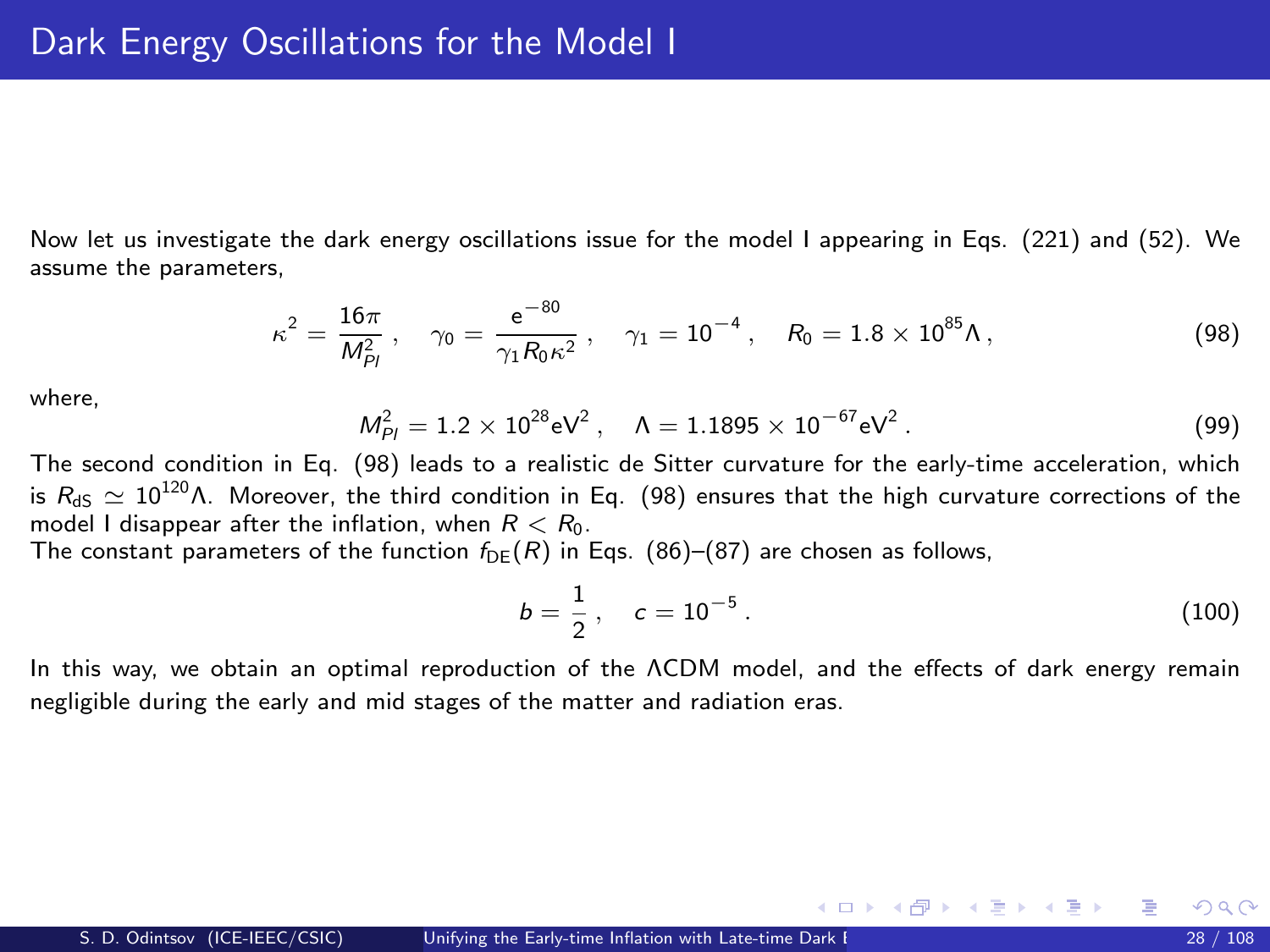Now we need to fix the boundary conditions of our cosmological dynamical system at large redshift  $z = z<sub>max</sub>$ . They can be inferred from the form of  $\rho_{\text{DE}}$  for the case of  $F(R)$ -modified gravity, namely,

$$
\rho_{\rm DE} = \frac{1}{\kappa_0^2 F_R(R)} \left[ (R F_R(R) - F(R)) - 6H \dot{F}_R(R) \right] \,. \tag{101}
$$

When  $\Lambda \ll R \ll R_0$  we obtain.

$$
y_H(z) \simeq \left(\frac{\Lambda}{3m^2}\right) \left(g(R) - 6H^2 g_{RR}(R)(z+1)R\right) ,\qquad (102)
$$

where  $R \equiv R(z)$  and  $H \equiv H(z)$  are functions of the redshift. At large redshift, during the matter era, we have to take  $R=3m^2(z+1)^3$  and  $H=m(z+1)^{3/2}$  and the boundary conditions of the system are given by,

$$
y_H(z_{\max}) = \left(\frac{\Lambda}{3m^2}\right) \left[g(R_{\max}) - 54m^4(z_{\max} + 1)^6 g_{RR}(R_{\max})\right],
$$
  
\n
$$
\frac{dy_H}{dz}(z_{\max}) = 3\Lambda(z+1)^2 \left[g_R(R_{\max}) - 6R_{\max}^2 g_{RR}(R_{\max}) - 12R_{\max} g_{RR}(R_{\max})\right],
$$
\n(103)

where,

$$
R_{\max} = 3m^2 (z_{\max} + 1)^3 \,. \tag{104}
$$

メロメ メ部 メメ きょうくきょう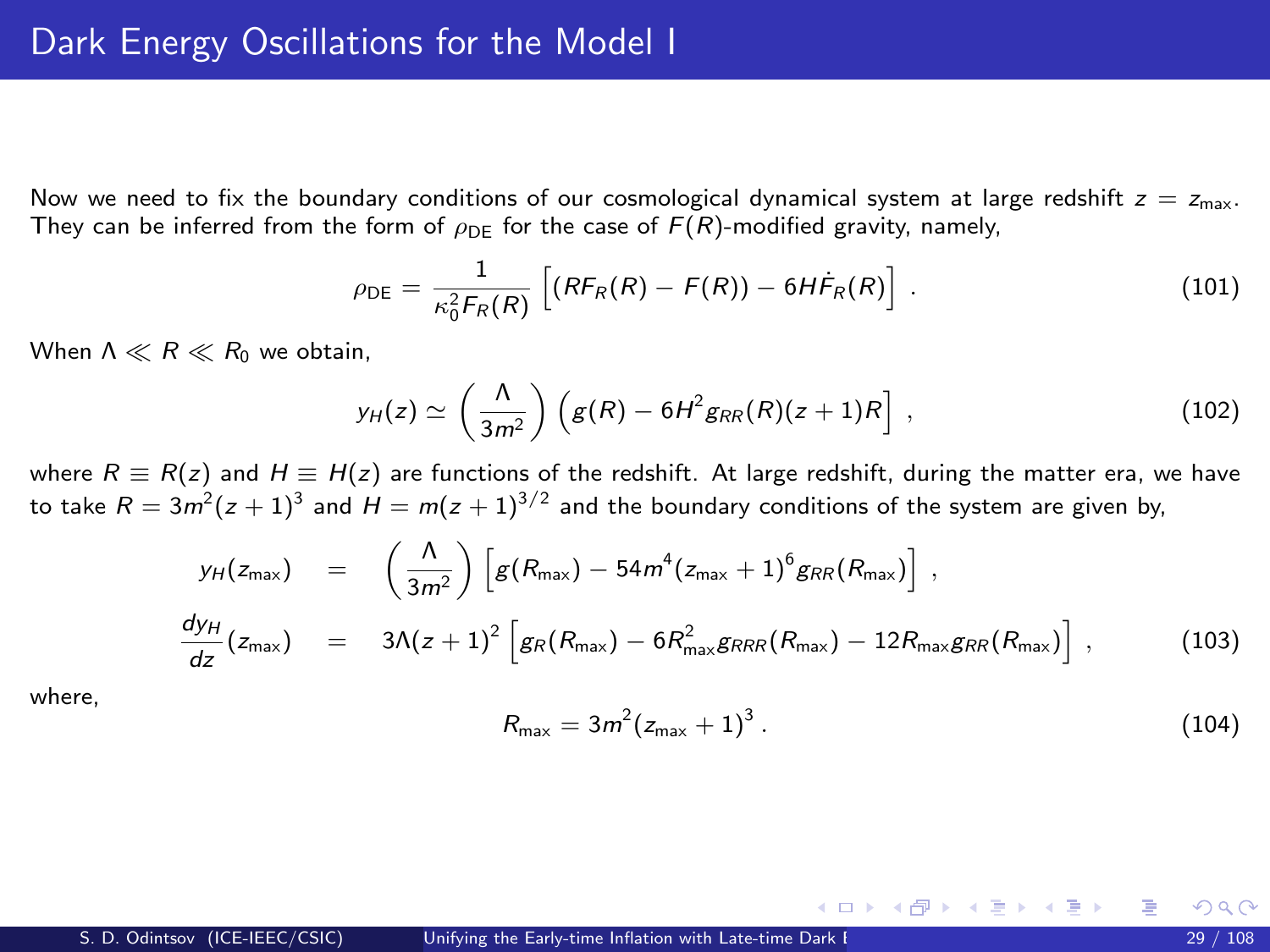For  $z_{\text{max}} = 10$ , in which case  $\chi(z_{\text{max}} + 1) \simeq 0.00341 \ll 1$ , and we effectively are in a matter dominated Universe, we obtain,

$$
y_H(z_{\text{max}}) = 2.1818\,, \quad \frac{dy_H}{dz}(z_{\text{max}}) = -2.6 \times 10^{-5}\,, \quad z_{\text{max}} = 10\,.
$$
 (105)

These values can be compared with the corresponding ones for the ΛCDM model, where  $y_H$  is a constant, namely  $y_H = \Lambda/(3m^2) = 2.17857$ . We argue that our model is extremely close to the <code>ACDM</code> model at very high redshift. Here we recall that the first observed galaxies correspond to a redshift  $z \simeq 6$ .

Finally, the contributions of matter and radiation are determined by the values of  $m^2$  and  $\chi$  in [\(90\)](#page-12-0). The cosmological data indicate that,

$$
m^2 \simeq 1.82 \times 10^{-67} \text{eV}^2 \,, \quad \chi \simeq 3.1 \times 10^{-4} \,. \tag{106}
$$

メロメ メ都 メメ 君 メメ ヨメ

Numerical solution.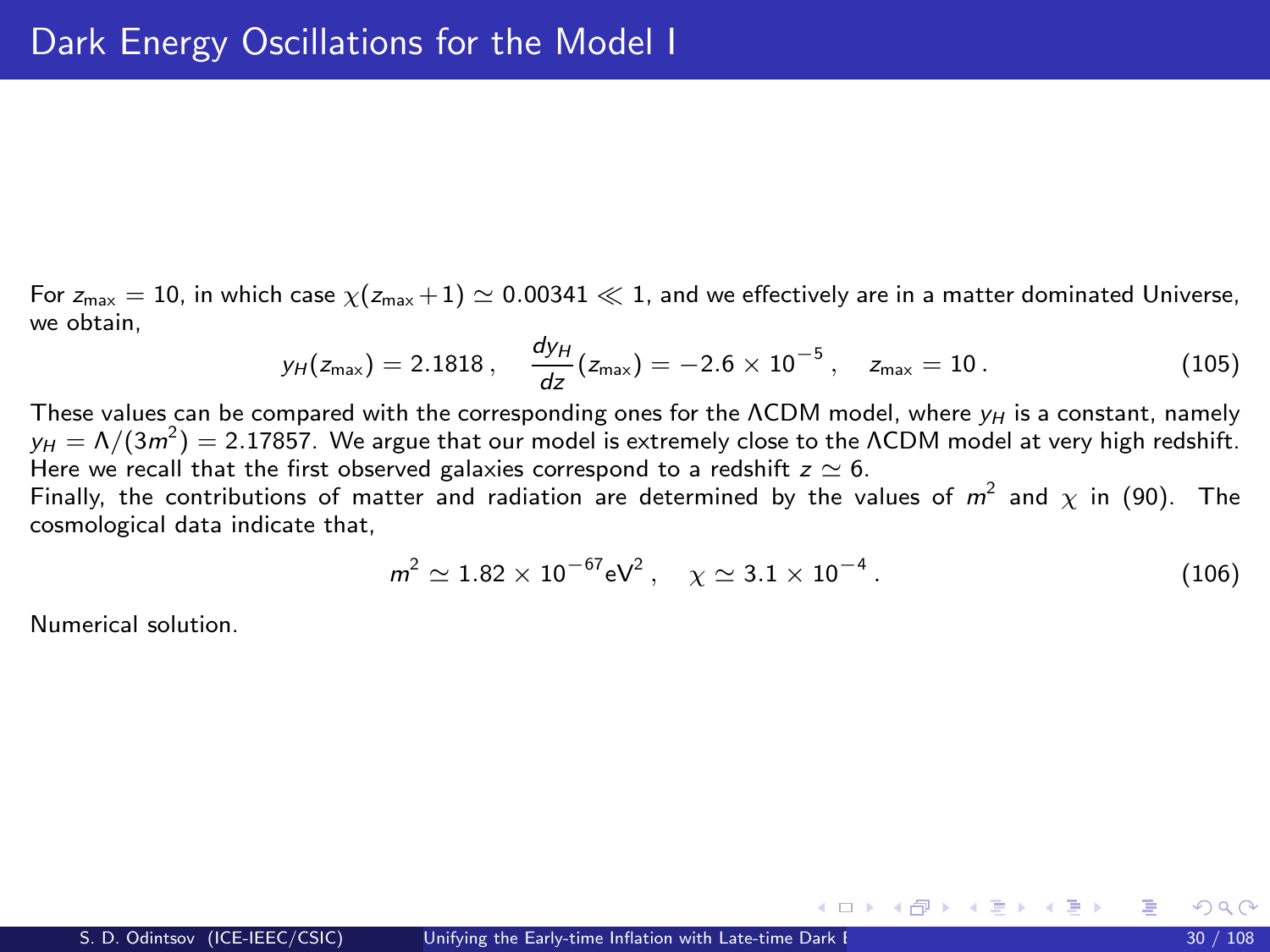Despite of the fact that at high redshifts, the amplitude of the oscillations of the effective EoS parameter around the phantom divide line gradually grows, we see that their frequency decreases and thus, singularities are avoided. In order to measure the matter energy density  $\rho_m(z)$  at a given redshift, we introduce the parameter  $y_m(z)$  as

$$
y_m(z) = \frac{\rho_m(z)}{\rho_{m(0)}} \equiv (z+1)^3.
$$
 (107)

<span id="page-30-0"></span>メロメ メ都 メメ きょくきょう

For  $-1 < z < 1$  we see that  $y_H(z)$  is nearly constant and it is dominant over  $y_m(z)$ , for  $z < 0.4$ , a feature that is in full agreement with the ΛCDM description. The  $\Omega_{\text{DE}}(z)$  parameter,

$$
\Omega_{\text{DE}}(z) \equiv \frac{\rho_{\text{DE}}}{\rho_{\text{eff}}} = \frac{y_H(z)}{y_H(z) + (z+1)^3 + \chi(z+1)^4} \,, \tag{108}
$$

is frequently used to express the ratio between the dark energy density  $\rho_{DE}$  and the effective energy density  $\rho_{eff}$ of our FRW Universe. Thus, by extrapolating  $y_H(z)$  at the current redshift  $z = 0$ , from Eqs. [\(108\)](#page-30-0), we obtain,

$$
\Omega_{DE}(z=0) = 0.685683 , \quad \omega_{DE}(z=0) = -0.998561 . \tag{109}
$$

The latest cosmological data indicate that,  $\Omega_{DE}(z = 0) = 0.685 \pm 0.013$  and  $\omega_{DE}(z = 0) = -1.006 \pm 0.045$ . Thus, our model fits the observational data at present time.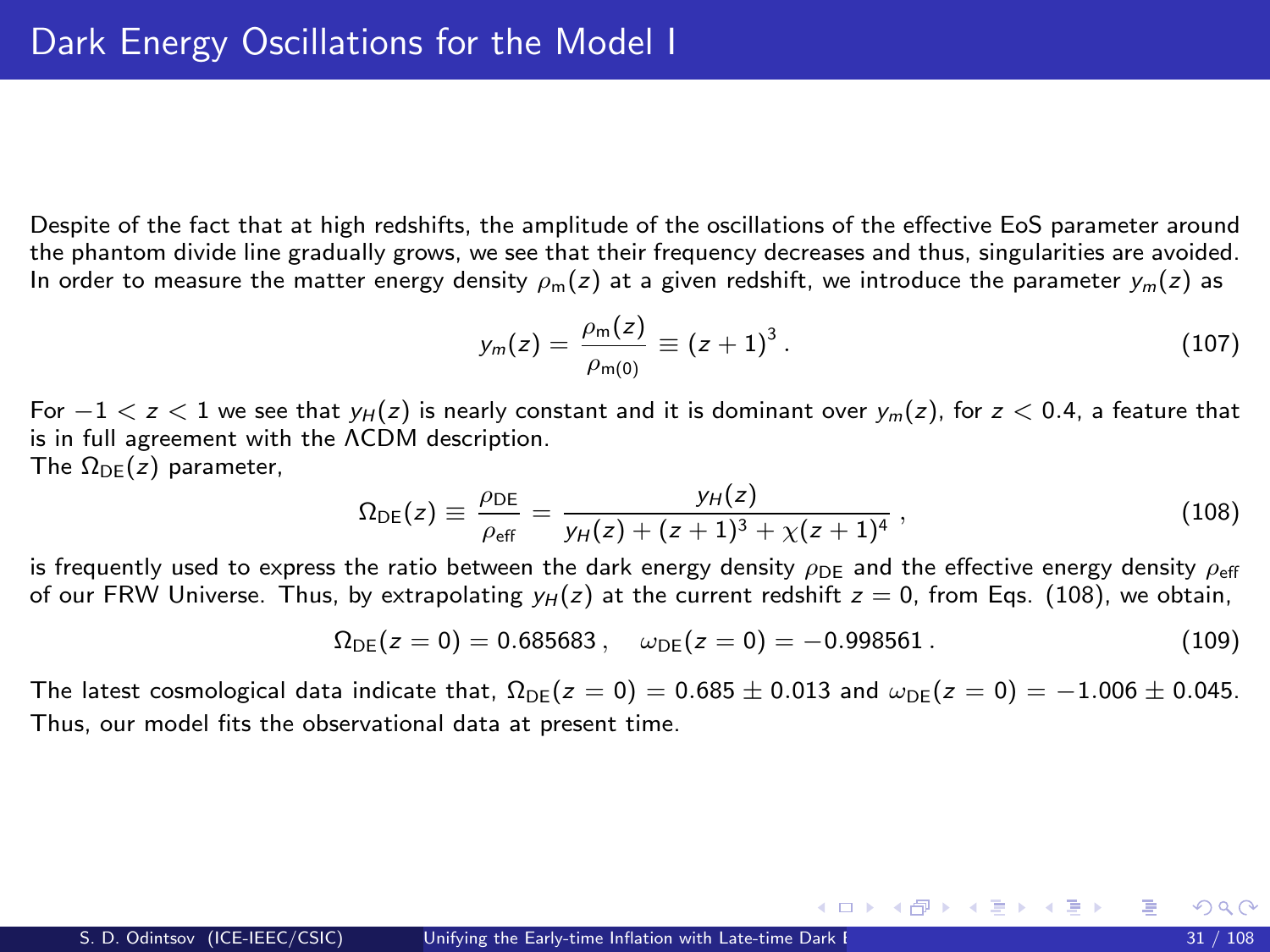This theory makes natural unification of inflation, late-time acceleration and dark matter via unique gravitational theory. Proposal of mimetic theory:Mukhanov-Chamseddine. In the mimetic model, we parametrize the metric in the following form.

$$
g_{\mu\nu} = -\hat{g}^{\rho\sigma}\partial_{\rho}\phi\partial_{\sigma}\phi\hat{g}_{\mu\nu} \,. \tag{110}
$$

メロメ メ御 メメ きょくきょ

Instead of considering the variation of the action with respect to  $g_{\mu\nu}$ , we consider the variation with respect to  $\hat g_{\mu\nu}$  and  $\phi$ . Because the parametrization is invariant under the Weyl transformation  $\hat g_{\mu\nu}\, \to\, {\rm e}^{\sigma(x)}\hat g_{\mu\nu}$  , the variation over  $\hat{g}_{\mu\nu}$  gives the traceless part of the equation. Proposal of mimetic F(R) gravity: Nojiri-Odintsov,arXiv:1408.3561. In case of  $F(R)$  gravity, by using the parametrization of the metric as above,

$$
S = \int d^4x \sqrt{-g(\hat{g}_{\mu\nu}, \phi)} (F(R(\hat{g}_{\mu\nu}, \phi)) + \mathcal{L}_{\text{matter}}) . \qquad (111)
$$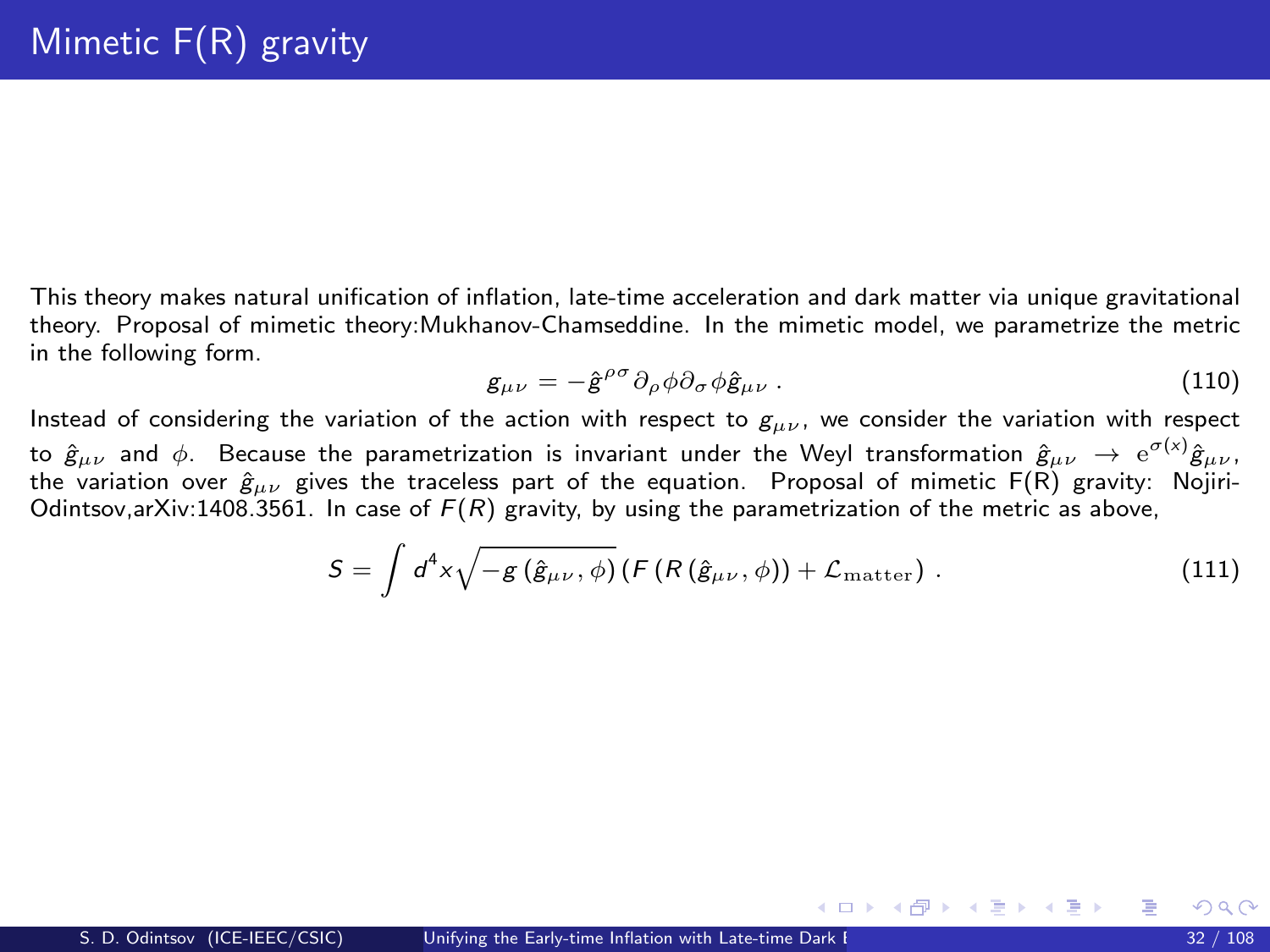Field equations have the following form:

<span id="page-32-0"></span>
$$
0 = \frac{1}{2}g_{\mu\nu}F(R(\hat{g}_{\mu\nu}, \phi)) - R(\hat{g}_{\mu\nu}, \phi)_{\mu\nu}F'(R(\hat{g}_{\mu\nu}, \phi))
$$
  
+  $\nabla \left(g(\hat{g}_{\mu\nu}, \phi)_{\mu\nu}\right)_{\mu} \nabla \left(g(\hat{g}_{\mu\nu}, \phi)_{\mu\nu}\right)_{\nu} F'(R(\hat{g}_{\mu\nu}, \phi))$   
-  $g(\hat{g}_{\mu\nu}, \phi)_{\mu\nu} \Box (\hat{g}_{\mu\nu}, \phi) F'(R(\hat{g}_{\mu\nu}, \phi)) + \frac{1}{2}T_{\mu\nu}$   
+  $\partial_{\mu}\phi\partial_{\nu}\phi(2F(R(\hat{g}_{\mu\nu}, \phi)) - R(\hat{g}_{\mu\nu}, \phi)F'(R(\hat{g}_{\mu\nu}, \phi))$   
-3 $\Box \left(g(\hat{g}_{\mu\nu}, \phi)_{\mu\nu}\right) F'(R(\hat{g}_{\mu\nu}, \phi)) + \frac{1}{2}T\right),$  (112)

and

<span id="page-32-1"></span>
$$
0 = \nabla \left( g \left( \hat{g}_{\mu\nu}, \phi \right)_{\mu\nu} \right)^{\mu} \left( \partial_{\mu} \phi \left( 2F \left( R \left( \hat{g}_{\mu\nu}, \phi \right) \right) - R \left( \hat{g}_{\mu\nu}, \phi \right) F' \left( R \left( \hat{g}_{\mu\nu}, \phi \right) \right) \right) \right) \right)
$$
  
-3
$$
-3\Box \left( g \left( \hat{g}_{\mu\nu}, \phi \right)_{\mu\nu} \right) F' \left( R \left( \hat{g}_{\mu\nu}, \phi \right) \right) + \frac{1}{2} \tau \right) \right) . \tag{113}
$$

We should note that any solution of the standard  $F(R)$  gravity is also a solution of the mimetic  $F(R)$  gravity. This is because in the standard  $F(R)$  gravity, Eqs. [\(112\)](#page-32-0)–[\(113\)](#page-32-1) are always satisfied since we find 2 $F(R) - RF'(R)$  –  $3\Box F'(R)+\frac{1}{2}T=0.$  The mimetic  $F(R)$  gravity is ghost-free and conformally invariant theory.

メロメ メ御き メミメ メミメー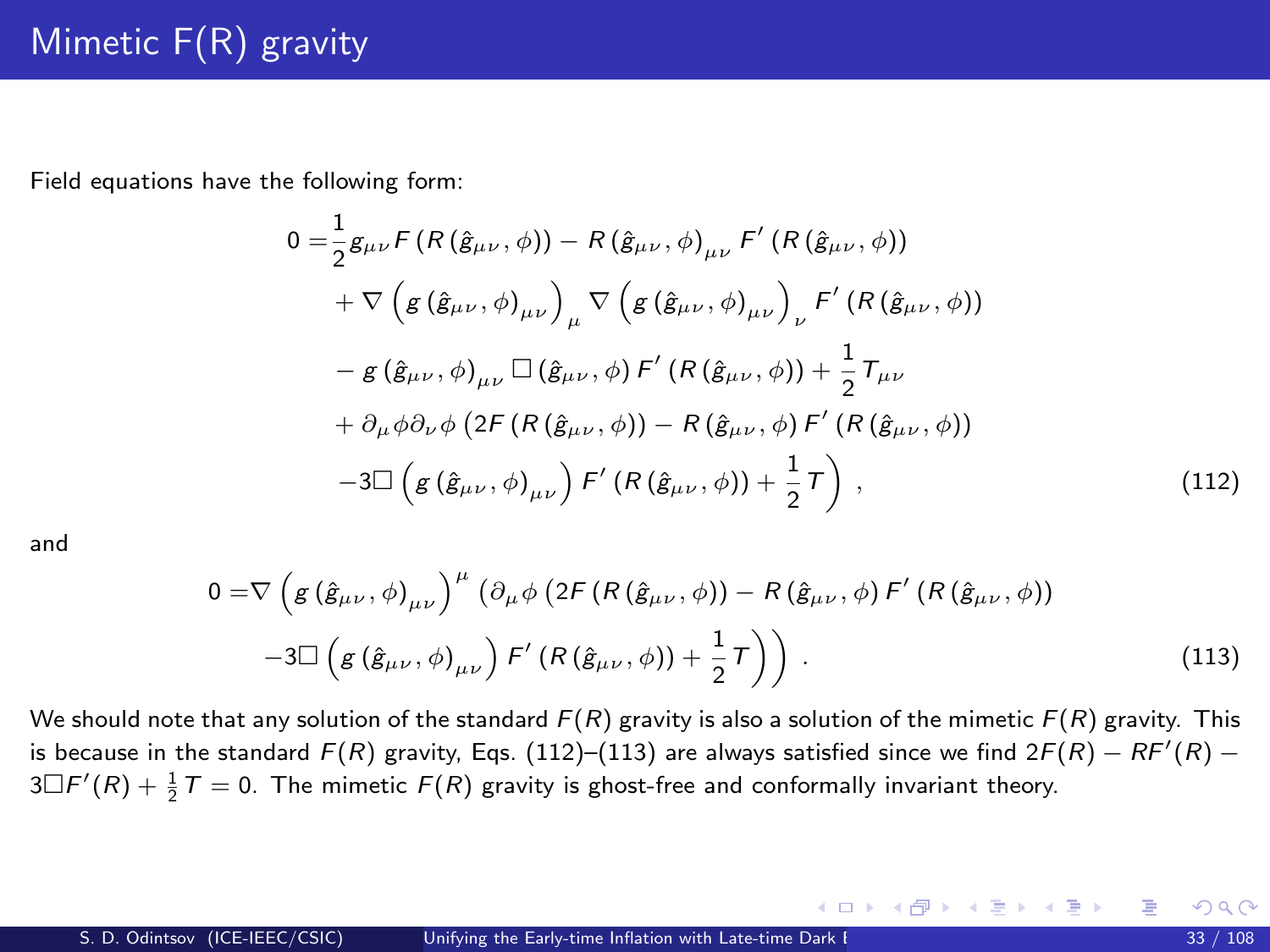FRW metric:

$$
ds^{2} = -dt^{2} + a(t)^{2} \sum_{i=1,2,3} dx^{i^{2}},
$$
\n(114)

with  $R=6\dot{H}+12H^2$  and  $\phi$  is equal to  $t$  (due to mimetic form of metric). Field equations: Eq. [\(113\)](#page-32-1) gives

<span id="page-33-0"></span>
$$
\frac{C_{\phi}}{a^3} = 2F(R) - RF'(R) - 3\Box F'(R) + \frac{1}{2}\tau
$$
  
= 2F(R) - 6(\dot{H} + 2H^2)F'(R) + 3\frac{d^2F'(R)}{dt^2} + 9H\frac{dF'(R)}{dt} + \frac{1}{2}(-\rho + 3\rho). (115)

Here  $C_{\phi}$  is a constant. Then in the second line of Eq. [\(112\)](#page-32-0), only  $(t, t)$  component does not vanish and behaves as  $a^{-3}$  and therefore the solution of Eq. [\(115\)](#page-33-0) with  $C_\phi \neq 0$  plays a role of the mimetic dark matter. On the other hand the  $(t, t)$  and  $(i, j)$ -components in [\(112\)](#page-32-0) give the identical equation:

<span id="page-33-1"></span>
$$
0 = \frac{d^2 F'(R)}{dt^2} + 2H \frac{dF'(R)}{dt} - \left(\dot{H} + 3H^2\right) F'(R) + \frac{1}{2}F(R) + \frac{1}{2}p. \tag{116}
$$

By combining [\(115\)](#page-33-0) and [\(116\)](#page-33-1), we obtain

$$
0 = \frac{d^2 F'(R)}{dt^2} - H \frac{dF'(R)}{dt} + 2\dot{H}F'(R) + \frac{1}{2}(\rho + \rho) + \frac{4C_\phi}{a^3}.
$$
 (117)

メロメ メ御 メメ きょくきょう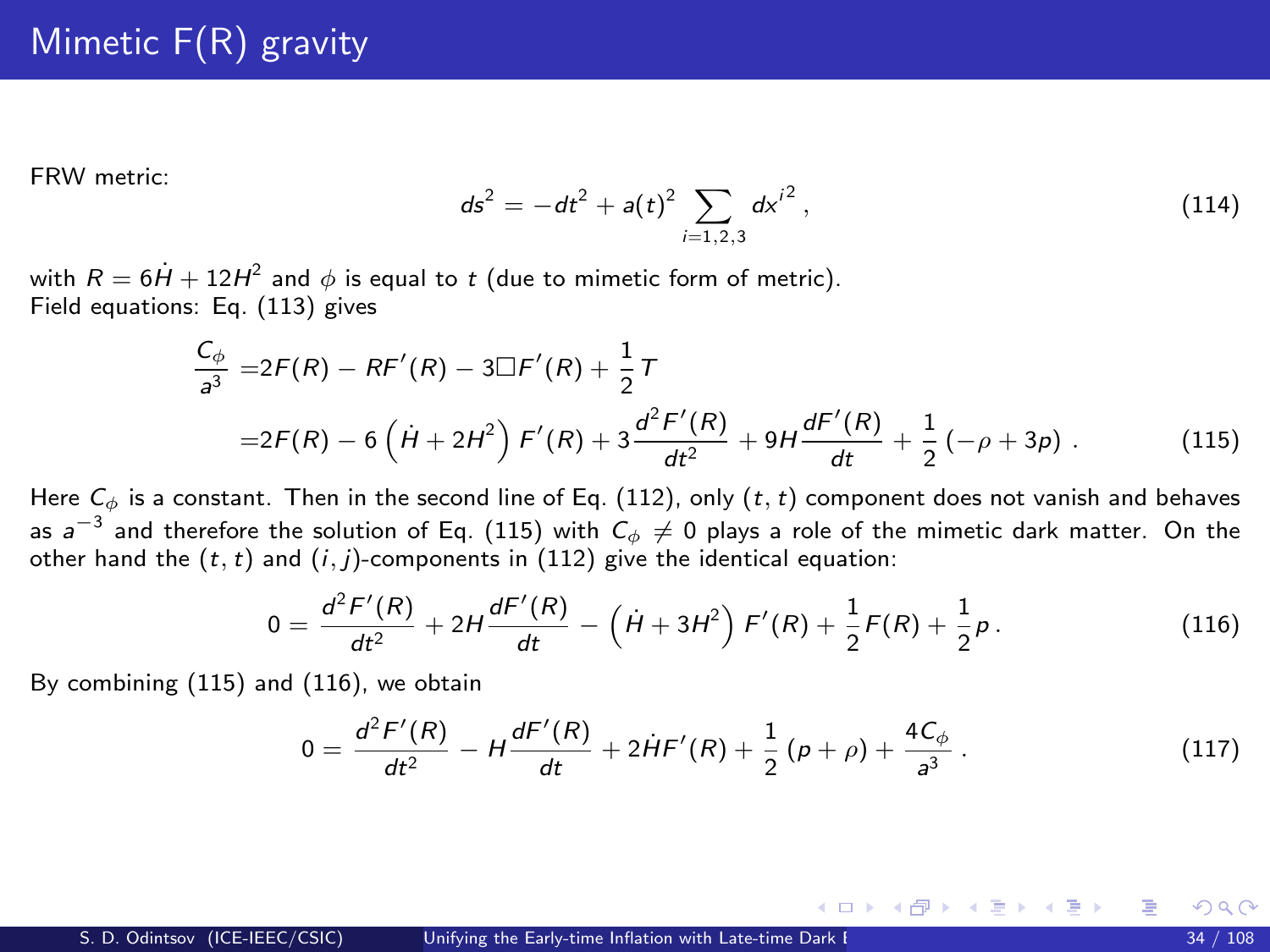When  $C_{\phi} = 0$ , the above equations reduce to those in the standard  $F(R)$  gravity, or in other words, when  $C_{\phi} \neq 0$ , the equation and therefore the solutions are different from those in the standard  $F(R)$  gravity. Lagrange

multiplier constraint presentation: Extended model. We may consider the following action of mimetic  $F(R)$ gravity with scalar potential:

$$
S = \int d^4x \sqrt{-g} \left( F(R(g_{\mu\nu})) - V(\phi) + \lambda \left( g^{\mu\nu} \partial_\mu \phi \partial_\nu \phi + 1 \right) + \mathcal{L}_{\text{matter}} \right) \,. \tag{118}
$$

This action is of the sort of modified gravity with Lagrange multiplier constraint. Working with viable modified gravity one can reproduce the arbitrary evolution by changing scalar potential. This gives natural unification of inflation, dark matter and dark energy.

メロメ メ御 メメ きょくきょ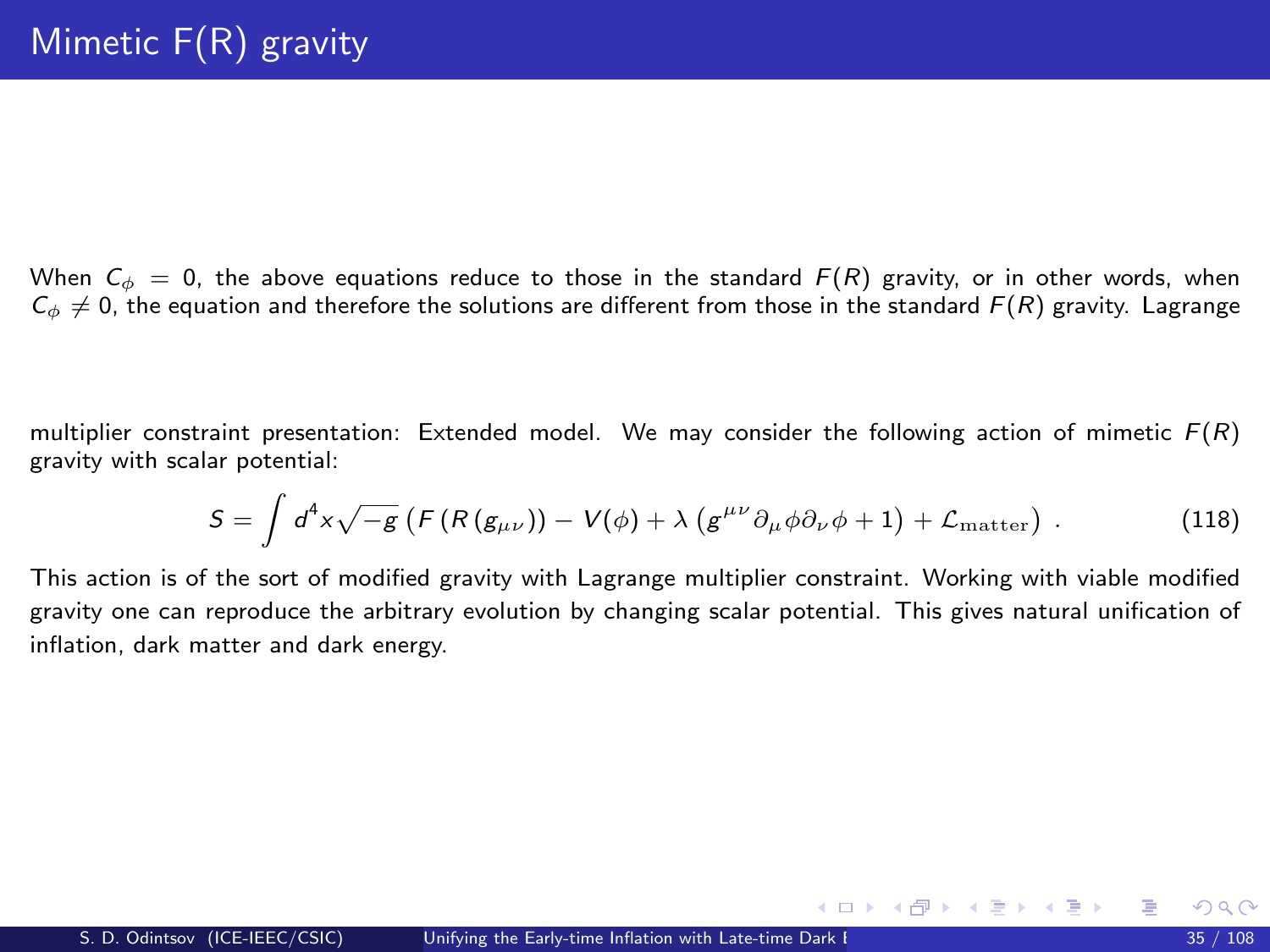The finite-time future singularities are classified as follows: Nojiri-Odintsov-Tsujikawa, PRD71,2005,063004.

- **•** Type I ("Big Rip") : When  $t \to t_s$ , the scale factor diverges a, the effective energy density  $\rho_{\text{eff}}$ , the effective pressure  $p_{\text{eff}}$  diverge,  $a \to \infty$ ,  $\rho_{\text{eff}} \to \infty$ , and  $|p_{\text{eff}}| \to \infty$ . This type of singularity was presented in Caldwell-Kamionkowski-Weinberg,PRL91, 2003 where it was indicated that Rip occurs before entering singularity itself.
- **•** Type II ("sudden") : When  $t \to t_s$ , the scale factor and the effective energy density is finite,  $a \to a_s$ ,  $\rho_{\text{eff}} \rightarrow \rho_s$  but the effective pressure diverges  $|p_{\text{eff}}| \rightarrow \infty$ .
- $\bullet$  Type III : When  $t \to t_s$ , the scale factor is finite,  $a \to a_s$  but the effective energy density and the effective pressure diverge,  $\rho_{\rm eff} \rightarrow \infty$ ,  $|p_{\rm eff}| \rightarrow \infty$ .
- $\bullet$  Type IV : For  $t \to t_{\rm s}$ , the scale factor, the effective energy density, and the effective pressure are finite, that is,  $a \to a_s$ ,  $\rho_{\text{eff}} \to \rho_s$ ,  $|\rho_{\text{eff}}| \to \rho_s$ , but the higher derivatives of the Hubble rate  $H \equiv \dot{a}/a$  diverge.

There is also possibility of change to decceleration in future, or approaching dS or infinite singularity (like Little Rip). It is interesting that future singularities may occur not only dark energy epoch but also at inflationary epoch: Barrow-Graham, PRD2015;Nojiri-Odintsov-Oikonomou,PRD91 (2015)084059.

メロメ メ部 メメ きょうくきょう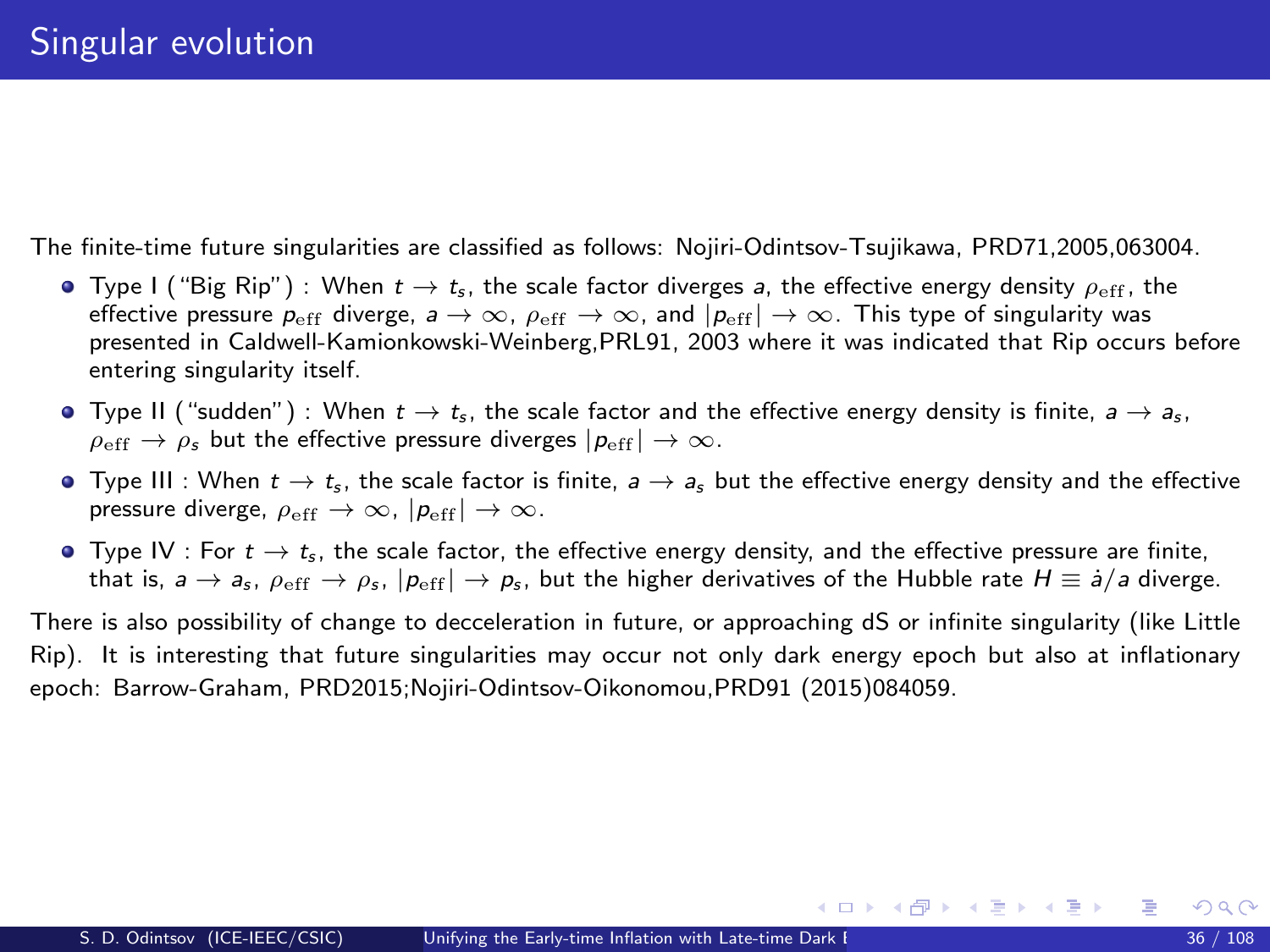We consider the following action:

$$
S = \int d^4x \sqrt{-g} \left\{ \frac{1}{2\kappa^2} R - \frac{1}{2} \omega(\phi) \partial_\mu \phi \partial^\mu \phi - V(\phi) + L_{\text{matter}} \right\}.
$$
 (119)

Choice of Hubble rate. In the case of the Type II and IV singularities, the Hubble rate  $H(t)$  may be chosen in the following form:

$$
H(t) = f_1(t) + f_2(t) (t_s - t)^{\alpha} . \qquad (120)
$$

Here  $f_1(t)$  and  $f_2(t)$  are smooth (differentiable) functions of t and  $\alpha$  is a constant. If  $0 < \alpha < 1$ , there appears Type II singularity and if  $\alpha$  is larger than 1 and not integer, there appears Type IV singularity. We first consider the simple case that  $f_1(t) = 0$  and  $f_2(t) = f_0$  with a positive constant  $f_0$ . In the neighborhood of  $t = t_s$ , we find that,

$$
\omega(\phi) = \frac{2\alpha\hbar}{\kappa^2} \left( t_s - \phi \right)^{\alpha - 1}, \quad V(\phi) \sim -\frac{\alpha\hbar}{\kappa^2} \left( t_s - \phi \right)^{\alpha - 1}, \tag{121}
$$

and we find

$$
\varphi = -\frac{2\sqrt{2\alpha f_0}}{\kappa \left(\alpha + 1\right)} \left(t_s - \phi\right)^{\frac{\alpha + 1}{2}}, \qquad (122)
$$

メロメ メ都 メメ 君 メメ ヨメ

Consequently, the scalar potential reads,

$$
V(\varphi) \sim -\frac{\alpha f_0}{\kappa^2} \left\{ -\frac{\kappa (\alpha + 1)}{2\sqrt{2\alpha f_0}} \varphi \right\}^{\frac{2(\alpha - 1)}{\alpha + 1}}.
$$
 (123)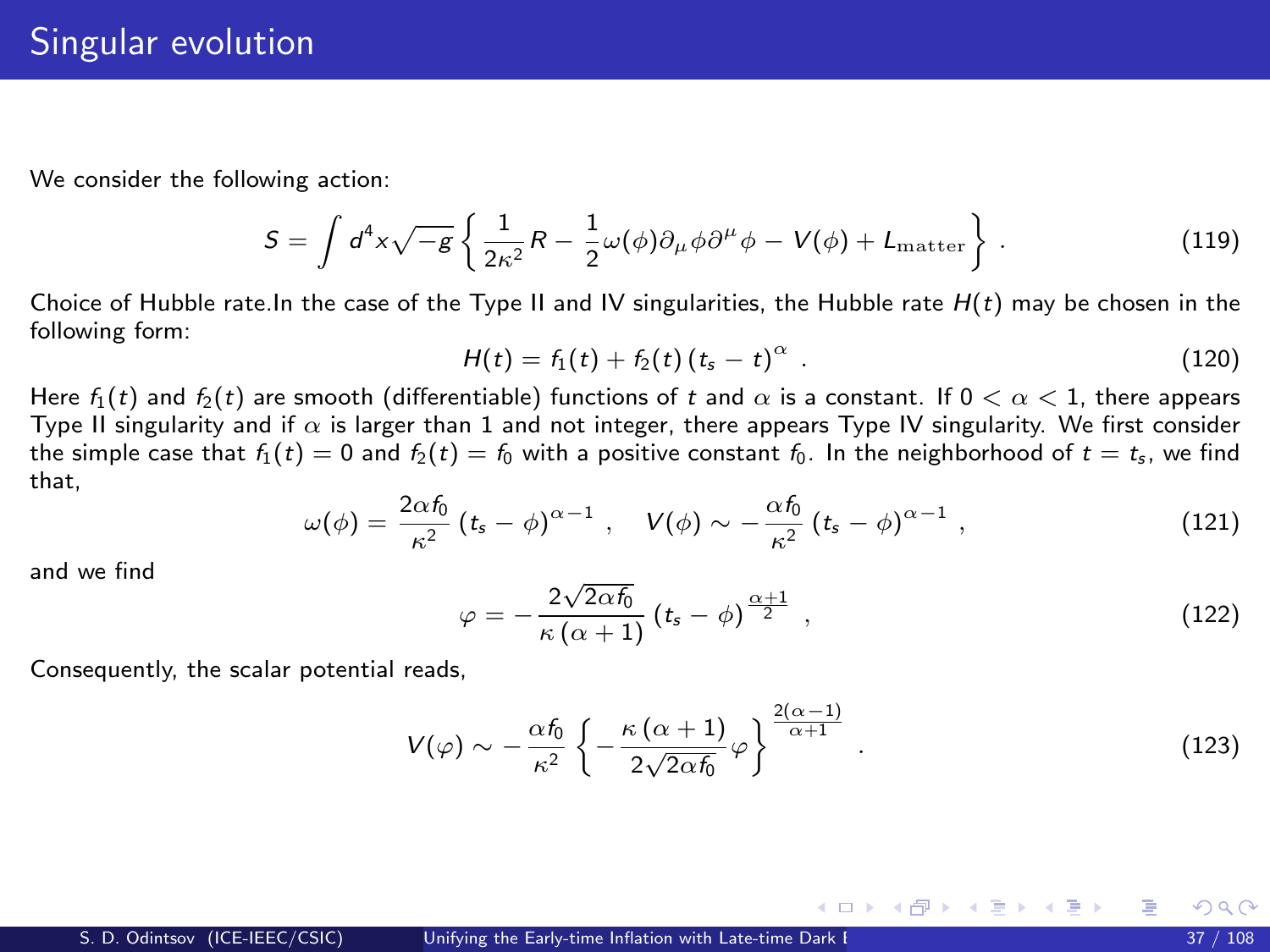Therefore, when the following condition holds true,

$$
-2<\frac{2(\alpha-1)}{\alpha+1}<0\,,\hspace{1.5cm} (124)
$$

there occurs the Type II singularity. Accordingly, the Type IV singularity occurs when the following holds true,

$$
0 < \frac{2(\alpha - 1)}{\alpha + 1} < 2. \tag{125}
$$

メロメ メ御き メミメ メミメ

More examples maybe presented. Qualitatively: There could be three cases,

- **1** The Type IV singularity occurs during the inflationary era.
- **2** The inflationary era ends with the Type IV singularity.
- **3** The Type IV singularity occurs after the inflationary era.

Most realistically, we have second and third case, when we may get realistic inflation while universe survive transition over Type IV singularity. This scenario is also extended to F(R) gravity.Furthermore, one can get unification of singular inflation with dark energy via the same modified gravity. Singular inflation with exit thanks to singularity.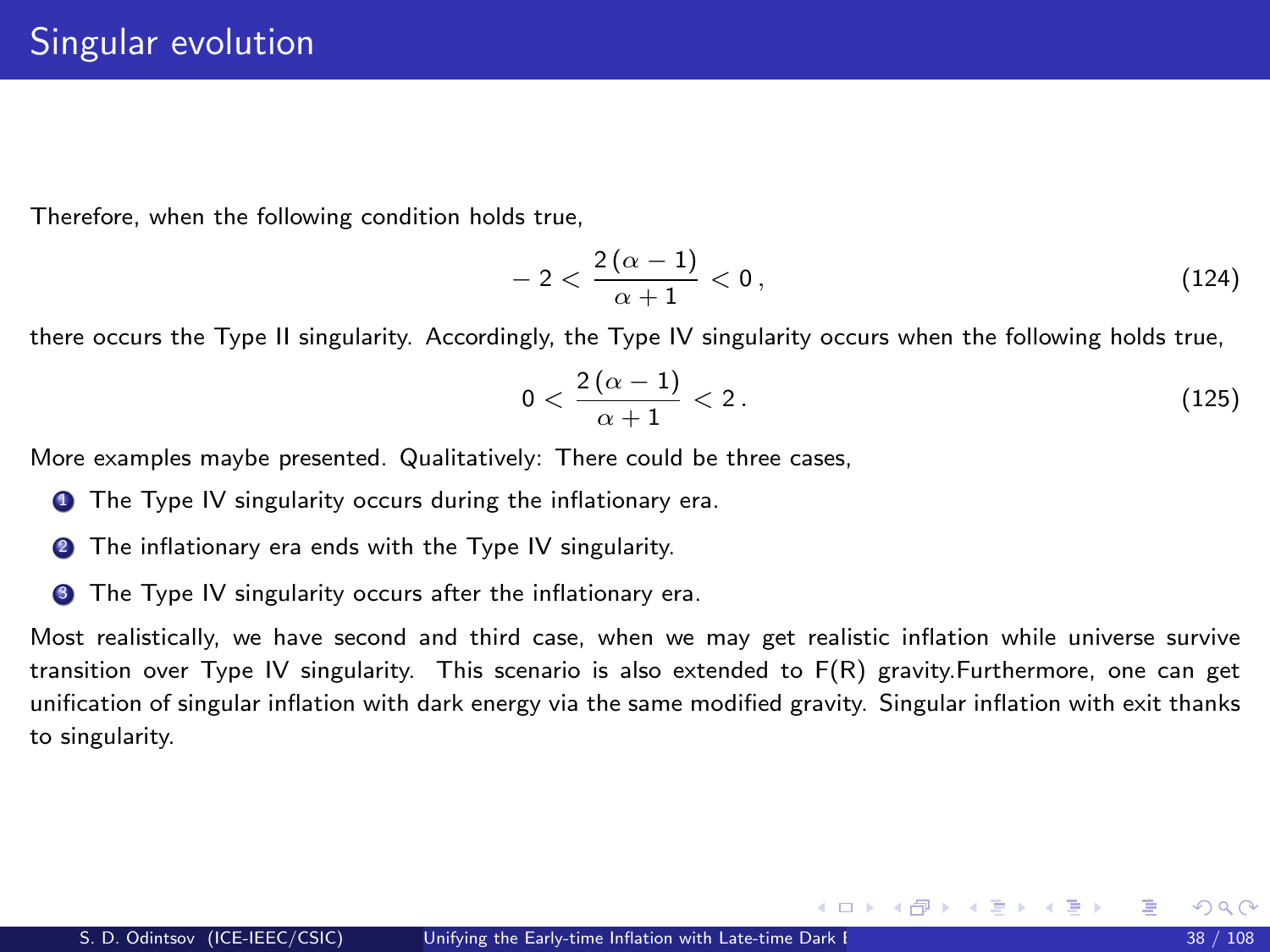SDO and V.Oikonomou, Singular Inflationary Universe from F(R)F(R) Gravity,Phys.Rev. D92 (2015) no.12, 124024 DOI: 10.1103/PhysRevD.92.124024

The main feature of the toy inflationary solution is that it produces an inflationary era, so for a long time, the toy inflationary solution should be a de Sitter solution. Also, we choose the Type IV singularity to occur at the end of the inflationary era. To state this more correctly, the Type IV singularity indicates when the inflationary era ends.

The toy inflationary solution which we shall describe, is described by the following Hubble rate,

<span id="page-38-0"></span>
$$
H(t) = c_0 + f_0 \left( t - t_s \right)^{\alpha} , \qquad (126)
$$

メロメ メ都 メメ 君 メメ ヨメ

with the assumption that  $c_0 \gg f_0$  and also for the cosmic times near the inflationary era, it holds true that  $c_0 \gg f_0 \, (t-t_s)^\alpha$ , for  $\alpha >0.$  So in effect, near the time instance  $t \simeq t_s$ , the cosmological evolution is a nearly de Sitter. Also, the Type IV singularity occurs at  $t = t<sub>s</sub>$ , as it can be seen from Eq. [\(126\)](#page-38-0). Particularly, the singularity structure of the cosmological evolution [\(126\)](#page-38-0), is determined from the values of the parameter  $\alpha$ , and for various values of  $\alpha$  it is determined as follows.

- $\alpha < -1$  corresponds to the Type I singularity.
- $-1 < \alpha < 0$  corresponds to Type III singularity.
- $0 < \alpha < 1$  corresponds to Type II singularity.
- $\alpha > 1$  corresponds to Type IV singularity.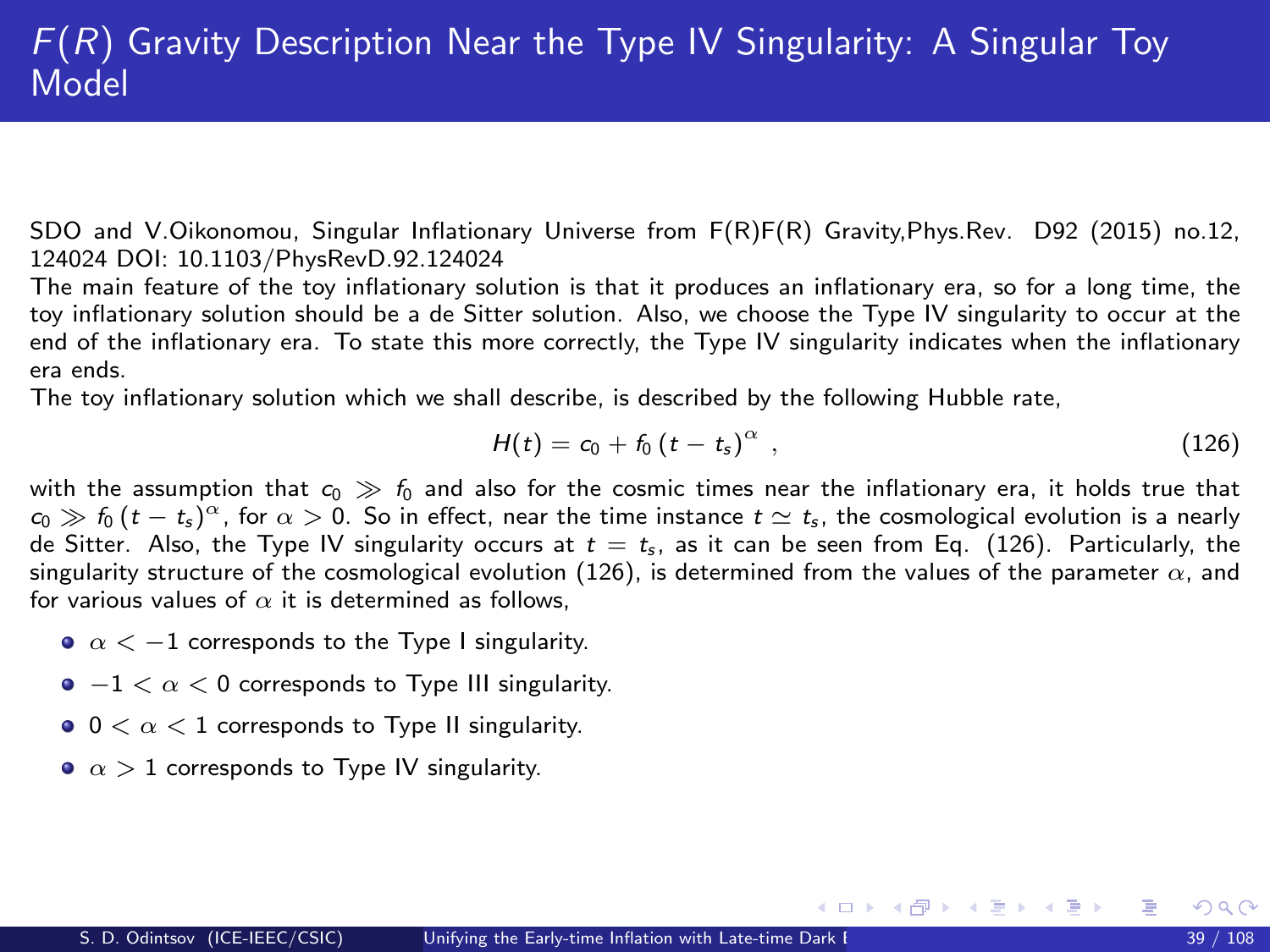So in order to have a Type IV singularity we must assume that  $\alpha > 1$ , and we adopt this constraint for the parameter  $\alpha$  in the rest of this paper. For  $\alpha > 1$ , the cosmological evolution near the Type IV singularity is a nearly de Sitter evolution. Indeed, since  $c_0\gg f_0$ , the term  $\sim f_0$   $(t-t_s)^\alpha$  is negligible at early times, but it can easily be seen that it dominates the evolution at late times. The evolution is governed by  $c_0$  at early times and for a sufficient period of time after  $t=t_s$ , and the evolution is governed by the term  $\sim f_0$   $(t-t_s)^\alpha$  only at late times  $\sim t_p$ . Also it is important to note that the singularity essentially plays no particular role when one considers the Hubble rate and other observable quantities at early times. It plays a crucial role in the dynamical evolution. In the FRW background of Eq. ([??](#page-0-1)), the Ricci scalar reads,

$$
R = 6(2H^2 + \dot{H}),\tag{127}
$$

メロメ メ都 メメ 君 メメ ヨメ

so for the Hubble rate of Eq. [\(126\)](#page-38-0), the Ricci scalar reads,

$$
R = 12c_0^2 + 24c_0f_0(t - t_s)^{\alpha} + 12f_0^2(t - t_s)^{2\alpha} + 6f_0(t - t_s)^{-1+\alpha}\alpha,
$$
\n(128)

and consequently near the Type IV singularity, the Ricci scalar is  $R\simeq 12c_0^2.$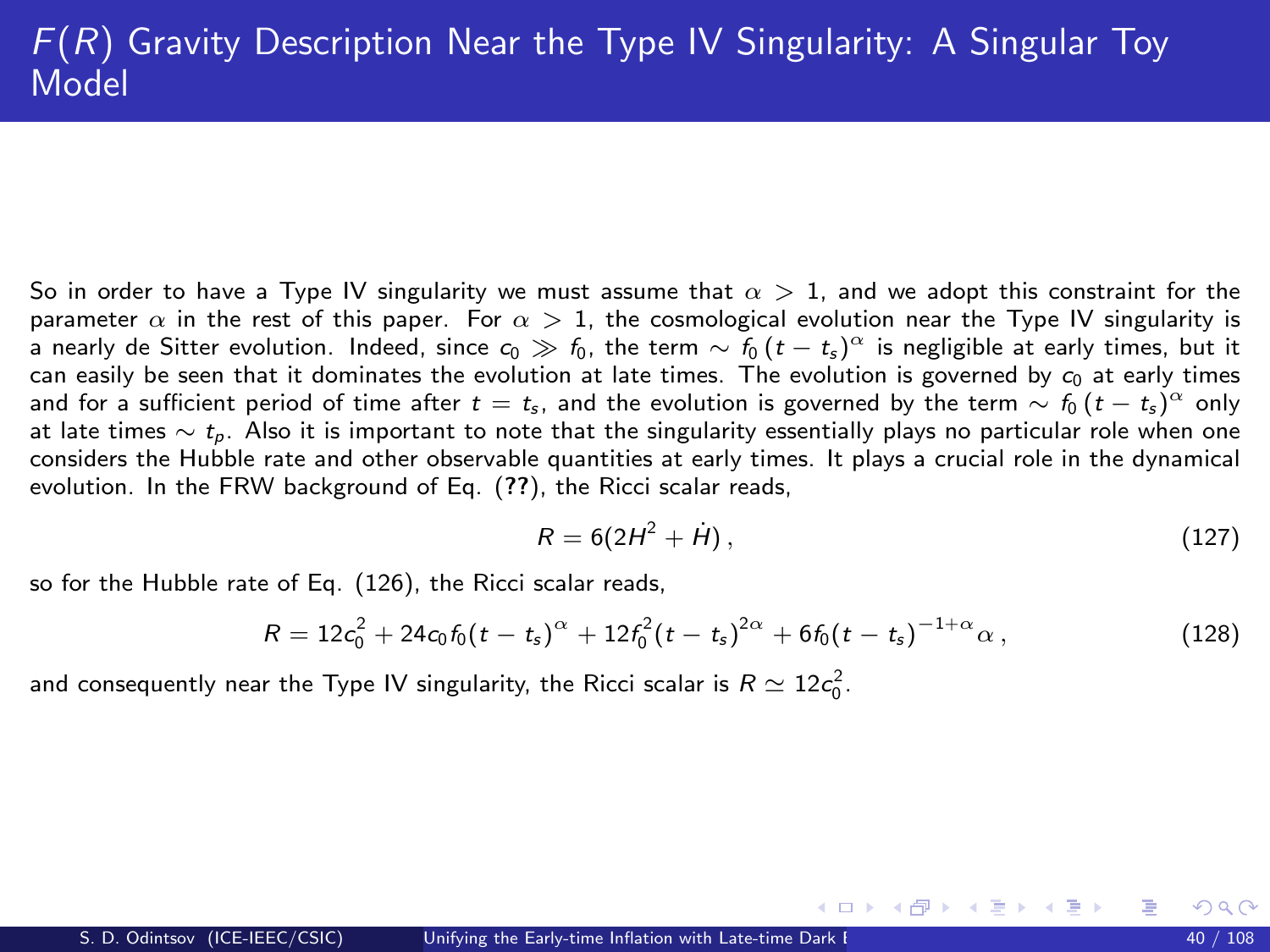We now investigate which vacuum  $F(R)$  gravity can generate the cosmological evolution described by the Hubble rate [\(126\)](#page-38-0).

The action of a vacuum  $F(R)$  gravity is equal to,

<span id="page-40-0"></span>
$$
S = \frac{1}{2\kappa^2} \int \mathrm{d}^4 x \sqrt{-g} F(R) \,, \tag{129}
$$

FRW eq.

$$
- 18 \left[ 4H(t)^2 \dot{H}(t) + H(t) \ddot{H}(t) \right] F''(R) + 3 \left[ H^2(t) + \dot{H}(t) \right] F'(R) - \frac{F(R)}{2} = 0. \tag{130}
$$

The reconstruction method we shall adopt, makes use of an auxiliary scalar field  $\phi$ , so the  $F(R)$  gravity of Eq. [\(196\)](#page-40-0) can be written in the following equivalent form,

<span id="page-40-1"></span>
$$
S = \int d^4x \sqrt{-g} \left[ P(\phi)R + Q(\phi) \right] \,. \tag{131}
$$

Note that the auxiliary field has no kinetic form so it is a non-dynamical degree of freedom. The reconstruction method we employ is based on finding the analytic dependence of the functions  $P(\phi)$  and  $Q(\phi)$  on the Ricci scalar R, which can be done if we find the function  $\phi(R)$ . In order to find the latter, we vary the action of Eq. [\(198\)](#page-40-1) with respect to  $\phi$ , so we end up to the following equation,

<span id="page-40-2"></span>
$$
P'(\phi)R + Q'(\phi) = 0, \qquad (132)
$$

メロメ メ部 メメ きょうくきょう

where the prime in this case indicates the derivative of the corresponding function with respect to the auxiliary scalar field  $\phi$ .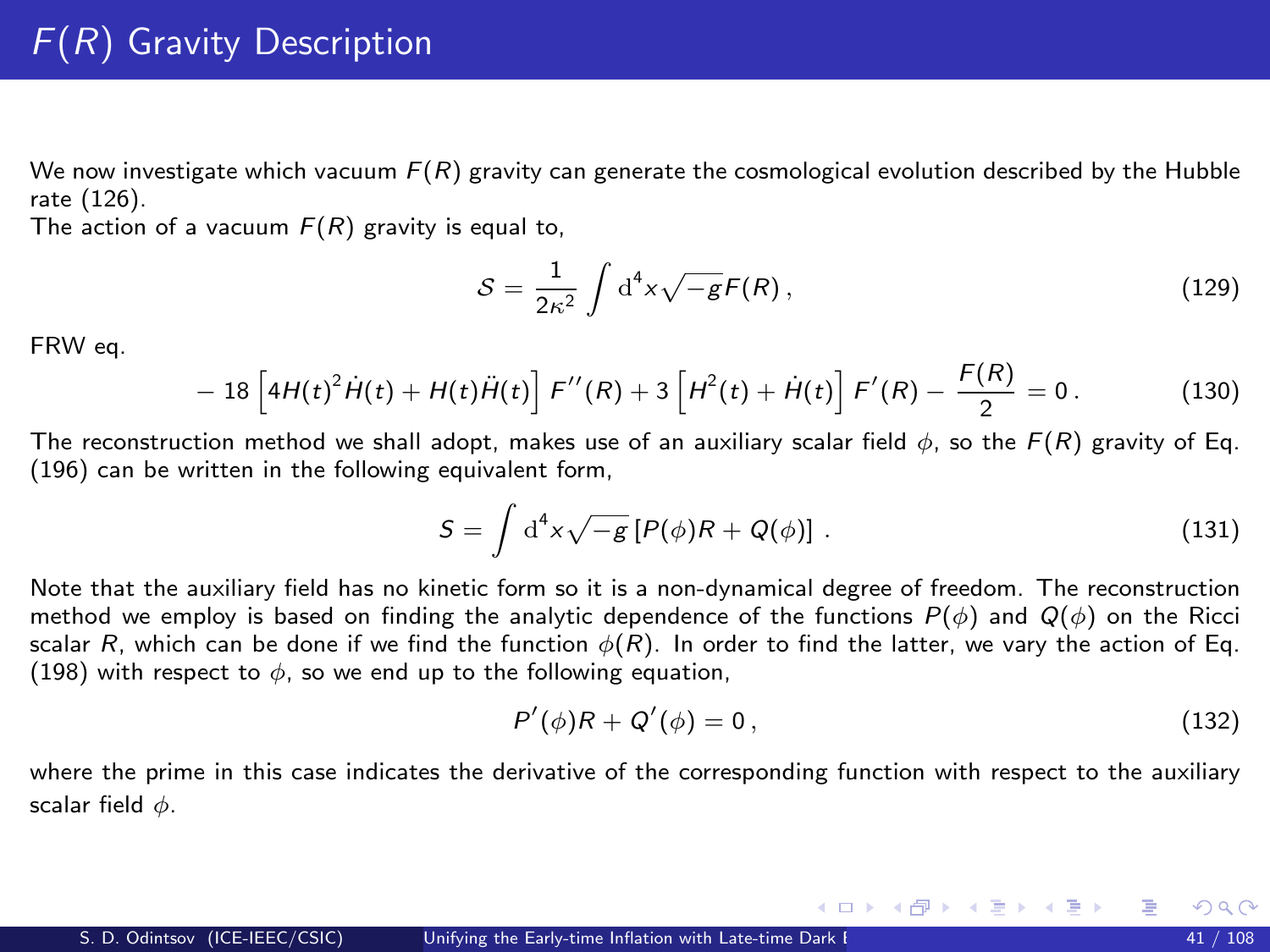# F(R) Gravity Description

Then by solving the algebraic equation [\(199\)](#page-40-2) as a function of  $\phi$ , we easily obtain the function  $\phi(R)$ . Correspond-ingly, by substituting this to Eq. [\(198\)](#page-40-1) we can obtain the  $F(R)$  gravity, which is of the following form,

$$
F(\phi(R)) = P(\phi(R))R + Q(\phi(R)).
$$
\n(133)

Essentially, finding the analytic form of the functions  $P(\phi)$  and  $Q(\phi)$ , is the aim of the reconstruction method. These can be found by varying the action of Eq. [\(198\)](#page-40-1) with respect to the metric tensor  $g_{\mu\nu}$ , and the resulting expression is,

<span id="page-41-0"></span>
$$
- 6H2P(\phi(t)) - Q(\phi(t)) - 6H \frac{dP(\phi(t))}{dt} = 0,
$$
  
\n
$$
(4H + 6H2) P(\phi(t)) + Q(\phi(t)) + 2\frac{d2P(\phi(t))}{dt2} + \frac{dP(\phi(t))}{dt} = 0.
$$
\n(134)

By eliminating the function  $Q(\phi(t))$  from Eq. [\(201\)](#page-41-0), we obtain.

<span id="page-41-1"></span>
$$
2\frac{\mathrm{d}^{2}P(\phi(t))}{\mathrm{d}t^{2}} - 2H(t)\frac{\mathrm{d}P(\phi(t))}{\mathrm{d}t} + 4\dot{H}P(\phi(t)) = 0.
$$
 (135)

メロメ メ都 メメ きょうぼうし

Hence, for a given cosmological evolution with Hubble rate  $H(t)$ , by solving the differential equation [\(202\)](#page-41-1), we can have the analytic form of the function  $P(\phi)$  at hand, and from this we can easily find  $Q(t)$ , by using the first relation of Eq. [\(201\)](#page-41-0). Note that, since the action of the  $F(R)$  gravity [\(196\)](#page-40-0) with the action [\(198\)](#page-40-1) are mathematically equivalent, the auxiliary scalar field can be identified with the cosmic time t, that is  $\phi = t$ .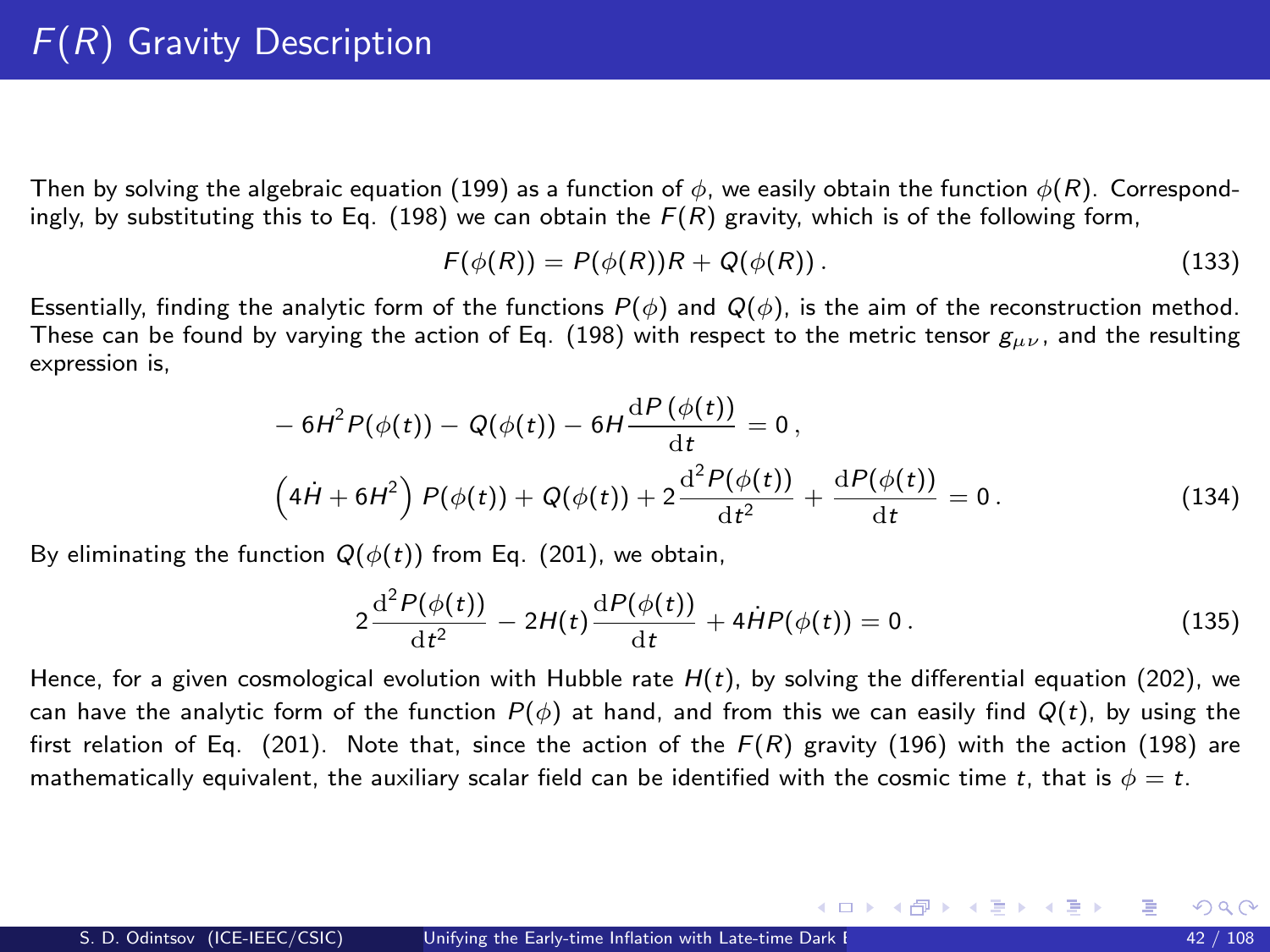Let us now apply it for the cosmology described by the Hubble law of Eq. [\(126\)](#page-38-0), emphasizing to the behavior near the singularity, that is, for cosmic times  $t \approx t_s$ . By substituting the Hubble rate of Eq. [\(126\)](#page-38-0) in Eq. [\(202\)](#page-41-1), results to the following linear second order differential equation,

$$
2\frac{d^2P(t)}{dt^2} - 2\left(c_0 + f_0(t - t_s)^{\alpha}\right)\frac{dP(t)}{dt} - 4f_0(t - t_s)^{-1+\alpha}\alpha P(t) = 0.
$$
 (136)

The final form of the  $F(R)$  gravity near the Type IV singularity  $t = t<sub>s</sub>$ , which is,

<span id="page-42-0"></span>
$$
F(R) \simeq R + a_2 R^2 + a_0 , \qquad (137)
$$

メロメ メ都 メメ きょうぼうし

Note additionally that we have set  $c_1 = \frac{1+c_0}{4}$ , so that the coefficient of R in Eq. [\(210\)](#page-42-0) becomes equal to one, and therefore we can have Einstein gravity plus higher curvature terms.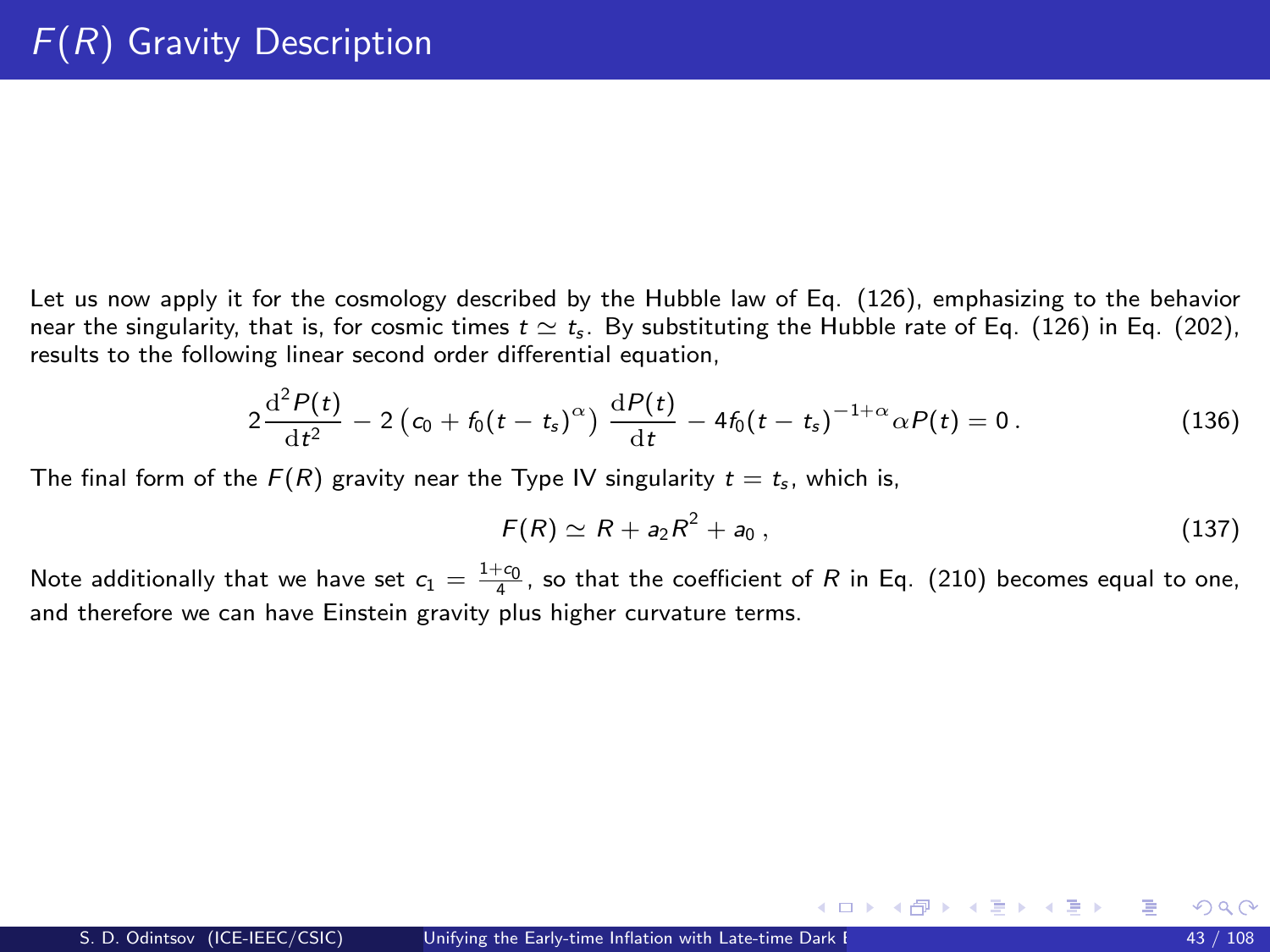<span id="page-43-0"></span>The inflationary evolution described by the Hubble rate of Eq. [\(126\)](#page-38-0) provides the same physical picture that standard inflation gives. Specifically, during the inflationary era, the cosmological evolution is a nearly de Sitter evolution, so an exponential expansion occurs, and the scale factor is of the form  $a(t)\sim e^{c_0t}$ . More importantly, the comoving Hubble radius  $R_H=\frac{1}{s(t)H(t)}$  shrinks during inflation, and expands after inflation. Moreover, the Type IV singularity has no particular effect on the comoving quantities, like the comoving Hubble radius. This remark is very important and this is due to the presence of the parameter  $c_0$ . If this was not present, then the standard inflationary picture would not hold true anymore, since a singularity would appear in the comoving Hubble radius.

Coming back to the inflationary evolution [\(126\)](#page-38-0), the dynamics of the  $F(R)$  gravity cosmological evolution is determined by the Hubble flow parameters (also known as slow-roll parameters) given below,

<span id="page-43-1"></span>
$$
\epsilon_1 = -\frac{\dot{H}}{H^2}, \quad \epsilon_3 = \frac{\sigma'\dot{R}}{2H\sigma}, \quad \epsilon_4 = \frac{\sigma''(\dot{R})^2 + \sigma'\ddot{R}}{H\sigma'\dot{R}}, \tag{138}
$$

メロメ メ都 メメ きょくきょう

where  $\sigma=\frac{\text{d}F}{\text{d}R}$  and the prime in the above equation denotes differentiation with respect to the Ricci scalar  $R$ .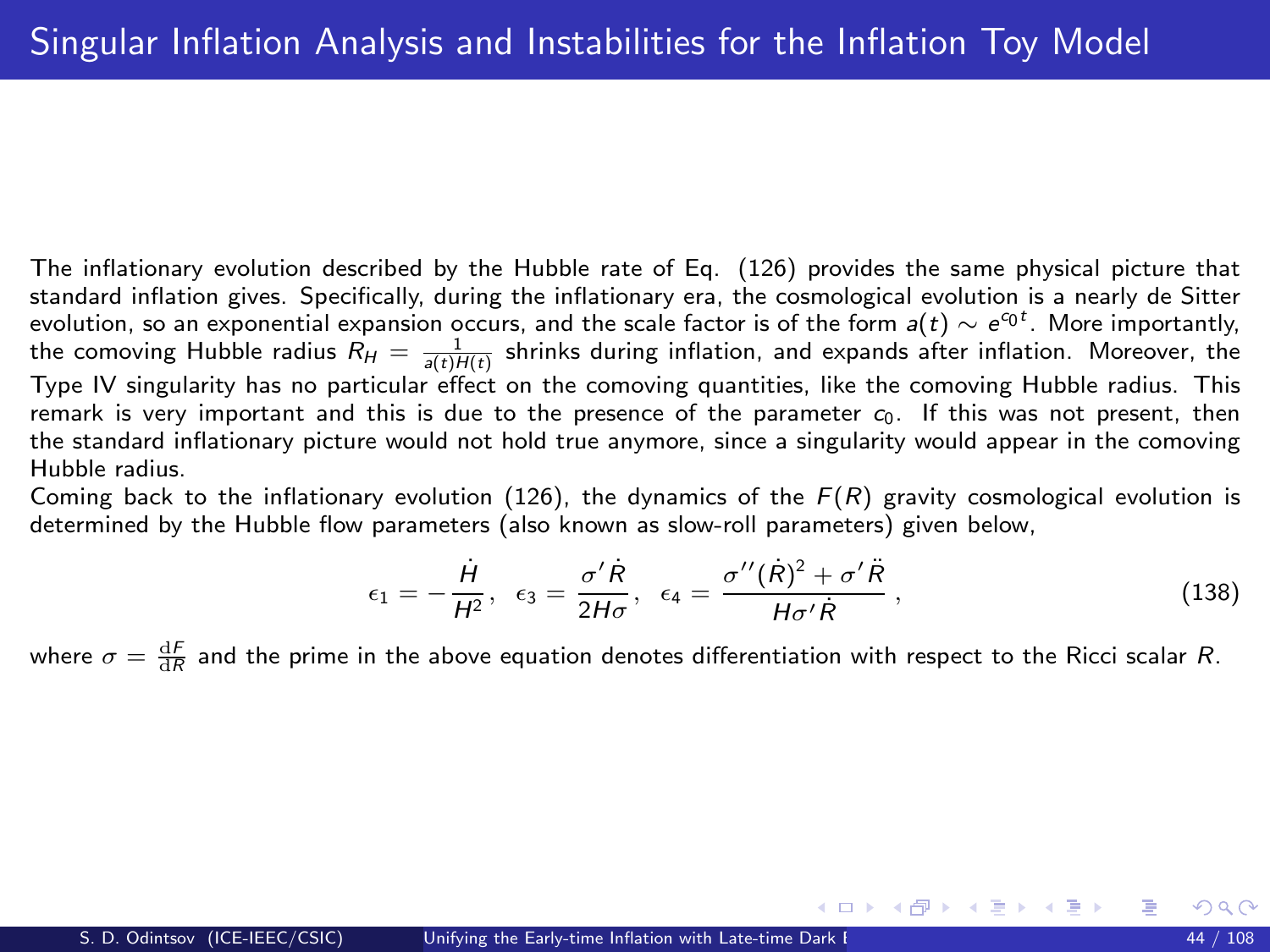## Non-Singular HD Inflation

It is of great importance to investigate what new qualitative features does the singularity during inflation brings along. In order to do so, we shall study the  $R^2$  inflation model, with a singularity being included and compare our results with the ordinary  $R^2$  inflation model. This is necessary in order to understand the new qualitative features of the singular inflation. To start with, let us present the ordinary  $R^2$  inflation model, which we modify later on in order to include a Type IV singularity. In the following, when we mention "ordinary  $R^2$  inflation model", we mean the non-singular version of the Starobinsky  $R^2$  inflation model. For the  $R^2$  inflation model, the  $F(R)$ gravity is,

<span id="page-44-0"></span>
$$
F(R) = R + \frac{1}{6M^2}R^2,
$$
\n(139)

with  $M \gg 1$ . The FRW equation corresponding to the  $F(R)$  gravity [\(139\)](#page-44-0) is given below,

$$
\ddot{H} - \frac{\dot{H}^2}{2H} + \frac{M^2}{2}H = -3H\dot{H},
$$
\n(140)

and since during inflation, the terms  $H$  and  $H$  can be neglected, the resulting Hubble rate that describes the  $R^2$ inflation model of Eq. [\(139\)](#page-44-0) is.

<span id="page-44-1"></span>
$$
H(t) \simeq H_i - \frac{M^2}{6} \left(t - t_i\right). \tag{141}
$$

with  $t_i$  the time instance that inflation starts and also  $H_i$  the value of the Hubble rate at  $t_i$ . Let us calculate the Hubble flow parameters for the ordinary  $R^2$  inflation model of Eq. [\(139\)](#page-44-0), which we will need later in order to compare with the singular version. By substituting Eqs. [\(141\)](#page-44-1) and [\(139\)](#page-44-0) in Eq. [\(138\)](#page-43-1), the Hubble flow parameters for the  $R^2$  inflation model of Eq. [\(139\)](#page-44-0) model become,

<span id="page-44-2"></span>
$$
\epsilon_{1} = \frac{M^{2}}{6\left(H_{i} - \frac{1}{6}M^{2}(t - t_{i})\right)^{2}},
$$
\n
$$
\epsilon_{3} = -\frac{2}{3\left(1 + \frac{2\left(-\frac{M^{2}}{6} + 2\left(H_{i} + \frac{1}{6}M^{2}\left(-t + t_{i}\right)\right)^{2}\right)}{M^{2}}\right)},
$$
\n
$$
\epsilon_{4} = \frac{2}{3\left(1 + \frac{2\left(-\frac{M^{2}}{6} + 2\left(H_{i} + \frac{1}{6}M^{2}\left(-t + t_{i}\right)\right)^{2}\right)}{M^{2}}\right)},
$$
\n
$$
\epsilon_{5} = \frac{2}{3\left(1 + \frac{2\left(-\frac{M^{2}}{6} + 2\left(H_{i} + \frac{1}{6}M^{2}\left(-t + t_{i}\right)\right)^{2}\right)}{M^{2}}\right)},
$$
\n
$$
\epsilon_{6} = \frac{2}{3\left(1 + \frac{2\left(-\frac{M^{2}}{6} + 2\left(H_{i} + \frac{1}{6}M^{2}\left(-t + t_{i}\right)\right)^{2}\right)}{M^{2}}\right)}.
$$
\n(142)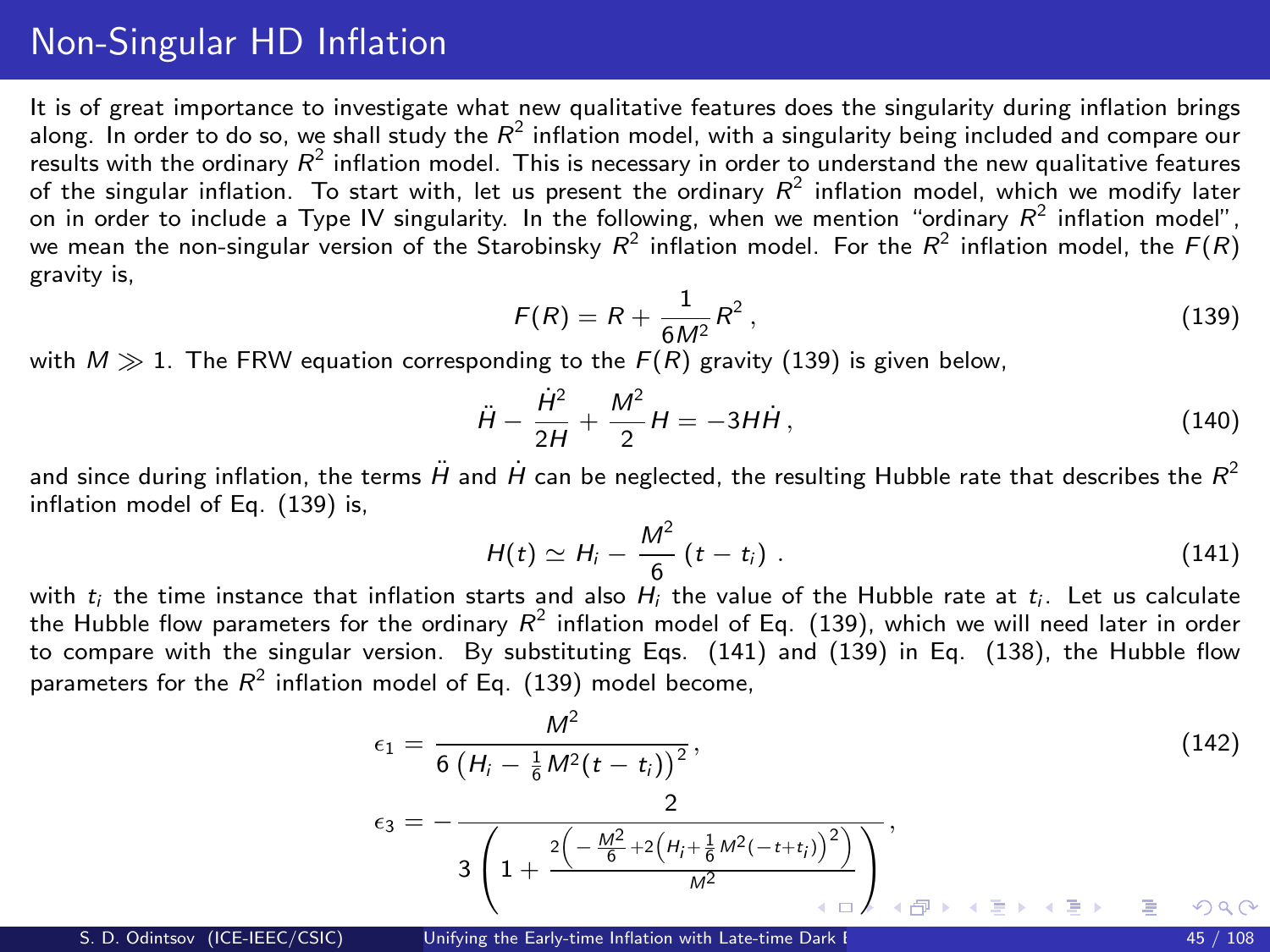#### <span id="page-45-0"></span>Non-Singular HD Inflation

The Hubble slow-roll indices ([??](#page-0-1)) for the ordinary  $R^2$  inflation model, and also express these in term of the e−folds number N, which is defined as follows,

<span id="page-45-2"></span>
$$
N = \int_{t_i}^t H(t) \mathrm{d}t \,. \tag{143}
$$

The spectral index of primordial curvature perturbations  $n_s$  and the scalar-to-tensor ratio in terms of the Hubble slow-roll parameters  $\eta_H$  and  $\epsilon_H$  are equal to,

<span id="page-45-1"></span>
$$
n_s \simeq 1 - 4\epsilon_H + 2\eta_H, \quad r = 48\epsilon_H^2 \,, \tag{144}
$$

which holds true only in the case the slow-roll expansion is valid. This is a very important observation, since if one of the Hubble slow-roll parameters is large enough so that the slow-roll expansion breaks down, then the observational indices are not given by Eq. [\(144\)](#page-45-1).

Assuming that the Hubble slow-roll parameters are such, so that the slow-roll approximation holds true, let us calculate the Hubble slow-roll parameters and inflationary indices for the Hubble rate [\(141\)](#page-44-1). The Hubble slow-roll indices read,

<span id="page-45-3"></span>
$$
\epsilon_H = \frac{M^2}{6\left(H_i - \frac{1}{6}M^2(t - t_i)\right)^2}, \ \ \eta_H = 0. \tag{145}
$$

We can express the Hubble slow-parameter  $\epsilon_H$  in term of N, and by combining Eqs. [\(143\)](#page-45-2) and [\(141\)](#page-44-1), we obtain,

$$
t - t_i = \frac{2\left(3H_i + \sqrt{3}\sqrt{3H_i^2 - M^2N}\right)}{M^2},
$$
\n(146)

so upon substitution in Eq. [\(145\)](#page-45-3) we get,

$$
\epsilon_H = \frac{M^2}{6H_1^2 - 2M^2N} \,. \tag{147}
$$

メロメ メ御き メミメ メミメ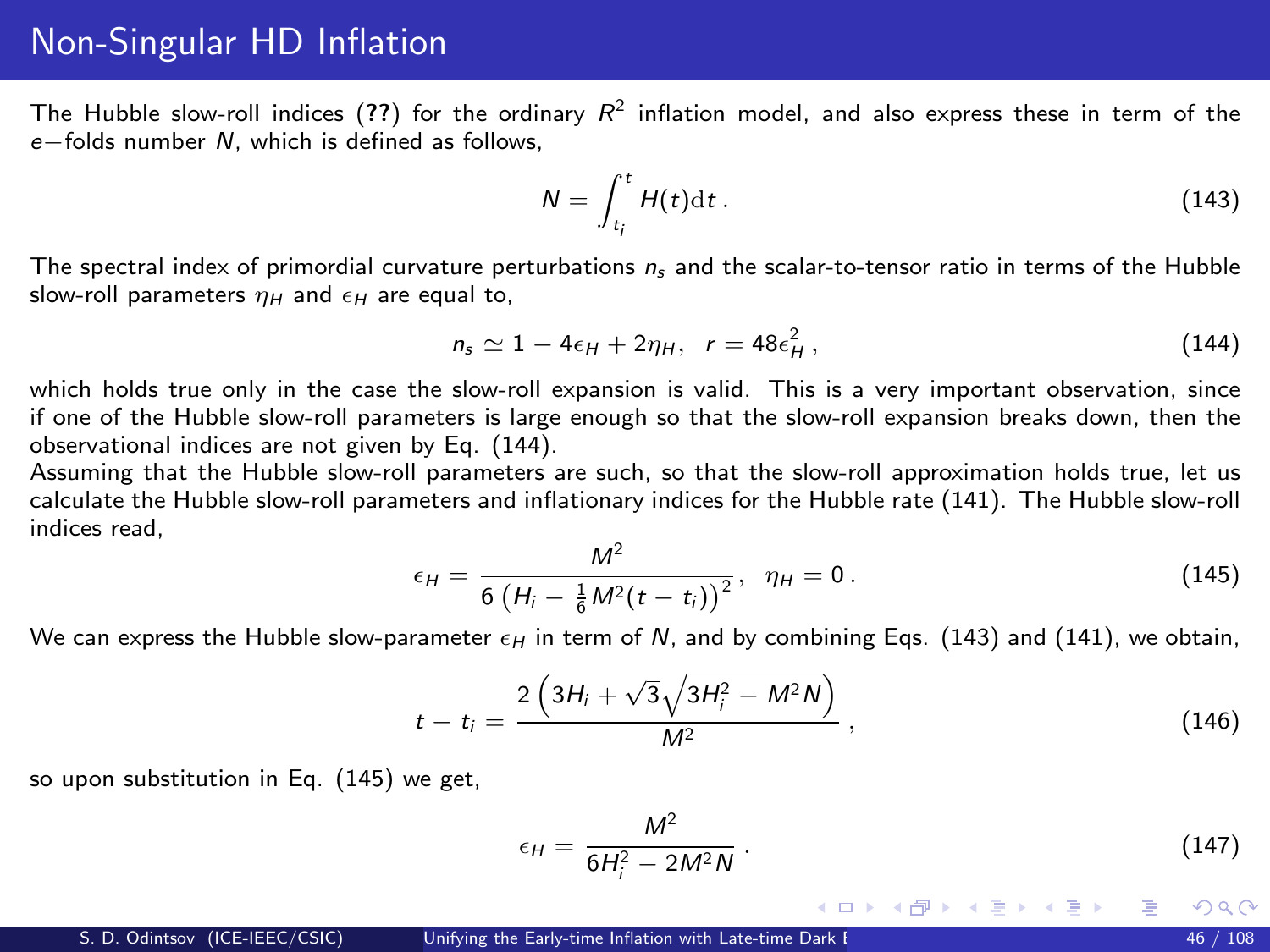Consequently, the spectral index  $n_s$  and the scalar-to-tensor ratio r, read,

$$
n_{s} = 1 - \frac{4M^{2}}{6H_{i}^{2} - 2M^{2}N}, \quad r = 48\left(\frac{M^{2}}{6H_{i}^{2} - 2M^{2}N}\right)^{2}.
$$
 (148)

The recent observations of the Planck collaboration have verified that the  $R^2$  inflation model is in concordance with observations, so if we suitably choose M and  $H_i$ , concordance may be achieved. Of course our approach is based on a Jordan frame calculation, but the resulting picture with regards to the observational indices is the same in both Jordan and Einstein frame. To be more concrete, let us see for which values of  $H_i$ , M and N we can achieve concordance with observations. Assume for example that the number of e-folds is  $N = 60$ , so for  $M\sim 10^{13}{\rm sec}^{-1}$ , and  $H_i\sim 6.29348\times 10^{13}{\rm sec}^{-1}$ , we obtain that the spectral index of primordial perturbations  $n_s$  and the scalar-to-tensor ratio r become approximately,

<span id="page-46-0"></span>
$$
n_s \simeq 0.966, r \simeq 0.003468 \,. \tag{149}
$$

メロト メ何ト メミト メミト

The latest Planck data (2015) indicate that  $n<sub>s</sub>$  and r are approximately equal to,

<span id="page-46-1"></span>
$$
n_s = 0.9655 \pm 0.0062 \,, \quad r < 0.11 \,, \tag{150}
$$

so the values given in Eq. [\(149\)](#page-46-0) are in concordance with the current observational data.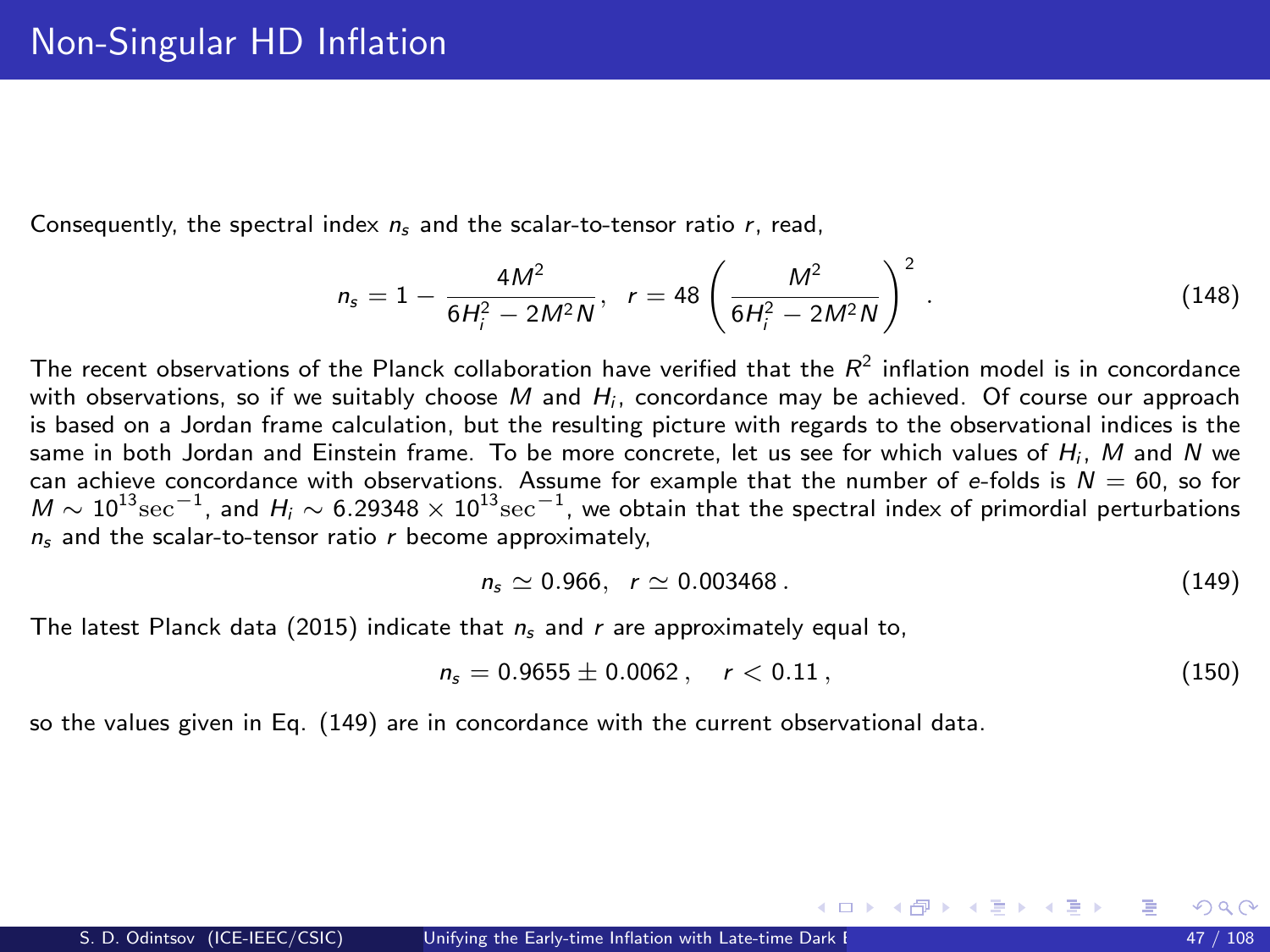The ordinary  $R^2$  inflation can also contain a Type IV singularity that we assume to occur at  $t=t_{\sf s}$ . The Hubble rate that will describe the singular inflation evolution is the following,

<span id="page-47-0"></span>
$$
H(t) \simeq H_i - \frac{M^2}{6} \left( t - t_i \right) + f_0 \left( t - t_s \right)^{\alpha} , \qquad (151)
$$

メロメ メ都 メメ 君 メメ ヨメ

and we shall assume that  $\alpha > 1$ , so that a Type IV singularity occurs. In addition, we assume that  $H_i \gg f_0$ ,  $M \gg f_0$  and also that  $f_0 \ll 1$ , and consequently the singularity term is significantly smaller in comparison to the first two terms in Eq. [\(151\)](#page-47-0). Hence, at the Hubble rate level, the singularity term remains small during inflation and therefore it can be unnoticed. Therefore, near  $t \simeq t_{\rm s}$ , the  $F(R)$  gravity that can generate the evolution [\(151\)](#page-47-0) is the one appearing in Eq. [\(139\)](#page-44-0). As we demonstrated previously, the effects of the singularity will not appear at the level of observable quantities, but the singularity will strongly affect the dynamics of the system. Now we investigate in detail if this holds true in this case too. The Hubble flow indices are:

$$
\epsilon_{1} = \frac{M^{2}}{6\left(H_{i} - \frac{1}{6}M^{2}(t - t_{i})\right)^{2}},
$$
\n
$$
\epsilon_{3} = \frac{f_{0}(t - t_{s})^{-2+\alpha}(-1 + \alpha)\alpha + 4\left(H_{i} - \frac{1}{6}M^{2}(t - t_{i})\right)\left(-\frac{M^{2}}{6}\right)}{M^{2}\left(1 + \frac{2\left(-\frac{M^{2}}{6} + 2\left(H_{i} + \frac{1}{6}M^{2}(-t + t_{i})\right)^{2}\right)}{M^{2}}\right)\left(H_{i} - \frac{1}{6}M^{2}(t - t_{i})\right)}
$$
\n
$$
\epsilon_{4} = \frac{\frac{M^{4}}{9} + 4f_{0}\left(H_{i} - \frac{1}{6}M^{2}(t - t_{i})\right)(t - t_{s})^{-2+\alpha}(-1 + \alpha)\alpha + f_{0}(t - t_{s})^{-3+\alpha}(-2 + \alpha)(-1 + \alpha)\alpha}{(H_{i} - \frac{1}{6}M^{2}(t - t_{i}))\left(-\frac{2}{3}M^{2}(t - t_{i})\right) + f_{0}(t - t_{s})^{-2+\alpha}(-1 + \alpha)\alpha}.
$$
\n(152)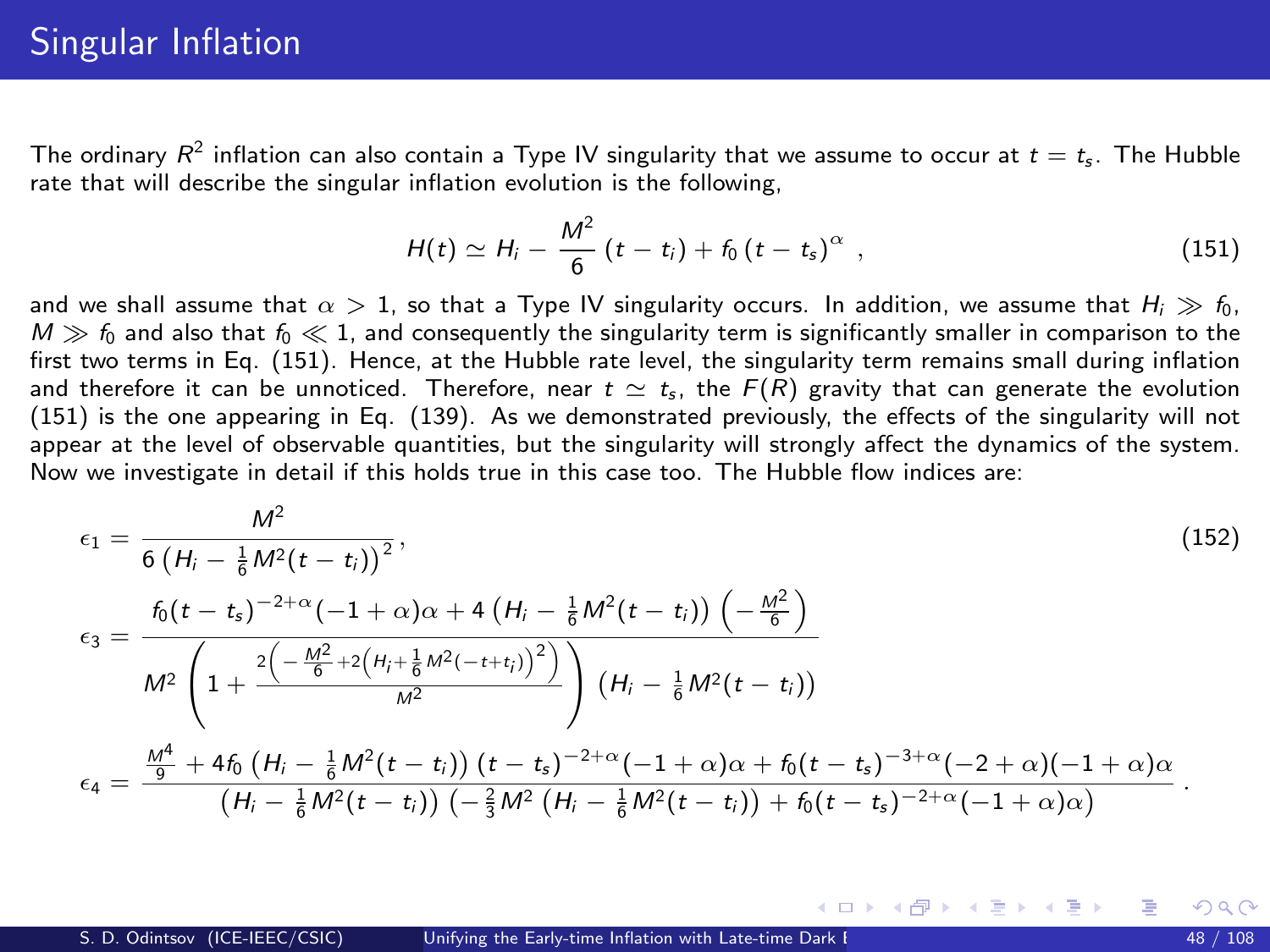## Scenario I

If  $t_{\sf s} < t_{\sf f},$  and  $2 < \alpha < 3$ , the parameter  $\epsilon_4$  becomes singular at  $t=t_{\sf s},$  and the rest Hubble flow parameters are not singular. Particularly, in this case,  $\epsilon_1$  remains the same as in Eq. [\(142\)](#page-44-2), while  $\epsilon_2$  becomes simplified and behaves as,

$$
\epsilon_3 \simeq -\frac{2}{3\left(1+\frac{2\left(-\frac{M^2}{6}+2\left(H_j+\frac{1}{6}M^2(-t+t_j)\right)^2\right)}{M^2}\right)}\,,\tag{153}
$$

which is identical to the one appearing in Eq.  $(142)$  which corresponds to the ordinary  $R^2$  inflation model. Therefore, only the parameter  $\epsilon_4$  remains singular at  $t = t_s$ , and takes the following form,

$$
\epsilon_4 \simeq -\frac{3\left(\frac{M^4}{9} + f_0(t-t_s)^{-3+\alpha}(-2+\alpha)(-1+\alpha)\alpha\right)}{2M^2\left(H_i - \frac{1}{6}M^2(t-t_i)\right)^2} \,. \tag{154}
$$

メロメ メ御き メミメ メミメ

The Hubble flow parameters control the slow-roll expansion, so a singularity at a higher order slow-roll parameter indicates a dynamical instability of the system. Actually, it indicates that at higher orders, the slow-roll perturbative expansion breaks down, and therefore this indicates that the solution describing the dynamical evolution of the cosmological system up to that point, ceases to be an attractor of the system. This clearly may be viewed as a mechanism for graceful exit from inflation, at least at a higher order.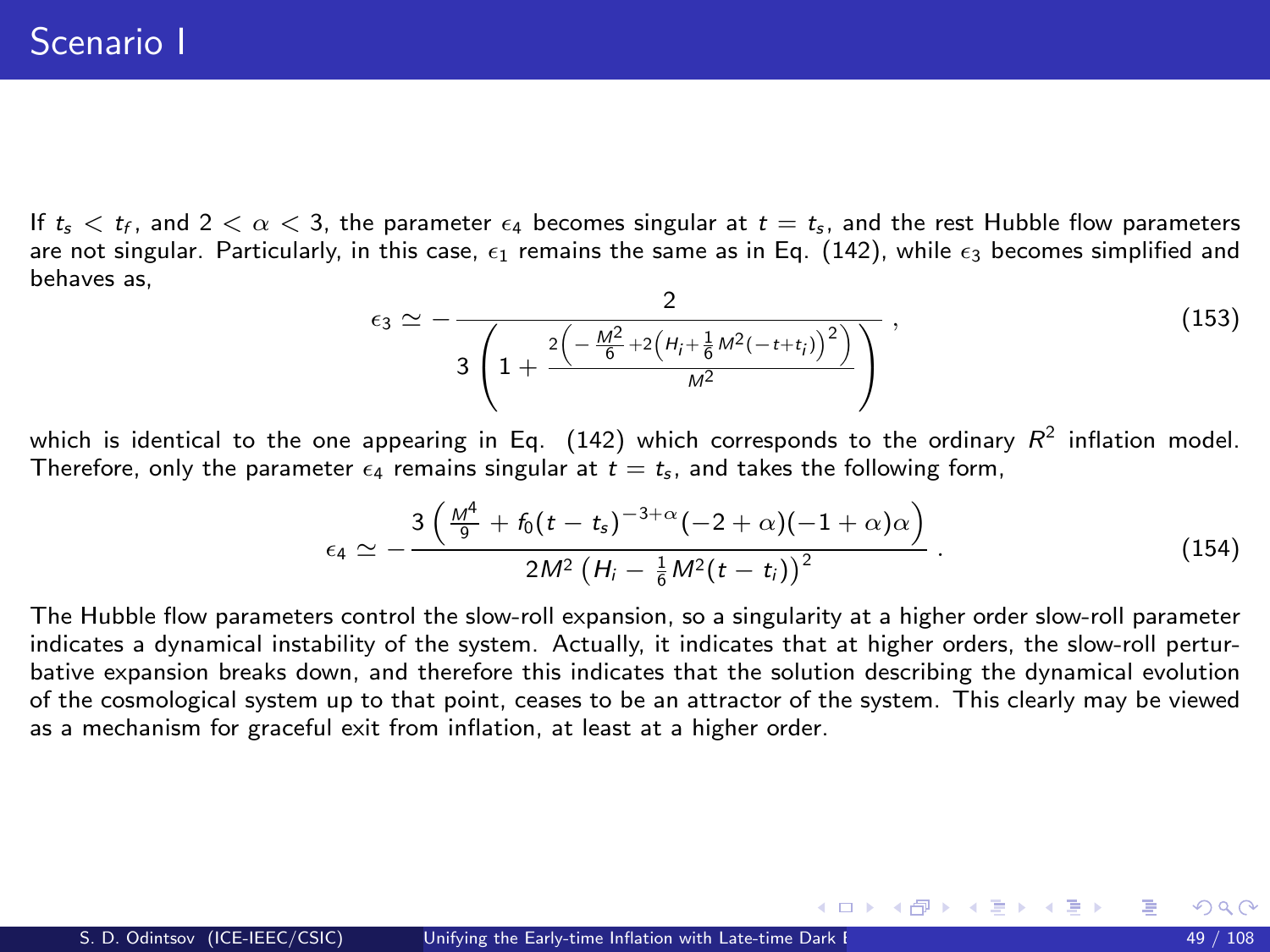It is worth calculating the spectral index of primordial curvature perturbations  $n_s$  and the scalar-to-tensor ratio r in this case,

$$
n_{s} = 1 - \frac{4M^{2}}{6H_{i}^{2} - 2M^{2}N}, \quad r = 48\left(\frac{M^{2}}{6H_{i}^{2} - 2M^{2}N}\right)^{2}.
$$
 (155)

Obviously, concordance with the observations can be achieved, like in the ordinary  $R^2$  inflation model. For example, if we assume that the total number of e-folds is  $N=55$ , and also by choosing  $M\sim 10^{13}{\rm sec}^{-1}$  and  $H_i \sim 6.15964 \times 10^{13} \rm sec^{-1}$ , the spectral index of primordial curvature perturbations  $n_s$  and the scalar-to-tensor ratio become,

$$
n_s \simeq 0.966, r \simeq 0.003468, \qquad (156)
$$

メロメ メ御き メミメ メミメ

as in the ordinary  $R^2$  inflation model, so comparing with the observational data [\(150\)](#page-46-1), it can be seen than concordance can be achieved. Note that we chose  $N = 55$ , since in the case at hand, inflation ends earlier than in the ordinary  $R^2$  inflation model.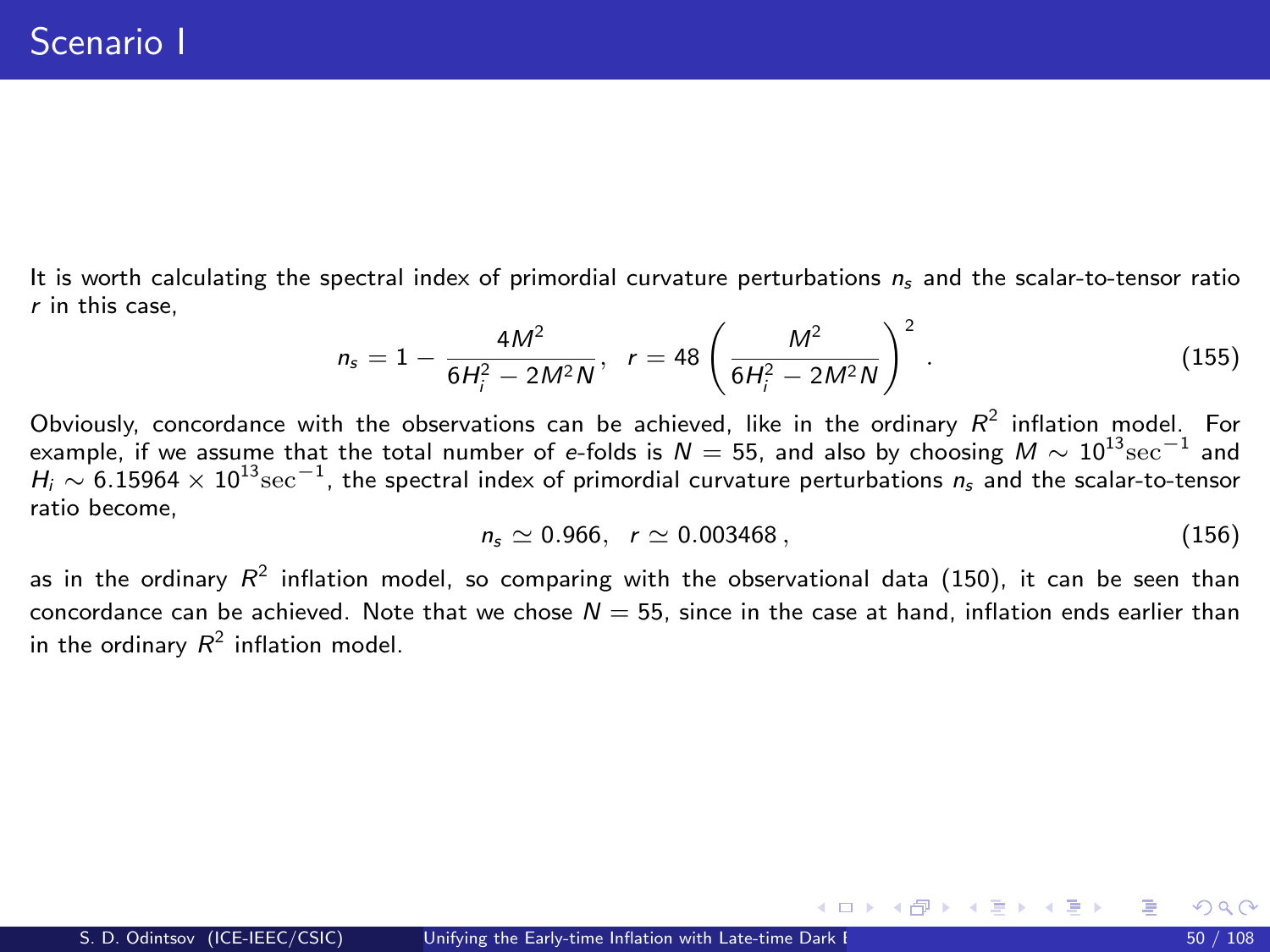The differences of the singular inflation compared to the  $R^2$  inflation model is that inflation ends earlier than the  $R^2$  inflation model, and also, inflation ends abruptly, since the Hubble flow parameter  $\epsilon_4$  severely diverges. A last comment is in order: Note that, since this result we obtained for this scenario, holds for cosmic times in the vicinity of the singularity, so near  $t \sim t_s$ , hence it is valid only near the singularity. In principle, the singularity can be chosen arbitrarily, but then the e-folding number should be appropriately changed. In order to obtain  $N \simeq 50-60$ , we assume that  $t_s$  is near the cosmic time  $t_f$ . The most important feature of this cosmological scenario is that inflation ends abruptly, compared to the ordinary  $R^2$  inflation model, and in fact it ends before the first Hubble slow-roll parameter becomes of order ∼ 1. Recall that the first Hubble slow-roll parameter corresponds to first order in the slow-roll approximation, so in the present scenario, inflation ends at a higher order in the slow-roll expansion. We need to note that in this case, the singularity will not have any observational implications, since the indices are the same as in the  $R^2$  inflation case, with different N,  $H_i$  and M of course. The only new feature that this scenario brings along is that inflation seems to end earlier and more abruptly.

メロメ メ都 メメ ミメ メヨメ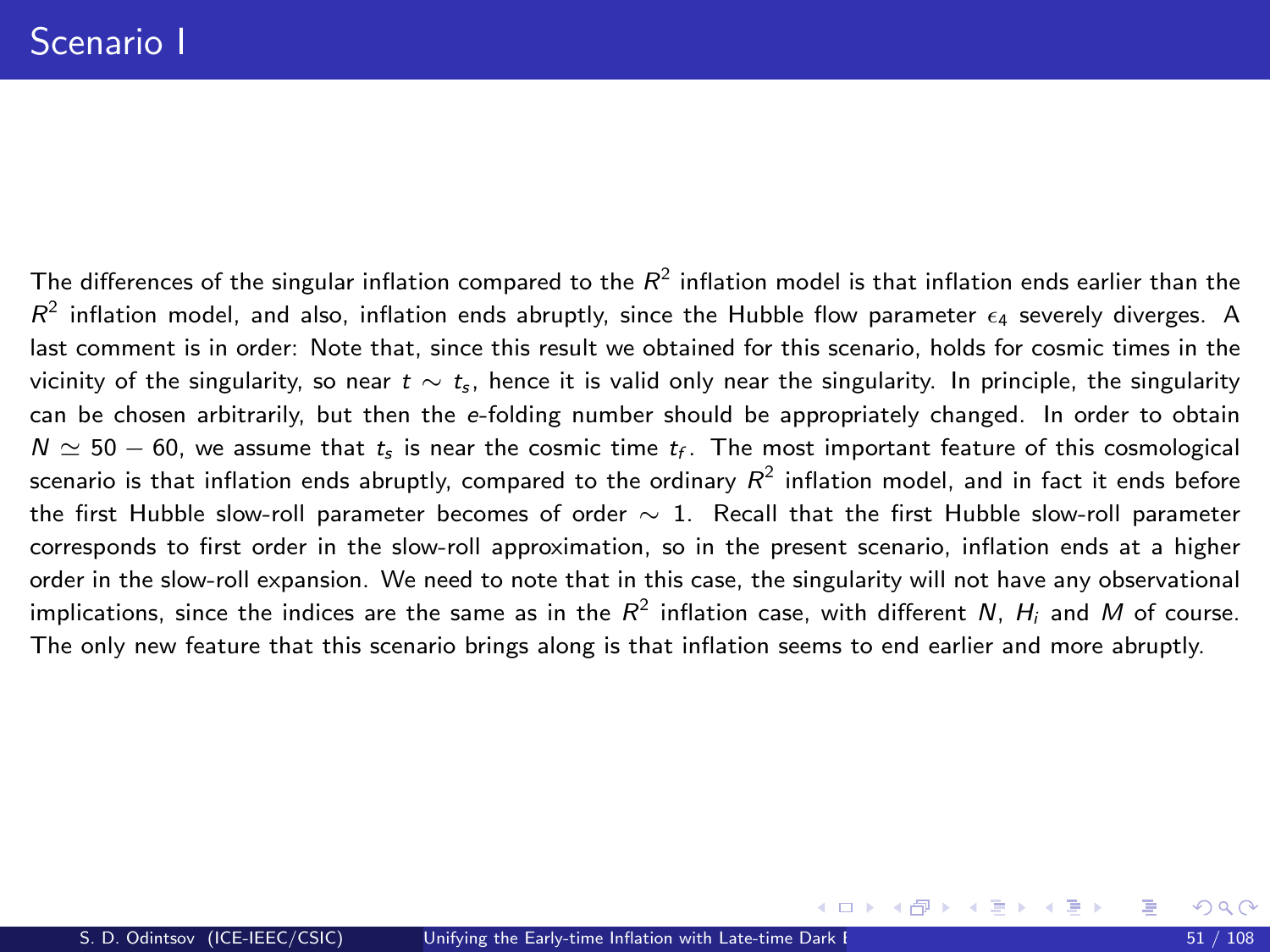#### SDO and V.K. Oikonomou,Class.Quant.Grav. 33 (2016) no.12, 125029 DOI: 10.1088/0264-9381/33/12/125029.

In this section we present in some detail a preliminary cosmological model which describes in a unified way early-time acceleration compatible with observations, late-time acceleration and the matter domination era. In a later section we shall present a variant of this model which describes all the evolution eras of the Universe, but still the qualitative features of both the models are the same. However, we first study the preliminary simplified model, because it is more easy to see the qualitative behavior of the various physical quantities.

The preliminary model has two Type IV singularities as we now demonstrate, with the first occurring at the end of the inflationary era, while the second is assumed to occur at the end of the matter domination era. The chronology of the Universe will assumed to be as follows: The inflationary era is assumed to start at  $t \simeq 10^{-35}$ sec and is assumed to end at  $t \simeq 10^{-15}$ sec. After that, the matter domination era occurs, and it is assumed to end at  $t \simeq 10^{17}$  sec, and after that, the late-time acceleration era occurs. Note that the absence of the radiation era renders the cosmological model just a toy model, but as we mentioned earlier, later on we shall present a variant form of this model which also consistently describes the radiation domination era, in addition to all the other three eras. But the qualitative features of the two models are the same, so we first study this preliminary model for simplicity. So the transition from a decelerated expansion, to an accelerated expansion is assumed to occur nearly at  $t \simeq 10^{17}$  sec. The Hubble rate of the model is equal to,

<span id="page-51-0"></span>
$$
H(t) = e^{-(t-t_s)\gamma} \left( \frac{H_0}{2} - H_i(t-t_i) \right) + f_0 |t-t_0|^{\delta} |t-t_s|^{\gamma} + \frac{2}{3 \left( \frac{4}{3H_0} + t \right)}, \qquad (157)
$$

and the values of the freely chosen parameters  $t_s$ ,  $H_0$ ,  $t_0$ ,  $\gamma$ ,  $\delta$ ,  $H_i$ ,  $f_0$  and  $t_i$ , will be determined shortly. For convenience, we shall refer to the cosmological model described by the Hubble rate of Eq. [\(157\)](#page-51-0), as the "unification model". Before specifying the values of the parameters, it is worth discussing the finite-time singularity structure of the unification model [\(157\)](#page-51-0), which will determine the values of the parameters  $\gamma$  and  $\delta$ .

メロメ メ御き メミメ メミメ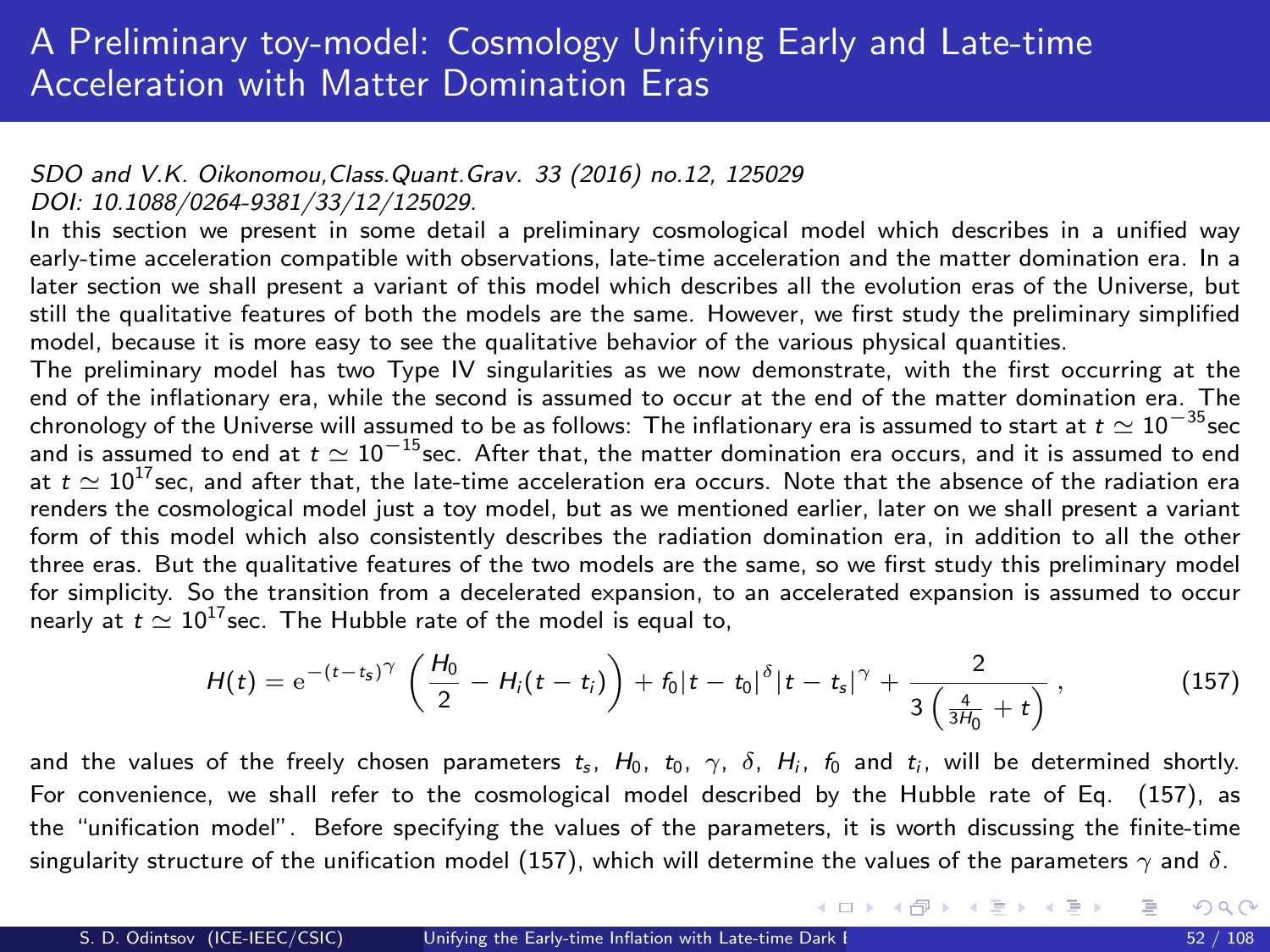# A Preliminary toy-model: Cosmology Unifying Early and Late-time Acceleration with Matter Domination Eras

Particularly, the singularity structure is the following,

- When  $\gamma$ ,  $\delta$  < -1, then two Type I singularities occurs.
- When  $-1 < \gamma$ ,  $\delta < 0$ , then two Type III singularities occurs.
- When  $0 < \gamma$ ,  $\delta < 1$ , then two Type II singularities occurs.
- When  $\gamma$ ,  $\delta > 1$ , then two Type IV singularities occurs.

Obviously, there are also more combinations that can be chosen, but we omit these for simplicity. For the purposes of this article, we assume that  $\gamma$ ,  $\delta > 1$ , so two Type IV singularities occur. Also, if  $1 < \gamma$ ,  $\delta < 2$ , it is possible for the slow-roll indices corresponding to the inflationary era, to develop dynamical instabilities at the singularity points. Also, the gravitational baryogenesis constraints the parameter  $\gamma$  to be  $\gamma > 2$ . For these reasons, we assume that  $\gamma$ ,  $\delta > 2$ . Also, for consistency reasons, we assume that the parameter  $\delta$  is of the following form,

$$
\delta = \frac{2n+1}{2m} \,,\tag{158}
$$

メロメ メ御 メメ きょうくきょう

with n, and m, being positive integers. A convenient choice we shall make for the rest of the paper is that  $\gamma = 2.1$ ,  $\delta = 2.5$ . Lets investigate the allowed values of the rest of the parameters, and specifically that of  $t_{s}$ , at which the first Type IV singularity occurs. The Type IV singularity at  $t = t_s$ , will be assumed to occur at the end of the inflationary era, so  $t_s$  is chosen to be  $t_s \simeq 10^{-15}$  sec. Furthermore the second Type IV singularity occurs at  $t = t_0$ , so at  $t_0$  is chosen to be  $t_0 \simeq 10^{17}$  sec. Finally, for reasons to become clear later on, the parameters  $t_0$ ,  $H_0$  and  $H_i$  are chosen as follows,  $H_0 \simeq 6.293 \times 10^{13} {\rm sec}^{-1}$ ,  $H_i \simeq 0.16 \times 10^{26} {\rm sec}^{-1}$  and  $f_0 = 10^{-95} {\rm sec}^{-\gamma-\delta-1}$ . In conclusion, the free parameters in the theory are chosen as follows,

<span id="page-52-0"></span>
$$
\gamma=2.1,~~\delta=2.5,~~t_0\simeq 10^{17}\text{sec},~~t_s\simeq 10^{-15}\text{sec},~~H_0\simeq 6.293\times 10^{13}\text{sec}^{-1},~~H_i\simeq 6\times 10^{26}\text{sec}^{-1},~~f_0=10^{-95}\text{sec}^{-1},
$$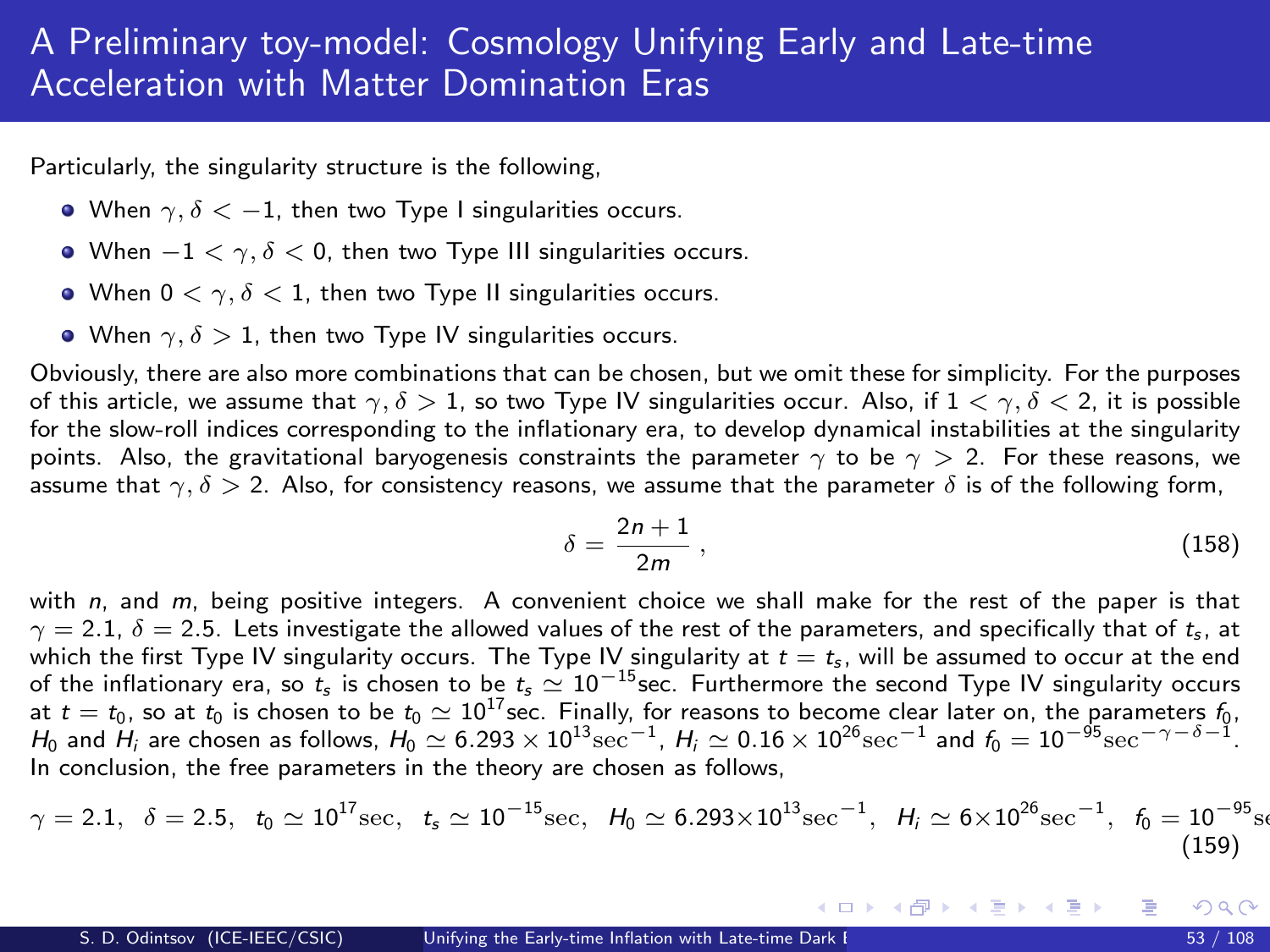## A Preliminary toy-model: Cosmology Unifying Early and Late-time Acceleration with Matter Domination Eras

With choice of the parameters as in Eq. [\(159\)](#page-52-0), the model has interesting phenomenology. Firstly let us investigate what happens with the first term of the Hubble rate [\(157\)](#page-51-0). Particularly, this term describes the cosmological evolution from  $t\simeq 10^{-35}$ sec up to  $t\simeq 10^{-15}$ sec, and it is obvious that the exponential  $e^{-(t-t_{\rm s})^\gamma}$  for so small values of the cosmic time, can be approximated as  $e^{-(t-t_s)^\gamma}\simeq 1.$  In addition, the second term is particularly small during early time, since it contains positive powers of a very small cosmic time and also  $f_0$  is chosen to be  $f_0 = 10^{-95} \text{sec}^{-\gamma-\delta-1}$ , so the second term can be neglected at early times. Finally, owing to the fact that  $t \ll \frac{4}{3H_0}$ , for  $10^{-35} < t < 10^{-15}$ sec, the third term at early times can be approximated as follows,

$$
\frac{2}{3\left(\frac{4}{3H_0}+t\right)}\simeq\frac{2}{3\left(\frac{4}{3H_0}\right)}=\frac{H_0}{2}.
$$
\n(160)

By combining the above facts, it can be easily seen that the Hubble rate at early times is approximately equal to,

$$
H(t) \simeq H_0 - H_i \left(t - t_i\right) \,, \tag{161}
$$

which is identical to the nearly  $R^2$  quasi-de Sitter inflationary evolution. This approximate behavior for the Hubble rate at early times holds true for quite a long time after  $t \simeq 10^{-15}$  sec, and particularly it holds true until the exponential  $e^{-(t-t_s)^\gamma}$  starts to take values smaller than one, which occurs approximately for  $t \simeq 10^{-3}$ sec. So for  $t > 10^{-3}$ sec, or more accurately, after  $t > 1$ sec, the exponential term takes very small values, so the first term of the Hubble rate [\(157\)](#page-51-0) can be neglected. Then, for a large period of time, the cosmological evolution is dominated by the last term solely, which is,

$$
H(t) \simeq \frac{2}{3\left(\frac{4}{3H_0} + t\right)}\,,\tag{162}
$$

メロメ メ都 メメ きょうぼうし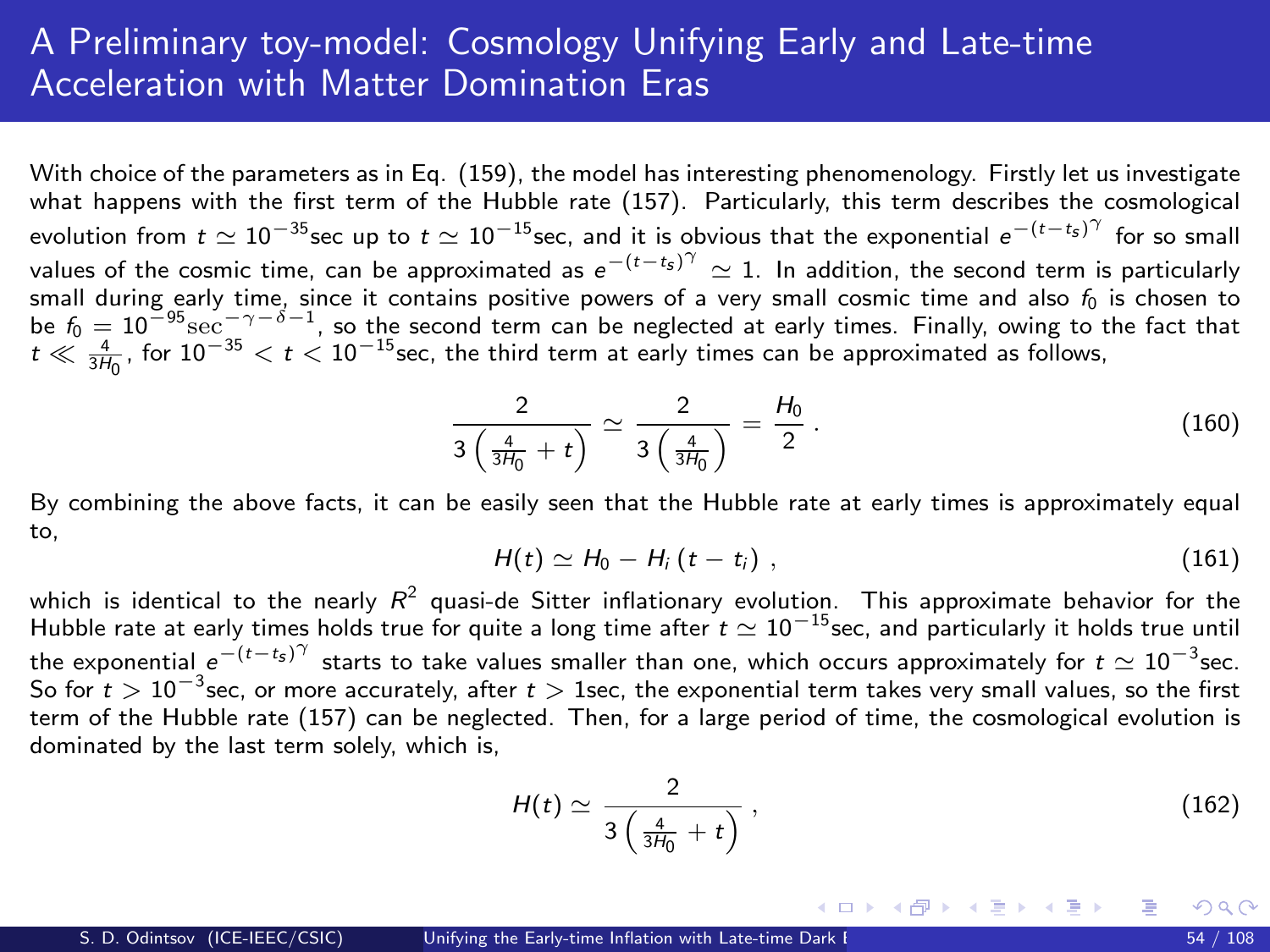And since  $t > 1$ , and  $t \gg \frac{4}{3H_0}$ , for  $H_0$  chosen as in Eq. [\(159\)](#page-52-0), the Hubble rate is approximately equal to,

$$
H(t) \simeq \frac{2}{3t} \,,\tag{163}
$$

which exactly describes a matter dominated era, since the corresponding scale factor can be easily shown that it behaves as  $a(t)\simeq t^{2/3}$ . As we demonstrate shortly, by studying the behavior of the effective equation of state (EoS), we will arrive to the same conclusion. So after the early-time acceleration era, the unification model of Eq. [\(157\)](#page-51-0) describes a matter dominated era. This era persists until the present time, with the second term of the Hubble rate [\(157\)](#page-51-0) dominating over the last term, only at very late times. So at late-time, the unification model Hubble rate behaves as follows

$$
H(t) \simeq f_0 |t - t_0|^\delta |t - t_s|^\gamma \,. \tag{164}
$$

メロメ メ御き メミメ メミメ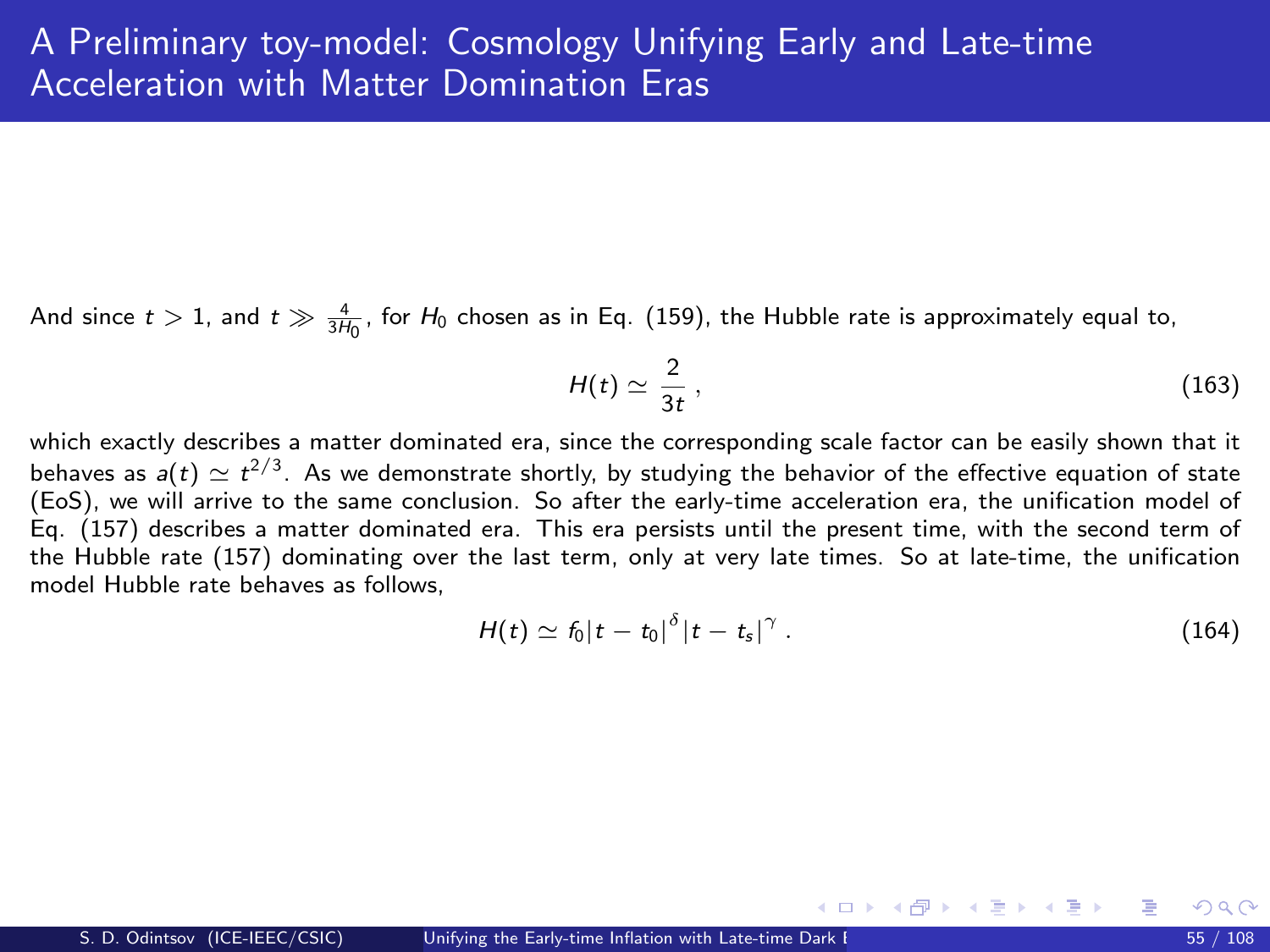The same picture we just described can be verified by studying the EoS of the cosmological model of Eq. [\(157\)](#page-51-0). Since this model will be described by  $F(R)$  gravity models, the EoS reads,

$$
w_{\text{eff}} = -1 - \frac{2 \left(e^{-(t-t_s)^{\gamma}} H_i - \frac{1}{2\left(\frac{1}{H_0} + t\right)^2} - e^{-(t-t_s)^{\gamma}} \left(\frac{H_0}{2} + H_i(t - t_i)\right) (t - t_s)^{-1+\gamma} \gamma\right)}{3 \left(\frac{1}{2\left(\frac{1}{H_0} + t\right)} + e^{-(t-t_s)^{\gamma}} \left(\frac{H_0}{2} + H_i(t - t_i)\right) + f_0(t - t_0)^{\delta} (t - t_s)^{\gamma}\right)^2} - \frac{2 \left(f_0(t - t_0)^{\delta} (t - t_s)^{-1+\gamma} \gamma + f_0(t - t_0)^{-1+\delta} (t - t_s)^{\gamma} \delta\right)}{3 \left(\frac{1}{2\left(\frac{1}{H_0} + t\right)} + e^{-(t-t_s)^{\gamma}} \left(\frac{H_0}{2} + H_i(t - t_i)\right) + f_0(t - t_0)^{\delta} (t - t_s)^{\gamma}\right)^2}.
$$
\n(165)

メロメ メ都 メメ 君 メメ ヨメ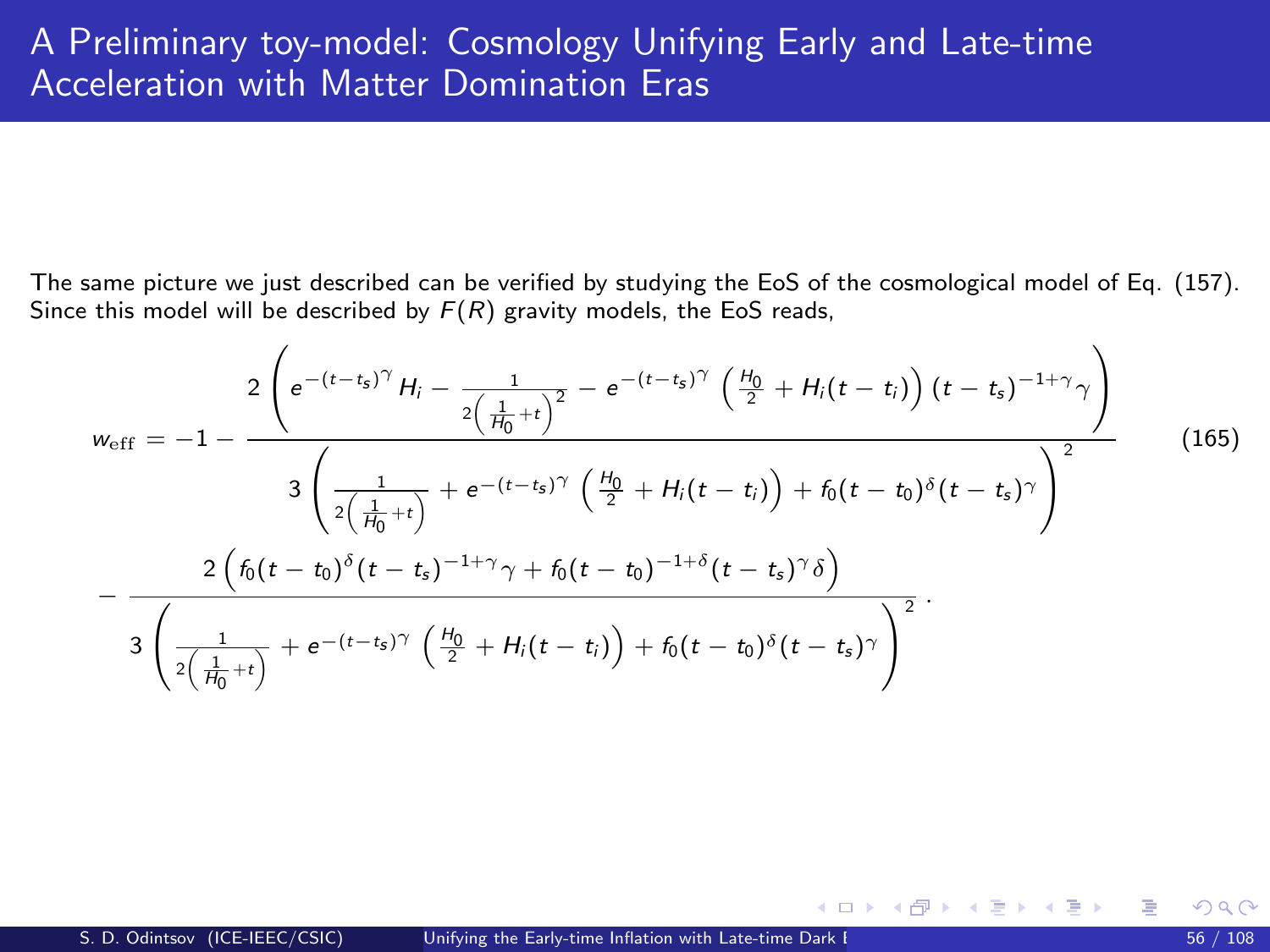<span id="page-56-1"></span>Therefore, it can be easily shown that at early times, the EoS is approximately equal to,

$$
w_{\rm eff} \simeq -1 - \frac{2\left(\frac{3H_0}{4} + H_i\right)}{3(H_0 + H_i(t - t_i))^2},
$$
\n(166)

so effectively the EoS of this form describes a nearly de Sitter acceleration, since the EoS is very close to  $-1$ . because the parameters  $H_0$  and  $H_i$  satisfy  $H_0, H_i \gg 1$ . After the early times, the EoS can be approximated as follows,

$$
w_{\rm eff} \simeq -1 - \frac{2\left(-\frac{2}{3t^2}\right)}{3\left(\frac{2}{3t}\right)^2} = 0, \qquad (167)
$$

メロメ メ部 メメ きょうくきょう

which describes a matter dominated era, since  $w_{\text{eff}} \simeq 0$ . Note that this behavior is more pronounced as the second Type IV singularity at  $t = t_0$  is approached. Finally, at late times, the EoS is approximately equal to,

<span id="page-56-0"></span>
$$
w_{\rm eff} \simeq -1 - \frac{2t^{-1-\gamma-\delta}\gamma}{3\delta_0} - \frac{2t^{-1-\gamma-\delta}\delta}{3\delta_0} \,, \tag{168}
$$

which again describes a nearly de Sitter acceleration era, since  $f_0$  satisfies  $f_0 \ll 1$ . Note that the EoS [\(168\)](#page-56-0) describes a nearly de Sitter but slightly turned to phantom late-time Universe, a feature which is anticipated and partially predicted for the late-time Universe. But we need to stress that the second and third terms of the EoS in Eq. [\(168\)](#page-56-0), are extremely small, so the difference from the exact de Sitter case can be hardly detected, as time grows.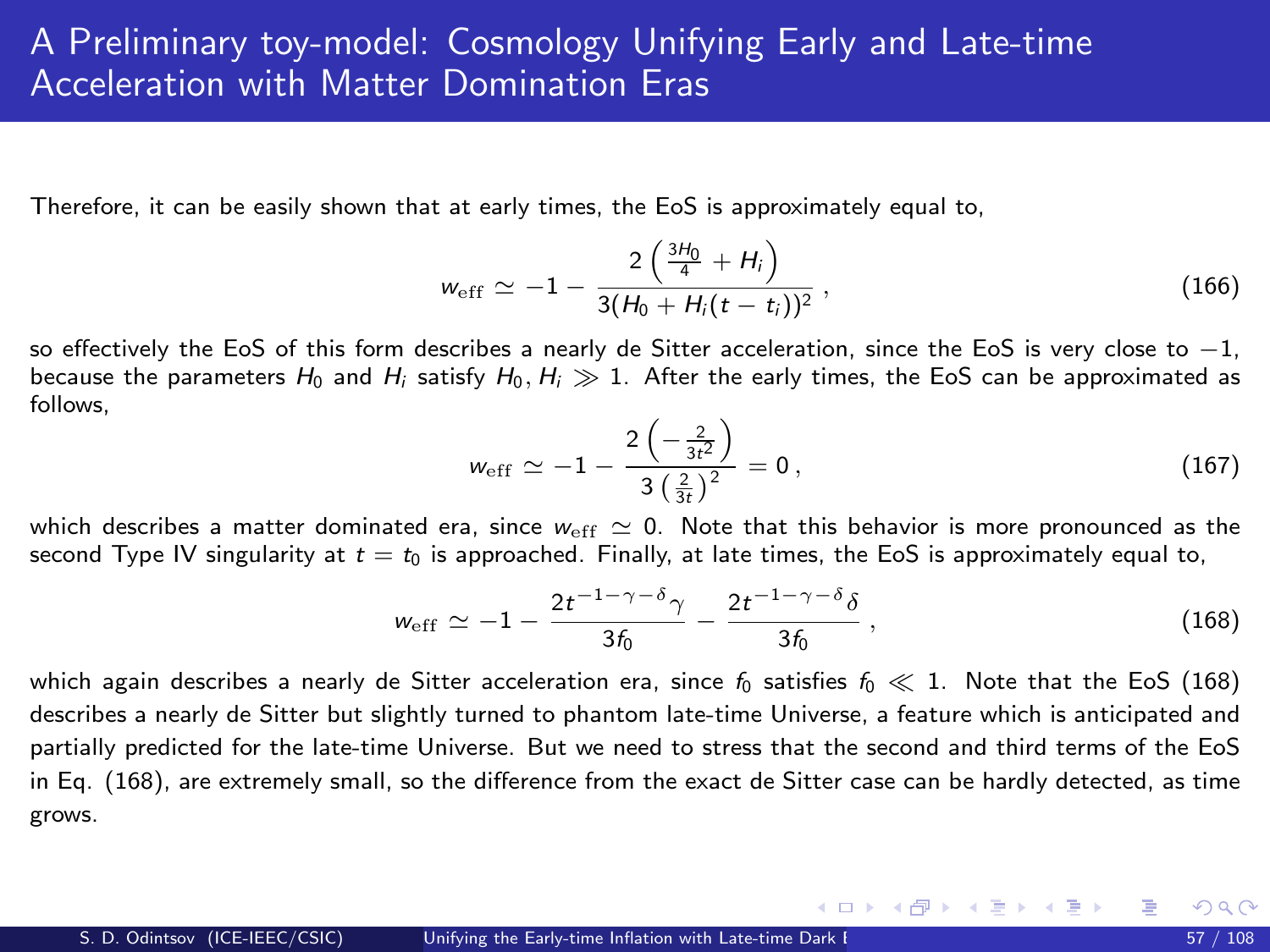<span id="page-57-2"></span>The unimodular  $F(R)$  gravity formalism was developed in S. Nojiri, S.D. Odintsov, V.K. Oikonomou, arXiv:1512.07223, arXiv:1601.04112.

The unimodular  $F(R)$  gravity approach is based on the assumption that the metric satisfies the unimodular constraint, √

<span id="page-57-1"></span>
$$
\sqrt{-g} = 1, \tag{169}
$$

In addition, we assume that the metric expressed in terms of the cosmological time  $t$  is a flat Friedman-Robertson-Walker (FRW) of the form,

$$
ds^{2} = -dt^{2} + a(t)^{2} \sum_{i=1}^{3} (dx^{i})^{2}
$$
 (170)

The metric [\(170\)](#page-33-0) does not satisfy the unimodular constraint [\(170\)](#page-33-0), and in order to tackle with this problem, we redefine the cosmological time t, to a new variable  $\tau$ , as follows,

$$
d\tau = a(t)^3 dt \,, \tag{171}
$$

メロメ メ都 メメ きょうくぼう

in which case, the metric of Eq. [\(170\)](#page-33-0), becomes the "unimodular metric",

<span id="page-57-0"></span>
$$
ds^{2} = -a(t(\tau))^{-6} d\tau^{2} + a(t(\tau))^{2} \sum_{i=1}^{3} (dx^{i})^{2}, \qquad (172)
$$

and hence the unimodular constraint is satisfied.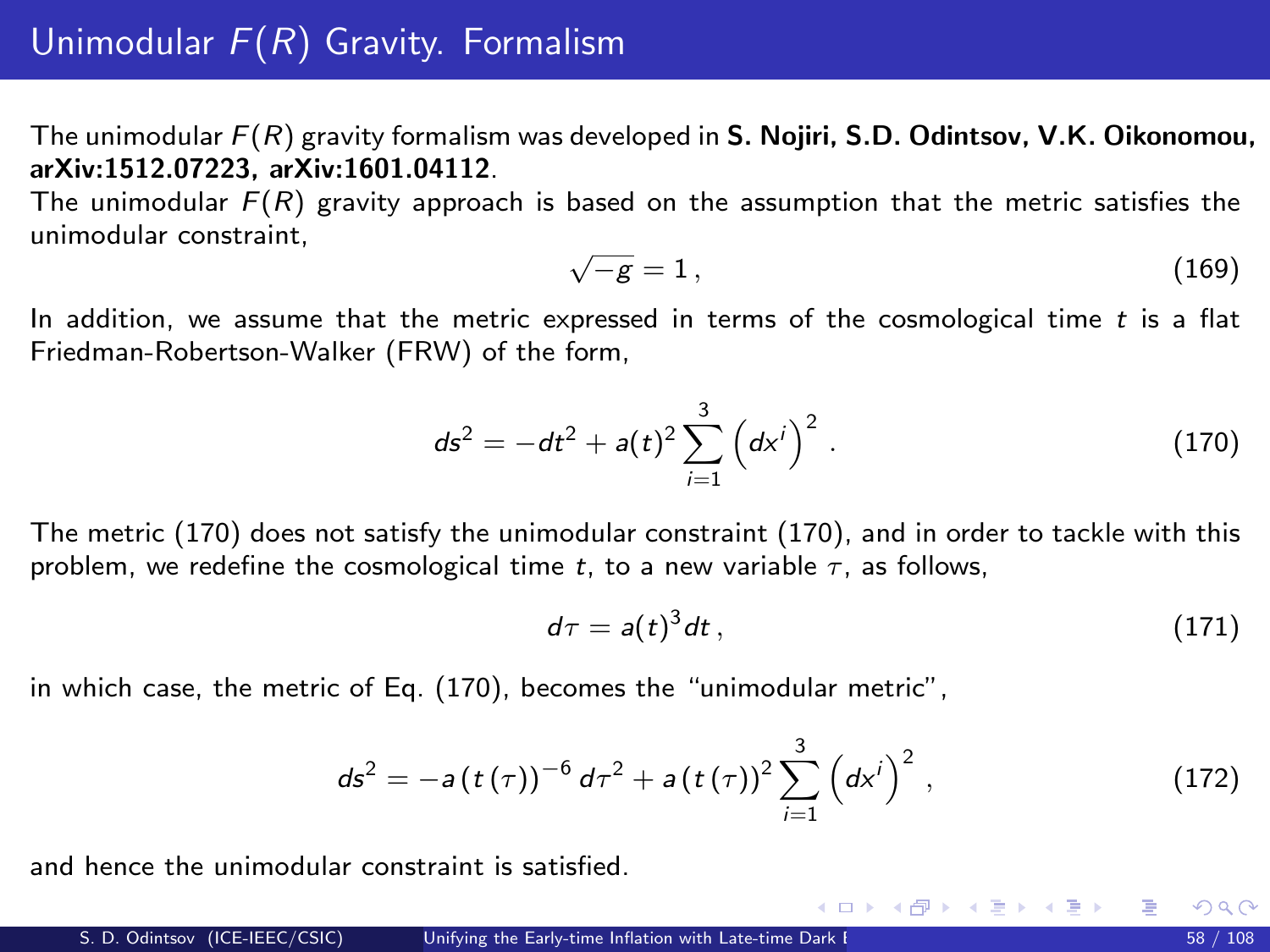Assuming the unimodular metric of Eq. [\(172\)](#page-57-0), by making use of the Lagrange multiplier method, the vacuum Jordan frame unimodular  $F(R)$  gravity action is,

<span id="page-58-0"></span>
$$
S = \int d^4x \left\{ \sqrt{-g} \left( F(R) - \lambda \right) + \lambda \right\} , \qquad (173)
$$

with  $F(R)$  being a suitably differentiable function of the Ricci scalar R, and  $\lambda$  stands for the Lagrange multiplier function. Note that we assumed that no matter fluids are present and also if we vary the action [\(173\)](#page-58-0) with respect to the function  $\lambda$ , we obtain the unimodular constraint [\(169\)](#page-57-1). In the metric formalism, the action is varied with respect to the metric, so by doing the variation, we obtain the following equations of motion,

$$
0 = \frac{1}{2}g_{\mu\nu}\left(F(R) - \lambda\right) - R_{\mu\nu}F'(R) + \nabla_{\mu}\nabla_{\nu}F'(R) - g_{\mu\nu}\nabla^2F'(R). \tag{174}
$$

By using the metric of Eq. [\(172\)](#page-57-0), the non-vanishing components of the Levi-Civita connection in terms of the scale factor  $a(\tau)$  and of the generalized Hubble rate  $K(\tau)=\frac{1}{a}\frac{da}{d\tau}$ , are given below,

$$
\Gamma^{\tau}_{\tau\tau} = -3K, \quad \Gamma^t_{ij} = a^8 K \delta_{ij}, \quad \Gamma^i_{jt} = \Gamma^i_{\tau j} = K \delta_j^i. \tag{175}
$$

The non-zero components of the Ricci tensor are,

$$
R_{\tau\tau} = -3\dot{K} - 12K^2, \quad R_{ij} = a^8 \left( \dot{K} + 6K^2 \right) \delta_{ij} \,. \tag{176}
$$

while the Ricci scalar  $R$  is the following.

<span id="page-58-1"></span>
$$
R = a^{6} \left( 6K + 30K^{2} \right).
$$
 (177)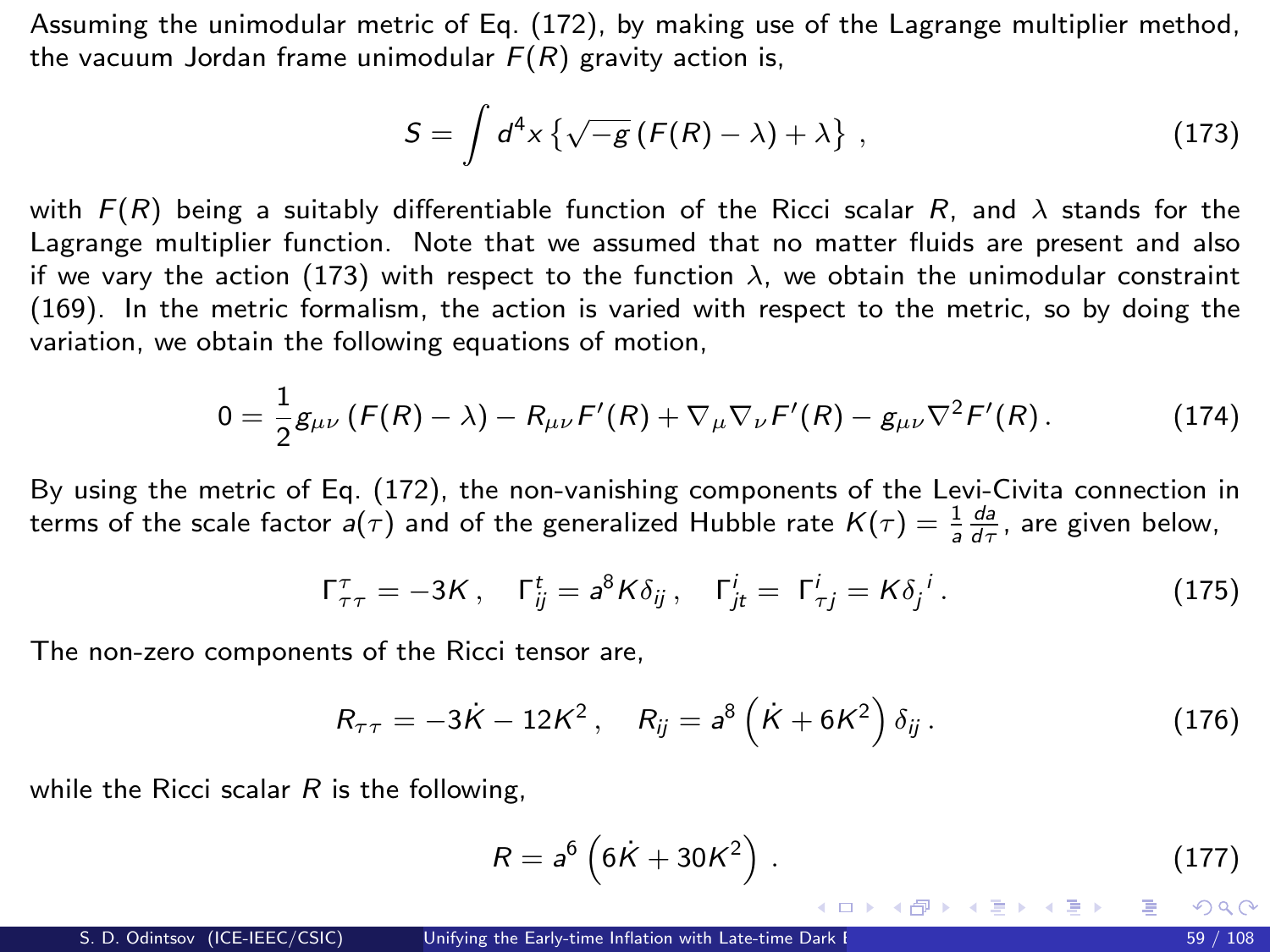<span id="page-59-3"></span>The corresponding equations of motion become.

$$
0 = -\frac{a^{-6}}{2} (F(R) - \lambda) + (3\dot{K} + 12K^2) F'(R) - 3K \frac{dF'(R)}{d\tau},
$$
\n(178)

<span id="page-59-1"></span><span id="page-59-0"></span>
$$
0 = \frac{a^{-6}}{2} \left( F(R) - \lambda \right) - \left( \dot{K} + 6K^2 \right) F'(R) + 5K \frac{dF'(R)}{d\tau} + \frac{d^2F'(R)}{d\tau^2}, \qquad (179)
$$

with the "prime" and "dot" denoting as usual differentiation with respect to the Ricci scalar and  $\tau$ respectively. Equations [\(178\)](#page-59-0) and [\(179\)](#page-59-1) can be further combined to yield the following equation,

<span id="page-59-2"></span>
$$
0 = \left(2\dot{K} + 6K^2\right)F'(R) + 2K\frac{dF'(R)}{d\tau} + \frac{d^2F'(R)}{d\tau^2} + \frac{a^{-6}}{2}.
$$
 (180)

Basically, the reconstruction method for the vacuum unimodular  $F(R)$  gravity is based on Eq. [\(180\)](#page-59-2), which when it is solved it yields the function  $F' = F'(\tau)$ . Correspondingly, by using Eq. [\(177\)](#page-58-1), we can obtain the function  $R = R(\tau)$ , when this is possible so by substituting back to  $F' = F'(\tau)$  we obtain the function  $F'(R) = F'(\tau(R))$ . Finally, the function  $\lambda(\tau)$  can be found by using Eq. [\(178\)](#page-59-0), and substituting the solution of the differential equation [\(180\)](#page-59-2). Based on the reconstruction method we just presented, we demonstrate how some important bouncing cosmologies can be realized. Note that the bouncing cosmologies shall be assumed to be functions of the cosmological time  $t$ , so effectively this means that the bounce occurs in the t-dependent FRW metric of Eq. [\(170\)](#page-33-0).

メロメ メ御き メミメ メミメー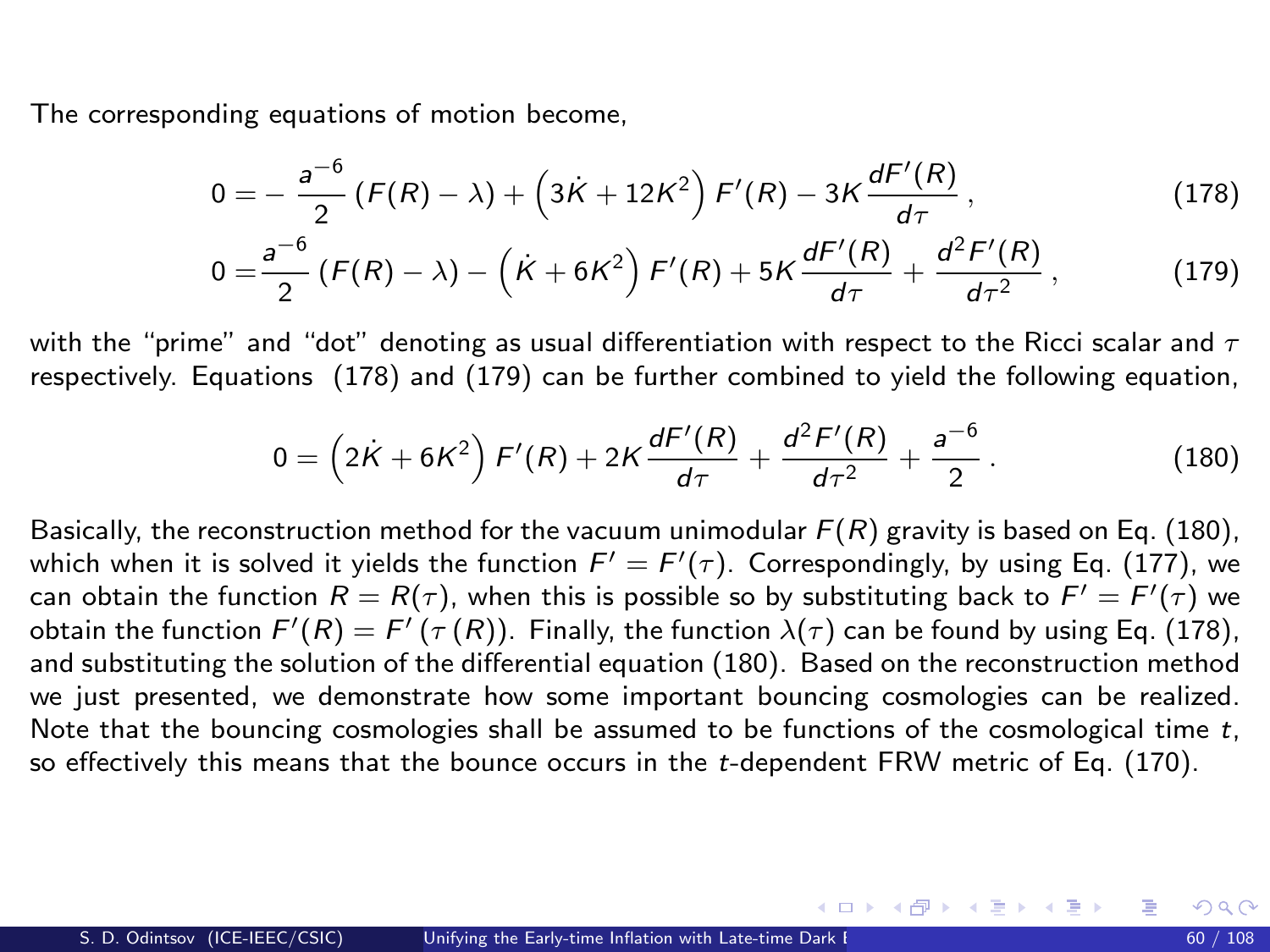# <span id="page-60-1"></span>Inflation from Unimodular  $F(R)$ -gravity

A quite convenient way of studying general  $F(R)$  theories of gravity, which enables us to reveal the slow-roll inflation evolution of a specific cosmological evolution, is by treating the  $F(R)$  gravity cosmological system as a perfect fluid. This approach was developed in K. Bamba, S. Nojiri, S. D. Odintsov and D. Saez-Gomez, Phys. Rev. D 90 (2014) 124061, and as was evinced, the slow-roll indices and the corresponding observational indices receive quite convenient form, and the study of the inflationary evolution is simplified to a great extent.

The slow-roll indices and the corresponding inflationary indices can be expressed in terms of the Hubble rate  $H(N)$  as follows ( $N$  is the  $e$ -folding number,  $a/a_0 = \mathrm{e}^N$ ),

<span id="page-60-0"></span>
$$
\epsilon = -\frac{H(N)}{4H'(N)} \left( \frac{6 \frac{H'(N)}{H(N)} + \frac{H''(N)}{H(N)} + \left(\frac{H'(N)}{H(N)}\right)^2}{3 + \frac{H'(N)}{H(N)}} \right)^2,
$$
  

$$
\eta = -\frac{1}{2} \frac{\left(9 \frac{H'(N)}{H(N)} + 3 \frac{H''(N)}{H(N)} + \frac{1}{2} \left(\frac{H'(N)}{H(N)}\right)^2 - \frac{1}{2} \left(\frac{H''(N)}{H'(N)}\right)^2 + 3 \frac{H''(N)}{H'(N)} + \frac{H'''(N)}{H'(N)}\right)}{\left(3 + \frac{H'(N)}{H(N)}\right)},
$$

$$
=\frac{6\frac{H'(N)}{H(N)}+\frac{H''(N)}{H(N)}+\left(\frac{H'(N)}{H(N)}\right)^2}{4\left(3+\frac{H'(N)}{H(N)}\right)^2}\left(3\frac{H(N)H'''(N)}{H'(N)^2}+9\frac{H'(N)}{H(N)}-2\frac{H(N)H''(N)H'''(N)}{H'(N)^3}+4\frac{H''(N)}{H(N)}\\+\frac{H(N)H'''(N)^3}{H'(N)^4}+5\frac{H'''(N)}{H'(N)}-3\frac{H(N)H'''(N)^2}{H'(N)^3}-\left(\frac{H''(N)}{H'(N)}\right)^2+15\frac{H''(N)}{H'(N)}+\frac{H(N)H''''(N)}{H'(N)^2}\right).
$$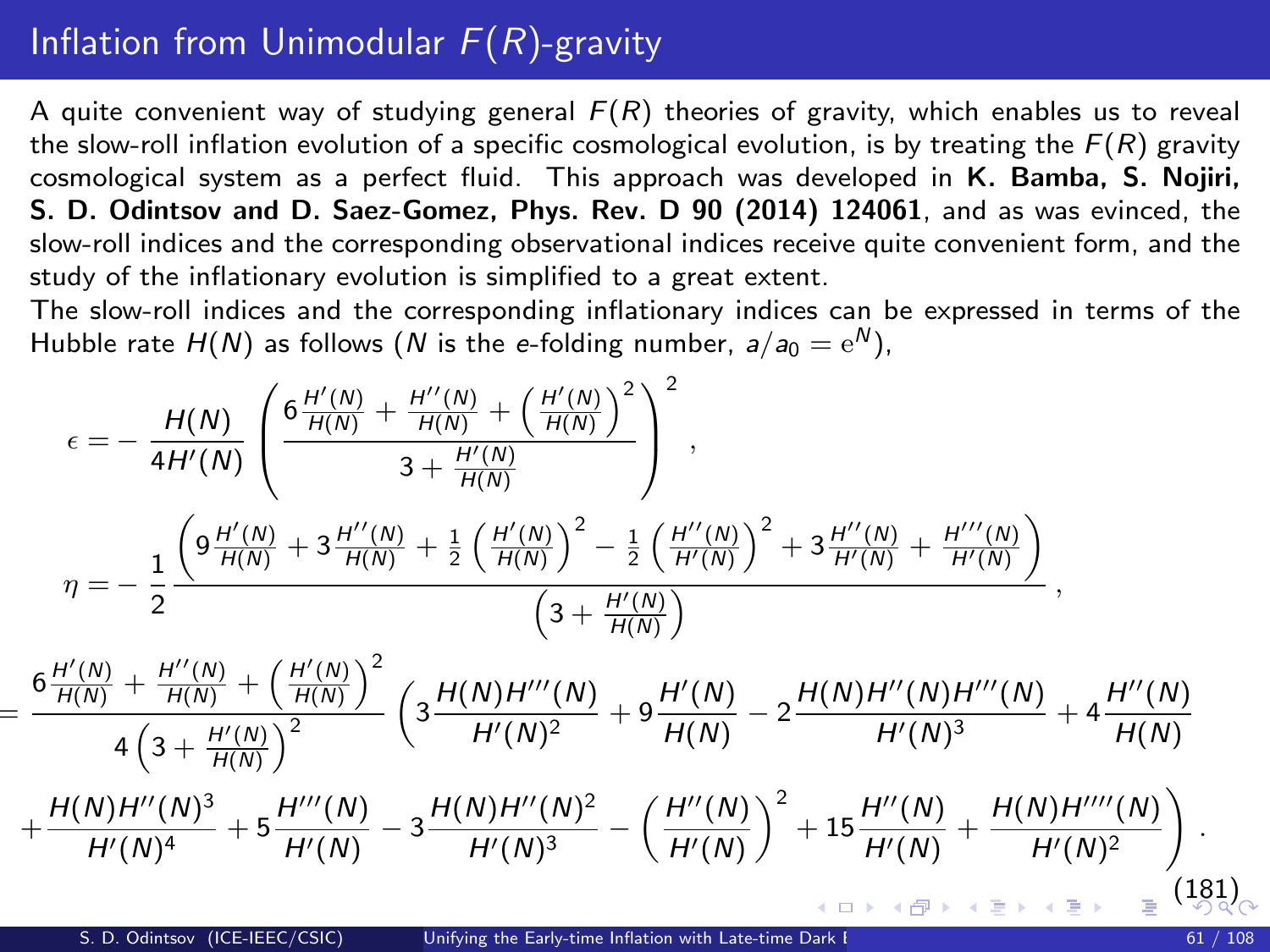Consider the case in which,  $f_0 = \frac{1}{3}$ , which corresponds to the de Sitter spacetime, because we are now interested in the slow-roll inflation regime. Then, we find,

$$
H \equiv \frac{1}{a}\frac{da}{dt} = \frac{1}{a}\frac{d\tau}{dt}\frac{da}{d\tau} = a^2\frac{da}{d\tau} = H_0 + 3H_0\left(b(\tau) + \tau\frac{db(\tau)}{d\tau}\right),
$$
 (182)

where the parameter  $H_0$  satisfies  $H_0\equiv \frac{1}{3\tau_0}$  . Consequently, owing to the fact that  $\frac{dN}{d\tau}=K$ , we find,

$$
H'(N) = 9H_0 \left(2\tau \frac{db(\tau)}{d\tau} + \tau^2 \frac{d^2b(\tau)}{d\tau^2}\right), \quad H''(N) = 27H_0 \left(2\tau \frac{db(\tau)}{d\tau} + 4\tau^2 \frac{d^2b(\tau)}{d\tau^2} + \tau^3 \frac{d^3b(\tau)}{d\tau^3}\right)
$$
  
\n
$$
H'''(N) = 81H_0 \left(2\tau \frac{db(\tau)}{d\tau} + 10\tau^2 \frac{d^2b(\tau)}{d\tau^2} + 7\tau^3 \frac{d^3b(\tau)}{d\tau^3} + \tau^4 \frac{d^4b(\tau)}{d\tau^4}\right),
$$
  
\n
$$
H''''(N) = 243H_0 \left(2\tau \frac{db(\tau)}{d\tau} + 22\tau^2 \frac{d^2b(\tau)}{d\tau^2} + 31\tau^3 \frac{d^3b(\tau)}{d\tau^3} + 11\tau^4 \frac{d^4b(\tau)}{d\tau^4} + \tau^5 \frac{d^5b(\tau)}{d\tau^5}\right),
$$
\n(183)

and therefore, the corresponding slow-roll indices read,

$$
\epsilon = \frac{81\tau \left(4\frac{db(\tau)}{d\tau} + 4\tau \frac{d^2b(\tau)}{d\tau^2} + \tau^2 \frac{d^3b(\tau)}{d\tau^3}\right)^2}{4\left(2\frac{db(\tau)}{d\tau} + \tau \frac{d^2b(\tau)}{d\tau^2}\right)},
$$
\n
$$
\eta = \frac{3}{4} \left(\frac{2\frac{db(\tau)}{d\tau} + 4\tau \frac{d^2b(\tau)}{d\tau^2} + \tau^2 \frac{d^3b(\tau)}{d\tau^3}}{2\frac{db(\tau)}{d\tau} + \tau \frac{d^2b(\tau)}{d\tau^2}}\right)^2 - \frac{3\left(4\frac{db(\tau)}{d\tau} + 14\tau \frac{d^2b(\tau)}{d\tau^2} + 8\tau^2 \frac{d^3b(\tau)}{d\tau^3} + \tau^3 \frac{d^4b(\tau)}{d\tau^4}\right)}{2\left(2\frac{db(\tau)}{d\tau} + \tau \frac{d^2b(\tau)}{d\tau^2}\right)}.
$$
\n(184)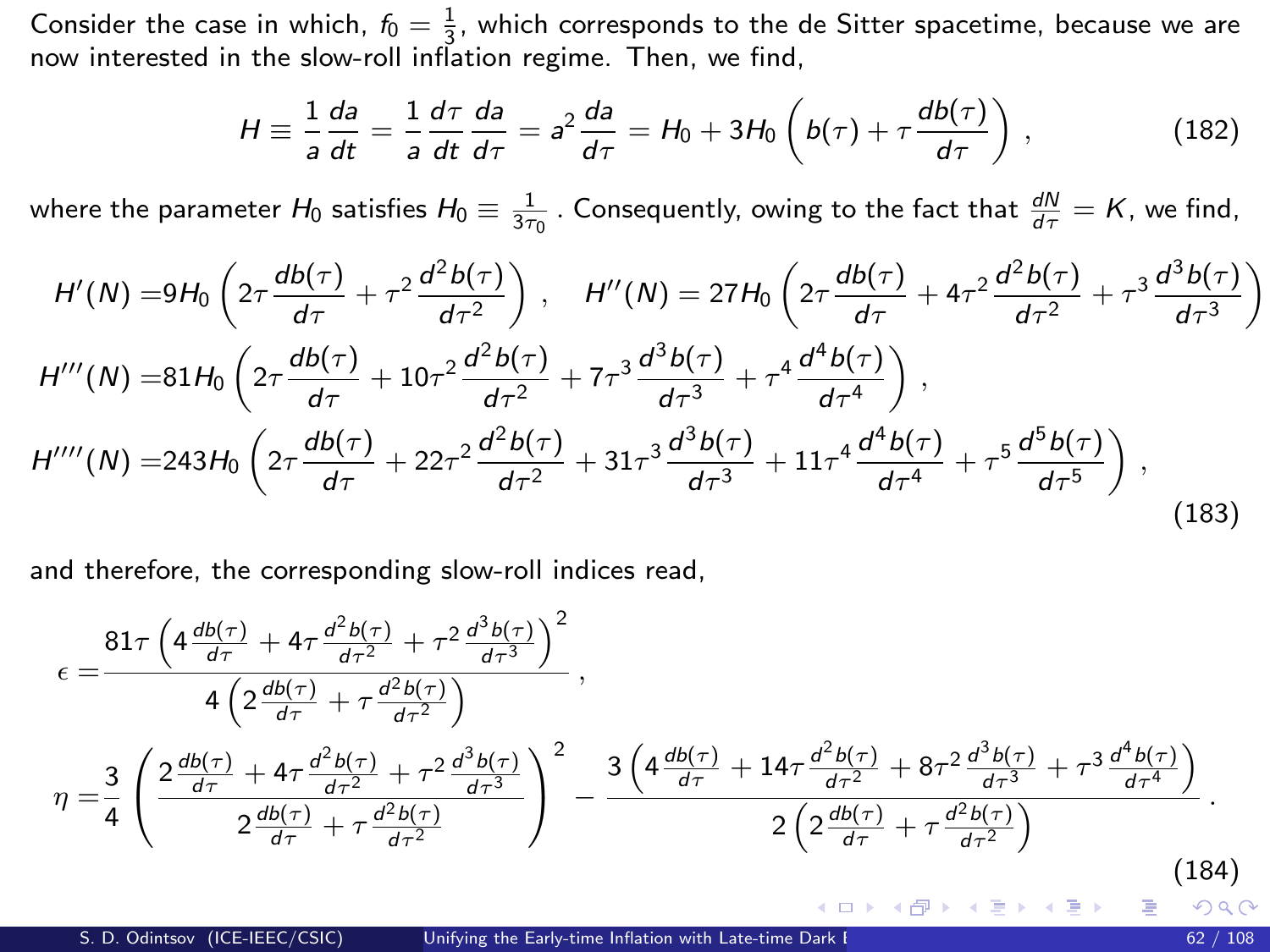<span id="page-62-1"></span>In the perfect fluid approach the spectral index of primordial curvature perturbations  $n_s$  and the scalar-to-tensor ratio r can be expressed in terms of the slow-roll parameters as follows,

$$
n_s \simeq 1 - 6\epsilon + 2\eta \,, \quad r = 16\epsilon \,. \tag{185}
$$

We need to stress that the approximations for the observational indices  $n_s$  and r, remain valid if for a wide range of values of the e-foldings number N, the slow-roll indices satisfy  $\epsilon, \eta \ll 1$ . Recall that the recent Planck data indicate that the spectral index  $n_s$  and the scalar-to-tensor ratio, are constrained as follows,

$$
n_s = 0.9644 \pm 0.0049 \,, \quad r < 0.10 \,, \tag{186}
$$

while the most recent BICEP2/Keck-Array data further constrain r to be  $r < 0.07$ . Consider the cosmological evolution with the following Hubble rate as a function of the e-folding

number,

<span id="page-62-0"></span>
$$
H(N) = \left(-\gamma e^{\delta N} + \zeta\right)^b. \tag{187}
$$

メロメ メ都 メメ 君 メメ ヨメ

Substituting the Hubble rate [\(187\)](#page-62-0) in the slow-roll parameters [\(181\)](#page-60-0), these become,

<span id="page-62-3"></span><span id="page-62-2"></span>
$$
\epsilon = -\frac{be^{\delta N} \gamma \delta \left( \zeta (6+\delta) - 2e^{\delta N} \gamma (3+b\delta) \right)^2}{4 \mathcal{G}(N)} \tag{188}
$$
\n
$$
\eta = -\frac{\delta \left( 8b^2 e^{2\delta N} \gamma^2 \delta + \zeta \left( 2e^{\delta N} \gamma (-3+\delta) + \zeta (6+\delta) \right) + 2be^{\delta N} \gamma \left( 12e^{\delta N} \gamma - \zeta (12+5\delta) \right) \right)}{4 \left( e^{\delta N} \gamma - \zeta \right) \left( -3\zeta + e^{\delta N} \gamma (3+b\delta) \right)}, \tag{189}
$$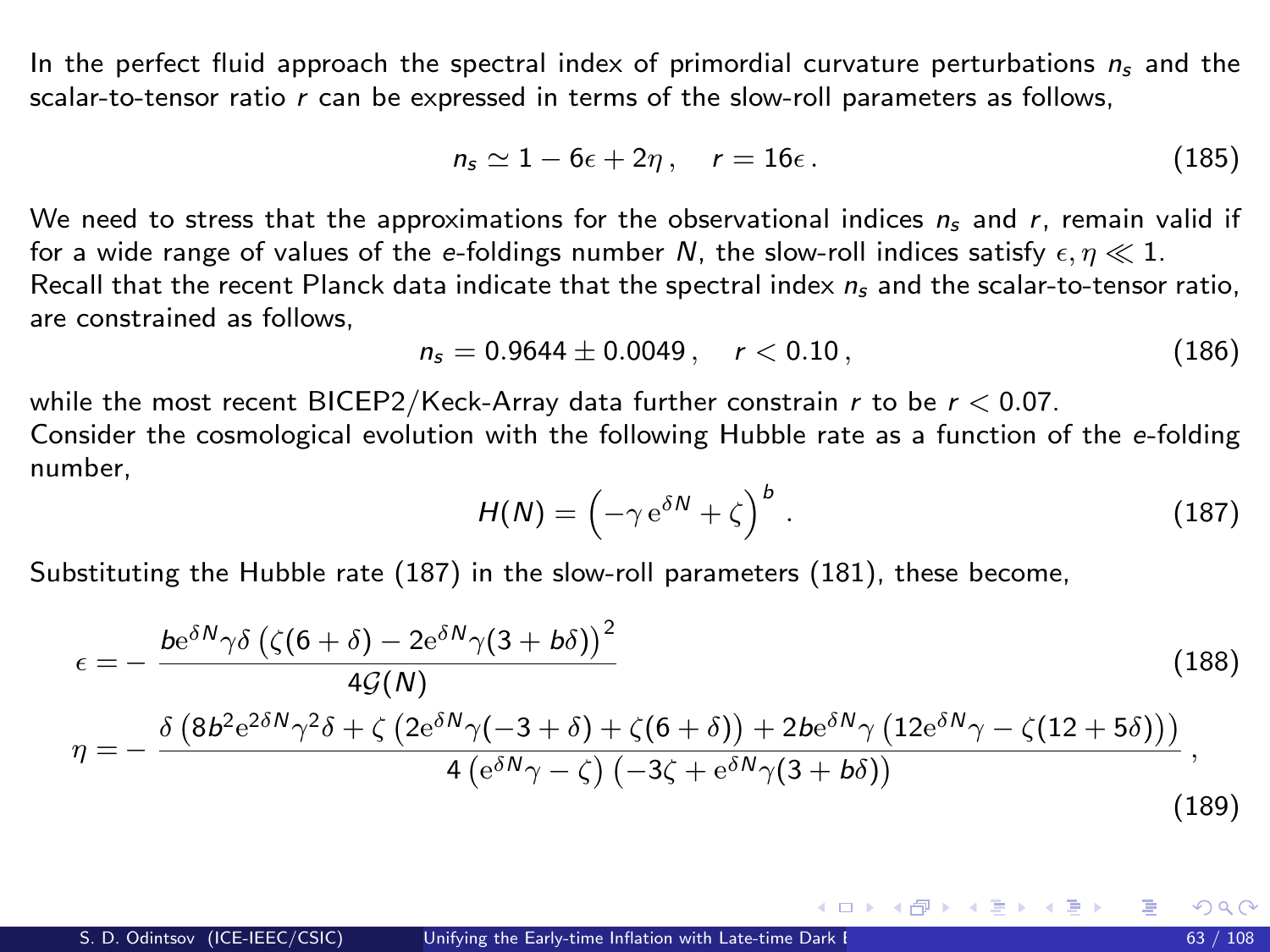<span id="page-63-0"></span>where we introduced the function  $G(N)$ , which is equal to,

$$
\mathcal{G}(N) = \left(e^{\delta N}\gamma - \zeta\right) \left(-3\zeta + e^{\delta N}\gamma(3 + b\delta)\right)^2.
$$
 (190)

Having at hand Eqs. [\(188\)](#page-62-2) and [\(189\)](#page-62-3), the calculation of the observational indices can easily be done, and the spectral index  $n_s$  reads,

$$
\frac{2\left(e^{N}\right)^{3\delta}\gamma^{3}(3+b\delta)^{2}(1+2b\delta)+3\zeta^{3}\left(-6+6\delta+\delta^{2}\right)}{2\mathcal{G}(N)}+\frac{e^{\delta N}\gamma\zeta^{2}\left(54+12(-3+4b)\delta+3\delta^{2}+2b\delta^{3}\right)}{2\mathcal{G}(N)}-\frac{2e^{2\delta N}\gamma^{2}\zeta\left(27+(-9+48b)\delta+(3+13b^{2})\delta^{2}+b(1+b)\delta^{3}\right)}{2\mathcal{G}(N)},
$$
\n(191)

while the scalar-to-tensor ratio  $r$  has the following form,

$$
r = -\frac{4be^{\delta N} \gamma \delta \left( \zeta (6+\delta) - 2e^{\delta N} \gamma (3+b\delta) \right)^2}{\mathcal{G}(N)} \,. \tag{192}
$$

Concordance with observations can be achieved if we appropriately choose the parameters  $\gamma$ ,  $\zeta$ ,  $\delta$ , and b, so by making the following choice,

$$
\gamma = 0.5
$$
,  $\zeta = 10$ ,  $\delta = \frac{1}{48}$ ,  $b = 1$ , (193)

the observational indices  $n_s$  and r, take the following values,

$$
n_s \simeq 0.965735 \,, \quad r = 0.0554765 \,, \tag{194}
$$

which are compatible with both the [la](#page-62-1)t[est](#page-64-0) Planck data and the latest [BIC](#page-63-0)[E](#page-64-0)[P](#page-59-3)[2](#page-60-1)[/](#page-64-0)[Ke](#page-65-0)[c](#page-56-1)[k](#page-57-2)=A[r](#page-65-0)[ray](#page-0-0)=data...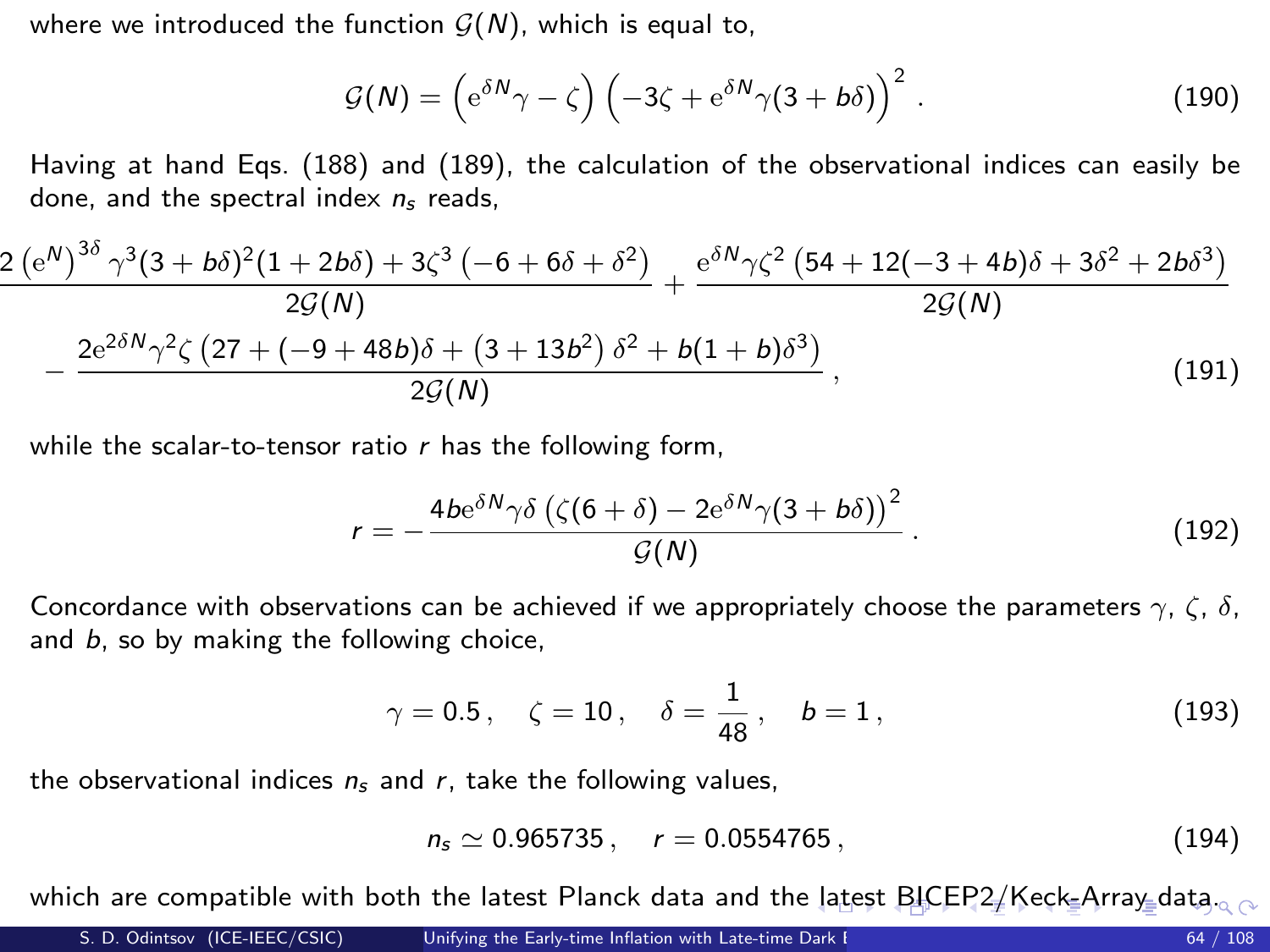<span id="page-64-0"></span>The unimodular  $F(R)$  gravity which generates the cosmological evolution [\(187\)](#page-62-0) is found to be,

$$
F'(R) = \frac{\left(c_2 \cos\left(\frac{1}{764}\sqrt{45887} \ln\left(\frac{R}{68832A_1^8}\right)\right) + c_1 \sin\left(\frac{1}{764}\sqrt{45887} \ln\left(\frac{R}{68832A_1^8}\right)\right)\right)}{\left(\frac{R}{A_1^8}\right)^{95/764}}
$$
\n
$$
\times \left(2^{475/764}3^{95/382}239^{95/764}\right). \tag{195}
$$

Note that in such models of unimodular  $F(R)$  gravity, graceful exit from inflation may be achieved either via the contribution of  $R^2$  correction terms, or via a Type IV singularity, in which case singular inflation might occur.

メロメ メ都 メメ きょうぼうし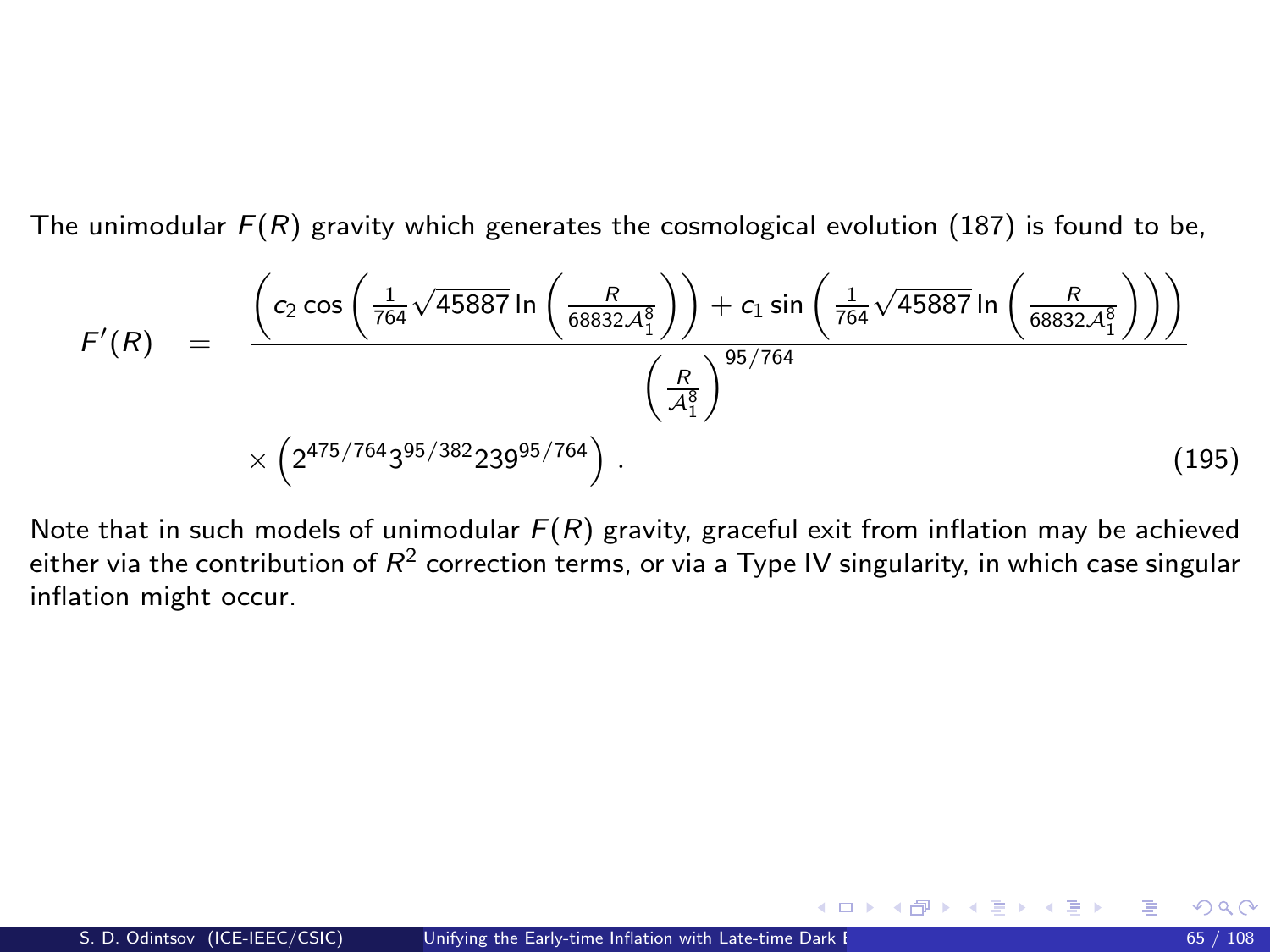# <span id="page-65-0"></span>Alternatives: bounces in  $F(R)$  gravity. The  $F(R)$  Gravity Reconstruction **Method**

We now investigate which vacuum  $F(R)$  gravity can generate an arbitrary cosmological evolution described by a given Hubble rate.

The action of a vacuum Jordan frame  $F(R)$  gravity is equal to,

$$
S = \frac{1}{2\kappa^2} \int \mathrm{d}^4 x \sqrt{-g} F(R) \,, \tag{196}
$$

and by adopting the metric formalism, we vary the action of Eq. [\(196\)](#page-40-0) with respect to the metric  $g_{\mu\nu}$ , so we obtain the following Friedmann equation,

$$
- 18 \left[ 4H(t)^2 \dot{H}(t) + H(t) \ddot{H}(t) \right] F''(R) + 3 \left[ H^2(t) + \dot{H}(t) \right] F'(R) - \frac{F(R)}{2} = 0. \tag{197}
$$

The reconstruction method we shall adopt, makes use of an auxiliary scalar field  $\phi$ , so the  $F(R)$ gravity of Eq. [\(196\)](#page-40-0) can be written in the following equivalent form,

$$
S = \int d^4x \sqrt{-g} \left[ P(\phi)R + Q(\phi) \right]. \tag{198}
$$

Note that the auxiliary field has no kinetic form so it is a non-dynamical degree of freedom. The reconstruction method we employ is based on finding the analytic dependence of the functions  $P(\phi)$  and  $Q(\phi)$  on the Ricci scalar R, which can be done if we find the function  $\phi(R)$ . In order to find the latter, we vary the action of Eq. [\(198\)](#page-40-1) with respect to  $\phi$ , so we end up to the following equation,

$$
P'(\phi)R + Q'(\phi) = 0, \qquad (199)
$$

where the prime in this case indicates the derivative of the corresponding function with respect to the auxiliary scalar field  $\phi$ . K ロ > K dP > K 경 > K 경 > 시 경 +  $299$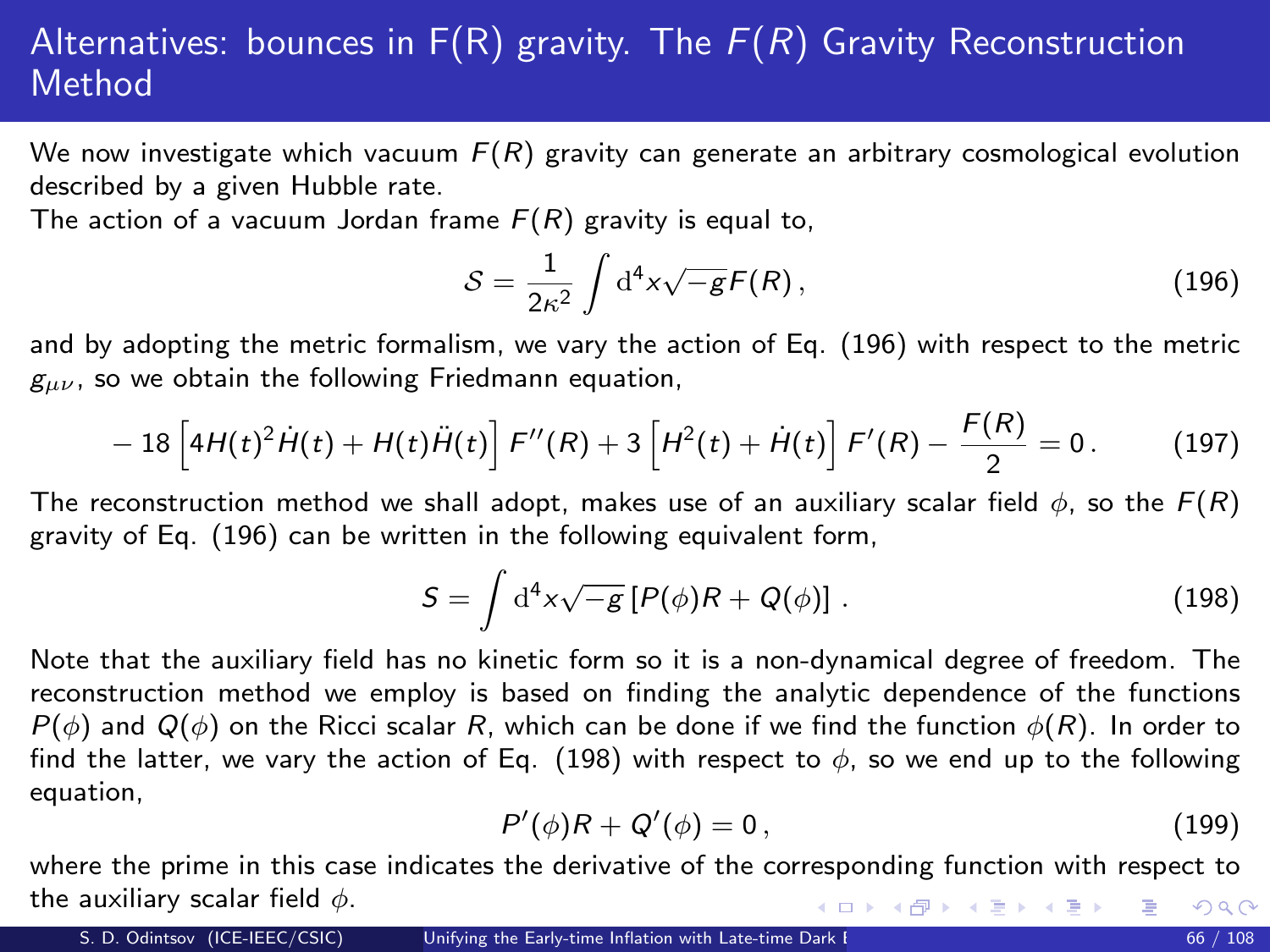Then by solving the algebraic equation [\(199\)](#page-40-2) as a function of  $\phi$ , we easily obtain the function  $\phi(R)$ . Correspondingly, by substituting this to Eq. [\(198\)](#page-40-1) we can obtain the  $F(R)$  gravity, which is of the following form,

$$
F(\phi(R)) = P(\phi(R))R + Q(\phi(R)). \qquad (200)
$$

Essentially, finding the analytic form of the functions  $P(\phi)$  and  $Q(\phi)$ , is the aim of the reconstruction method. These can be found by varying the action of Eq. [\(198\)](#page-40-1) with respect to the metric tensor  $g_{\mu\nu}$ , and the resulting expression is,

$$
- 6H2P(\phi(t)) - Q(\phi(t)) - 6H\frac{dP(\phi(t))}{dt} = 0,
$$
  

$$
(4H + 6H2) P(\phi(t)) + Q(\phi(t)) + 2\frac{d2P(\phi(t))}{dt2} + \frac{dP(\phi(t))}{dt} = 0.
$$
 (201)

By eliminating the function  $Q(\phi(t))$  from Eq. [\(201\)](#page-41-0), we obtain,

$$
2\frac{\mathrm{d}^2P(\phi(t))}{\mathrm{d}t^2} - 2H(t)\frac{\mathrm{d}P(\phi(t))}{\mathrm{d}t} + 4\dot{H}P(\phi(t)) = 0.
$$
 (202)

メロメ メ部 メメ きょうくきょう

Hence, for a given cosmological evolution with Hubble rate  $H(t)$ , by solving the differential equation [\(202\)](#page-41-1), we can have the analytic form of the function  $P(\phi)$  at hand, and from this we can easily find  $Q(t)$ , by using the first relation of Eq. [\(201\)](#page-41-0). Note that, since the action of the  $F(R)$  gravity [\(196\)](#page-40-0) with the action [\(198\)](#page-40-1) are mathematically equivalent, the auxiliary scalar field can be identified with the cosmic time t, that is  $\phi = t$ .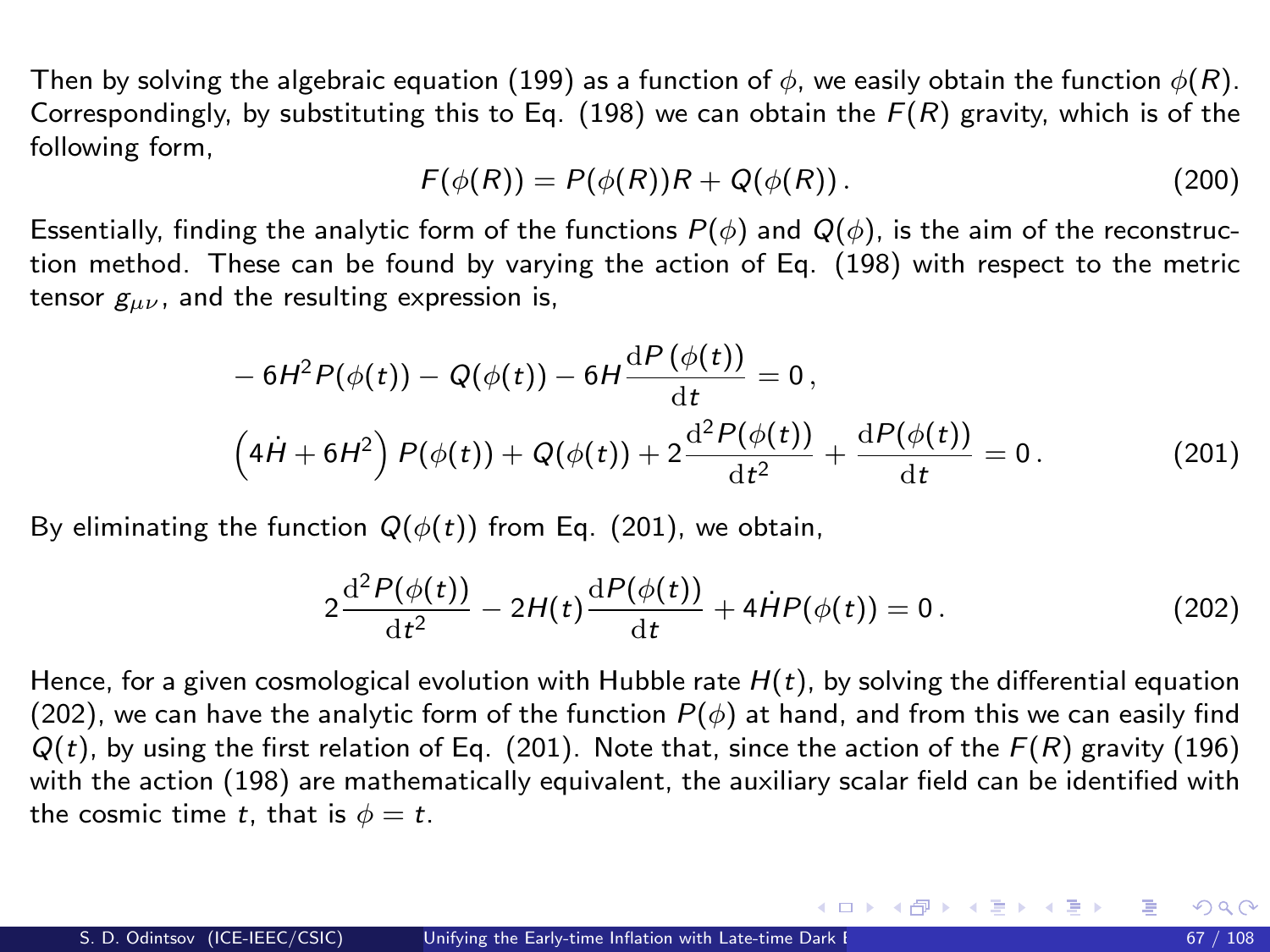<span id="page-67-1"></span>A bounce cosmology is described by two eras of evolution, the contraction and expansion eras, and in between is the bouncing point, at which the Universe bounces off. During the contraction era, the scale factor of the Universe decreases, so the scale factor satisfies  $\dot{a} < 0$ . The Universe continues to contract until it reaches a minimal radius, at a time instance  $t = t<sub>s</sub>$ , where it bounces off and the scale factor satisfies  $\dot{a} = 0$ . This minimal radius point is the bouncing point, and it is exactly due to this minimal size that the Universe avoids the initial singularity. After the bouncing point, the Universe starts to expand, and hence the scale factor satisfies  $\dot{a} > 0$ . During the contraction era, that is, when  $t < t<sub>s</sub>$ , the Hubble rate satisfies  $H(t) < 0$ , until the bouncing point, at which  $H(t_5) = 0$ , and after the bouncing point and during the expansion era, the Hubble rate satisfies,  $H(t) > 0$ . Hence the bounce cosmology conditions are the following,

> <span id="page-67-0"></span>Before the bouncing point  $t < t_s$ :  $\dot{a}(t) < 0$ ,  $H(t) < 0$ , At the bouncing point  $t = t_s : \dot{a}(t) = 0, H(t) = 0$ , After the bouncing point  $t > t_s$ :  $\dot{a}(t) > 0$ ,  $H(t) > 0$ , (203)

where we assumed that the bouncing point is at  $t = t_s$ .

G.

メロメ メ都 メメ きょうくぼ メー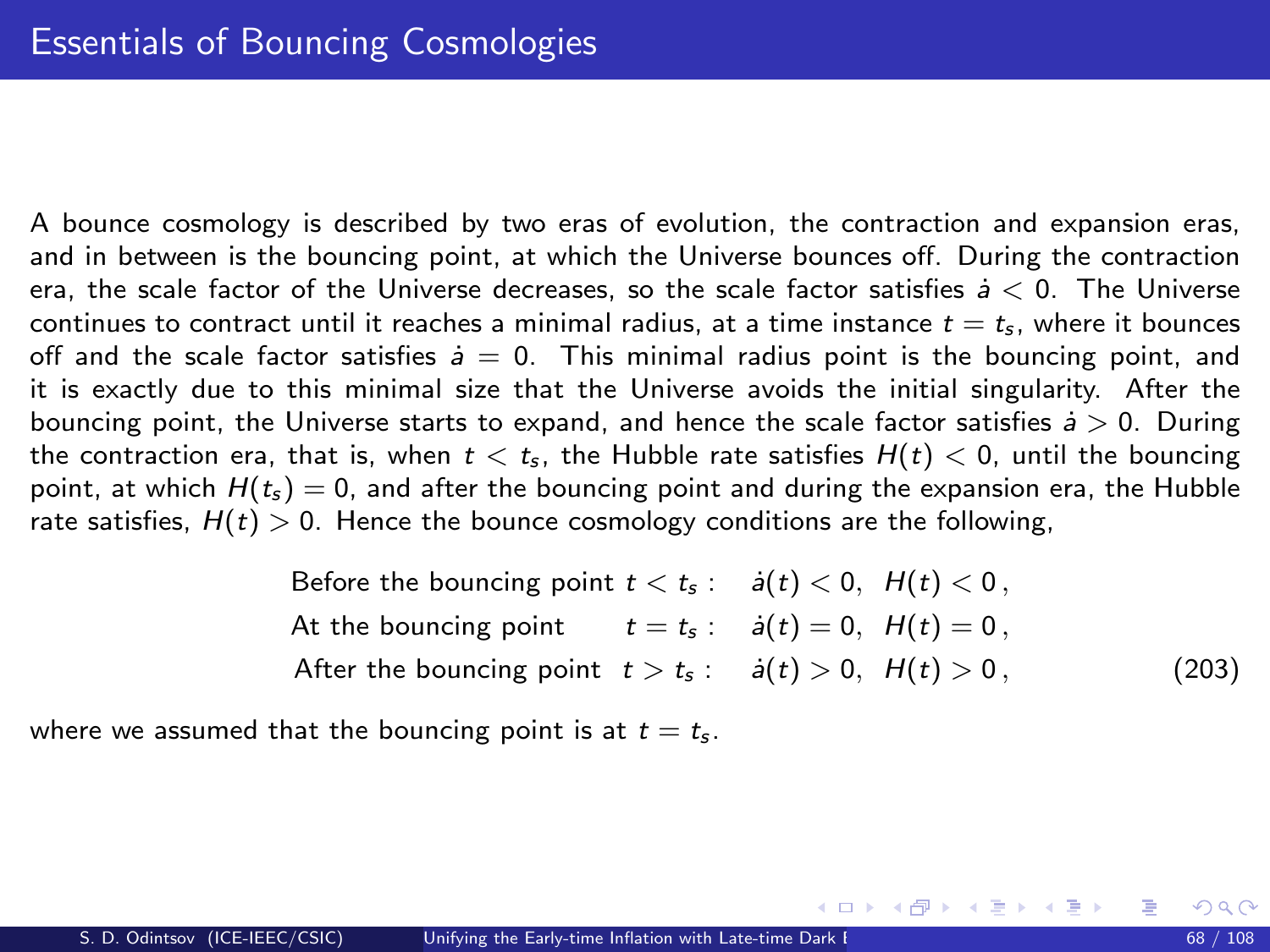# <span id="page-68-0"></span>Examples of Bounces and  $F(R)$  Reconstruction

Consider the following bounce cosmology, studied in Odintsov and Oikonomou, Phys.Rev. D91 (2015) 6, 064036, Oikonomou Astrophys.Space Sci. 359 (2015) 1, 30. The scale factor and the Hubble rate for the superbounce are given below,

$$
a(t) = \left(-t + t_s\right)^{\frac{2}{c^2}}, \quad H(t) = -\frac{2}{c^2\left(-t + t_s\right)},\tag{204}
$$

with c being an arbitrary parameter of the theory while the bounce in this case occurs at  $t = t_s$ .



Figure: The scale factor  $a(t)$  (left plot) and the Hubble rate (right plot) as a function of the cosmological time t, for the superbounce scenario  $a(t)=(-t+t_s)\frac{2}{c^2}$  .

In the figure, we have plotted the time dependence of the scale factor and of the Hubble rate for the superbounce case. K ロト K 御 ト K 君 ト K 君 ト つへへ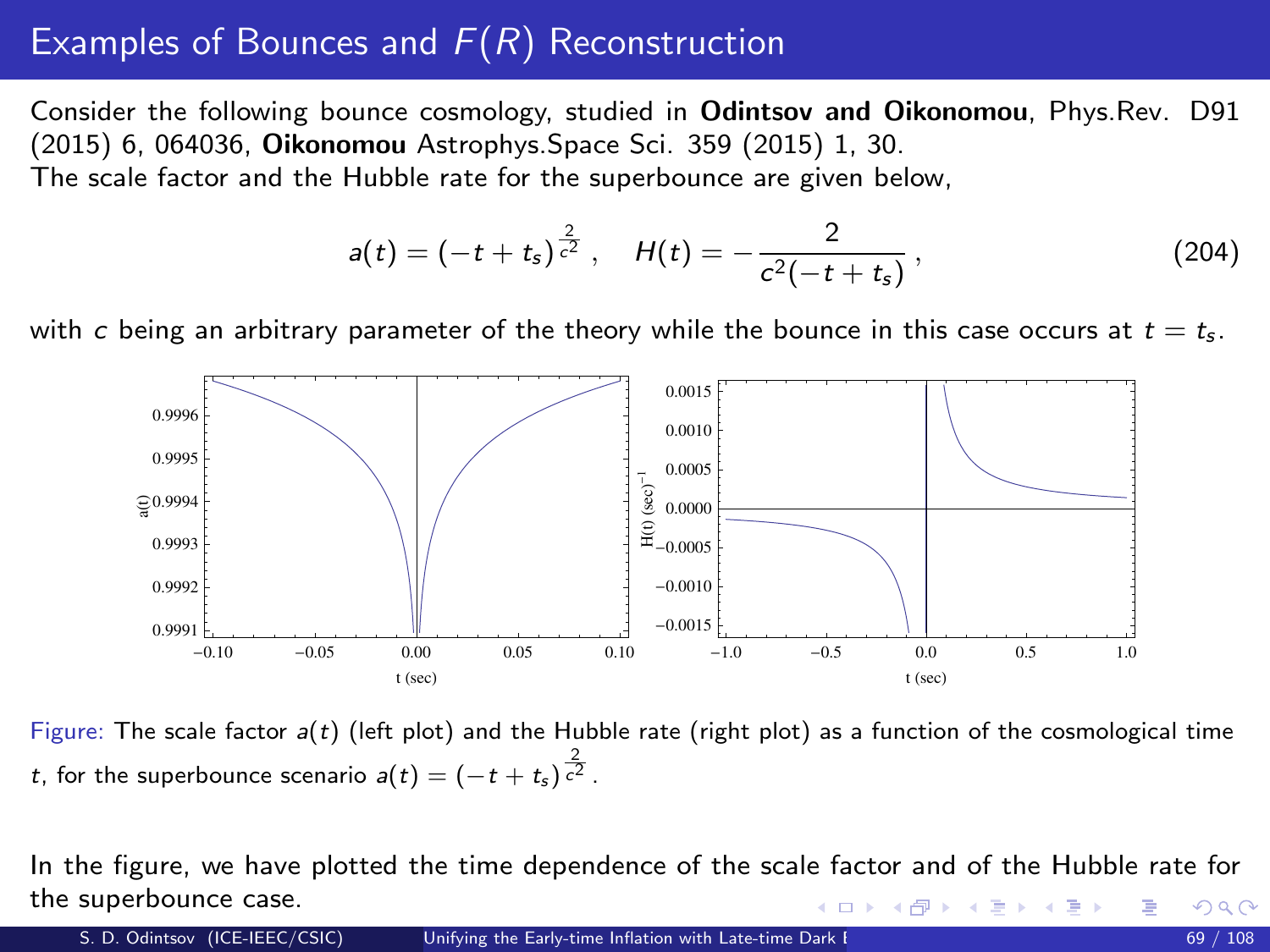It can be seen that in this case too, the bounce cosmology conditions [\(203\)](#page-67-0) are satisfied, and in addition, the scale factor decreases for  $t < 0$  and increases for  $t > 0$ , as in every bounce cosmology, so contraction and expansion occurs. In addition, the physics of the cosmological perturbations are the same to the matter bounce case, since the Hubble radius decreases for  $t < 0$  and increases for  $t > 0$ , so the correct description for the superbounce is the following: Initially, the Universe starts with an infinite Hubble radius, at  $t \to -\infty$ , so the primordial modes are at subhorizon scales at that time. Gradually, the Hubble horizon decreases and consequently the modes exit the horizon and possibly freeze. Eventually, after the bouncing point, the Hubble horizon increases again, so it is possible for the primordial modes to reenter the horizon. Hence this model can harbor a conceptually complete phenomenology. The behavior of the Hubble horizon as a function of the cosmological time can be found in Fig. [2](#page-69-0)



<span id="page-69-0"></span>Figure: The Hubble radius  $R_H(t)$  as a function of the cosmological time t, for the superbounce scenario  $a(t) = (-t + t_s)^{\frac{2}{c^2}}$ .

K ロ ▶ K 個 ▶ K ヨ ▶ K ヨ ▶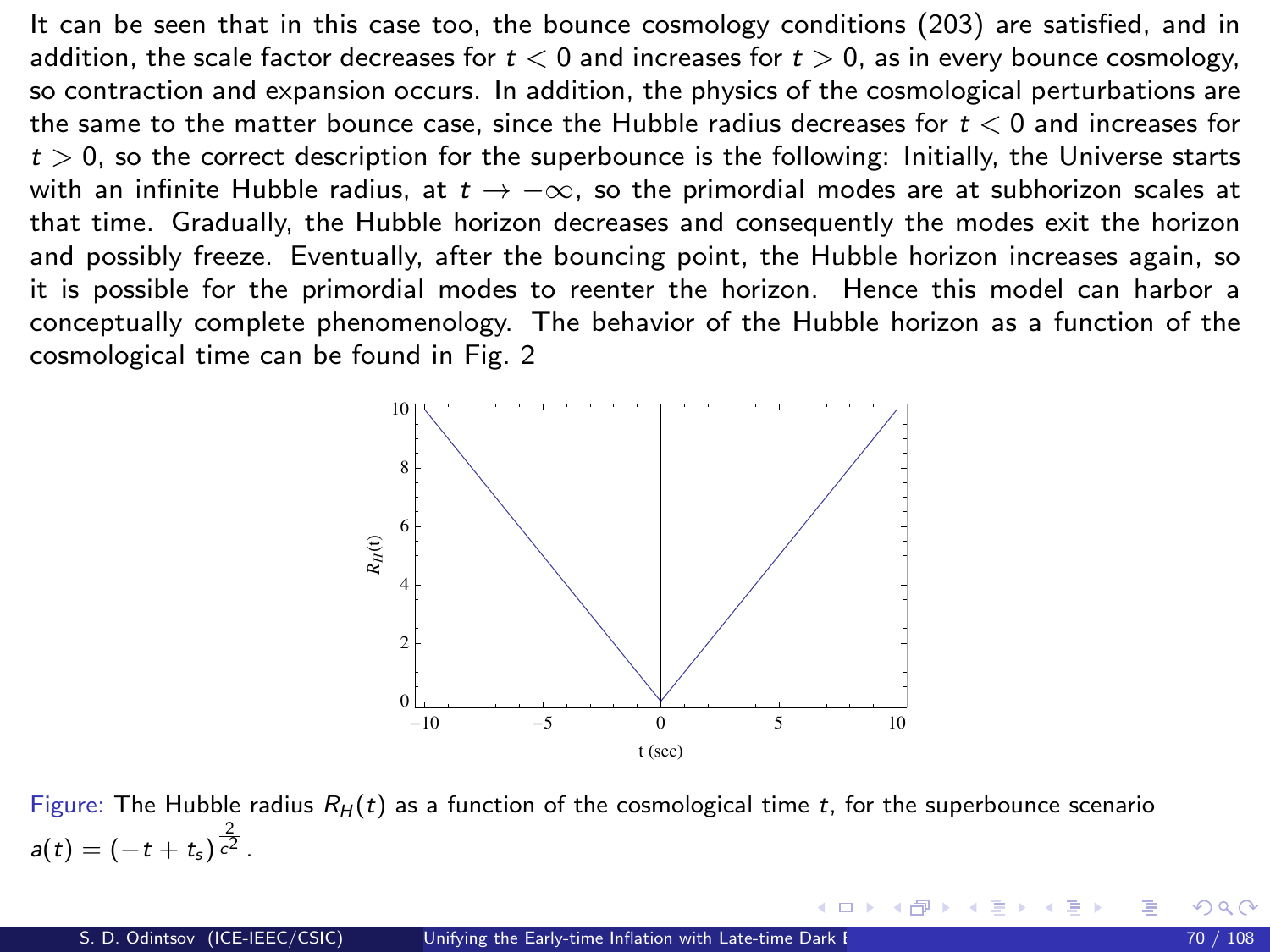<span id="page-70-0"></span>The  $F(R)$  Gravity that generates this cosmology is found to be **Odintsov and Oikonomou**, Phys.Rev. D91 (2015) 6, 064036, Oikonomou Astrophys.Space Sci. 359 (2015) 1, 30,

$$
F(R) = c_1 R^{\rho_1} + c_2 R^{\rho_2}, \qquad (205)
$$

where  $c_1$ ,  $c_2$  are arbitrary parameters, and  $\rho_1$  and  $\rho_2$  are equal to,

$$
\rho_1 = \frac{-(a_2 - a_1) + \sqrt{(a_2 - a_1)^2 + 2a_1}}{2a_1}
$$
  
\n
$$
\rho_2 = \frac{-(a_2 - a_1) - \sqrt{(a_2 - a_1)^2 + 2a_1}}{2a_1}.
$$
\n(206)

and also

$$
a_1 = \frac{c^2}{4 - c^2}
$$
  
\n
$$
a_2 = \frac{2 - c^2}{2(4 - c^2)}.
$$
\n(207)

メロメ メ御 メメ きょうくきょう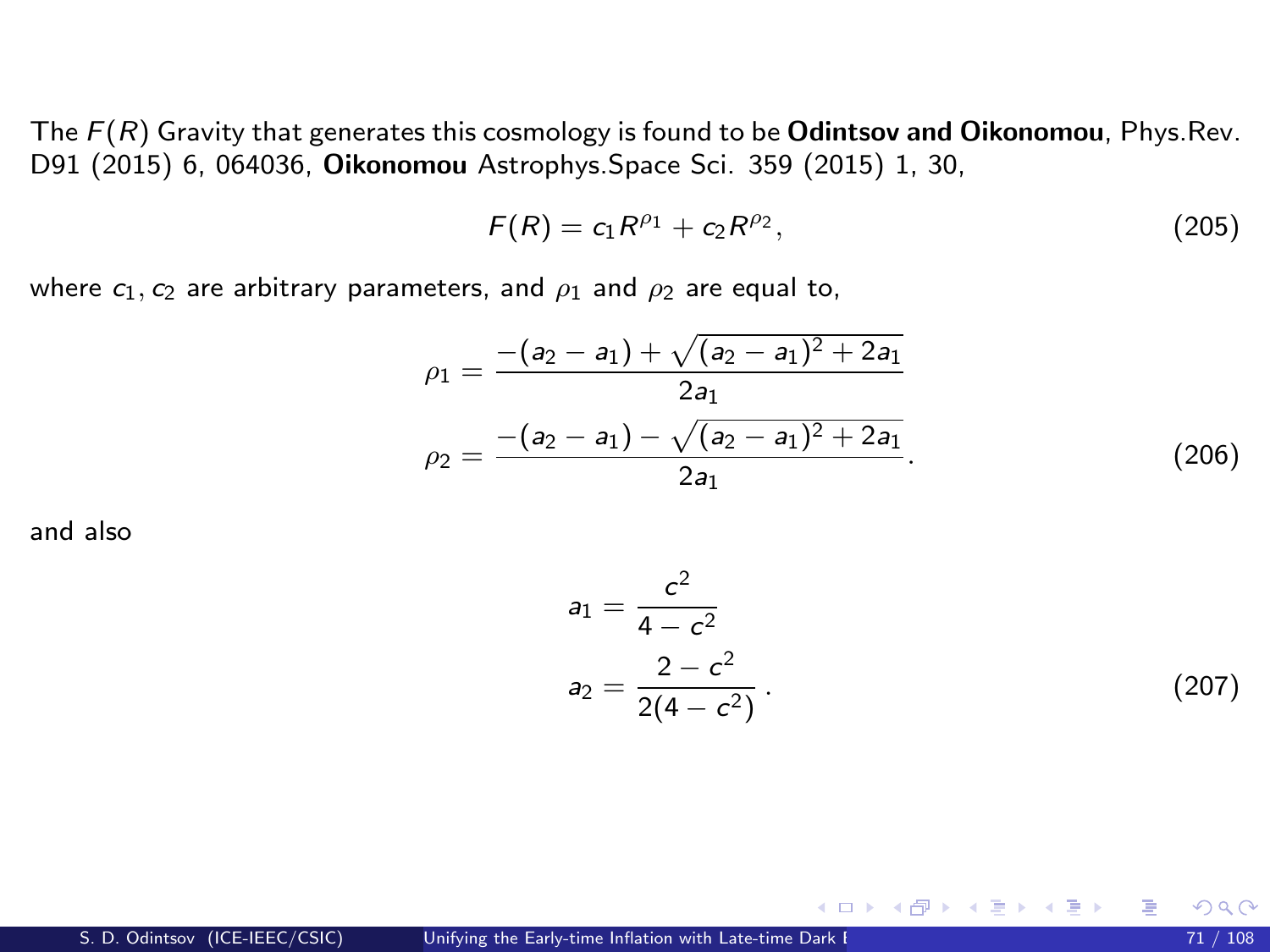<span id="page-71-0"></span>In the Singular Bounce (Odintsov and Oikonomou Phys. Rev. D92 (2015) 2, 024016 and arXiv: 1512.04 Oikonomou Phys.Rev. D92 (2015) 12, 124027),

$$
a(t) = e^{\frac{f_0}{\alpha+1}(t-t_s)^{\alpha+1}}, \quad H(t) = f_0(t-t_s)^{\alpha}, \qquad (208)
$$

with  $f_0$  an arbitrary positive real number, and  $t_s$  is the time instance at which the bounce occurs and also coincides with the time that the singularity occurs. In order for a Type IV singularity to occur, the parameter  $\alpha$  has to satisfy  $\alpha > 1$ . In addition, in order for the singular bounce to obey the bounce cosmology conditions, the parameter  $\alpha$  has to be chosen in the following way,

$$
\alpha = \frac{2n+1}{2m+1},\tag{209}
$$

メロト メ都 トメ ヨ トメ ヨト

 $\Omega$ 

with *n* and *m* integers chosen so that  $\alpha > 1$ . For example, for  $\alpha = \frac{5}{3}$ , the time dependence of the scale factor and of the Hubble rate are given in Fig. [3,](#page-71-1) and as it can be seen, the bounce conditions are satisfied, and in this case, contraction and expansion occurs.



<span id="page-71-2"></span><span id="page-71-1"></span>Figure: The scale factor  $a(t)$  (left plot) and the Hubble rate (right plot) as a function of the cosmological time t, for the singular bounce scenario  $a(t) = e^{\frac{f_0}{\alpha+1}(t-t_s)^{\alpha+1}}$ .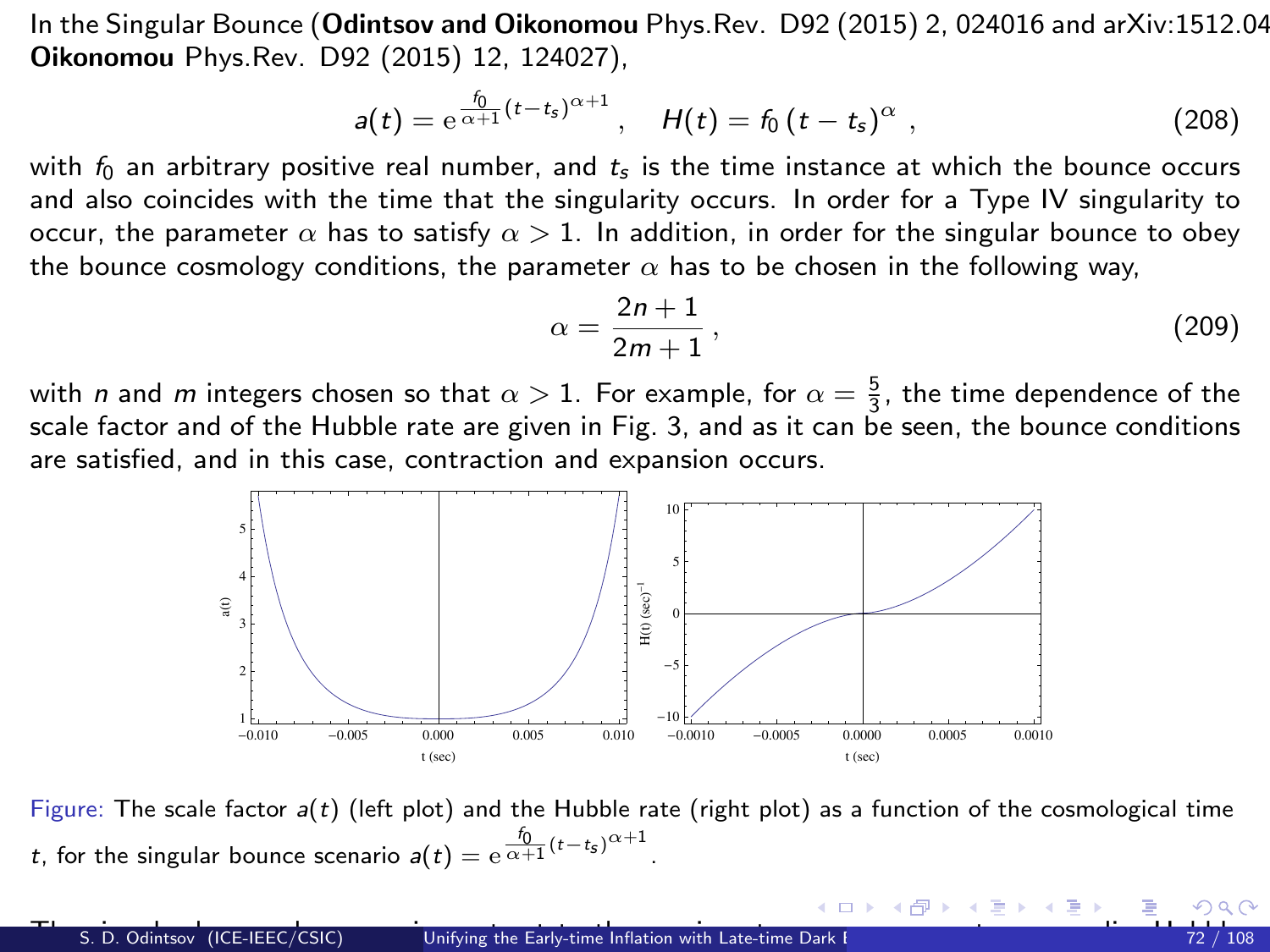The  $F(R)$  gravity that generates the bounce, near the Type IV singularity is **Odintsov and Oikonomou** Phys.Rev. D92 (2015) 2, 024016, Oikonomou Phys.Rev. D92 (2015) 12, 124027, Odintsov and Oikonomou, arXiv:1512.04787,

$$
F(R) \simeq -\frac{\mathcal{A}^2}{\mathcal{C}}R^2 - 2\frac{\mathcal{B}\mathcal{A}}{\mathcal{C}}R - \frac{\mathcal{B}^2}{\mathcal{C}} + \mathcal{C} \,. \tag{210}
$$

メロメ メ御き メミメ メミメー

and the parameters  $A$ ,  $B$  and  $C$  depend on the free parameters of the theory, see **Odintsov and** Oikonomou Phys.Rev. D92 (2015) 2, 024016, Oikonomou Phys.Rev. D92 (2015) 12, 124027, Odintsov and Oikonomou, arXiv:1512.04787.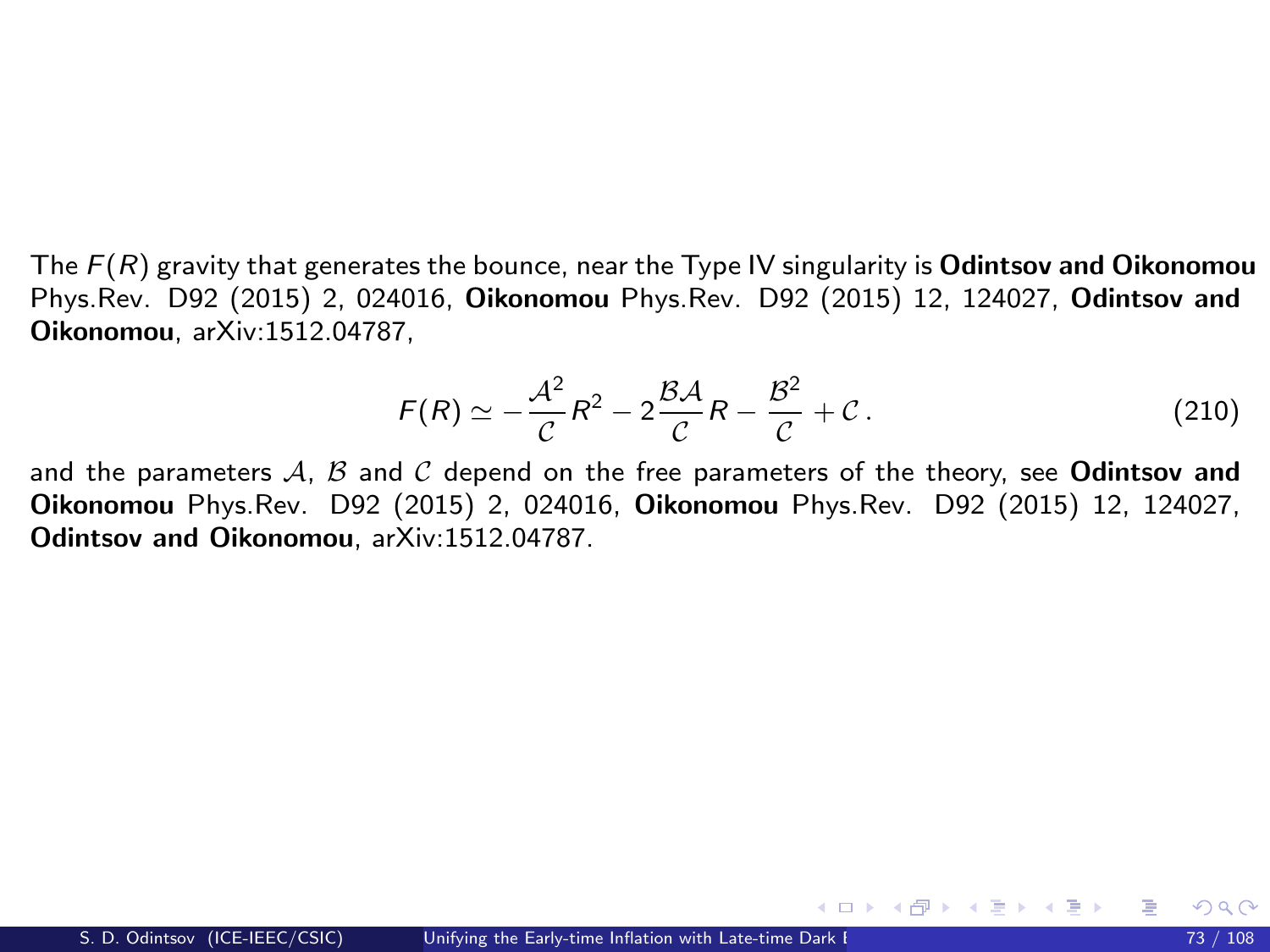## Unifying trace-anomaly driven inflation with cosmic acceleration in modified gravity. Bamba, Myrzakulov, Odintsov, Sebastiani, arXiv:1403.6649.

Trace anomaly reads (Duff 1994,Buchbinder-Odintsov-Shapiro 1992))

$$
\langle T^{\mu}_{\mu} \rangle = \alpha \left( W + \frac{2}{3} \Box R \right) - \beta \mathcal{G} + \xi \Box R, \qquad (211)
$$

where  $W~=~C^{\xi\sigma\mu\nu}$   $C_{\xi\sigma\mu\nu}$  is the "square" of the Weyl tensor  $C_{\xi\sigma\mu\nu}$  and  ${\cal G}$  the Gauss-Bonnet topological invariant, given by

$$
W = R^{\xi \sigma \mu \nu} R_{\xi \sigma \mu \nu} - 2R^{\mu \nu} R_{\mu \nu} + \frac{1}{3} R^2, \quad \mathcal{G} = R^{\xi \sigma \mu \nu} R_{\xi \sigma \mu \nu} - 4R^{\mu \nu} R_{\mu \nu} + R^2, \tag{212}
$$

The dimensionfull coefficients  $\alpha$ ,  $\beta$ , and  $\xi$  of the above expression are related to the number of conformal fields present in the theory. We introduce real scalar fields  $N_S$ , the Dirac (fermion) fields  $N_F$ , vector fields  $N_V$ , gravitons  $N_2(= 0, 1)$ , and higher-derivative conformal scalars  $N_{HD}$ . Then

$$
\alpha = \frac{N_{\rm S} + 6N_{\rm F} + 12N_{\rm V} + 611N_{\rm 2} - 8N_{\rm HD}}{120(4\pi)^2} \ , \quad \beta = \frac{N_{\rm S} + 11N_{\rm F} + 62N_{\rm V} + 1411N_{\rm 2} - 28N_{\rm HD}}{360(4\pi)^2} \ , \tag{213}
$$

If we exclude the contribution of gravitons and higher-derivative conformal scalars, we get

$$
\alpha = \frac{1}{120(4\pi)^2} (N_{\rm S} + 6N_{\rm F} + 12N_{\rm V}), \quad \beta = \frac{1}{360(4\pi)^2} (N_{\rm S} + 11N_{\rm F} + 62N_{\rm V}), \quad \xi = -\frac{N_{\rm V}}{6(4\pi)^2}, \tag{214}
$$

For  $\cal N_{\rm super}=$  4 SU(N) super Yang-Mills (SYM) theory, we have  $N_{\rm S}=6N^2$ ,  $N_{\rm F}=2N^2$ , and  $N_{\rm V}=N^2$ , where N is a very large number. Therefore, we obtain a relation among the numbers of scalars, spinors and vector fields.

$$
\alpha = \beta = \frac{N^2}{64\pi^2}, \quad \xi = -\frac{N^2}{96\pi^2} \,. \tag{215}
$$

<span id="page-73-0"></span>メロメ メ御き メミメ メミメー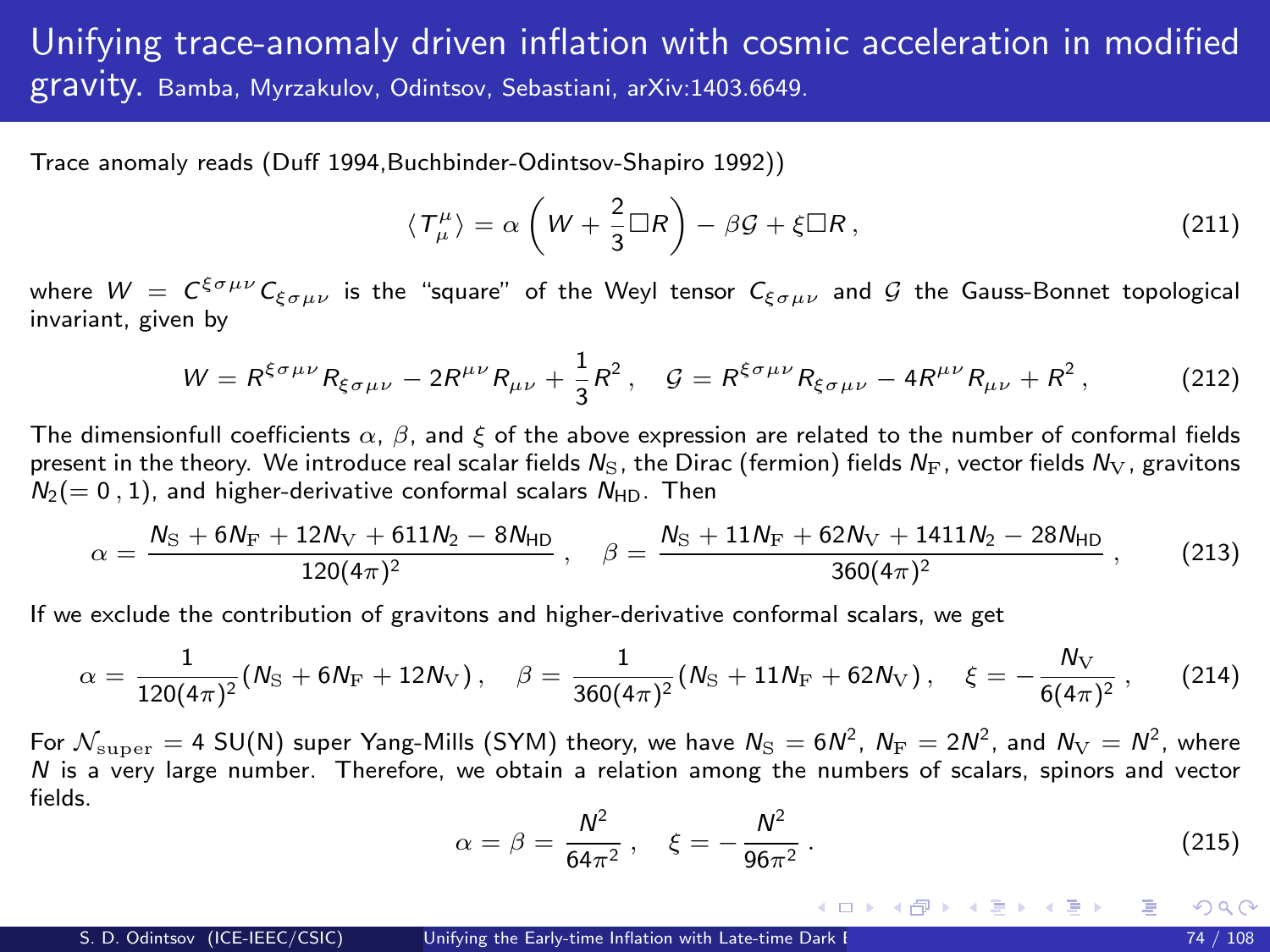## Unifying trace-anomaly driven inflation with cosmic acceleration in modified gravity

Note that

<span id="page-74-1"></span><span id="page-74-0"></span>
$$
\frac{2}{3}\alpha + \xi = 0, \qquad (216)
$$

and in principle the contribution of the  $\Box R$  term to the conformal anomaly vanishes, but it could be reintroduced via a higher curvature term in the action (see below). Owing to the conformal anomaly, the classical Einstein equation is corrected as

$$
R_{\mu\nu} - \frac{1}{2}g_{\mu\nu} R = \kappa^2 \langle T_{\mu\nu} \rangle. \tag{217}
$$

By taking the trace of the last equation [\(217\)](#page-74-0), we derive

$$
R = -\kappa^2 \langle T^{\mu}_{\mu} \rangle \equiv -\kappa^2 \left[ \alpha \left( W + \frac{2}{3} \Box R \right) - \beta \mathcal{G} + \xi \Box R \right] . \tag{218}
$$

Despite the fact that in Eq. [\(216\)](#page-74-1), the coefficient of the  $\Box R$  term is equal to zero, we can set it to any desired value by adding the finite  $R^2$  counter term in the action. In the classical Einstein gravity, this additional term is necessary to exit from inflation (Starobinsky 1980). Concretely, by adding the following action

$$
I = \frac{\gamma N^2}{192\pi^2} \int_{\mathcal{M}} d^4 x \sqrt{-g} R^2, \quad \gamma > 0,
$$
 (219)

<span id="page-74-2"></span>メロメ メ御き メミメ メミメ

Eq. [\(217\)](#page-74-0) becomes (Dowker-Critchley 1976,Fishetti-Hartle-Hu 1979,Mamaev-Mostepanenko 1980, Starobinsky 1980)

$$
R_{\mu\nu} - \frac{1}{2}g_{\mu\nu} R = -\frac{\gamma N^2 \kappa^2}{48\pi^2} R R_{\mu\nu} + \frac{\gamma N^2 \kappa^2}{192\pi^2} R^2 g_{\mu\nu} + \frac{\gamma N^2 \kappa^2}{48\pi^2} \nabla_\mu \nabla_\nu R - \frac{\gamma N^2 \kappa^2}{48\pi^2} g_{\mu\nu} \Box R^2 + \kappa^2 \langle T_{\mu\nu} \rangle. \tag{220}
$$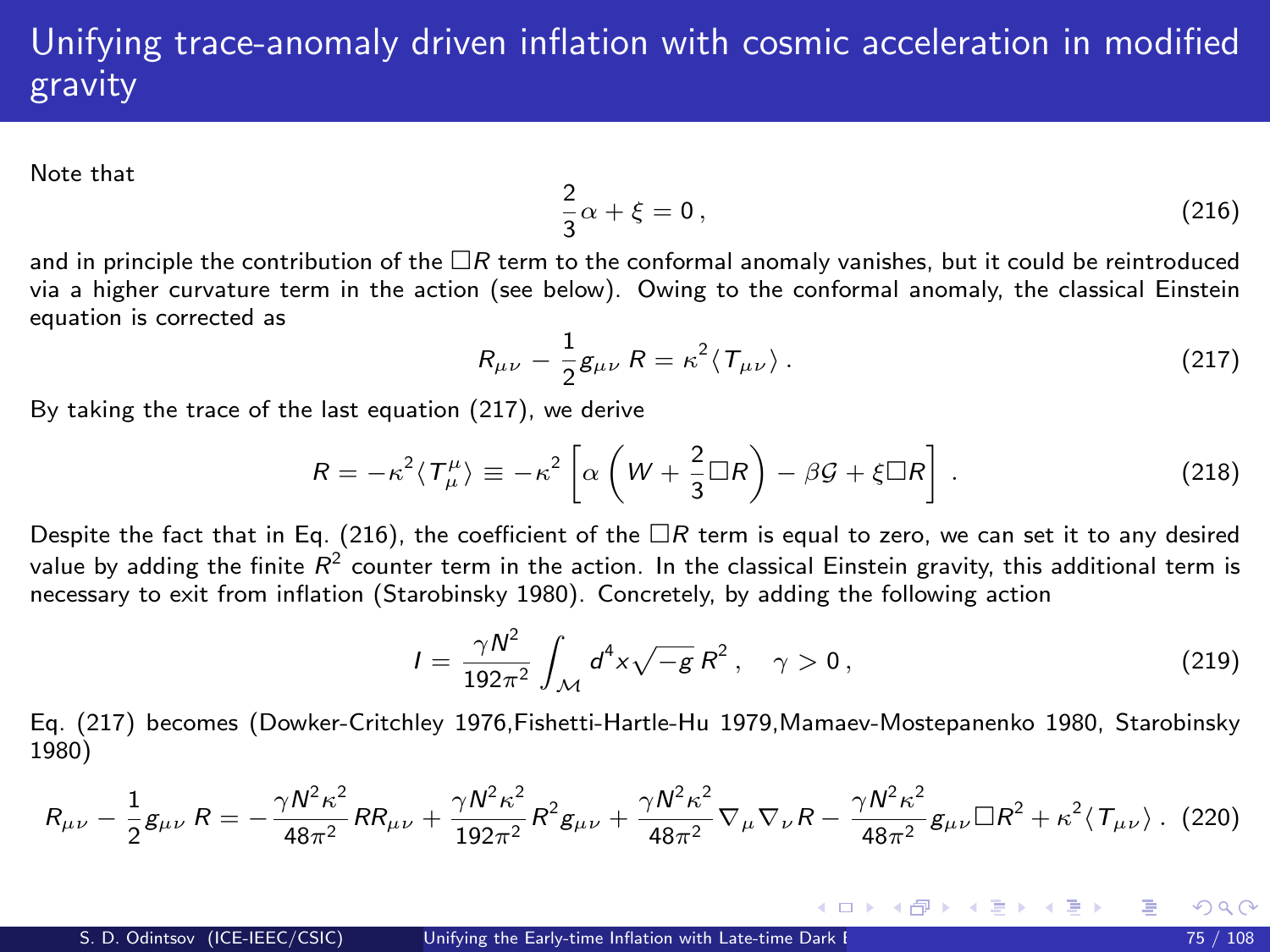## Account of F(R) gravity

The action is given by

$$
I = \frac{1}{2\kappa^2} \int_{\mathcal{M}} d^4x \sqrt{-g} \left[ R + 2\kappa^2 \tilde{\gamma} R^2 + f(R) + 2\kappa^2 \mathcal{L}_{\mathrm{QC}} \right], \quad \tilde{\gamma} \equiv \frac{\gamma N^2}{192\pi^2}, \tag{221}
$$

where we have considered the  $R^2$  term in the action with  $\tilde\gamma$  as in [\(219\)](#page-74-2) and we have added a correction given by a function  $f(R)$  of the Ricci scalar. The field equations are

$$
G_{\mu\nu} \equiv R_{\mu\nu} - \frac{1}{2}g_{\mu\nu}R = \kappa^2 \langle T_{\mu\nu} \rangle - 4\tilde{\gamma}\kappa^2 R R_{\mu\nu} + \tilde{\gamma}R^2 \kappa^2 g_{\mu\nu} + 4\tilde{\gamma}\kappa^2 \nabla_{\mu}\nabla_{\nu}R - 4\tilde{\gamma}\kappa^2 g_{\mu\nu}\Box R^2
$$

$$
-f_R(R)\left(R_{\mu\nu} - \frac{1}{2}Rg_{\mu\nu}\right) + \frac{1}{2}g_{\mu\nu}[f(R) - Rf_R(R)] + (\nabla_{\mu}\nabla_{\nu} - g_{\mu\nu}\Box)f_R(R) ,\qquad(222)
$$

The trace is described as

$$
R=-\kappa^2\left(\alpha W-\beta G+\delta \Box R\right)-2f(R)+Rf_R(R)+3\Box f_R(R)\,,\tag{223}
$$

where we have imposed the condition in Eq. [\(216\)](#page-74-1) and introduced  $\delta$  defined as

$$
\delta \equiv -12\tilde{\gamma} = -\frac{\gamma N^2}{16\pi^2}, \quad \delta < 0. \tag{224}
$$

<span id="page-75-1"></span><span id="page-75-0"></span>メロメ メ都 メメ きょうぼうし

Here,  $\gamma$ ( $>$  0) is a free parameter. The flat FLRW space-time

$$
ds^{2} = -dt^{2} + a^{2}(t)\left(dx^{2} + dy^{2} + dz^{2}\right),
$$
\n(225)

The energy density  $\rho$  and pressure p of quantum corrections are represented as

$$
\langle T_{00} \rangle = \rho \,, \quad \langle T_{ij} \rangle = \rho a(t)^2 \delta_{ij} \,, \quad (i, j = 1, 2, 3) \,.
$$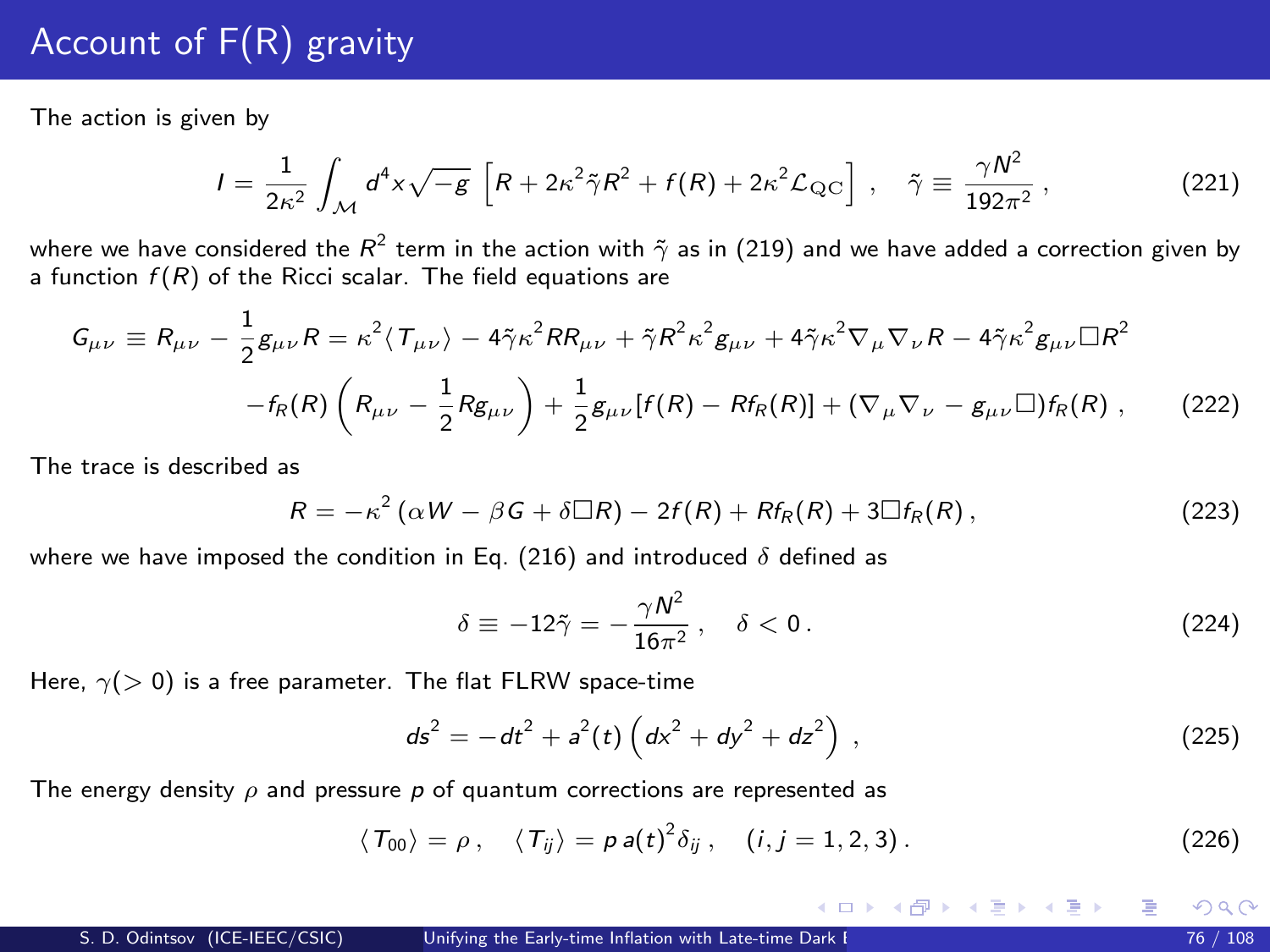# Account of F(R) gravity

In the FLRW background, it follows from  $(\mu, \nu) = (0, 0)$  component and the trace part of  $(\mu, \nu) = (i, j)$  of Eq. [\(222\)](#page-75-0), we obtain the equations of motion

$$
\frac{3}{\kappa^2}H^2 = \rho + \frac{1}{2\kappa^2} \left[ Rf_R(R) - f(R) - 6H^2f_R(R) - 6Hf_R(R) \right] \equiv \rho_{\text{eff}} ,
$$
\n
$$
(2H + 3H^2) = \rho + \frac{1}{2\kappa^2} \left[ -Rf_R(R) + f(R) + (4H + 6H^2)f_R(R) + 4Hf_R(R) + 2\ddot{f}_R(R) \right]
$$
\n
$$
\equiv \rho_{\text{eff}} .
$$
\n(228)

In these equations,  $\rho_{\rm eff}$  and  $p_{\rm eff}$  are the effective energy density and pressure of the universe. The effective conservation law

$$
\dot{\rho}_{\rm eff} + 3H(\rho_{\rm eff} + p_{\rm eff}) = 0. \tag{229}
$$

メロメ メ部 メメ きょうくきょう

The effective energy density is

 $-\frac{1}{2}$  $\kappa^2$ 

$$
\rho_{\rm eff} = \frac{\rho_0}{a^4} + 6\beta H^4 + \delta \left(18H^2\dot{H} + 6\ddot{H}H - 3\dot{H}^2\right) + \frac{1}{2\kappa^2} \left(Rf_R(R) - f(R) - 6H^2f_R(R) - 6H\dot{f}_R(R)\right), \quad (230)
$$

where  $\rho_0$  is the constant of integration. The effective pressure is

$$
p_{\text{eff}} = \frac{\rho_0}{3a^4} - \beta \left( 6H^4 + 8H^2\dot{H} \right) - \delta \left( 9\dot{H}^2 + 12H\ddot{H} + 2\ddot{H} + 18H^2\dot{H} \right) +
$$
  

$$
\frac{1}{2\kappa^2} \left[ -Rf_R(R) + f(R) + (4\dot{H} + 6H^2)f_R(R) + 4H\dot{f}_R(R) + 2\ddot{f}_R(R) \right].
$$
 (231)

In the expressions of  $\rho_{\text{eff}}$  in Eq. [\(230\)](#page-8-0) and  $\rho_{\text{eff}}$  in Eq. [\(231\)](#page-8-1), we can recognize the contributions from not only modified gravity but also quantum corrections. .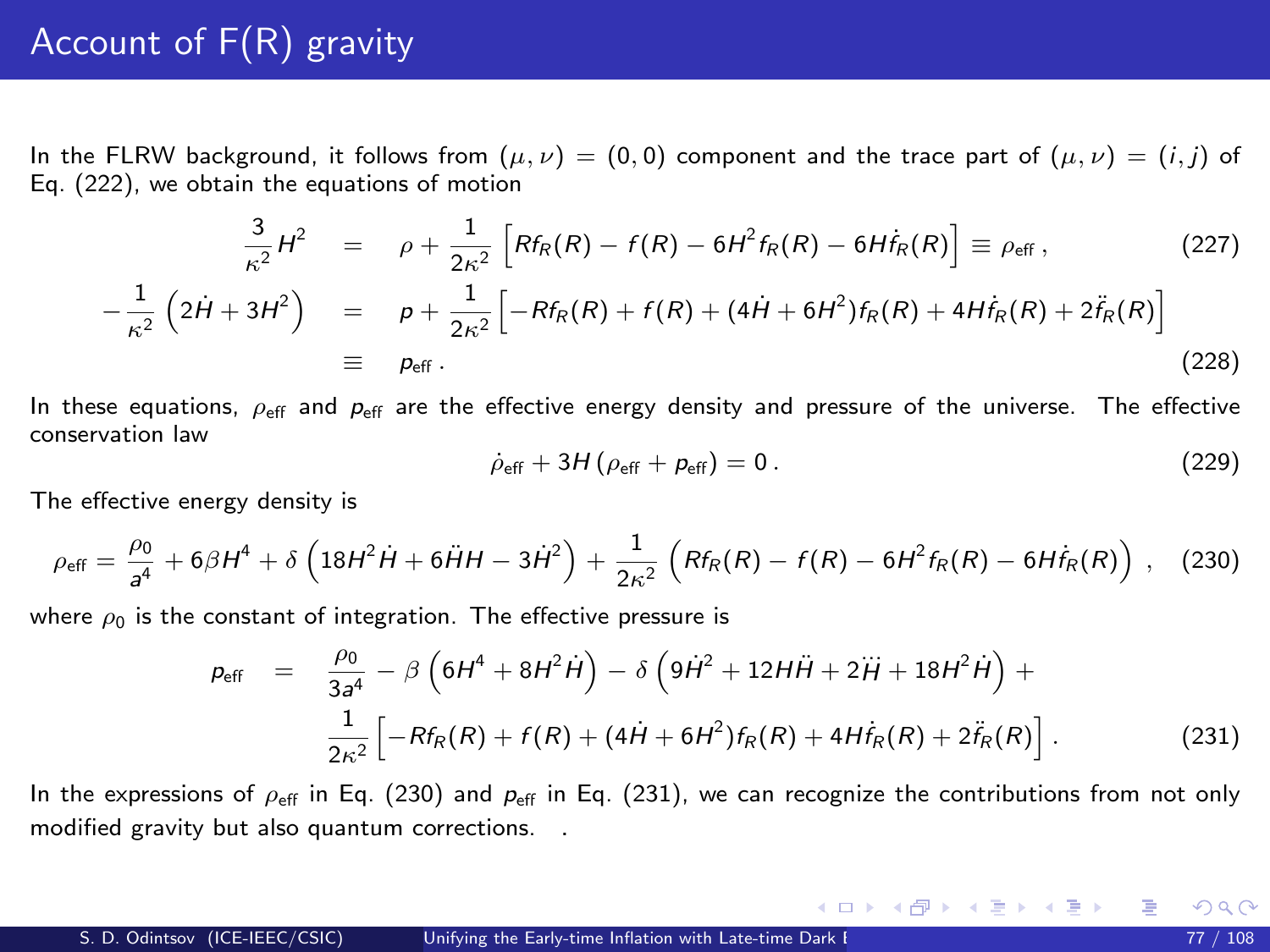Exponential  $f(R)$  (Cognola-Elizalde-Nojiri-Odintsov-Zerbini 2007)

<span id="page-77-0"></span>
$$
f(R) = -2\Lambda_{\text{eff}} \left[ 1 - \exp\left(-\frac{R}{R_0}\right) \right] \,. \tag{232}
$$

Indistinguishable from LCDM. de Sitter solutions:

$$
H_{\text{dS}\pm}^2 = \frac{1}{4\beta\kappa^2} \left( 1 \pm \sqrt{1 - \frac{8\zeta}{3}} \right) = \frac{2\pi M_{\text{Pl}}^2}{N^2} \left( 1 \pm \sqrt{1 - \frac{8\zeta}{3}} \right),
$$

$$
\Lambda_{\text{eff}} = \frac{\zeta}{\beta\kappa^2} = \zeta \left[ \frac{8\pi M_{\text{Pl}}^2}{N^2} \right], \quad 0 < \zeta < \frac{3}{8} \,. \tag{233}
$$

There are two special solutions

$$
H_{\text{dS}}^2 = \frac{1}{2\beta\kappa^2} = \frac{4\pi M_{\text{Pl}}^2}{N^2} , \quad \Lambda_{\text{eff}} = 0 ,
$$
 (234)

$$
H_{\text{dS}}^2 = \frac{1}{4\beta\kappa^2} = \frac{2\pi M_{\text{Pl}}^2}{N^2} \,, \quad \Lambda_{\text{eff}} = \frac{3}{8\beta\kappa^2} = \frac{3}{8} \left( \frac{8\pi M_{\text{Pl}}^2}{N^2} \right) \,.
$$
 (235)

Stability of the de Sitter solutions We define the perturbations  $\Delta H(t)$  as

$$
H = H_{dS\pm} + \Delta H(t), \quad |\Delta H(t)| \ll 1. \tag{236}
$$

<span id="page-77-2"></span>メロメ メ御き メミメ メミメ

The solution is given by

$$
\Delta H(t) = A_0 e^{\lambda_{1,2}t}, \quad \lambda_{1,2} = \frac{-3H_{dS\pm} \pm \sqrt{9H_{dS\pm}^2 + \frac{4}{\delta} \left(\frac{1}{\kappa^2} - 4H_{dS\pm}^2 \beta\right)}}{2}, \quad (237)
$$

where  $A_0$  is a constant.

<span id="page-77-1"></span> $2Q$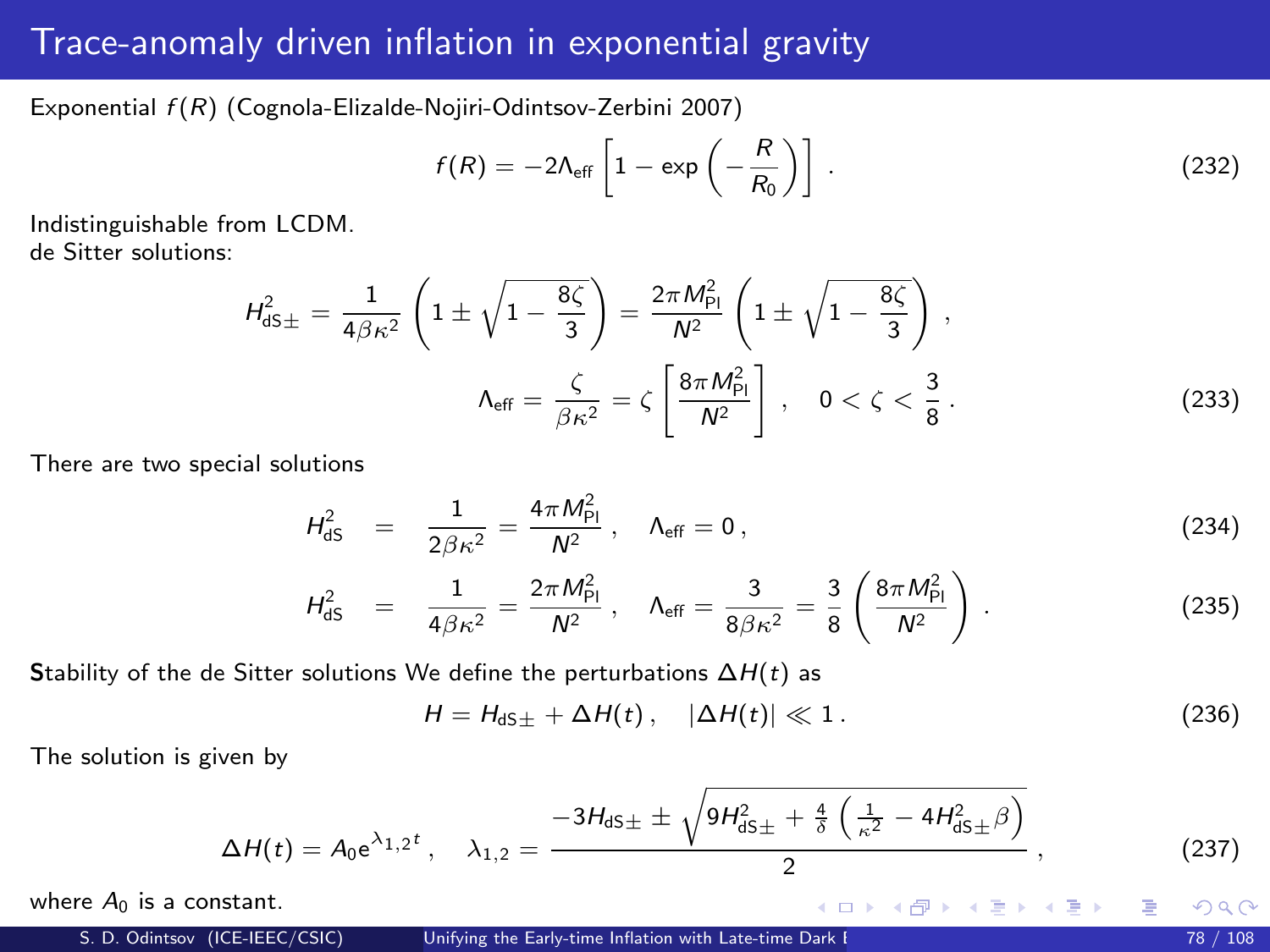The de Sitter solutions of the model [\(232\)](#page-77-0) are unstable (and adopted to describe the inflation) only if  $\lambda_1$  (the eigenvalue with the positive sign in front of the square root) is real and positive, i.e.,

$$
4\beta - \frac{1}{\kappa^2 H_{\text{dS}\pm}^2} > 0, \quad 9H_{\text{dS}\pm}^2 + \frac{4}{\delta} \left( \frac{1}{\kappa^2} - 4H_{\text{dS}\pm}^2 \beta \right) > 0. \tag{238}
$$

Here, we have taken into account the fact that  $\beta > 0$  and  $\delta < 0$ .

Dynamics of inflation

Given the unstable de Sitter solution  $H_{\text{dS}\pm}^2$  in , to analyze inflation occurring in the model in Eq. [\(232\)](#page-77-0), we have to calculate the amplitude of the perturbations in Eq. [\(237\)](#page-77-1).

At the time  $t = 0$  when inflation starts, we have to set  $\Delta H(t = 0) = 0$ . The complete solution of this equation is given by the homogeneous part in Eq. [\(237\)](#page-77-1) plus the contribute of modified gravity as follows

$$
\Delta H(t) = A_0 e^{\lambda_{1,2}t} - \frac{e^{-R_{dS}/R_0} \Lambda_{eff}}{12H_{dS}\kappa^2} \left(\frac{R_{dS}}{R_0} + 2\right) \left(\frac{1}{\kappa^2} - 4H_{dS}^2 \beta\right)^{-1}.
$$
 (239)

Thus, at  $t = 0$ , by putting  $\Delta H(t = 0) = 0$ , we can estimate the amplitude  $A_0$  as

$$
A_0 = -\frac{e^{-R_{\text{dS}}/R_0}\zeta}{12H_{\text{dS}}(\beta\kappa^2)}\left(\frac{R_{\text{dS}}}{R_0} + 2\right)\left(1 - \frac{8}{3}\zeta\right)^{-1/2} < 0. \tag{240}
$$

Here, we have considered only the unstable solution  $H_{dS} \equiv H_{dS+}$  in Eq. [\(233\)](#page-77-2). The time at the end of inflation

<span id="page-78-0"></span>
$$
t_{\rm f} \simeq \frac{R_{\rm dS}}{R_0 \,\lambda_1} \,. \tag{241}
$$

The number of e-folds  $\mathcal N$  is

$$
\mathcal{N} = \ln\left(\frac{a_f}{a_i}\right) \,,\tag{242}
$$

メロメ メ御き メミメ メミメ

and inflation is viable if  $\mathcal{N} > 76$ .

 $\Omega$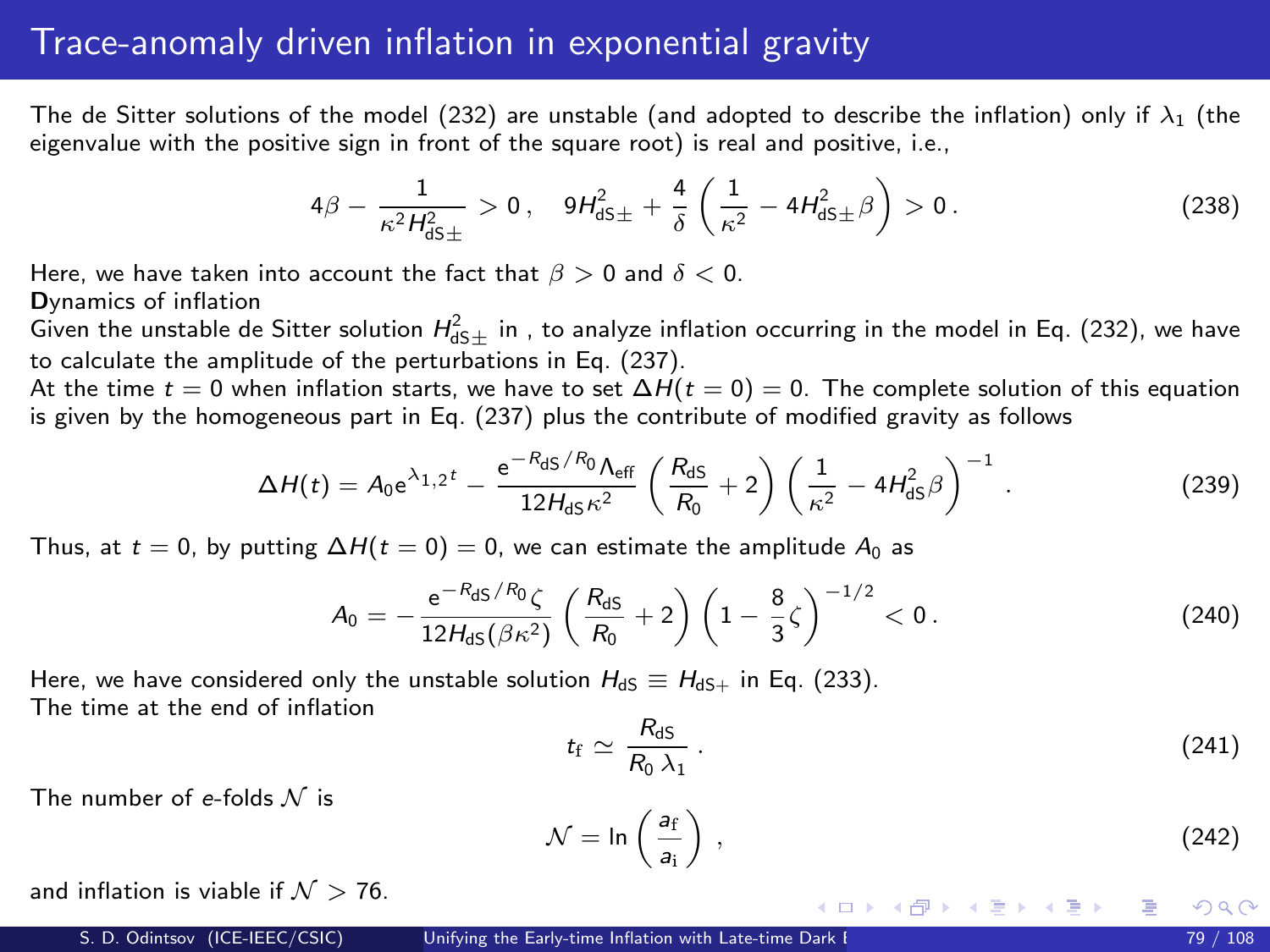<span id="page-79-0"></span>For the model [\(232\)](#page-77-0), by taking account of the fact that we have chosen  $t_i = 0$  and using Eq. [\(241\)](#page-78-0), we acquire

$$
\mathcal{N} \equiv H_{\text{dS}} t_f = \frac{2R_{\text{dS}}}{3R_0} \left[ -1 + \sqrt{1 - \frac{16\beta}{9\delta} \left( \frac{\sqrt{1 - \frac{8}{3}}\zeta}{1 + \sqrt{1 - \frac{8}{3}}\zeta} \right)} \right]^{-1} .
$$
 (243)

By combining this relation, the expressions for  $\beta$  in Eq. [\(215\)](#page-73-0) and  $\delta$  in Eq. [\(224\)](#page-75-1), and Eq. [\(243\)](#page-17-0), we have

$$
\mathcal{N} = \frac{2b}{3} \left[ -1 + \sqrt{1 + \frac{4}{9\gamma} \left( \frac{\sqrt{1 - \frac{8}{3}\zeta}}{1 + \sqrt{1 - \frac{8}{3}\zeta}} \right)} \right]^{-1}.
$$
 (244)

Spectral index

The second time derivative of  $a(t)$  is

$$
\frac{\ddot{a}}{a} = H^2 + \dot{H} = H^2 (1 - \epsilon) , \qquad (245)
$$

with the parameter  $\epsilon$ . When the approximate de Sitter solution is realized, it has to be very small as

<span id="page-79-1"></span>
$$
\epsilon = -\frac{\dot{H}}{H^2} \ll 1. \tag{246}
$$

イロト イ部 トイ君 トイ君 トー

Moreover,  $\epsilon$  has to change very slowly. There is another parameter  $\eta$ , which has to also be very small as

$$
|\eta| = \left| -\frac{\ddot{H}}{2H\dot{H}} \right| \equiv \left| \epsilon - \frac{1}{2\epsilon H} \dot{\epsilon} \right| \ll 1. \tag{247}
$$

These two parameters are the so-called slow-roll parameters.

 $\Omega$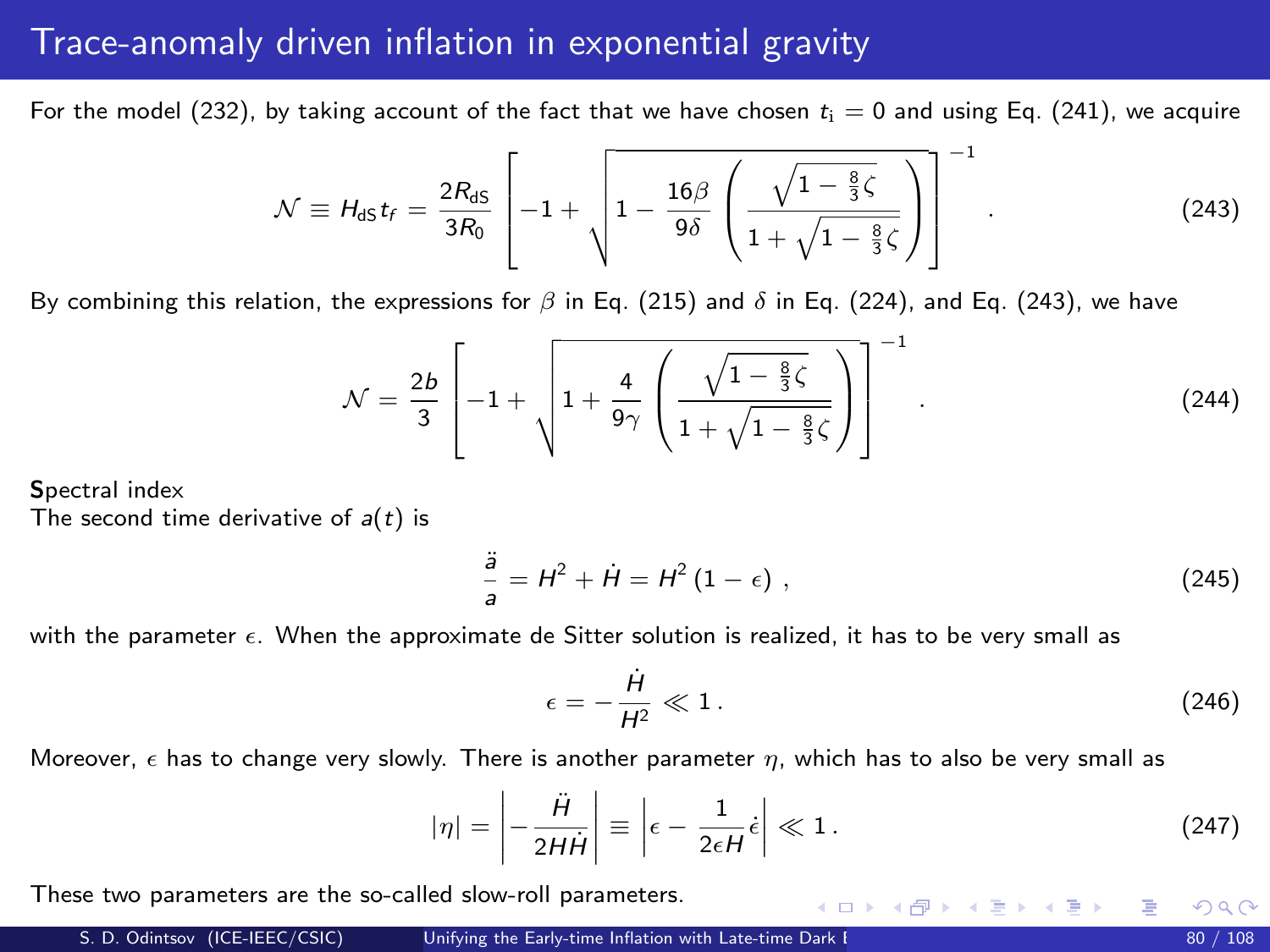<span id="page-80-0"></span>The amplitude of scalar-mode power spectrum of the primordial curvature perturbations at  $k=0.002\,{\rm Mpc}^{-1}$  is described as

<span id="page-80-1"></span>
$$
\Delta_{\mathcal{R}}^2 = \frac{\kappa^2 H^2}{8\pi^2 \epsilon} \,,\tag{248}
$$

and the last cosmological data constrain the spectral index  $n<sub>s</sub>$  and the tensor-to-scalar ratio r are given by (Mukhanov:1981),

$$
n_{\rm s}=1-6\epsilon+2\eta\ ,\quad r=16\epsilon\ . \tag{249}
$$

In the model [\(232\)](#page-77-0), we find

$$
\Delta_{\mathcal{R}}^2 = \frac{1}{32\pi^2\beta\epsilon} \left( 1 + \sqrt{1 - \frac{8}{3}\zeta} \right) = \frac{2}{N^2\epsilon} \left( 1 + \sqrt{1 - \frac{8}{3}\zeta} \right) ,\qquad (250)
$$

The parameters  $\epsilon$  and  $\eta$  read

$$
\epsilon \simeq -\frac{\Delta \dot{H}(t)}{H_{dS}^2} = \frac{b^2}{\mathcal{N}^2} \left( -\frac{\delta}{4\beta} \right) \frac{e^{(\lambda_1 t - b)} \zeta (b + 2)}{(1 - \frac{8}{3}\zeta)} \left( \frac{b}{3\mathcal{N}} + 1 \right) = \frac{b^2}{\mathcal{N}^2} \frac{e^{(\lambda_1 t - b)} \zeta (b + 2)}{(1 - \frac{8}{3}\zeta)} \left( \frac{b}{3\mathcal{N}} + 1 \right),
$$
  
\n
$$
\eta = \epsilon - \frac{\dot{\epsilon}}{2\epsilon H_{dS}} = \epsilon - \frac{\lambda_1}{2H_{dS}} = \epsilon - \frac{b}{2\mathcal{N}}.
$$
\n(251)

During inflation, when  $t \ll t_f$ , since  $\mathcal{N} \gg 1$ , we have

$$
\epsilon \simeq \frac{b^2}{\mathcal{N}^2} \frac{e^{-b} \zeta (b+2)}{\left(1 - \frac{8}{3} \zeta\right)} \ll 1, \quad |\eta| \simeq \left| -\frac{b}{2\mathcal{N}} \right| \ll 1. \tag{252}
$$

Thus, the spectral index and the tensor-to-scalar ratio in Eq. [\(249\)](#page-80-1) for the model [\(232\)](#page-77-0) are derived as

$$
n_{\rm s} = 1 - \frac{b}{\mathcal{N}} - \frac{6b^2}{\mathcal{N}^2} \frac{e^{-b} \zeta (b+2)}{(1 - \frac{8}{3}\zeta)}, \quad r = \frac{16b^2}{\mathcal{N}^2} \frac{e^{-b} \zeta (b+2)}{(1 - \frac{8}{3}\zeta)}.
$$
(253)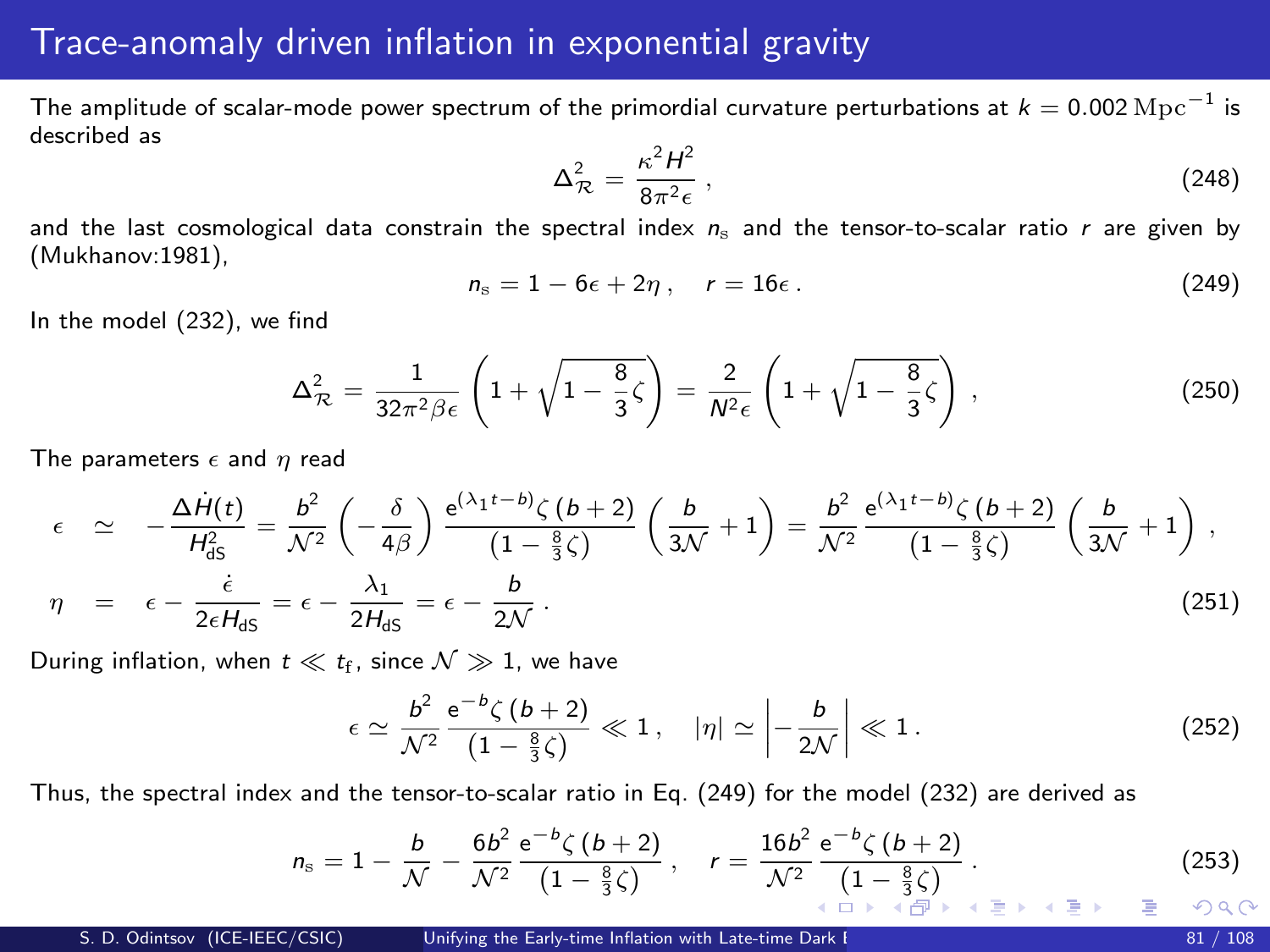<span id="page-81-0"></span>We mention the recent observations of the spectral index  $n_s$  as well as the tensor-to-scalar ratio r. The results observed by the Planck satellite are  $n_s = 0.9603 \pm 0.0073$  (68% CL) and  $r < 0.11$  (95% CL). Since  $b/N \ll 1$ and  $1 \ll b$ , the constraints from the Planck satellite described above can be satisfied. For instance, for  $b = 3$ ,  $\zeta = 1/8$ , and  $\mathcal{N} = 76$ , we have  $n_{\rm s} \simeq 0.9601$  and  $r = 1.20 \times 10^{-3}$ .

On the other hand, the BICEP2 experiment has detected the B-mode polarization of the cosmic microwave background (CMB) radiation with the tensor to scalar ratio  $r = 0.20^{+0.07}_{-0.05}$  (68% CL), and also the case that r vanishes has been rejected at  $7.0\sigma$  level.

For our model, even if the dependence of the tensor-to-scalar ratio on  $\mathcal{N}^2$  makes it very small, we can play with a value of  $\zeta$  close to 3/8 in order to increase its value. For instance, with the choice  $\zeta = 0.37125$ , we can still describe the unstable de Sitter solution for  $b > 1$ , since  $R_{dS} \gg R_0$  and  $f(R_{dS}) \simeq -2\Lambda_{eff}$ . Thus, the number of e-folds  $\mathcal N$  depends on  $\gamma$  only as in Eq. [\(244\)](#page-79-1). Indeed, when we take the combination of the values of b and  $\gamma$ , e.g.,  $(b = 2, \gamma > 1.14)$ ,  $(b = 3, \gamma > 0.76)$ , and  $(b = 4, \gamma > 0.57)$ , and so on, we obtain  $\mathcal{N} > 76$ . For example, if  $\mathcal{N} = 76$ , for  $b = 2$ , 3 and 4, we acquire  $r = 0.22$ , 0.23, and 0.18, respectively.

Thus, unification of realistic inflation with viable dark energy era occurs in exponential F(R) gravity with account of quantum effects (trace anomaly). This is in full accord with first discovery of such unification proposed in Nojiri-Odintsov2003.

メロメ メ都 メメ 君 メメ ヨメ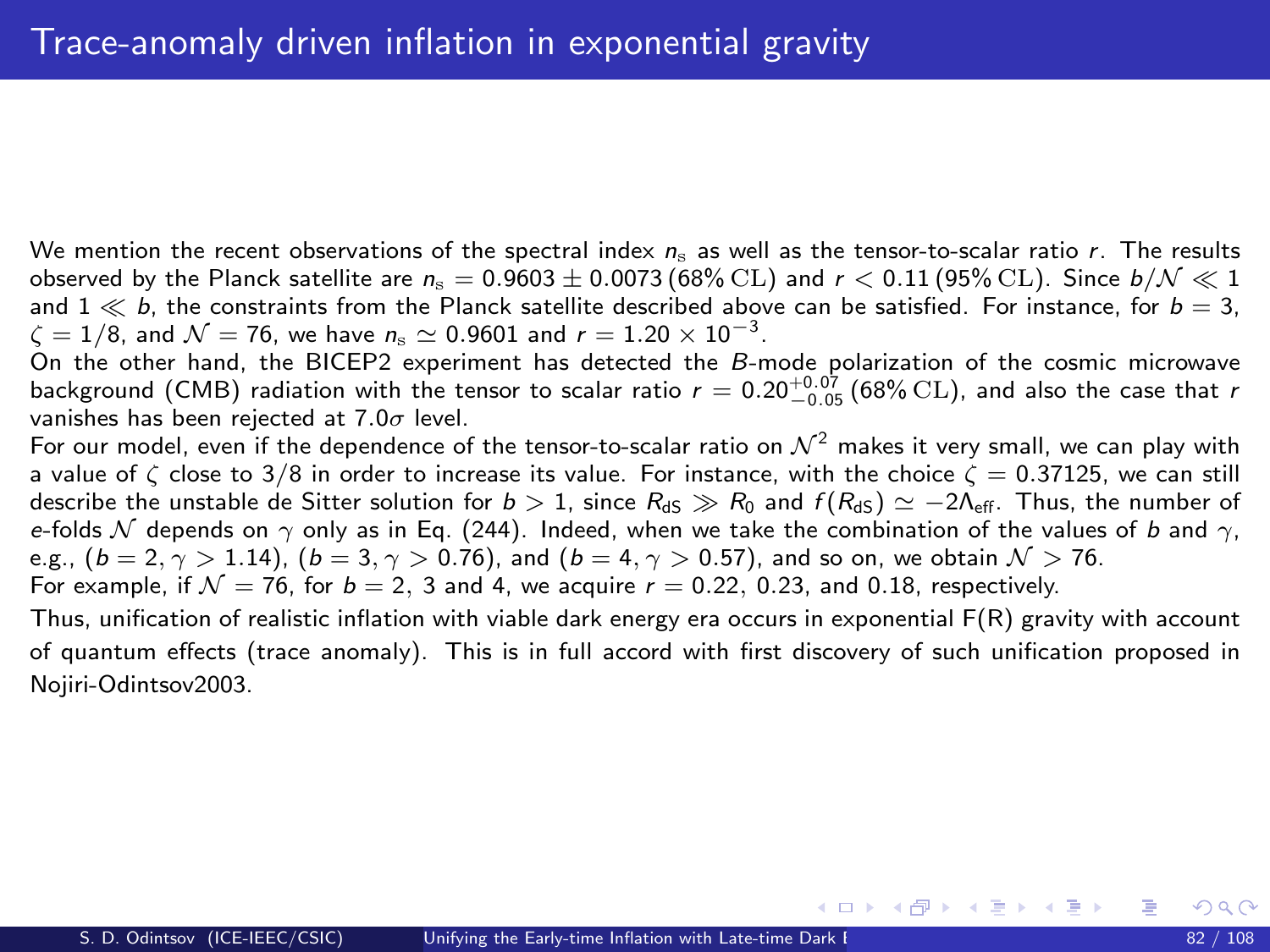## Anti-evaporation of SdS BHs in F(R) theory

L.Sebastiani, D. Momeni, R.Myrzakulov, S.D.Odintsov, arXiv:1305.4231

Nariai metric in the cosmological patch with  $R_0 = 4\Lambda$  and cosmological time t given by  $\tau =$ arccos [cosh  $t]^{\rm -1}$  reads

$$
ds^{2} = -\frac{1}{\Lambda \cos^{2} \tau} \left( -d\tau^{2} + dx^{2} \right) + \frac{1}{\Lambda} d\Omega^{2}, \qquad (254)
$$

 $-\pi/2 < \tau < \pi/2$ . F(R)-gravity admits such a metric as the limiting case of the Schwarzshild-de Sitter solution under the condition

<span id="page-82-1"></span><span id="page-82-0"></span>
$$
2F(R_0) = R_0 F_R(R_0).
$$
 (255)

Perturbations around the Nariai space-time are described by

$$
ds^{2} = e^{2\rho(x,\tau)} \left( -d\tau^{2} + dx^{2} \right) + e^{-2\varphi(x,\tau)} d\Omega^{2}, \quad \rho = -\ln\left[\sqrt{\Lambda}\cos\tau\right] + \delta\rho, \quad \varphi = \ln\sqrt{\Lambda} + \delta\varphi.
$$
\n(256)

From the field equations of  $F(R)$ -gravity one finds

$$
\frac{1}{\alpha \cos^2 \tau} \left[ 2(2\alpha - 1)\delta \varphi \right] - 3\delta \ddot{\varphi} + 3\delta \varphi'' = 0 \,, \quad \alpha = \frac{2\Lambda F_{RR}(R_0)}{F'(R_0)} \,, \tag{257}
$$

and

$$
\delta R \equiv 4\Lambda \left( -\delta \rho + \delta \varphi \right) + \Lambda \cos^2 \tau \left( 2\delta \ddot{\rho} - 2\delta \rho'' - 4\delta \ddot{\varphi} + 4\delta \varphi'' \right) = 2 \frac{F_R(R_0)}{F_{RR}(R_0)} \delta \varphi. \tag{258}
$$

Equation [\(257\)](#page-82-0) can be used to study the evolution of  $\varphi(\tau, x)$ . In principle, one may insert the result in [\(258\)](#page-82-1) in order to obtain  $\rho(\tau, x)$ . However, the radius of the Nariai black hole depends on  $\varphi(\tau, x)$  only, so that we will limit our analysis to Eq. [\(257\)](#page-82-0). K ロ ▶ K @ ▶ K 할 ▶ K 할 ▶ 이 할 → 9 Q @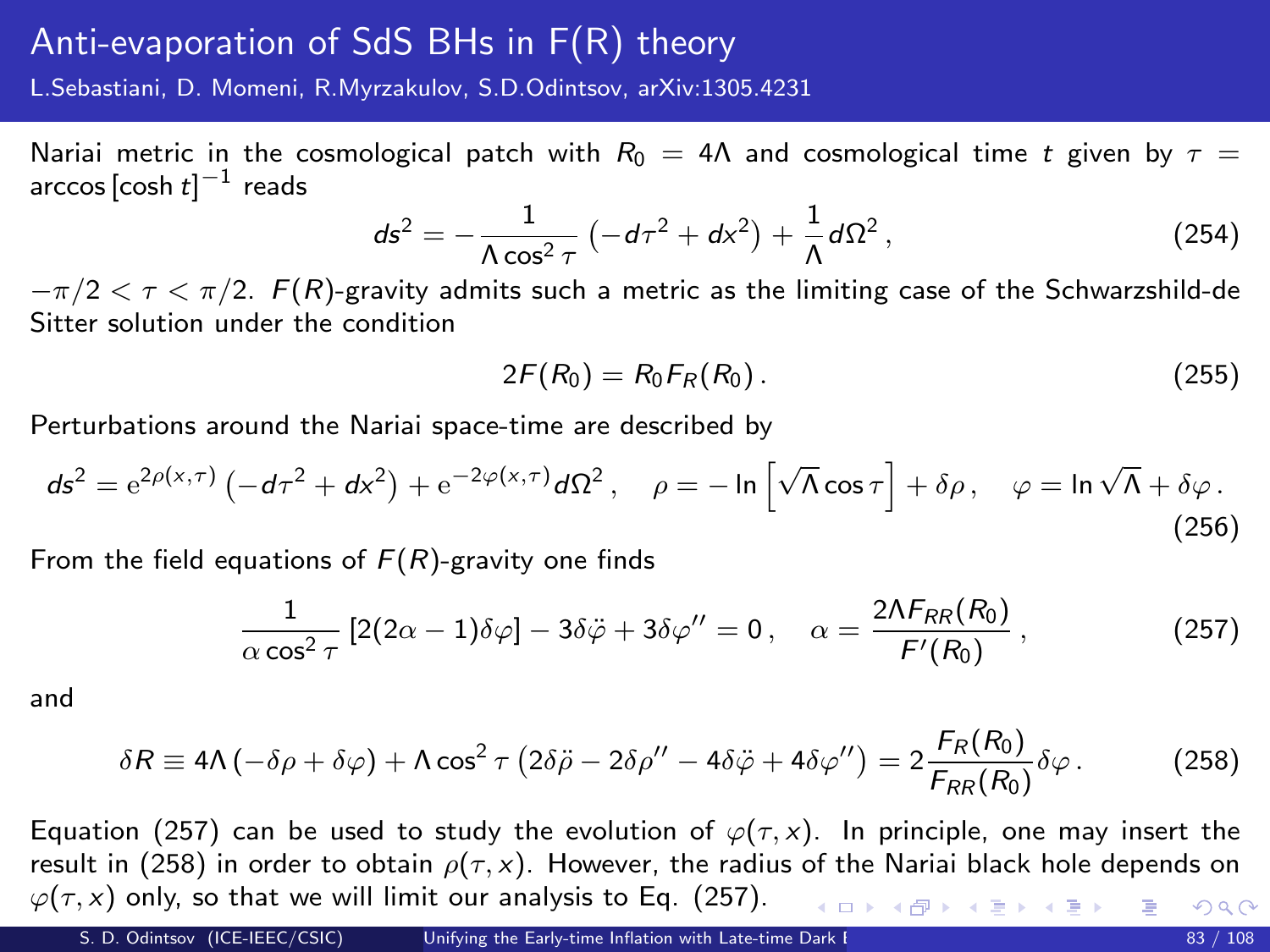Horizon perturbations.

The position of the horizon moves on the one-sphere  $S_1$  and it is located in the correspondence of  $\nabla \delta \varphi \cdot \nabla \delta \varphi = 0$ . For a black hole located at  $x = x_0$ , the horizon is defined as

$$
r_0(\tau)^{-2} = e^{2\varphi(\tau, x_0)} = \frac{1 + \delta\varphi(x_0, \tau)}{\Lambda}.
$$
 (259)

Therefore, evaporation/anti-evaporation correspond to increasing/decreasing values of  $\delta\varphi(\tau)$  on the horizon.

Following [J. C. Niemeyer and R. Bousso, Phys. Rev. D  $62$  (2000) 023503 [gr-qc/0004004]] we can decompose the two-sphere radius of Nariai solution into Fourier modes on the  $S_1$  sphere, namely

$$
\delta\varphi(x,t)=\epsilon\sum_{n=1}^{+\infty}\left(A_n(\tau)\cos[nx]+B_n(\tau)\sin[nx]\right),\quad 1\gg\epsilon>0.
$$
 (260)

Here,  $\epsilon$  is assumed to be positive and small. From Eq. [\(257\)](#page-82-0) we get

$$
\delta\varphi(x,t) = \epsilon \sum_{n=1}^{\infty} P^{\mu}_{\nu}(\xi) \Big[ a_n \cos(nx) + b_n \sin(nx) \Big], \quad \xi = \sin \tau , \qquad (261)
$$

with

$$
\mu = \sqrt{\frac{2(2\alpha - 1)}{3\alpha}}, \quad \nu = -\frac{1}{2} \pm \sqrt{n^2 + \frac{1}{4}}, \quad \alpha = \frac{2\Lambda F_{RR}(R_0)}{F'(R_0)}.
$$
 (262)

Above,  $P^{\mu}_{\nu}(\xi)$  are the Legendre polynomials regular on the boundary  $\xi=0$  (i.e.  $t=0)$  and the unknown coefficients  $\{a_n, b_n\}$  can in principle be obtained by using the initial boundary conditions at  $\xi = 0$ . イロト イ部 トイ ミト イモト 噴く  $299$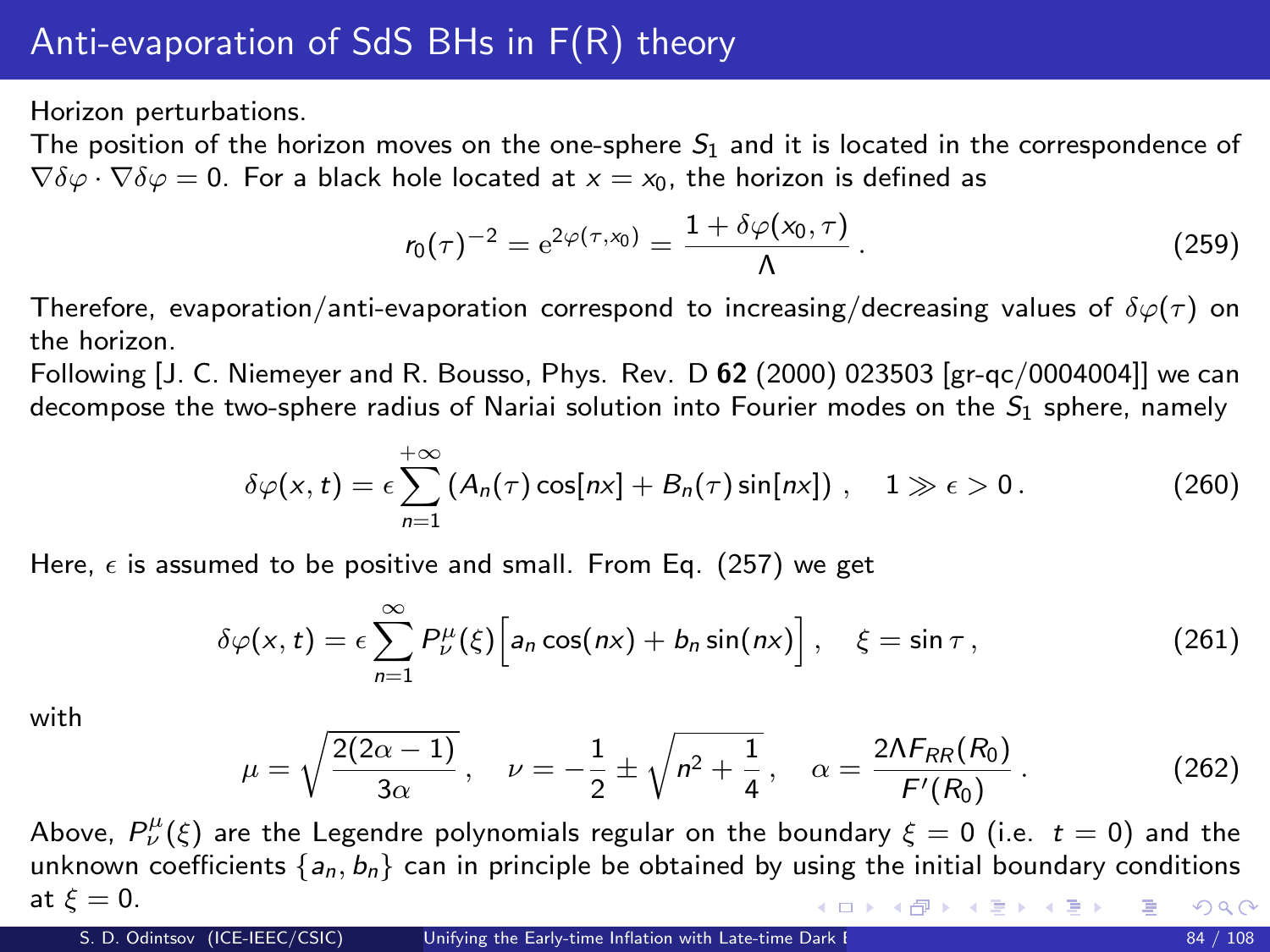By using this formalism, we can study the stability/unstability of Nariai solutions in  $F(R)$ -gravity for different modes of  $\delta\varphi(x,t)$ . For  $n=1$  one has near to  $\xi=1$  (i.e.  $t\to+\infty$ ):

 $\bullet$  When  $\mu$  is real

$$
P_{\nu}^{\mu}(\xi) \simeq (1-\xi)^{-\frac{\mu}{2}} \left[ \frac{2^{\mu/2}}{\Gamma(1-\mu)} - \frac{2^{\mu/2}(\mu-\mu^2+2\nu(1+\nu))}{4\Gamma(2-\mu)}(1-\xi) + \mathcal{O}(1-\xi)^2 \right].
$$
 (263)

This is the case of  $\alpha$  real and  $1/2 < \alpha$  or  $\alpha < 0$ , for example models like  $F(R) = R + \gamma R^m$ . The Legendre polynomial and therefore the Nariai horizon diverge. We have anti-evaporation (or evaporation if  $\epsilon < 0$  from the beginning).

• When  $\mu$  is complex number

$$
P_{\nu}^{i|\mu|}(\xi) \simeq (1-\xi)^{-\frac{i|\mu|}{2}} \left[ \frac{2^{\frac{i|\mu|}{2}}}{\Gamma(1-i|\mu|)} - \frac{2^{\frac{i|\mu|}{2}}(1-\xi)}{4\Gamma(2-i|\mu|)} (|\mu|(i+|\mu|) + 2\nu(\nu+1)) + \mathcal{O}(1-\xi)^2) \right].
$$
\n(264)

This is the case of  $0 < \alpha < 1/2$ , for example models like  $F(R) = R - 2\Lambda(1 - e^{R/R^*})$ . The Legendre polynomial and therefore the Nariai horizon do not diverge. Solution is stable, we can have only transient evaporation/antievaporation.

メロメ メ御 メメ きょうくきょう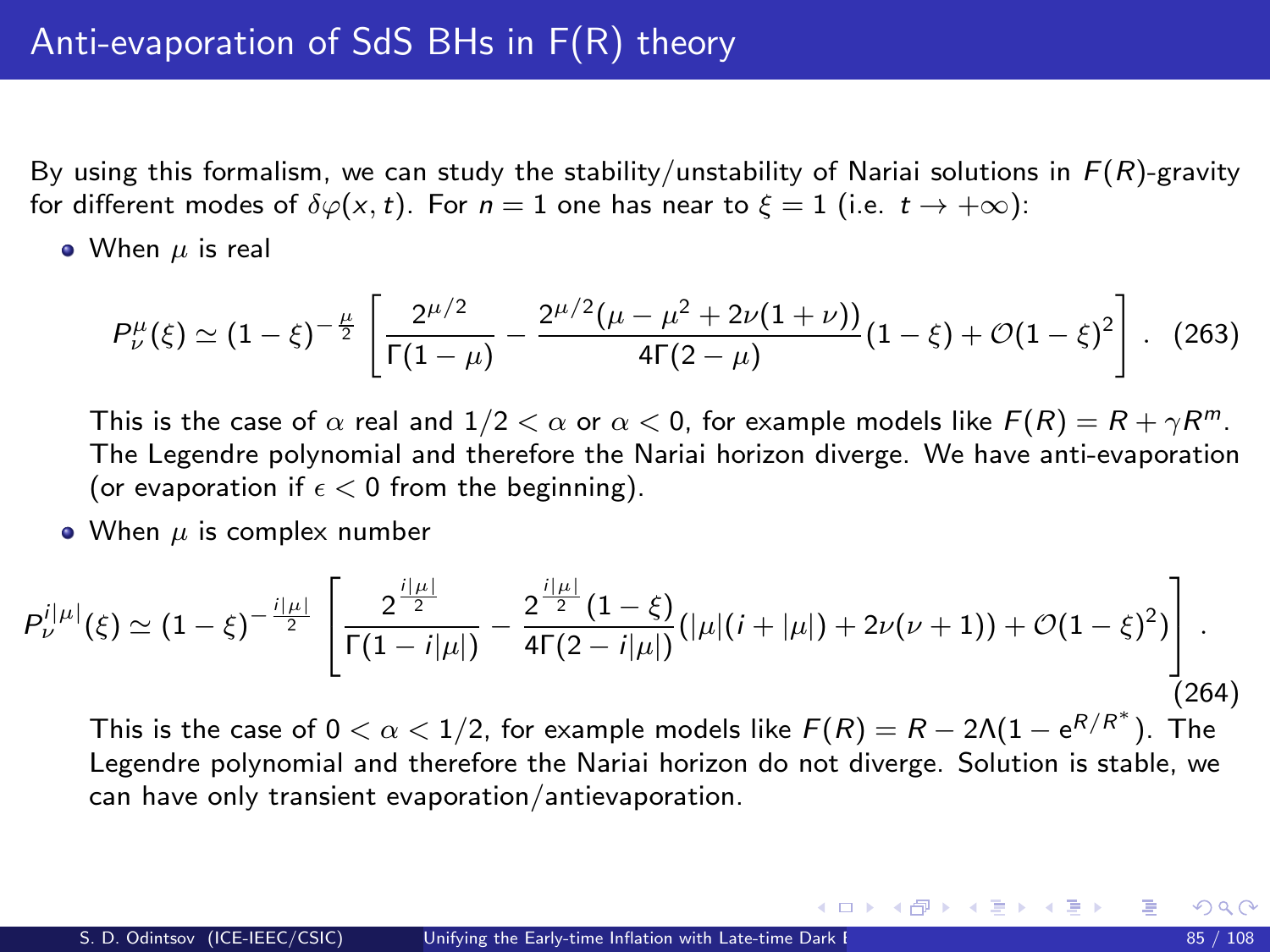It is convenient to write function  $f(R)$  as

$$
f(R) = R + \alpha h(R), \qquad (265)
$$

The field equations are

<span id="page-85-2"></span>
$$
(1+\alpha h_R)\mathsf{G}_{\mu\nu}-\frac{1}{2}\alpha(h-h_R R)\mathsf{g}_{\mu\nu}-\alpha(\nabla_\mu\nabla_\nu-\mathsf{g}_{\mu\nu}\square)h_R=\frac{8\pi G}{c^4}\mathsf{T}_{\mu\nu}.
$$
 (266)

Spherically symmetric metric with two independent functions of radial coordinate:

$$
ds^{2} = -e^{2\phi}c^{2}dt^{2} + e^{2\lambda}dr^{2} + r^{2}(d\theta^{2} + \sin^{2}\theta d\phi^{2}).
$$
 (267)

The energy–momentum tensor  $T_{\mu\nu}=$  diag( $e^{2\phi}\rho c^2,e^{2\lambda}P$ ,  $r^2P$ ,  $r^2\sin^2\theta P$ ), where  $\rho$  is the matter density and  $P$ is the pressure. The components of the field equations are

$$
\frac{-8\pi G}{c^2}\rho = -r^{-2} + e^{-2\lambda}(1 - 2r\lambda')r^{-2} + \alpha h_R(-r^{-2} + e^{-2\lambda}(1 - 2r\lambda')r^{-2})
$$

$$
-\frac{1}{2}\alpha(h - h_R R) + e^{-2\lambda}\alpha[h'_R r^{-1}(2 - r\lambda') + h''_R],
$$
(268)
$$
\frac{8\pi G}{c^4}P = -r^{-2} + e^{-2\lambda}(1 + 2r\phi')r^{-2} + \alpha h_R(-r^{-2} + e^{-2\lambda}(1 + 2r\phi')r^{-2})
$$

$$
-\frac{1}{2}\alpha(h-h_R R) + e^{-2\lambda}\alpha h'_R r^{-1}(2+r\phi'),
$$
\n(269)

<span id="page-85-1"></span><span id="page-85-0"></span>メロメ メ御 メメ きょうくきょう

where prime denotes derivative with respect to radial distance, r.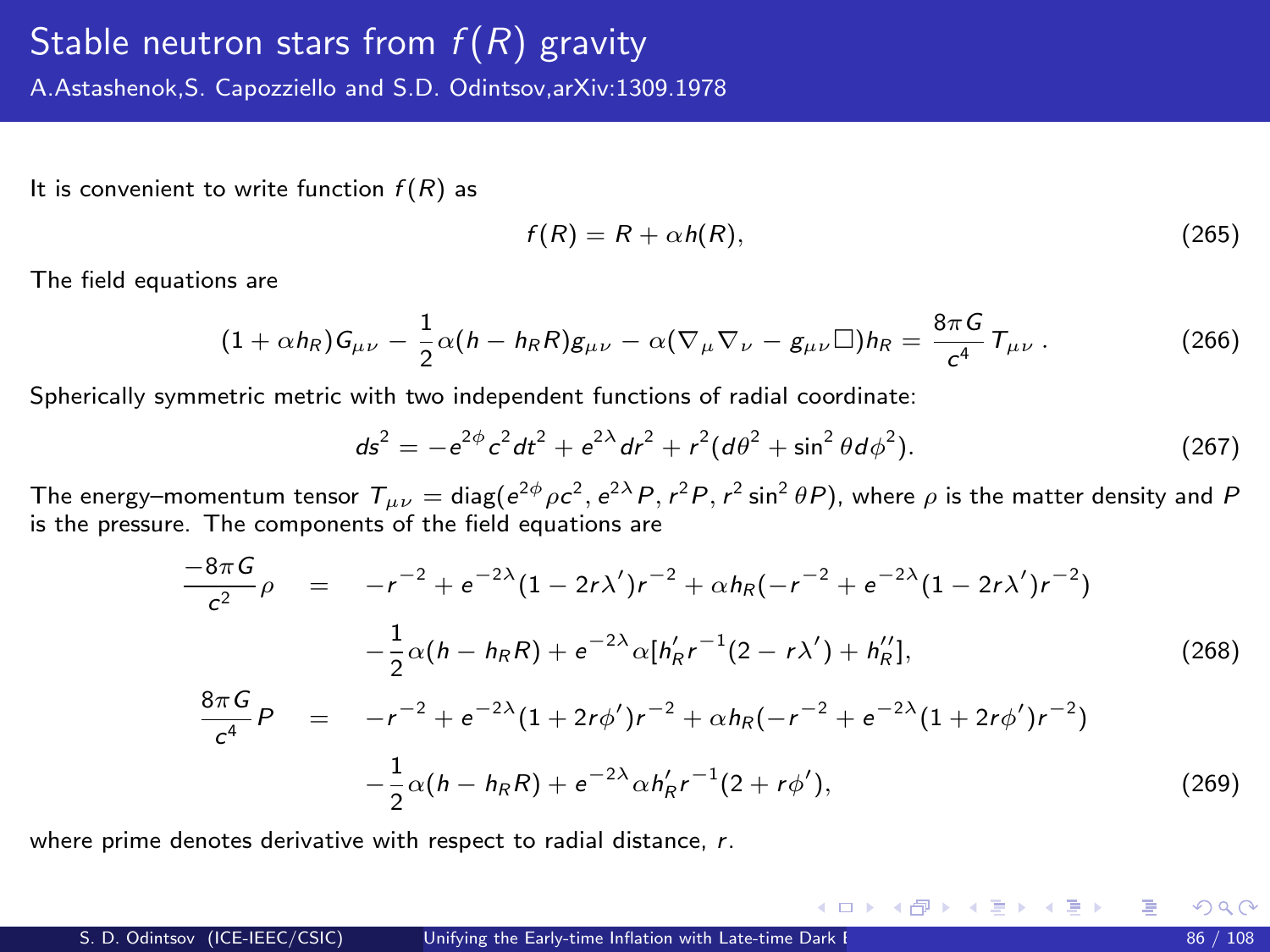## Stable neutron stars from  $f(R)$  gravity

For the exterior solution, we assume a Schwarzschild solution. For this reason, it is convenient to define the change of variable

$$
e^{-2\lambda} = 1 - \frac{2GM}{c^2r} \,. \tag{270}
$$

The value of parameter M on the surface of a neutron star can be considered as a gravitational star mass. Useful relation

$$
\frac{GdM}{c^2dr} = \frac{1}{2} \left[ 1 - e^{-2\lambda} (1 - 2r\lambda') \right) , \qquad (271)
$$

The hydrostatic condition of equilibrium can be obtained from the Bianchi identities

<span id="page-86-0"></span>
$$
\frac{dP}{dr} = -(\rho + P/c^2)\frac{d\phi}{dr} ,
$$
 (272)

イロト イ部 トイモト イモド

The second TOV equation can be obtained by substitution of the derivative  $d\phi/dr$  from [\(272\)](#page-86-0) in Eq.[\(269\)](#page-85-0). The dimensionless variables

$$
M = mM_{\odot}, \quad r \to r_g r, \quad \rho \to \rho M_{\odot}/r_g^3, \quad P \to \rho M_{\odot} c^2/r_g^3, \quad R \to R/r_g^2.
$$

Here  $M_\odot$  is the Sun mass and  $r_{\rm g}=$  GM $_\odot/c^2=$  1.47473 km. Eqs. [\(268\)](#page-85-1), [\(269\)](#page-85-0) can be rewritten as

<span id="page-86-1"></span>
$$
\left(1+\alpha r_g^2 h_R + \frac{1}{2}\alpha r_g^2 h'_R r\right) \frac{dm}{dr} = 4\pi \rho r^2 - \frac{1}{4}\alpha r^2 r_g^2 \left(h - h_R R - 2\left(1 - \frac{2m}{r}\right)\left(\frac{2h'_R}{r} + h''_R\right)\right),\tag{273}
$$

<span id="page-86-2"></span>
$$
8\pi p = -2\left(1 + \alpha r_g^2 h_R\right) \frac{m}{r^3} - \left(1 - \frac{2m}{r}\right) \left(\frac{2}{r}(1 + \alpha r_g^2 h_R) + \alpha r_g^2 h'_R\right) \left(\rho + p\right)^{-1} \frac{dp}{dr} - \frac{1}{2} \alpha r_g^2 \left(h - h_R R - 4\left(1 - \frac{2m}{r}\right) \frac{h'_R}{r}\right),\tag{274}
$$

where  $' = d/dr$ .

.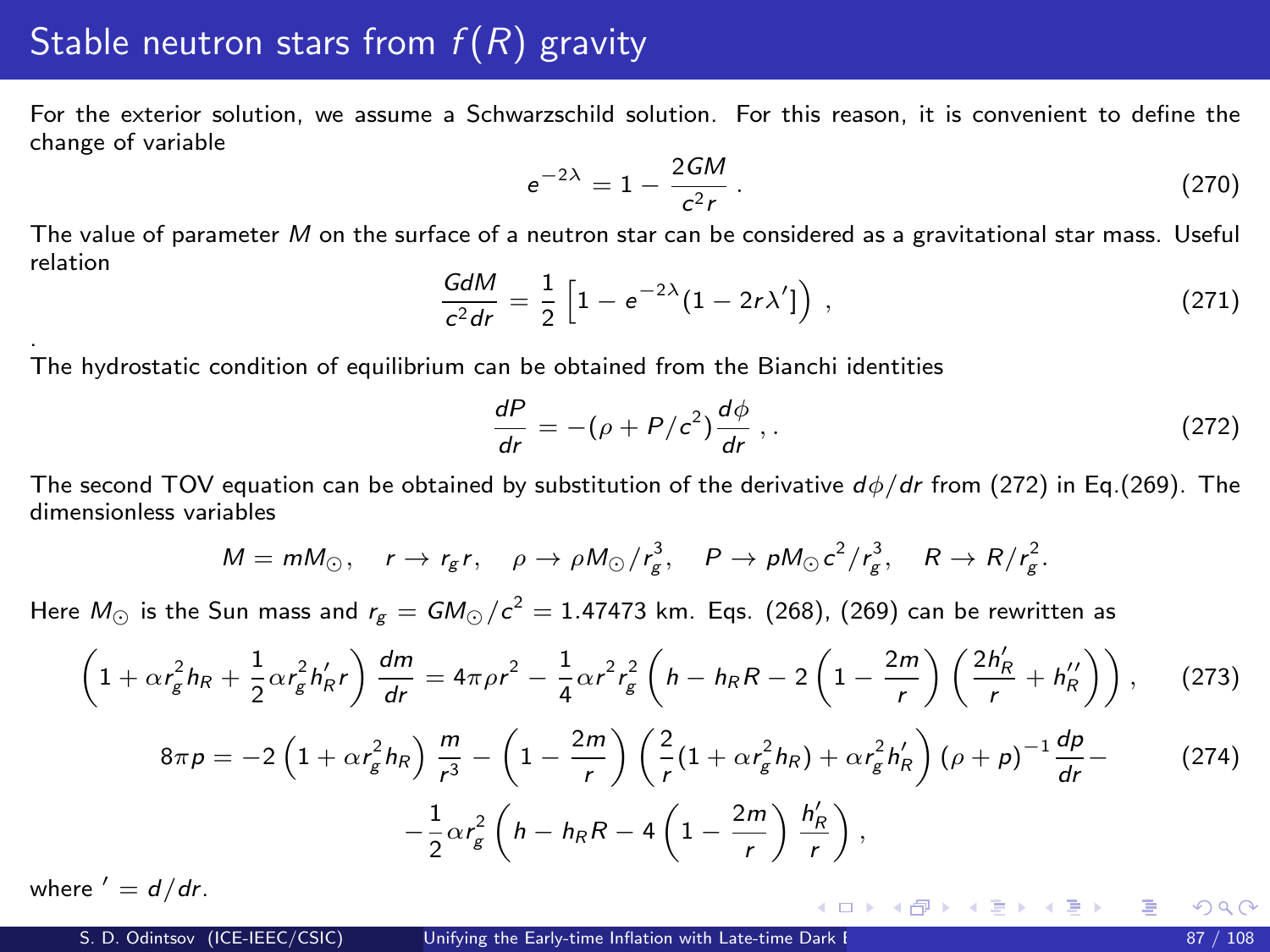## <span id="page-87-1"></span>Stable neutron stars from  $f(R)$  gravity

For  $\alpha = 0$ . Eas. [\(273\)](#page-86-1), [\(274\)](#page-86-2) reduce to

$$
\frac{dm}{dr} = 4\pi\tilde{\rho}r^2\tag{275}
$$

$$
\frac{dp}{dr} = -\frac{4\pi p r^3 + m}{r(r - 2m)} (\tilde{\rho} + \rho) ,
$$
\n(276)

i.e. to ordinary dimensionless TOV equations. These equations can be solved numerically for a given EoS  $p = f(\rho)$  and initial conditions  $m(0) = 0$  and  $\rho(0) = \rho_c$ .

For non-zero  $\alpha$ , one needs the third equation for the Ricci curvature scalar. The trace of field Eqs. [\(266\)](#page-85-2) gives the relation

$$
3\alpha \Box h_R + \alpha h_R R - 2\alpha h - R = -\frac{8\pi G}{c^4}(-3P + \rho c^2). \tag{277}
$$

In dimensionless variables, we have

$$
3\alpha r_g^2 \left( \left( \frac{2}{r} - \frac{3m}{r^2} - \frac{dm}{rdr} - \left( 1 - \frac{2m}{r} \right) \frac{dp}{(\rho + p)dr} \right) \frac{d}{dr} + \left( 1 - \frac{2m}{r} \right) \frac{d^2}{dr^2} \right) h_R
$$
  
+  $\alpha r_g^2 h_R R - 2\alpha r_g^2 h - R = -8\pi (\rho - 3p).$  (278)

We need to add the EoS for matter inside star to the Eqs. [\(273\)](#page-86-1), [\(274\)](#page-86-2), [\(278\)](#page-87-0). Standard polytropic EoS  $p\sim\rho^\gamma$ works, although a more realistic EoS has to take into account different physical states for different regions of the star and it is more complicated.

Perturbative solution. For a perturbative solution the density, pressure, mass and curvature can be expanded as

<span id="page-87-0"></span>
$$
\rho = \rho^{(0)} + \alpha \rho^{(1)} + \dots, \quad \rho = \rho^{(0)} + \alpha \rho^{(1)} + \dots,
$$
  
\n
$$
m = m^{(0)} + \alpha m^{(1)} + \dots, \quad R = R^{(0)} + \alpha R^{(1)} + \dots,
$$
\n(279)

where functions  $\rho^{(0)},$   $\rho^{(0)},$   $m^{(0)}$  and  $R^{(0)}$  satisfy to standard TOV equations assumed at zeroth order. Terms containing  $h_{\text{F}}$  are assumed to be of first order in the small parameter  $\alpha$ , so all such terms should be evaluated at  $\mathcal{O}(\alpha)$  order. イロト イ部 トメ 君 トメ 君 ト  $QQ$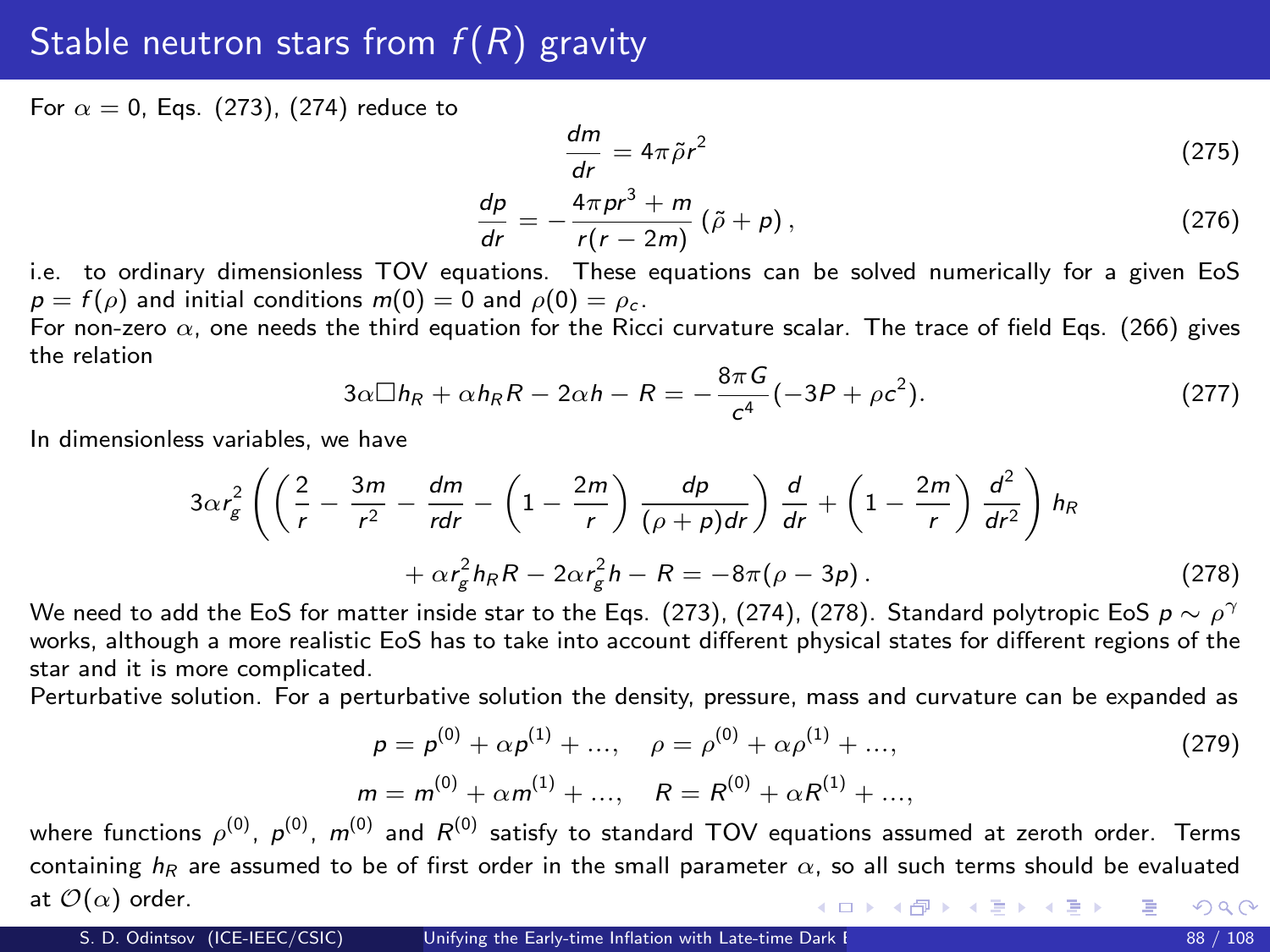#### Stable neutron stars from  $f(R)$  gravity

For  $m = m^{(0)} + \alpha m^{(1)}$ , the following equation

$$
\frac{dm}{dr} = 4\pi \rho r^2 - \alpha r^2 \left( 4\pi \rho^{(0)} h_R + \frac{1}{4} \left( h - h_R R \right) \right) + \frac{1}{2} \alpha \left( \left( 2r - 3m^{(0)} - 4\pi \rho^{(0)} r^3 \right) \frac{d}{dr} + r(r - 2m^{(0)}) \frac{d^2}{dr^2} \right) h_R
$$
\n(280)

for pressure  $p = p^{(0)} + \alpha p^{(1)}$ 

$$
\frac{r-2m}{\rho+\rho}\frac{dp}{dr}=4\pi r^2\rho+\frac{m}{r}-\alpha r^2\left(4\pi\rho^{(0)}h_R+\frac{1}{4}\left(h-h_R R\right)\right)-\alpha\left(r-3m^{(0)}+2\pi\rho^{(0)}r^3\right)\frac{dh_R}{dr}.\tag{281}
$$

The Ricci curvature scalar, in terms containing  $h_R$  and h, has to be evaluated at  $\mathcal{O}(1)$  order, i.e.

$$
R \approx R^{(0)} = 8\pi(\rho^{(0)} - 3\rho^{(0)}).
$$
 (282)

We can consider various EoS for the description of the behavior of nuclear matter at high densities. For example the SLy and FPS equation have the same analytical representation:

<span id="page-88-1"></span>
$$
\zeta = \frac{a_1 + a_2\xi + a_3\xi^3}{1 + a_4\xi} f(a_5(\xi - a_6)) + (a_7 + a_8\xi)f(a_9(a_{10} - \xi)) +
$$
  
+
$$
(a_{11} + a_{12}\xi)f(a_{13}(a_{14} - \xi)) + (a_{15} + a_{16}\xi)f(a_{17}(a_{18} - \xi)),
$$
 (283)

where

$$
\zeta = \log(P/\text{dyncm}^{-2}), \qquad \xi = \log(\rho/\text{gcm}^{-3}), \qquad f(x) = \frac{1}{\exp(x) + 1}.
$$

The coefficients a<sub>i</sub> for SL<sub>V</sub> and FPS EoS are different.

Neutron star with a quark core. The quark matter can be described by the very simple EoS:

<span id="page-88-0"></span>
$$
p_Q = a(\rho - 4B), \tag{284}
$$

where a is a constant and the parameter  $B$  can vary from  $\sim 60$  to  $90$  [Mev](#page-87-1) $\cancel{\rm /fm^3}.$  $\cancel{\rm /fm^3}.$  $\cancel{\rm /fm^3}.$  $\cancel{\rm /fm^3}.$ 

 $\Omega$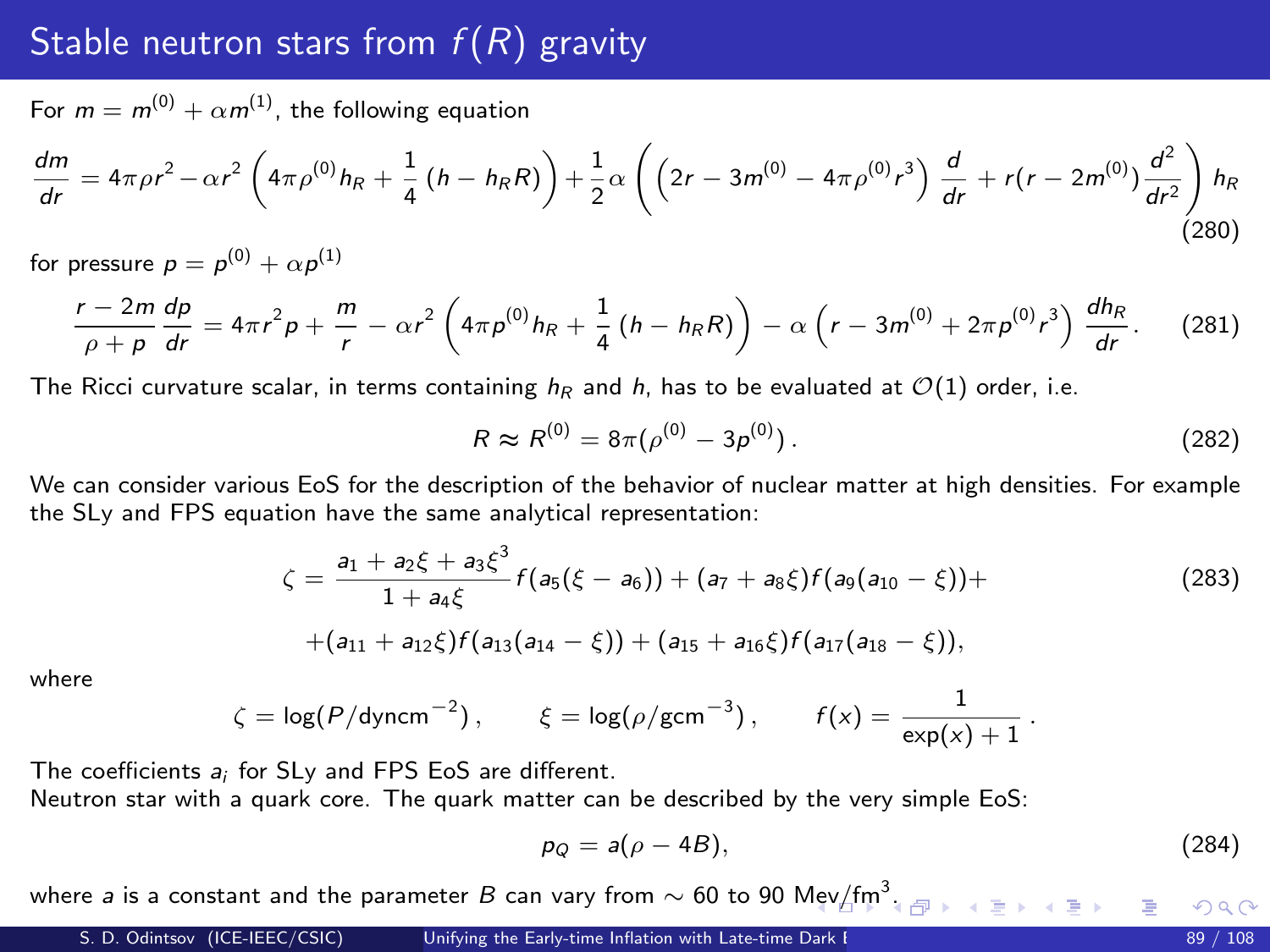<span id="page-89-0"></span>For quark matter with massless strange quark, it is  $a = 1/3$ . We consider  $a = 0.28$  corresponding to  $m_s = 250$ Mev. For numerical calculations, Eq. [\(284\)](#page-88-0) is used for  $\rho > \rho_{tr}$ , where  $\rho_{tr}$  is the transition density for which the pressure of quark matter coincides with the pressure of ordinary dense matter. For example for FPS equation, the transition density is  $\rho_{tr}=1.069\times10^{15}$  g/cm $^3$  ( $B=80$  Mev/fm $^3)$ , for SLy equation  $\rho_{tr}=1.029\times10^{15}$  $\text{g/cm}^3$   $(B = 60 \text{ Mev/fm}^3)$ .

#### Model 1.

<span id="page-89-1"></span>
$$
f(R) = R + \beta R(\exp(-R/R_0) - 1), \qquad (285)
$$

メロメ メ御き メミメ メミメー

We can assume, for example,  $R=0.5 r_{\rm g}^{-2}.$  For  $R << R_0$  this model coincides with quadratic model of  $f(R)$ gravity.

For neutron stars models with quark core, there is no significant differences with respect to General Relativity. For a given central density, the star mass grows with  $\alpha.$  The dependence is close to linear for  $\rho\sim10^{15}$ g/cm $^3.$  For the piecewise equation of state ( FPS case for  $\rho < \rho_{tr}$ ) the maximal mass grows with increasing  $\alpha$ . For  $\beta = -0.25$ , the maximal mass is 1.53 $M_{\odot}$ , for  $\beta = 0.25$ ,  $M_{max} = 1.59M_{\odot}$  (in General Relativity, it is  $M_{max} = 1.55M_{\odot}$ ). With an increasing  $\beta$ , the maximal mass is reached at lower central densities. Furthermore, for  $dM/d\rho < 0$ , there are no stable star configurations. A similar situation is observed in the SLy case but mass grows with  $\beta$ more slowly.

For the simplified EoS [\(283\)](#page-88-1), other interesting effects can occur. For  $\beta \sim -0.15$  at high central densities  $(\rho_c \sim 3.0-3.5 \times 10^{15} \text{g/cm}^3)$ , we have the dependence of the neutron star mass from radius and from central density. For  $\beta < 0$  for high central densities we have the stable star configurations  $(dM/d\rho_c > 0)$ .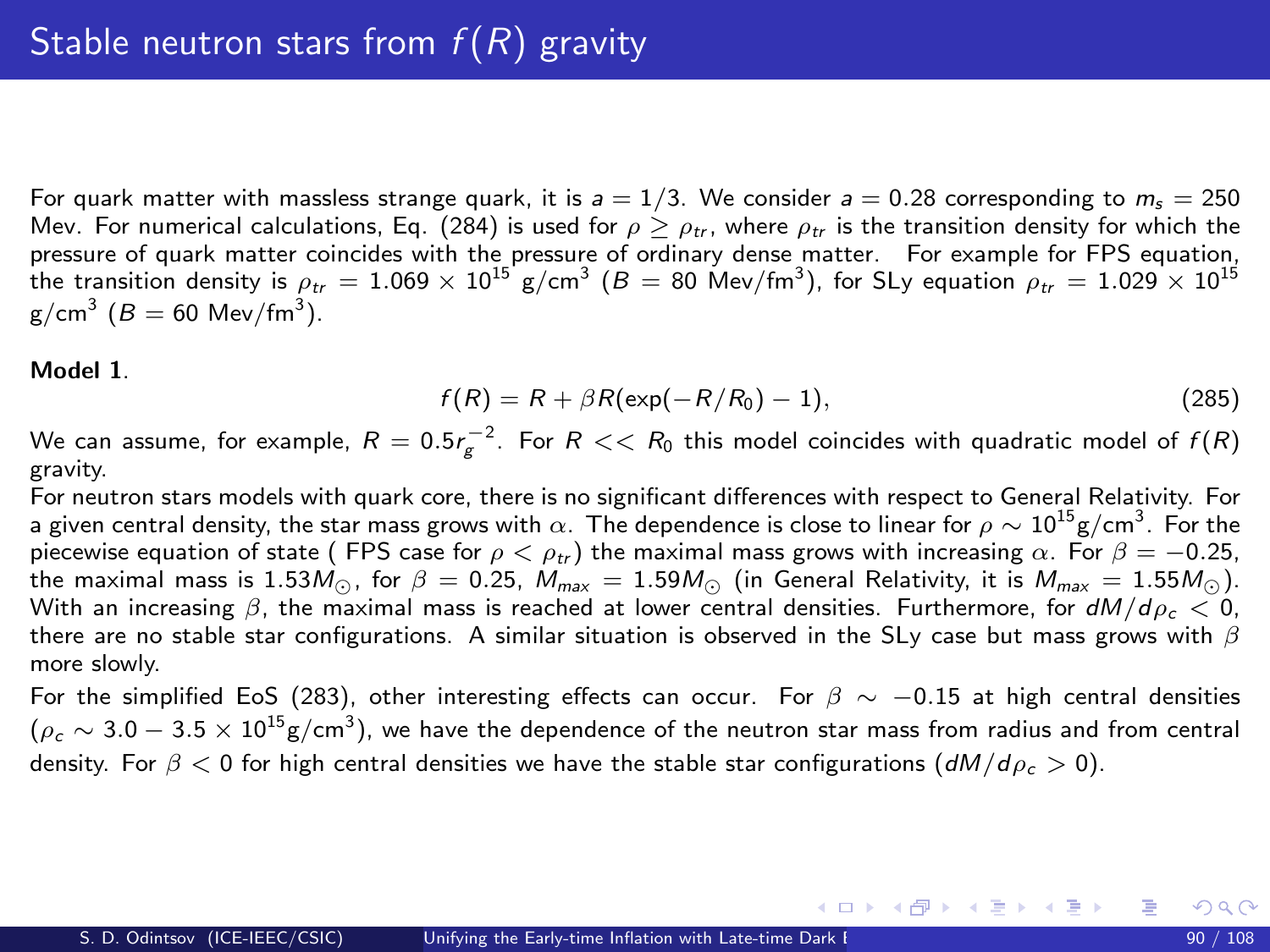For example the measurement of mass of the neutron star PSR J1614-2230 with 1.97  $\pm$  0.04  $M_{\odot}$  provides a stringent constraint on any  $M - R$  relation. The model with SLy equation is more interesting: in the context of model [\(285\)](#page-89-1), the upper limit of neutron star mass is around  $2M_{\odot}$  and there is second branch of stability star configurations at high central densities. This branch describes observational data better than the model with SLy EoS in GR.

Possibility of a stabilization mechanism in  $f(R)$  gravity which leads to the existence of stable neutron stars which are more compact objects than in General Relativity. Cubic model.

$$
f(R) = R + \alpha R^2 (1 + \gamma R). \tag{286}
$$

メロメ メ御き メミメ メミメ

Let  $|\gamma R|\sim {\cal O}(1)$  for large  $R$  and  $\alpha R^2(1+\gamma R)<< R.$  For small masses, the results coincide with  $R^2$  model. For  $\gamma=-10$  (in units  $r_{\rm g}^2)$  the maximal mass of neutron star at high densities  $\rho>3.7\times10^{15}$  g/cm $^3$  is nearly 1.88 $M_{\odot}$  and radius is about ~ 9 km (SLy equation). For  $\gamma = -20$  the maximal mass is 1.94 $M_{\odot}$  and radius is about ∼ 9.2 km . In the GR, for SLy equation, the minimal radius of neutron stars is nearly 10 km. Therefore such a model of  $f(R)$  gravity can give rise to neutron stars with smaller radii than in GR. Therefore such theory can describe (assuming only the SLy equation), the existence of peculiar neutron stars with mass  $\sim 2M_{\odot}$  (the measured mass of PSR J1614-2230) and compact stars  $(R \sim 9 \text{ km})$  with masses  $M \sim 1.6 - 1.7 M_{\odot}$ .

For smaller values of  $\gamma$  the minimal neutron star mass (and minimal central density at which stable stars exist) on second branch of stability decreases.

It is interesting to note that for negative and sufficiently large values of  $\epsilon$ , the maximal limit of neutron star mass can exceed the limit in General Relativity for given EoS (the stable stars exist for higher central densities). Therefore some EoS which ruled out by observational constraints in GR can describe real star configurations in frames of such model of gravity. One has to note that the upper limit in this model of gravity is achieved for smaller radii than in GR for acceptable EoS.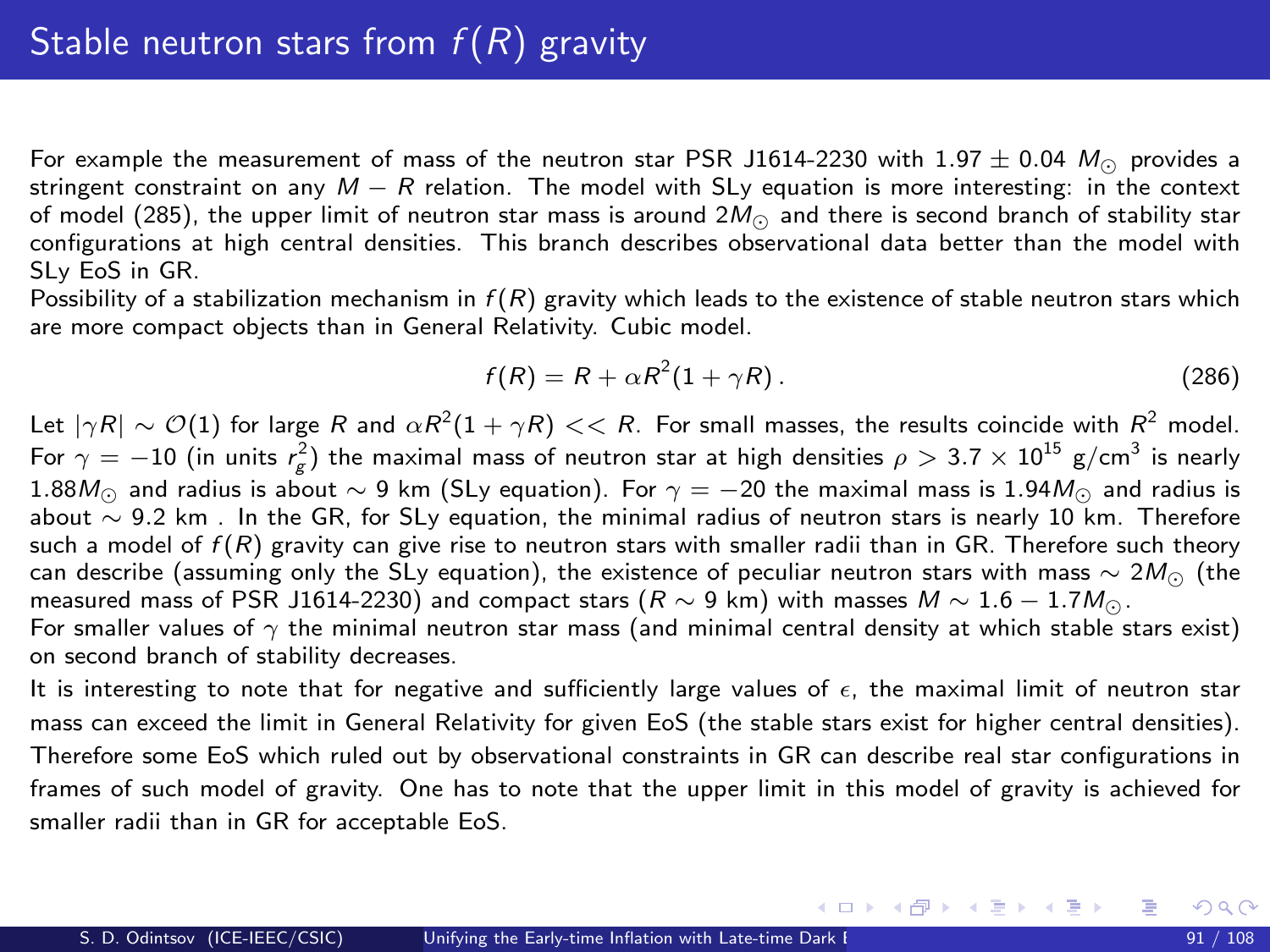## $f(\overline{\mathcal{G}})$  gravity: General properties

Topological Gauss-Bonnet invariant:

<span id="page-91-2"></span>
$$
\mathcal{G} = R^2 - 4R_{\mu\nu}R^{\mu\nu} + R_{\mu\nu\xi\sigma}R^{\mu\nu\xi\sigma}, \qquad (287)
$$

is added to the action of the Einstein gravity. One starts with the following action:

<span id="page-91-1"></span>
$$
S = \int d^4x \sqrt{-g} \left( \frac{1}{2\kappa^2} R + f(\mathcal{G}) + \mathcal{L}_{\text{matter}} \right) \,. \tag{288}
$$

Here,  $\mathcal{L}_{\mathrm{matter}}$  is the Lagrangian density of matter. The variation of the metric  $g_{\mu\nu}$ :

$$
0 = \frac{1}{2\kappa^2} \left( -R^{\mu\nu} + \frac{1}{2} g^{\mu\nu} R \right) + T^{\mu\nu}_{\text{matter}} + \frac{1}{2} g^{\mu\nu} f(\mathcal{G}) - 2f'(\mathcal{G}) R^{ \mu\nu} + 4f'(\mathcal{G}) R^{\mu}_{\rho} R^{\nu\rho} - 2f'(\mathcal{G}) R^{\mu\rho\sigma\tau} R^{\nu}_{\rho\sigma\tau} - 4f'(\mathcal{G}) R^{\mu\rho\sigma\nu} R_{\rho\sigma} + 2 \left( \nabla^{\mu} \nabla^{\nu} f'(\mathcal{G}) \right) R - 2g^{\mu\nu} \left( \nabla^2 f'(\mathcal{G}) \right) R - 4 \left( \nabla_{\rho} \nabla^{\mu} f'(\mathcal{G}) \right) R^{\nu\rho} - 4 \left( \nabla_{\rho} \nabla^{\nu} f'(\mathcal{G}) \right) R^{\mu\rho} + 4 \left( \nabla^2 f'(\mathcal{G}) \right) R^{\mu\nu} + 4g^{\mu\nu} \left( \nabla_{\rho} \nabla_{\sigma} f'(\mathcal{G}) \right) R^{\rho\sigma} - 4 \left( \nabla_{\rho} \nabla_{\sigma} f'(\mathcal{G}) \right) R^{\mu\rho\nu\sigma} . \tag{289}
$$

The first FRW equation:

<span id="page-91-0"></span>
$$
0 = -\frac{3}{\kappa^2} H^2 - f(\mathcal{G}) + \mathcal{G}f'(\mathcal{G}) - 24\dot{\mathcal{G}}f''(\mathcal{G})H^3 + \rho_{\text{matter}}.
$$
 (290)

Here  $G$  has the following form:

$$
\mathcal{G} = 24 \left( H^2 \dot{H} + H^4 \right) \,. \tag{291}
$$

メロメ メ部 メメ きょうくきょう

the FRW-like equations (fluid description):

$$
\rho_{\rm eff}^{\mathcal{G}} = \frac{3}{\kappa^2} H^2 \,, \quad \rho_{\rm eff}^{\mathcal{G}} = -\frac{1}{\kappa^2} \left( 3H^2 + 2\dot{H} \right) \,. \tag{292}
$$

 $QQ$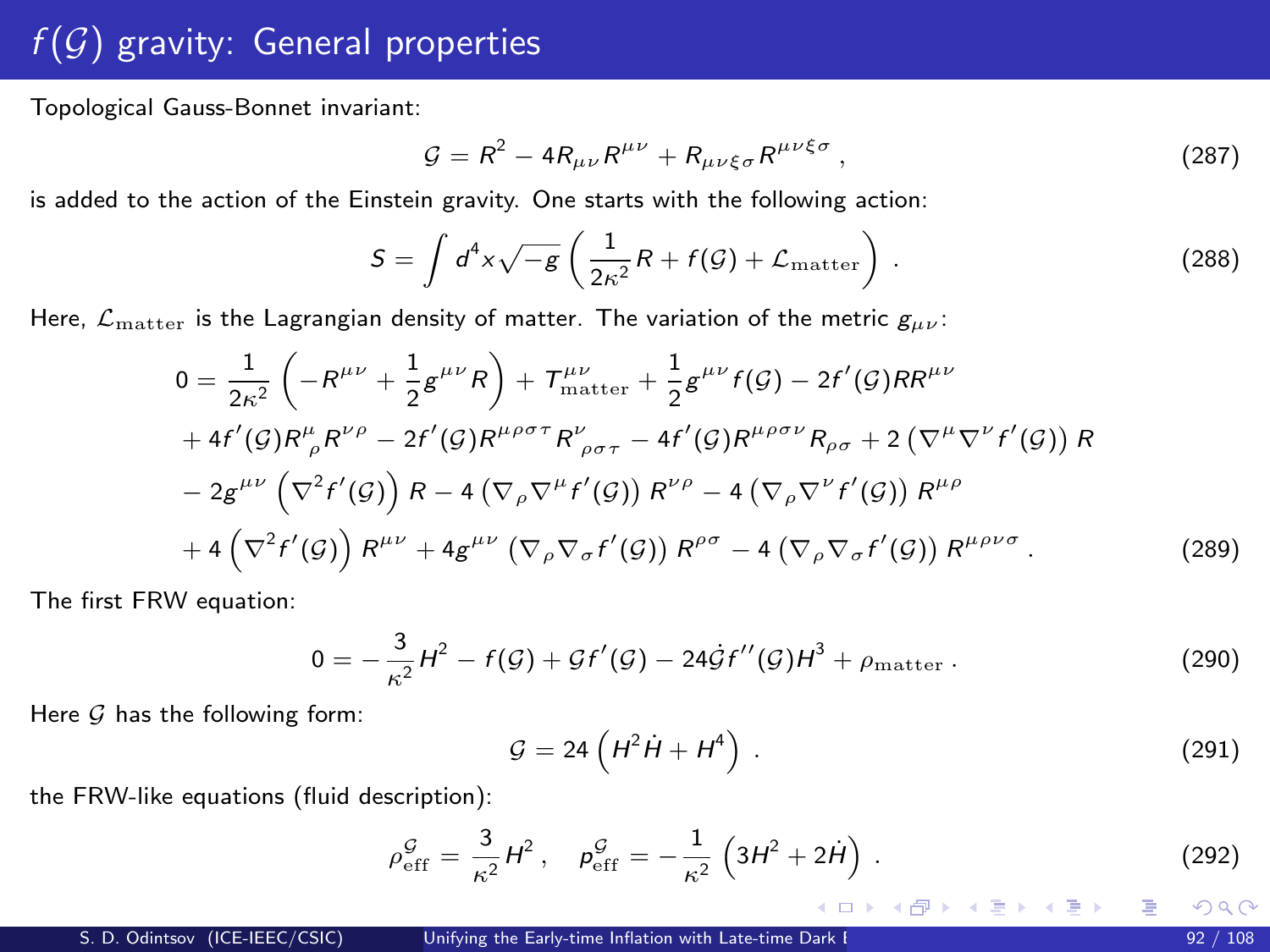Here,

$$
\rho_{\text{eff}}^{\mathcal{G}} \equiv -f(\mathcal{G}) + \mathcal{G}f'(\mathcal{G}) - 24\dot{\mathcal{G}}f''(\mathcal{G})H^3 + \rho_{\text{matter}} ,
$$
\n
$$
\rho_{\text{eff}}^{\mathcal{G}} \equiv f(\mathcal{G}) - \mathcal{G}f'(\mathcal{G}) + \frac{2\mathcal{G}\dot{\mathcal{G}}}{3H}f''(\mathcal{G}) + 8H^2\ddot{\mathcal{G}}f''(\mathcal{G}) + 8H^2\dot{\mathcal{G}}f'''(\mathcal{G}) + \rho_{\text{matter}} .
$$
\n(293)

When  $\rho_{\text{matter}} = 0$ , Eq. [\(290\)](#page-91-0) has a de Sitter universe solution where H, and therefore  $\mathcal{G}$ , are constant. For  $H = H_0$ , with a constant  $H_0$ , Eq. [\(290\)](#page-91-0) turns into

<span id="page-92-0"></span>
$$
0 = -\frac{3}{\kappa^2} H_0^2 + 24H_0^4 f'\left(24H_0^4\right) - f\left(24H_0^4\right) \,. \tag{294}
$$

As an example, we consider the model

<span id="page-92-1"></span>
$$
f(\mathcal{G}) = f_0 |\mathcal{G}|^{\beta} , \qquad (295)
$$

with constants  $f_0$  and  $\beta$ . Then, the solution of Eq. [\(294\)](#page-92-0) is given by

$$
H_0^4 = \frac{1}{24\left(8\left(n-1\right)\kappa^2 f_0\right)^{\frac{1}{\beta-1}}} \,. \tag{296}
$$

No matter and GR. Eq. [\(290\)](#page-91-0) reduces to

$$
0 = \mathcal{G}f'(\mathcal{G}) - f(\mathcal{G}) - 24\dot{\mathcal{G}}f''(\mathcal{G})H^3. \tag{297}
$$

If  $f(G)$  behaves as [\(295\)](#page-92-1), assuming

$$
a = \begin{cases} a_0 t^{h_0} & \text{when } h_0 > 0 \text{ (quintessence)} \\ a_0 \left( t_s - t \right)^{h_0} & \text{when } h_0 < 0 \text{ (phantom)} \end{cases} \tag{298}
$$

one obtains

$$
0 = (\beta - 1) h_0^6 (h_0 - 1) (h_0 - 1 + 4\beta) . \tag{299}
$$

メロメ メ御 メメ きょくきょ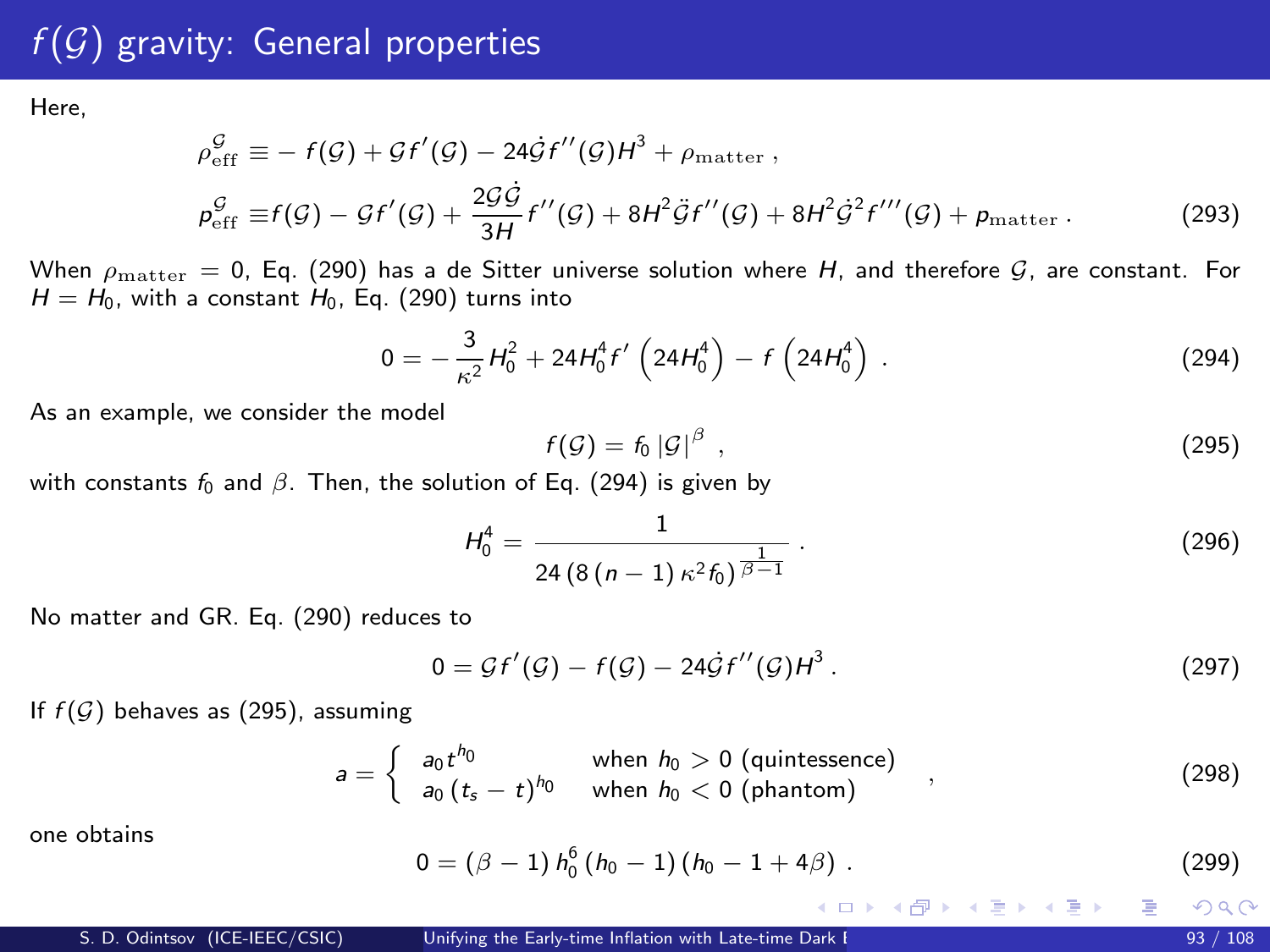As  $h_0 = 1$  implies  $G = 0$ , one may choose

$$
h_0 = 1 - 4\beta \tag{300}
$$

and Eq. ([??](#page-0-1)) gives

$$
w_{\rm eff} = -1 + \frac{2}{3(1 - 4\beta)}.
$$
\n(301)

Therefore, if  $\beta > 0$ , the universe is accelerating ( $w_{\text{eff}} < -1/3$ ), and if  $\beta > 1/4$ , the universe is in a phantom phase ( $w_{\text{eff}} < -1$ ). Thus, we are led to consider the following model:

<span id="page-93-0"></span>
$$
f(\mathcal{G}) = f_i |\mathcal{G}|^{\beta_i} + f_i |\mathcal{G}|^{\beta_l} \tag{302}
$$

where it is assumed that

$$
\beta_i > \frac{1}{2}, \quad \frac{1}{2} > \beta_l > \frac{1}{4} \,. \tag{303}
$$

Then, when the curvature is large, as in the primordial universe, the first term dominates, compared with the second term and the Einstein term, and it gives

$$
-1 > w_{\rm eff} = -1 + \frac{2}{3(1 - 4\beta_i)} > -\frac{5}{3}.
$$
 (304)

On the other hand, when the curvature is small, as is the case in the present universe, the second term in [\(302\)](#page-93-0) dominates compared with the first term and the Einstein term and yields

$$
w_{\rm eff} = -1 + \frac{2}{3(1 - 4\beta_l)} < -\frac{5}{3} \,. \tag{305}
$$

メロメ メ御き メミメ メミメー

Therefore, theory [\(302\)](#page-93-0) can produce a model that is able to describe inflation and the late-time acceleration of the universe in a unified manner.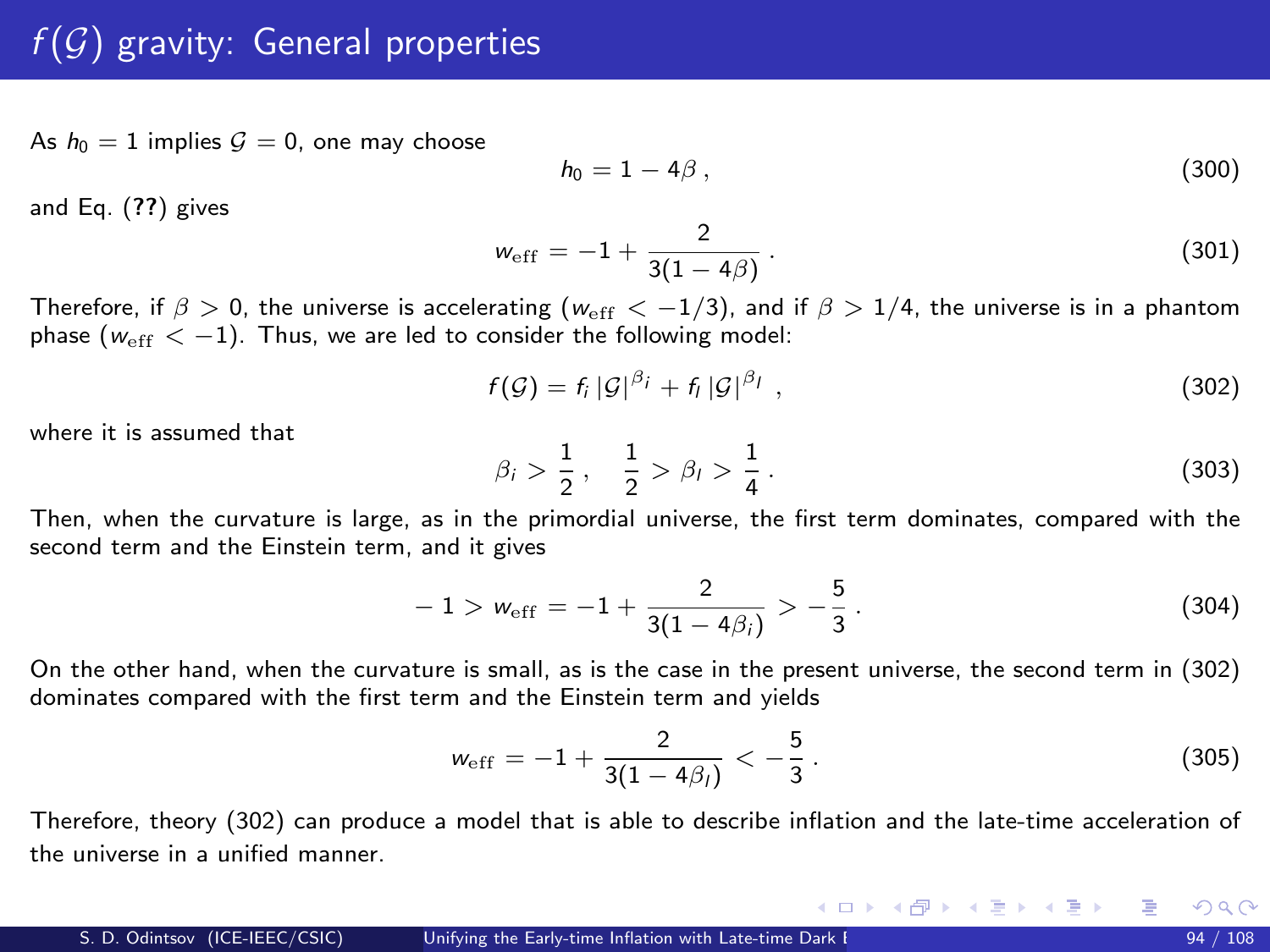The action [\(288\)](#page-91-1) can be rewritten by introducing the auxiliary scalar field  $\phi$  as,

<span id="page-94-1"></span>
$$
S = \int d^4x \sqrt{-g} \left[ \frac{R}{2\kappa^2} - V(\phi) - \xi(\phi)\mathcal{G} \right] \,. \tag{306}
$$

By variation over  $\phi$ , one obtains

$$
0 = V'(\phi) + \xi'(\phi)\mathcal{G}, \qquad (307)
$$

which could be solved with respect to  $\phi$  as

<span id="page-94-0"></span>
$$
\phi = \phi(\mathcal{G})\,. \tag{308}
$$

By substituting the expression [\(308\)](#page-94-0) into the action [\(306\)](#page-94-1), we obtain the action of  $f(\mathcal{G})$  gravity, with

$$
f(\mathcal{G}) = -V(\phi(\mathcal{G})) + \xi(\phi(\mathcal{G}))\mathcal{G}.
$$
\n(309)

Assuming a spatially-flat FRW universe and the scalar field  $\phi$  to depend only on t, we obtain the field equations:

<span id="page-94-3"></span><span id="page-94-2"></span>
$$
0 = -\frac{3}{\kappa^2}H^2 + V(\phi) + 24H^3 \frac{d\xi(\phi(t))}{dt},
$$
  
\n
$$
0 = \frac{1}{\kappa^2} \left(2\dot{H} + 3H^2\right) - V(\phi) - 8H^2 \frac{d^2\xi(\phi(t))}{dt^2}
$$
  
\n
$$
-16H\dot{H}\frac{d\xi(\phi(t))}{dt} - 16H^3 \frac{d\xi(\phi(t))}{dt}.
$$
\n(311)

Combining the above equations, we obtain

$$
0 = \frac{2}{\kappa^2} \dot{H} - 8H^2 \frac{d^2 \xi(\phi(t))}{dt^2} - 16HH \frac{d\xi(\phi(t))}{dt} + 8H^3 \frac{d\xi(\phi(t))}{dt}
$$
  

$$
= \frac{2}{\kappa^2} \dot{H} - 8a \frac{d}{dt} \left( \frac{H^2}{a} \frac{d\xi(\phi(t))}{dt} \right),
$$
(312)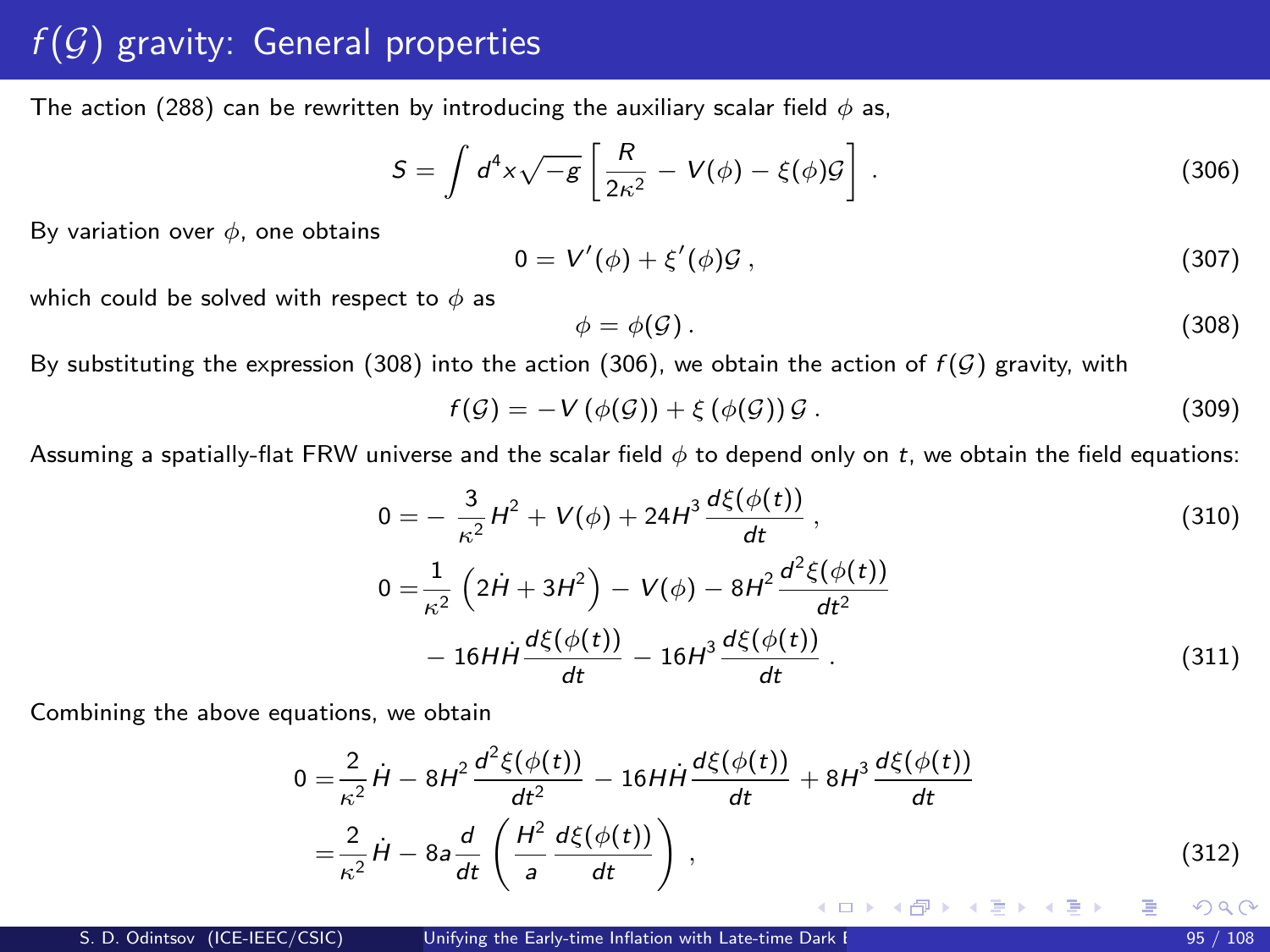<span id="page-95-2"></span>which can be solved with respect to  $\xi(\phi(t))$  as

<span id="page-95-0"></span>
$$
\xi(\phi(t)) = \frac{1}{8} \int^t dt_1 \frac{a(t_1)}{H(t_1)^2} W(t_1), \quad W(t) \equiv \frac{2}{\kappa^2} \int^t \frac{dt_1}{a(t_1)} \dot{H}(t_1).
$$
 (313)

Combining [\(310\)](#page-94-2) and [\(313\)](#page-95-0), the expression for  $V(\phi(t))$  follows:

$$
V(\phi(t)) = \frac{3}{\kappa^2} H(t)^2 - 3a(t)H(t)W(t).
$$
 (314)

As there is a freedom of redefinition of the scalar field  $\phi$ , we may identify t with  $\phi$ . Hence, we consider the model where  $V(\phi)$  and  $\xi(\phi)$  can be expressed in terms of a single function g as

<span id="page-95-1"></span>
$$
V(\phi) = \frac{3}{\kappa^2} g'(\phi)^2 - 3g'(\phi) e^{g(\phi)} U(\phi),
$$
  
\n
$$
\xi(\phi) = \frac{1}{8} \int^{\phi} d\phi_1 \frac{e^{g(\phi_1)}}{g'(\phi_1)^2} U(\phi_1),
$$
  
\n
$$
U(\phi) \equiv \frac{2}{\kappa^2} \int^{\phi} d\phi_1 e^{-g(\phi_1)} g''(\phi_1).
$$
\n(315)

By choosing  $V(\phi)$  and  $\xi(\phi)$  as [\(315\)](#page-95-1), one can easily find the following solution for Eqs.[\(310\)](#page-94-2) and [\(311\)](#page-94-3):

$$
a = a_0 e^{g(t)} \, (H = g'(t)) \, . \tag{316}
$$

メロメ メ御 メメ きょうくきょう

Therefore one can reconstruct  $F(G)$  gravity to generate arbitrary expansion history of the universe. Thus, we reviewed the modified Gauss-Bonnet gravity and demonstrated that it may naturally lead to the unified cosmic history, including the inflation and dark energy era.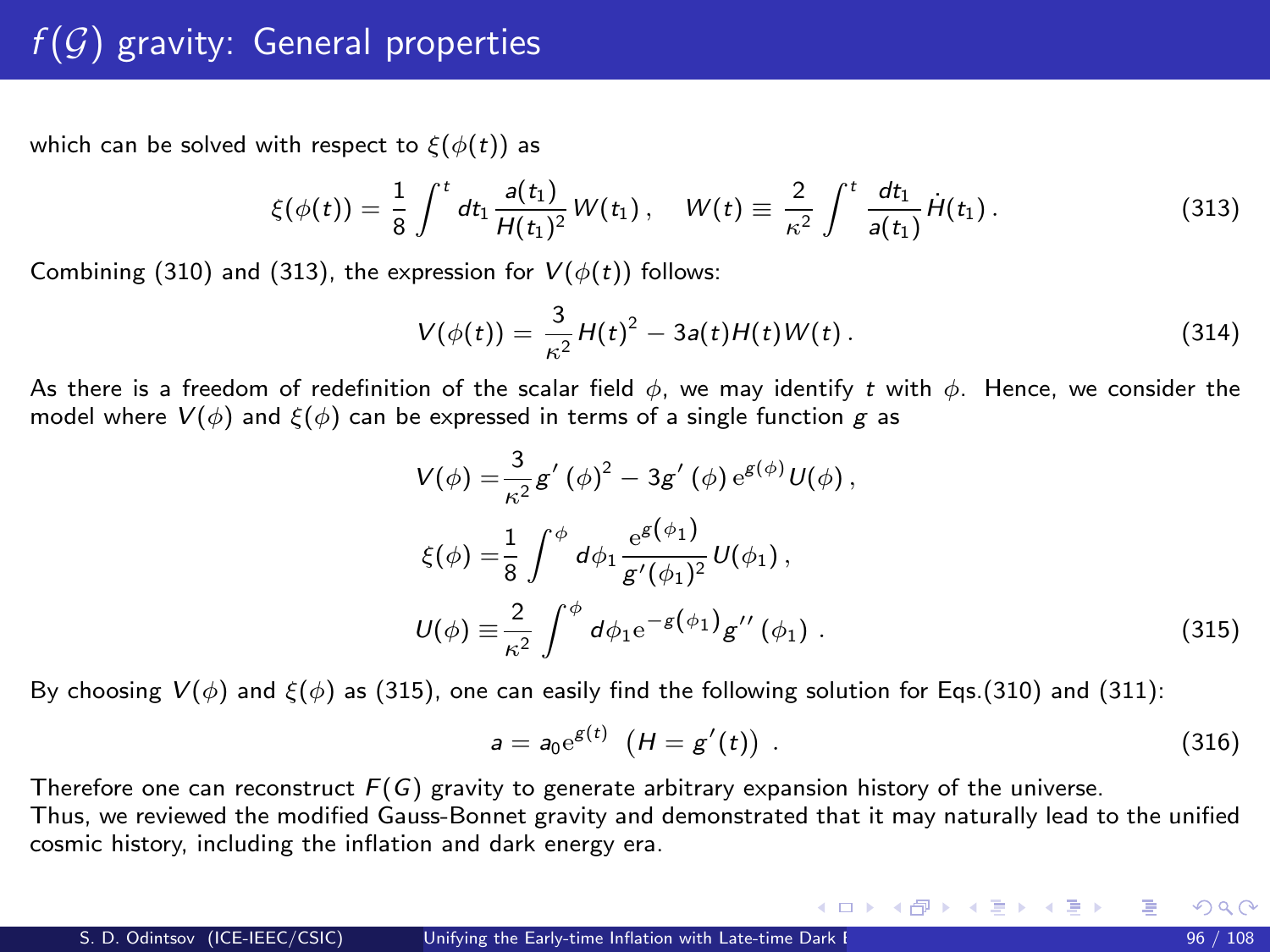#### <span id="page-96-0"></span>String-inspired model and scalar-Einstein-Gauss-Bonnet gravity

Stringy gravity:

$$
S = \int d^4x \sqrt{-g} \left[ \frac{R}{2} + \mathcal{L}_{\phi} + \mathcal{L}_{c} + \dots \right],
$$
 (317)

where  $\phi$  is the dilaton,  $\mathcal{L}_{\phi}$  is the Lagrangian of  $\phi$ , and  $\mathcal{L}_{c}$  expresses the string curvature correction terms,

$$
\mathcal{L}_{\phi} = -\partial_{\mu}\phi\partial^{\mu}\phi - V(\phi), \quad \mathcal{L}_{c} = c_{1}\alpha' e^{2\frac{\phi}{\phi_{0}}} \mathcal{L}_{c}^{(1)} + c_{2}\alpha'^{2} e^{4\frac{\phi}{\phi_{0}}} \mathcal{L}_{c}^{(2)} + c_{3}\alpha'^{3} e^{4\frac{\phi}{\phi_{0}}} \mathcal{L}_{c}^{(3)},
$$
(318)

where  $1/\alpha'$  is the string tension,  $\mathcal{L}^{(1)}_c$ ,  $\mathcal{L}^{(2)}_c$ , and  $\mathcal{L}^{(3)}_c$  express the leading-order (Gauss-Bonnet term  $\mathcal G$  in [\(287\)](#page-91-2)), the second-order, and the third-order curvature corrections, respectively:

$$
\mathcal{L}_c^{(1)} = \Omega_2 \,, \quad \mathcal{L}_c^{(2)} = 2\Omega_3 + R_{\alpha\beta}^{\mu\nu} R_{\lambda\rho}^{\alpha\beta} R_{\mu\nu}^{\lambda\rho} \,, \quad \mathcal{L}_c^{(3)} = \mathcal{L}_{31} - \delta_\mathcal{H} \mathcal{L}_{32} - \frac{\delta_\mathcal{B}}{2} \mathcal{L}_{33} \,. \tag{319}
$$

Here,  $\delta_B$  and  $\delta_H$  take the value of 0 or 1 and

$$
\Omega_2 = \mathcal{G}\,,
$$
\n
$$
\Omega_3 \propto \epsilon^{\mu\nu\rho\sigma\tau\eta} \epsilon_{\mu'\nu'\rho'\sigma'\tau'\eta'} R_{\mu\nu'}^{\ \ \nu'\rho} R_{\rho\sigma}^{\ \ \rho'\sigma'} R_{\tau\eta}^{\ \ \tau'\eta'},
$$
\n
$$
\mathcal{L}_{31} = \zeta(3) R_{\mu\nu\rho\sigma} R^{\alpha\nu\rho\beta} \left( R^{\mu\gamma}_{\ \ \delta\beta} R_{\alpha\gamma}^{\ \ \delta\sigma} - 2 R^{\mu\gamma}_{\ \ \delta\alpha} R_{\beta\gamma}^{\ \ \delta\sigma} \right) \,,
$$
\n
$$
\mathcal{L}_{32} = \frac{1}{8} \left( R_{\mu\nu\alpha\beta} R^{\mu\nu\alpha\beta} \right)^2 + \frac{1}{4} R_{\mu\nu}^{\ \ \gamma\delta} R_{\rho\delta}^{\ \ \rho\sigma} R_{\rho\sigma}^{\ \ \alpha\beta} R_{\alpha\beta}^{\ \ \mu\nu} - \frac{1}{2} R_{\mu\nu}^{\ \ \alpha\beta} R_{\alpha\beta}^{\ \ \rho\sigma} R_{\sigma\gamma\delta}^{\ \ \rho} R_{\rho}^{\ \ \nu'\gamma\delta} - R_{\mu\nu}^{\ \ \alpha\beta} R_{\alpha\beta}^{\ \ \rho\nu} R_{\rho\sigma}^{\ \ \gamma\delta} R_{\gamma\delta}^{\ \ \mu\sigma} \,,
$$

$$
\mathcal{L}_{33} = \left( R_{\mu\nu\alpha\beta} R^{\mu\nu\alpha\beta} \right)^2 - 10 R_{\mu\nu\alpha\beta} R^{\mu\nu\alpha\sigma} R_{\sigma\gamma\delta\rho} R^{\beta\gamma\delta\rho} - R_{\mu\nu\alpha\beta} R^{\mu\nu\rho} R^{\beta\sigma\gamma\delta} R_{\delta\gamma\rho} \tag{320}
$$

The correction terms are different depending on the type of string theory; the dependence is encoded in the curvature invariants and in the coefficients  $(c_1, c_2, c_3)$  and  $\delta_H$ ,  $\delta_B$ , as follows,

- For the Type II superstring theory:  $(c_1, c_2, c_3) = (0, 0, 1/8)$  and  $\delta_H = \delta_B = 0$ .
- For the heterotic superstring theory:  $(c_1, c_2, c_3) = (1/8, 0, 1/8)$  and  $\delta_H = 1, \delta_B = 0$ .
- For the bosonic superstring theory:  $(c_1, c_2, c_3) = (1/4, 1/48, 1/8)$  $(c_1, c_2, c_3) = (1/4, 1/48, 1/8)$  $(c_1, c_2, c_3) = (1/4, 1/48, 1/8)$  $(c_1, c_2, c_3) = (1/4, 1/48, 1/8)$  $(c_1, c_2, c_3) = (1/4, 1/48, 1/8)$  [an](#page-95-2)d  $\delta_H = 0, \delta_B = 1$  $\delta_H = 0, \delta_B = 1$  $\delta_H = 0, \delta_B = 1$  $\delta_H = 0, \delta_B = 1$  $\delta_H = 0, \delta_B = 1$  $\delta_H = 0, \delta_B = 1$  $\delta_H = 0, \delta_B = 1$ [.](#page-95-2)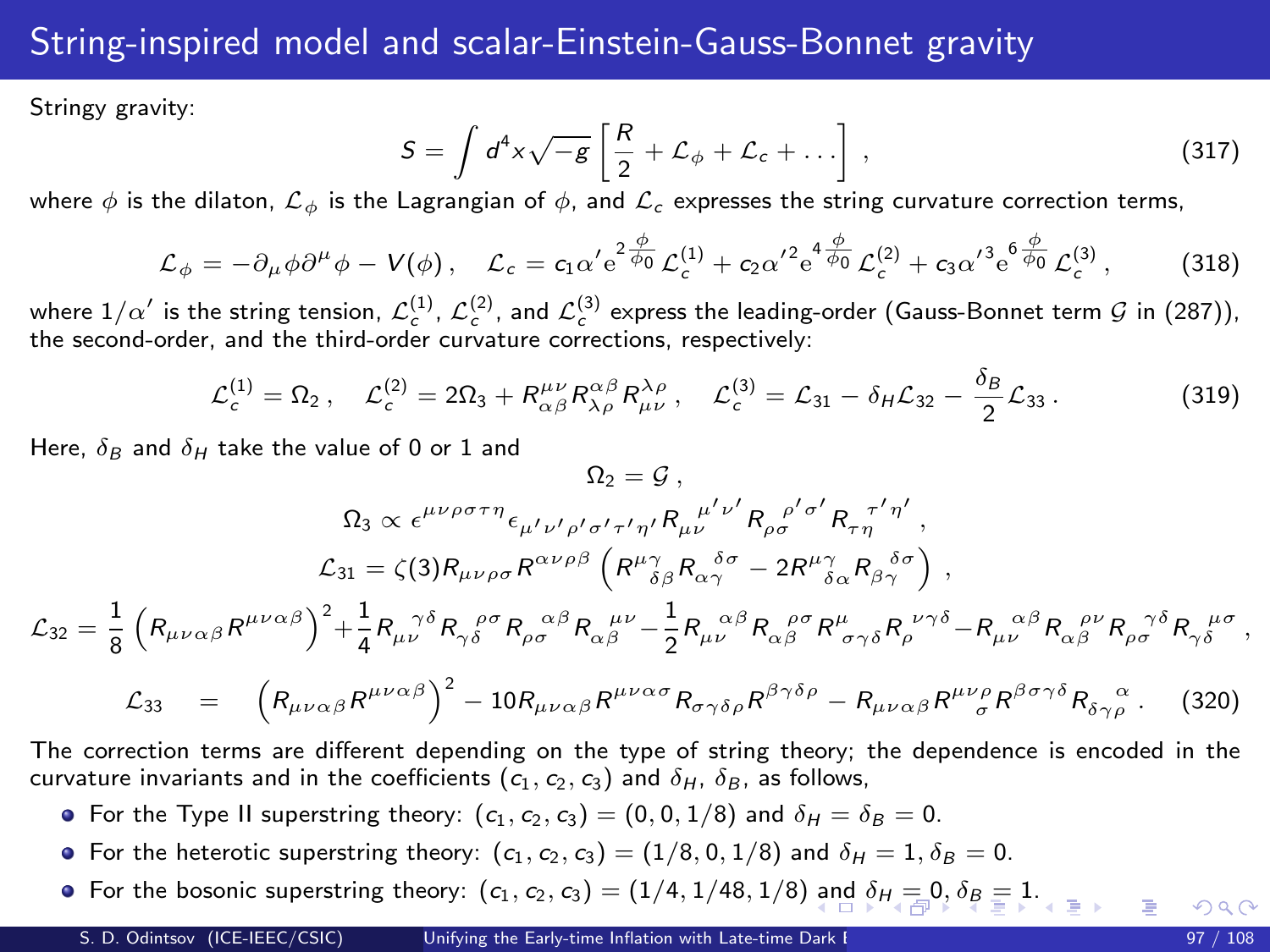<span id="page-97-0"></span>The starting action is:

$$
S = \int d^4x \sqrt{-g} \left[ \frac{R}{2\kappa^2} - \frac{1}{2} \partial_\mu \phi \partial^\mu \phi - V(\phi) - \xi(\phi) \mathcal{G} \right] \,. \tag{321}
$$

Field equations:

$$
0 = \frac{1}{\kappa^2} \left( -R^{\mu\nu} + \frac{1}{2} g^{\mu\nu} R \right) + \frac{1}{2} \partial^{\mu} \phi \partial^{\nu} \phi - \frac{1}{4} g^{\mu\nu} \partial_{\rho} \phi \partial^{\rho} \phi + \frac{1}{2} g^{\mu\nu} \left( -V(\phi) + \xi(\phi) \mathcal{G} \right) - 2\xi(\phi) R R^{\mu\nu} - 4\xi(\phi) R^{\mu}{}_{\rho} R^{\nu\rho} - 2\xi(\phi) R^{\mu\rho\sigma\tau} R^{\nu}{}_{\rho\sigma\tau} + 4\xi(\phi) R^{\mu\rho\nu\sigma} R_{\rho\sigma} + 2 \left( \nabla^{\mu} \nabla^{\nu} \xi(\phi) \right) R - 2g^{\mu\nu} \left( \nabla^2 \xi(\phi) \right) R - 4 \left( \nabla_{\rho} \nabla^{\mu} \xi(\phi) \right) R^{\nu\rho} - 4 \left( \nabla_{\rho} \nabla^{\nu} \xi(\phi) \right) R^{\mu\rho} + 4 \left( \nabla^2 \xi(\phi) \right) R^{\mu\nu} + 4g^{\mu\nu} \left( \nabla_{\rho} \nabla_{\sigma} \xi(\phi) \right) R^{\rho\sigma} + 4 \left( \nabla_{\rho} \nabla_{\sigma} \xi(\phi) \right) R^{\mu\rho\nu\sigma} . \tag{322}
$$

FRW eq.:

$$
0 = -\frac{3}{\kappa^2}H^2 + \frac{1}{2}\dot{\phi}^2 + V(\phi) + 24H^3 \frac{d\xi(\phi(t))}{dt},
$$
\n
$$
0 = \frac{1}{\kappa^2} \left(2\dot{H} + 3H^2\right) + \frac{1}{2}\dot{\phi}^2 - V(\phi) - 8H^2 \frac{d^2\xi(\phi(t))}{dt^2}
$$
\n
$$
-16H\dot{H}\frac{d\xi(\phi(t))}{dt} - 16H^3 \frac{d\xi(\phi(t))}{dt}.
$$
\n(324)

Scalar equation

$$
0 = \ddot{\phi} + 3H\dot{\phi} + V'(\phi) + \xi'(\phi)\mathcal{G}.
$$
 (325)

メロメ メ御き メミメ メミメ

重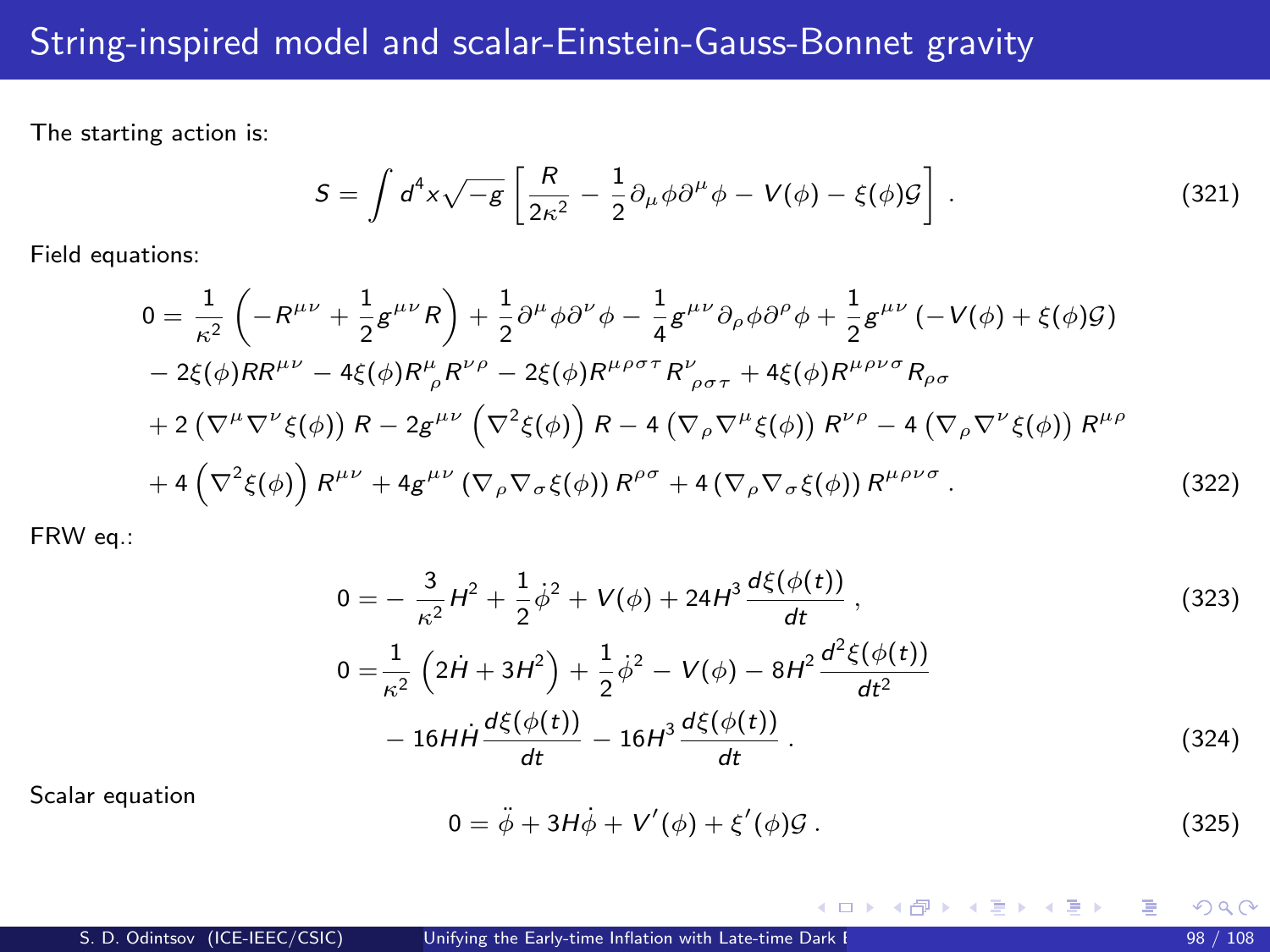#### <span id="page-98-0"></span>String-inspired model and scalar-Einstein-Gauss-Bonnet gravity

In particular when we consider the following string-inspired model.

<span id="page-98-1"></span>
$$
V = V_0 e^{-\frac{2\phi}{\phi_0}}, \quad \xi(\phi) = \xi_0 e^{\frac{2\phi}{\phi_0}}, \tag{326}
$$

the de Sitter space solution follows:

$$
H^{2} = H_{0}^{2} \equiv -\frac{e^{-\frac{2\varphi_{0}}{\phi_{0}}}}{8\xi_{0}\kappa^{2}} , \quad \phi = \varphi_{0} . \tag{327}
$$

Here,  $\varphi_0$  is an arbitrary constant. If  $\varphi_0$  is chosen to be larger, the Hubble rate  $H = H_0$  becomes smaller. Then, if  $\xi_0 \sim \mathcal{O}(1)$ , by choosing  $\varphi_0/\phi_0 \sim 140$ , the value of the Hubble rate  $H = H_0$  is consistent with the observations. The model [\(326\)](#page-98-1) also has another solution:

$$
H = \frac{h_0}{t}, \quad \phi = \phi_0 \ln \frac{t}{t_1} \quad \text{when } h_0 > 0,
$$
  

$$
H = -\frac{h_0}{t_s - t}, \quad \phi = \phi_0 \ln \frac{t_s - t}{t_1} \quad \text{when } h_0 < 0.
$$
 (328)

Here,  $h_0$  is obtained by solving the following algebraic equations:

<span id="page-98-2"></span>
$$
0=-\frac{3h_0^2}{\kappa^2}+\frac{\phi_0^2}{2}+V_0t_1^2-\frac{48\xi_0h_0^3}{t_1^2}\ ,\quad 0=(1-3h_0)\,\phi_0^2+2V_0t_1^2+\frac{48\xi_0h_0^3}{t_1^2}\,(h_0-1)\ .\qquad \qquad (329)
$$

Eqs. [\(329\)](#page-98-2) can be rewritten as

$$
V_0 t_1^2 = -\frac{1}{\kappa^2 (1+h_0)} \left\{ 3h_0^2 (1-h_0) + \frac{\phi_0^2 \kappa^2 (1-5h_0)}{2} \right\},
$$
 (330)

$$
\frac{48\xi_0 h_0^2}{t_1^2} = -\frac{6}{\kappa^2 (1+h_0)} \left( h_0 - \frac{\phi_0^2 \kappa^2}{2} \right) . \tag{331}
$$

The arbitrary value of  $h_0$  can be realized by properly choosing  $V_0$  and  $\xi_0$ . With the appropriate choice of  $V_0$  and  $\xi_0$ ,we ca[n](#page-95-2) obtain a negative  $h_0$  and, therefore, the effective EoS para[met](#page-97-0)e[r \(](#page-99-0)[??](#page-0-1)[\) is](#page-98-0) [l](#page-99-0)[es](#page-95-2)[s](#page-96-0) [t](#page-98-0)[ha](#page-99-0)n  $-1$  $-1$ [,](#page-99-0)  $w_{\text{eff}} < -1$  $w_{\text{eff}} < -1$  $w_{\text{eff}} < -1$  $w_{\text{eff}} < -1$  $w_{\text{eff}} < -1$ , which corresponds to the effective phantom.<br>S. D. Odintsov (ICE-IEEC/CSIC) Unifying the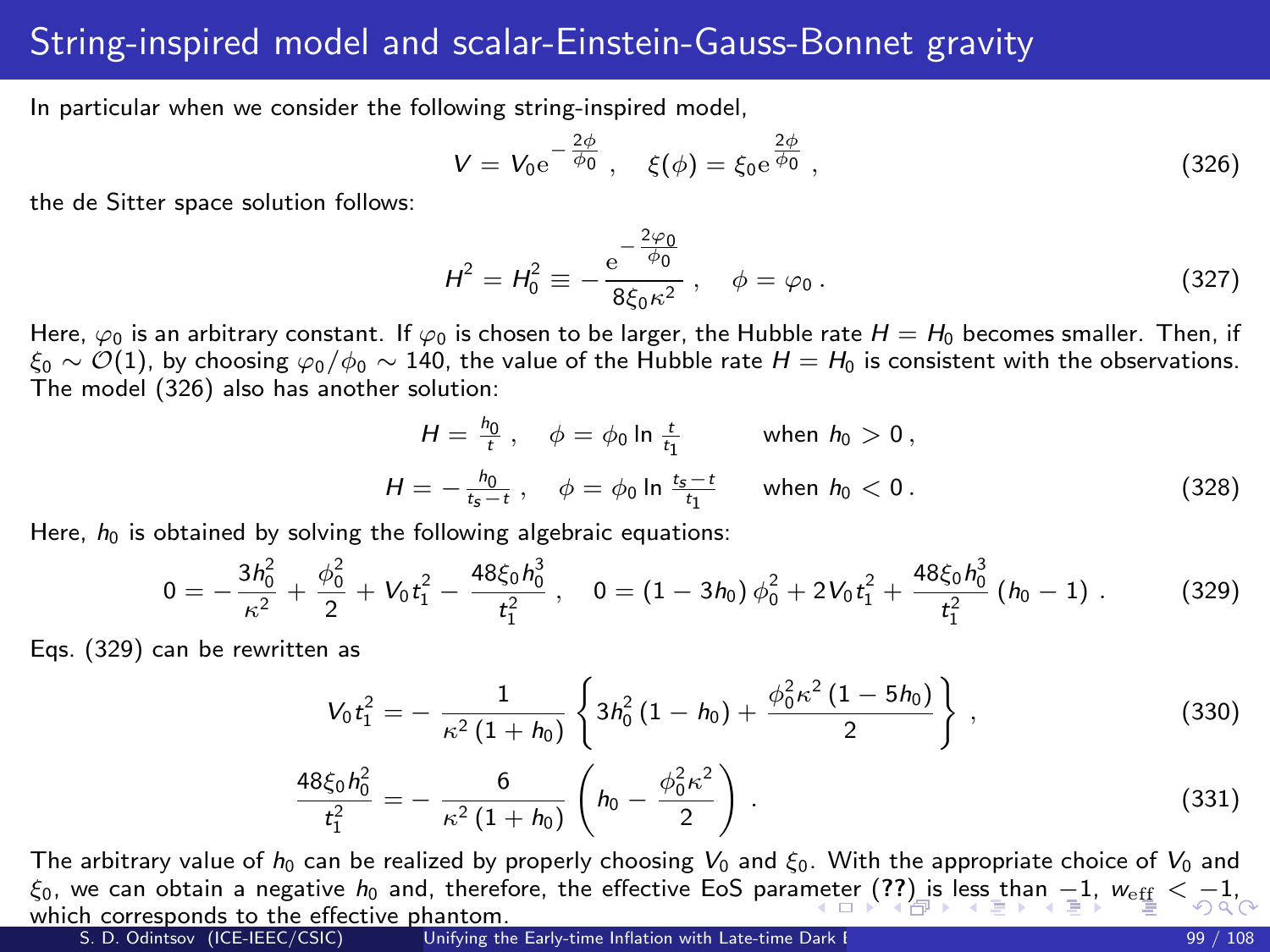# <span id="page-99-0"></span> $F(R)$  bigravity

Non-linear massive gravity (with non-dynamical background metric) was extended to the ghost-free construction with the dynamical metric (Hassan et al).

The convenient description of the theory gives bigravity or bimetric gravity which contains two metrics (symmetric tensor fields). One of two metrics is called physical metric while second metric is called reference metric.

Next is  $F(R)$  bigravity which is also ghost-free theory. We introduce four kinds of metrics,  $g_{\mu\nu}$ ,  $g_{\mu\nu}^J$ ,  $f_{\mu\nu}$ , and  $f^J_{\mu\nu}$ . The physical observable metric  $g^J_{\mu\nu}$  is the metric in the Jordan frame. The metric  $g_{\mu\nu}$  corresponds to the metric in the Einstein frame in the standard  $F(R)$  gravity and therefore the metric  $g_{\mu\nu}$  is not physical metric. In the bigravity theories, we have to introduce another reference metrics or symmetric tensor  $f_{\mu\nu}$  and  $f_{\mu\nu}^{\rm J}$ . The metric  $f_{\mu\nu}$  is the metric corresponding to the Einstein frame with respect to the curvature given by the metric  $f_{\mu\nu}$  . On the other hand, the metric  $f_{\mu\nu}^{\rm J}$  is the metric corresponding to the Jordan frame. The starting action is given by

<span id="page-99-1"></span>
$$
S_{\text{bi}} = M_{g}^{2} \int d^{4}x \sqrt{-\det g} R^{(g)} + M_{f}^{2} \int d^{4}x \sqrt{-\det f} R^{(f)}
$$
  
+ 
$$
2m^{2} M_{\text{eff}}^{2} \int d^{4}x \sqrt{-\det g} \sum_{n=0}^{4} \beta_{n} e_{n} \left(\sqrt{g^{-1}f}\right).
$$
 (333)

Here  $R^{(g)}$  is the scalar curvature for  $g_{\mu\nu}$  and  $R^{(f)}$  is the scalar curvature for  $f_{\mu\nu}$ .  $M_{\rm eff}$  is defined by

$$
\frac{1}{M_{\text{eff}}^2} = \frac{1}{M_g^2} + \frac{1}{M_f^2} \,. \tag{334}
$$

イロト イ部 トイ君 トイ君 トー

Furthermore, tensor  $\sqrt{g^{-1}f}$  is defined by the square root of  $g^{\mu\rho}f_{\rho\nu}$ , that is,  $\left(\sqrt{g^{-1}f}\right)_{\rho}^{\mu}\left(\sqrt{g^{-1}f}\right)_{\nu}^{\rho}=$  $g^{\mu\rho}f_{\rho\nu}$ .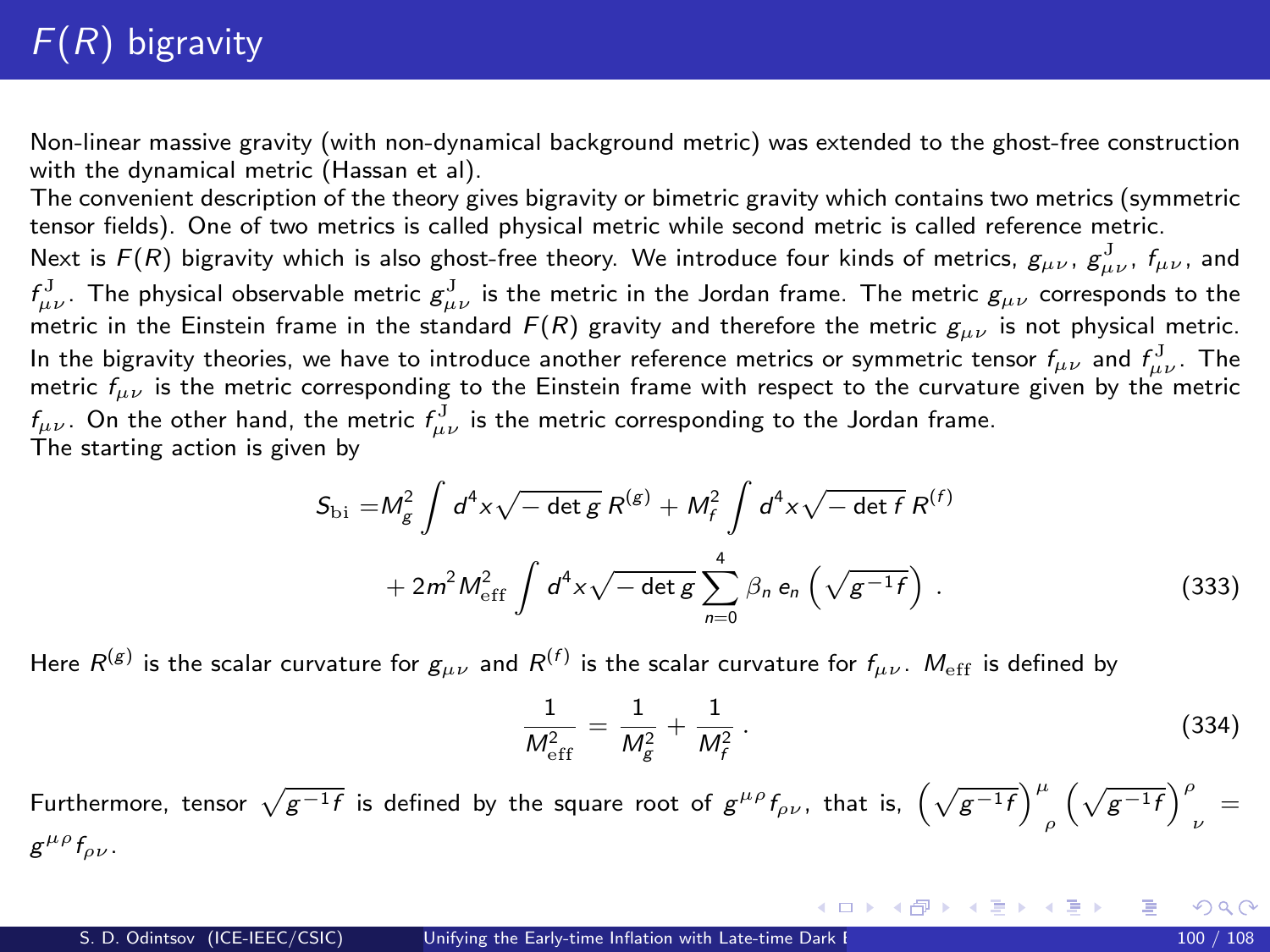## $F(R)$  bigravity

For general tensor  $X^{\mu}_{\ \nu}$ ,  $e_n(X)$ 's are defined by

$$
e_0(X) = 1, e_1(X) = [X], e_2(X) = \frac{1}{2}([X]^2 - [X^2]),
$$
  
\n
$$
e_3(X) = \frac{1}{6}([X]^3 - 3[X][X^2] + 2[X^3]),
$$
  
\n
$$
e_4(X) = \frac{1}{24}([X]^4 - 6[X]^2[X^2] + 3[X^2]^2 + 8[X][X^3] - 6[X^4]),
$$
  
\n
$$
e_k(X) = 0 \text{ for } k > 4.
$$
\n(335)

Here  $[X]$  expresses the trace of arbitrary tensor  $X^{\mu}_{\ \nu}$ :  $[X] = X^{\mu}_{\ \mu}$ . In order to construct the consistent  $F(R)$ bigravity, we add the following terms to the action [\(333\)](#page-99-1):

<span id="page-100-1"></span>
$$
S_{\varphi} = -M_g^2 \int d^4x \sqrt{-\det g} \left\{ \frac{3}{2} g^{\mu\nu} \partial_{\mu}\varphi \partial_{\nu}\varphi + V(\varphi) \right\} + \int d^4x \mathcal{L}_{\text{matter}} \left( e^{\varphi} g_{\mu\nu}, \Phi_i \right) , \tag{336}
$$

<span id="page-100-2"></span>
$$
S_{\xi} = -M_f^2 \int d^4x \sqrt{-\det f} \left\{ \frac{3}{2} f^{\mu\nu} \partial_{\mu} \xi \partial_{\nu} \xi + U(\xi) \right\} . \tag{337}
$$

By the conformal transformations  $g_{\mu\nu}\to {\rm e}^{-\varphi}g_{\mu\nu}^{\rm J}$  and  $f_{\mu\nu}\to {\rm e}^{-\xi}f_{\mu\nu}^{\rm J}$ , the total action  $S_{\it F}=S_{\rm bi}+S_\varphi+S_\xi$  is transformed as

<span id="page-100-0"></span>
$$
S_F = M_f^2 \int d^4x \sqrt{-\det f^J} \left\{ e^{-\xi} R^{J(f)} - e^{-2\xi} U(\xi) \right\}
$$
  
+  $2m^2 M_{\text{eff}}^2 \int d^4x \sqrt{-\det g^J} \sum_{n=0}^4 \beta_n e^{\left(\frac{n}{2} - 2\right)\varphi - \frac{n}{2}\xi} e_n \left(\sqrt{g^{J-1} f^J}\right)$   
+  $M_g^2 \int d^4x \sqrt{-\det g^J} \left\{ e^{-\varphi} R^{J(g)} - e^{-2\varphi} V(\varphi) \right\}$   
+  $\int d^4x \mathcal{L}_{\text{matter}} \left(g_{\mu\nu}^J, \Phi_i\right).$  (338)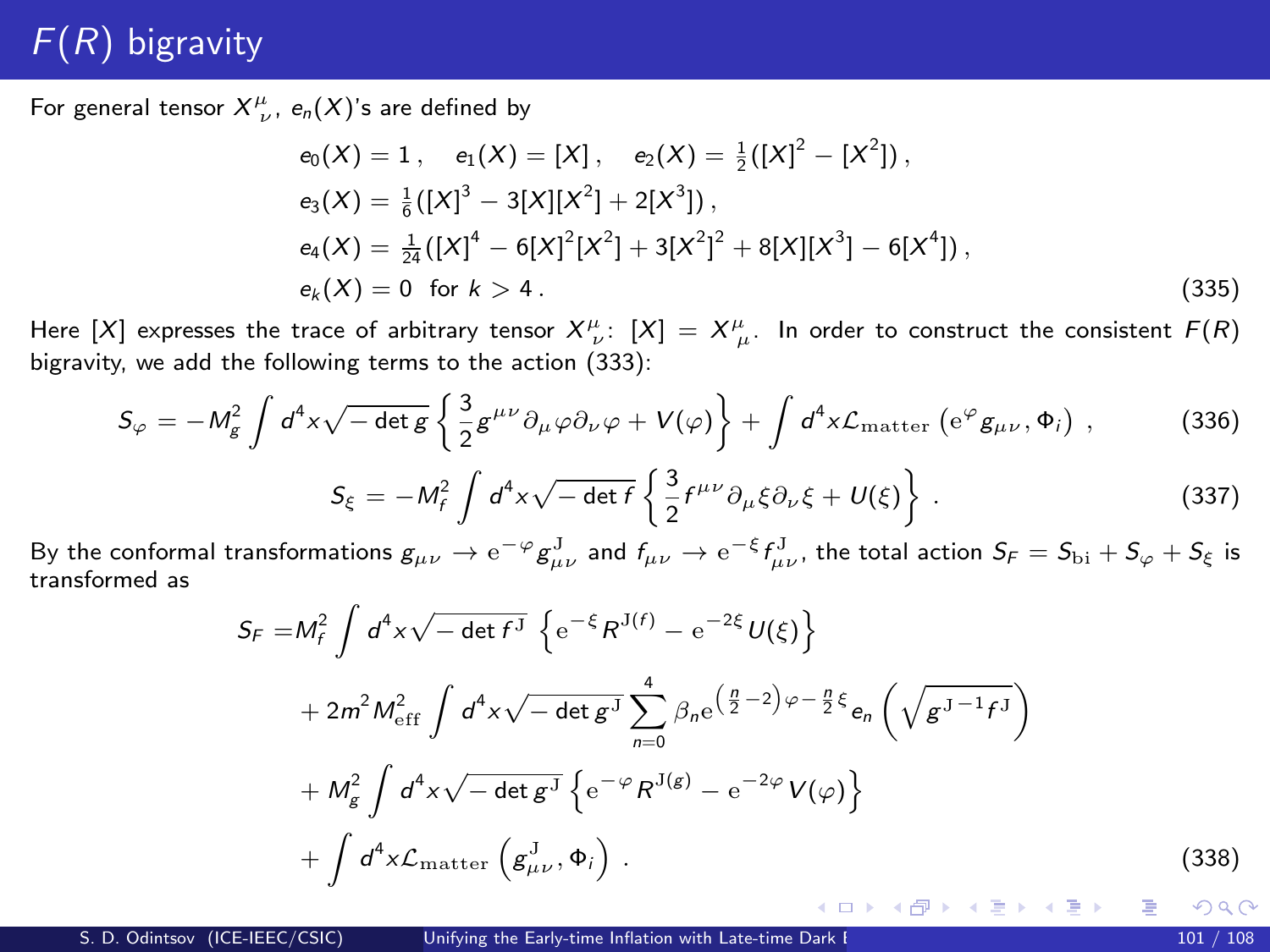# $F(R)$  bigravity

The kinetic terms for  $\varphi$  and  $\xi$  vanish. By the variations with respect to  $\varphi$  and  $\xi$  as in the case of convenient  $F(R)$  gravity, we obtain

<span id="page-101-0"></span>
$$
0 = 2m^2 M_{\text{eff}}^2 \sum_{n=0}^4 \beta_n \left(\frac{n}{2} - 2\right) e^{\left(\frac{n}{2} - 2\right)\varphi - \frac{n}{2}\xi} e_n \left(\sqrt{g^{J-1}f^{J}}\right) + M_g^2 \left\{-e^{-\varphi} R^{J(g)}\right\} + 2e^{-2\varphi} V(\varphi) + e^{-2\varphi} V'(\varphi) \left\},
$$
\n
$$
0 = -2m^2 M_{\text{eff}}^2 \sum_{n=0}^4 \frac{\beta_n n}{2} e^{\left(\frac{n}{2} - 2\right)\varphi - \frac{n}{2}\xi} e_n \left(\sqrt{g^{J-1}f^{J}}\right) + M_f^2 \left\{-e^{-\xi} R^{J(f)} + 2e^{-2\xi} U(\xi) + e^{-2\xi} U'(\xi)\right\}.
$$
\n(339)

<span id="page-101-1"></span>The Eqs. [\(339\)](#page-101-0) and [\(340\)](#page-101-1) can be solved algebraically with respect to  $\varphi$  and  $\xi$  as

$$
\varphi = \varphi\left(R^{J(g)}, R^{J(f)}, e_n\left(\sqrt{g^{J-1}f^{J}}\right)\right)
$$

and

$$
\xi = \xi \left( R^{J(g)}, R^{J(f)}, e_n \left( \sqrt{g^{J-1} f^{J}} \right) \right)
$$
  
328) one set  $E(P)$  birepair.

. Substituting above  $\varphi$  and  $\xi$  into [\(338\)](#page-100-0), one gets  $F(R)$  bigravity:

$$
S_F = M_f^2 \int d^4x \sqrt{-\det f^J} F^{(f)} \left( R^{J(g)}, R^{J(f)}, e_n \left( \sqrt{g^{J-1} f^J} \right) \right)
$$
  
+  $2m^2 M_{\text{eff}}^2 \int d^4x \sqrt{-\det g} \sum_{n=0}^4 \beta_n e^{\left( \frac{n}{2} - 2 \right) \varphi \left( R^{J(g)}, e_n \left( \sqrt{g^{J-1} f^J} \right) \right)} e_n \left( \sqrt{g^{J-1} f^J} \right)$   
+  $M_g^2 \int d^4x \sqrt{-\det g^J} F^{J(g)} \left( R^{J(g)}, R^{J(f)}, e_n \left( \sqrt{g^{J-1} f^J} \right) \right) + \int d^4x \mathcal{L}_{\text{matter}} \left( g^J_{\mu\nu}, \Phi_i \right) ,$  (341)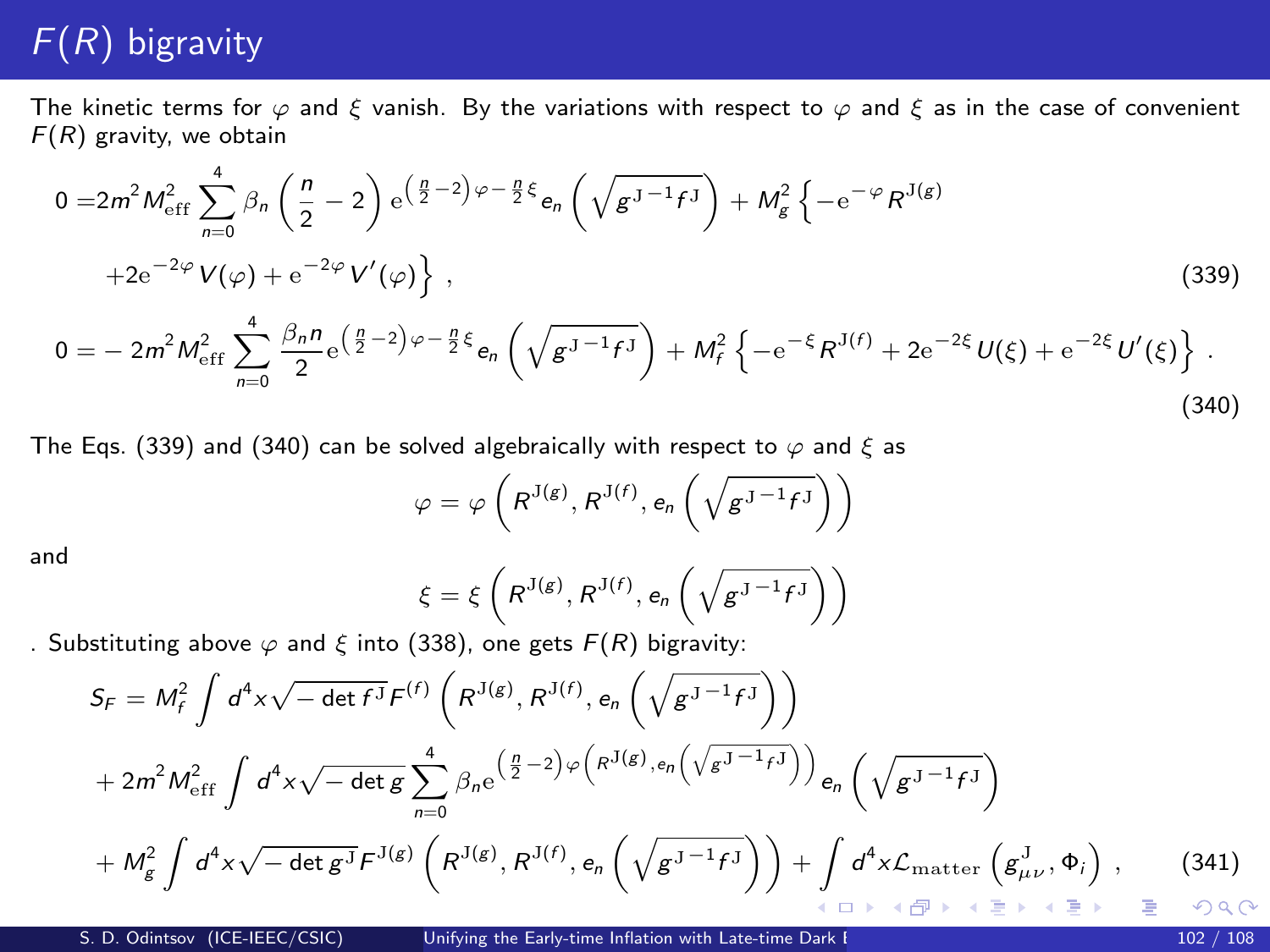$$
F^{J(g)}\left(R^{J(g)}, R^{J(f)}, e_n\left(\sqrt{g^{J-1}f^{J}}\right)\right) \equiv \left\{e^{-\varphi\left(R^{J(g)}, R^{J(f)}, e_n\left(\sqrt{g^{J-1}f^{J}}\right)\right)}R^{J(g)}\right\}
$$

$$
-e^{-2\varphi\left(R^{J(g)}, R^{J(f)}, e_n\left(\sqrt{g^{J-1}f^{J}}\right)\right)}V\left(\varphi\left(R^{J(g)}, R^{J(f)}, e_n\left(\sqrt{g^{J-1}f^{J}}\right)\right)\right)\right\},\qquad(342)
$$

$$
F^{(f)}\left(R^{J(g)}, R^{J(f)}, e_n\left(\sqrt{g^{J-1}f^{J}}\right)\right) \equiv \left\{e^{-\xi\left(R^{J(g)}, R^{J(f)}, e_n\left(\sqrt{g^{J-1}f^{J}}\right)\right)}R^{J(f)}\right\}
$$

$$
-e^{-2\xi\left(R^{J(g)}, R^{J(f)}, e_n\left(\sqrt{g^{J-1}f^{J}}\right)\right)}U\left(\xi\left(R^{J(g)}, R^{J(f)}, e_n\left(\sqrt{g^{J-1}f^{J}}\right)\right)\right)\right\}.
$$

Note that it is difficult to solve Eqs. [\(339\)](#page-101-0) and [\(340\)](#page-101-1) with respect to  $\varphi$  and  $\xi$  explicitly. Therefore, it might be easier to define the model in terms of the auxiliary scalars  $\varphi$  and  $\xi$  as in [\(338\)](#page-100-0).

活

メロメ メ部 メメ きょうくきょう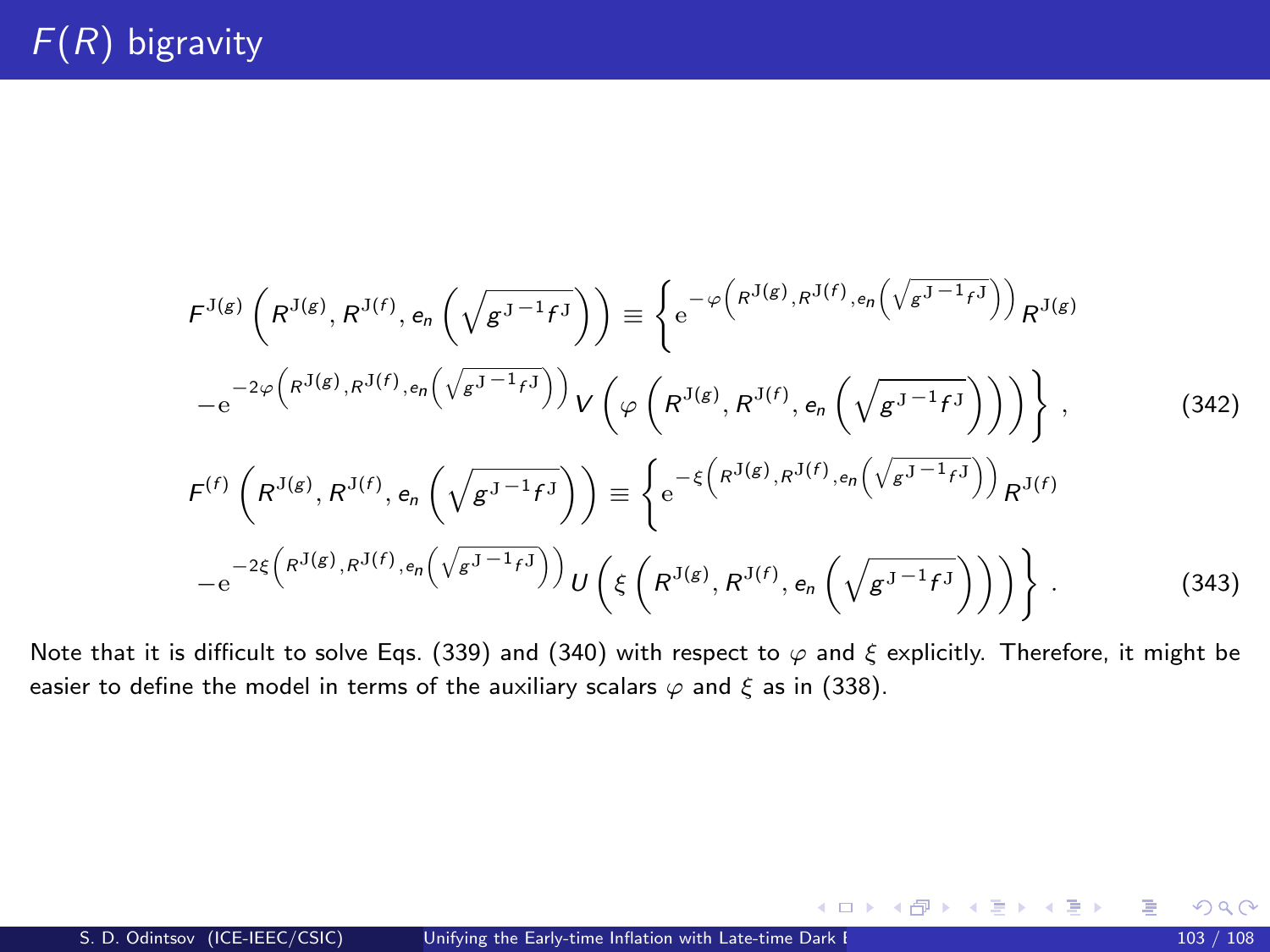### <span id="page-103-1"></span> $F(R)$  bigravity: Cosmological Reconstruction and Cosmic Acceleration

Let us consider the cosmological reconstruction program. For simplicity, we start from the minimal case

<span id="page-103-0"></span>
$$
S_{\text{bi}} = M_g^2 \int d^4 x \sqrt{-\det g} \, R^{(g)} + M_f^2 \int d^4 x \sqrt{-\det f} \, R^{(f)} + 2m^2 M_{\text{eff}}^2 \int d^4 x \sqrt{-\det g} \left( 3 - \text{tr} \sqrt{g^{-1} f} + \det \sqrt{g^{-1} f} \right) \,. \tag{344}
$$

In order to evaluate  $\delta\sqrt{g^{-1}f}$ , two matrices  $M$  and  $N$ , which satisfy the relation  $M^2\,=\,N$  are taken. Since  $\delta MM + M \delta M = \delta N$ , one finds

$$
\operatorname{tr} \delta M = \frac{1}{2} \operatorname{tr} \left( M^{-1} \delta N \right) . \tag{345}
$$

For a while, we consider the Einstein frame action [\(344\)](#page-103-0) with [\(336\)](#page-100-1) and [\(337\)](#page-100-2) but matter contribution is neglected. Then by the variation over  $g_{\mu\nu}$ , we obtain

<span id="page-103-2"></span>
$$
0 = M_g^2 \left( \frac{1}{2} g_{\mu\nu} R^{(g)} - R_{\mu\nu}^{(g)} \right) + m^2 M_{\text{eff}}^2 \left\{ g_{\mu\nu} \left( 3 - \text{tr} \sqrt{g^{-1} f} \right) \right.\left. + \frac{1}{2} f_{\mu\rho} \left( \sqrt{g^{-1} f} \right)^{-1 \rho} \right._{\nu} + \frac{1}{2} f_{\nu\rho} \left( \sqrt{g^{-1} f} \right)^{-1 \rho} \right._{\mu} \left\} + M_g^2 \left[ \frac{1}{2} \left( \frac{3}{2} g^{\rho\sigma} \partial_{\rho} \varphi \partial_{\sigma} \varphi + V(\varphi) \right) g_{\mu\nu} - \frac{3}{2} \partial_{\mu} \varphi \partial_{\nu} \varphi \right] .
$$
\n(346)

On the other hand, by the variation over  $f_{\mu\nu}$ , we get

<span id="page-103-3"></span>
$$
0 = M_f^2 \left( \frac{1}{2} f_{\mu\nu} R^{(f)} - R_{\mu\nu}^{(f)} \right) + m^2 M_{\text{eff}}^2 \sqrt{\det \left( f^{-1} g \right)} \left\{ -\frac{1}{2} f_{\mu\rho} \left( \sqrt{g^{-1} f} \right)^\rho_{\nu} - \frac{1}{2} f_{\nu\rho} \left( \sqrt{g^{-1} f} \right)^\rho_{\mu} + \det \left( \sqrt{g^{-1} f} \right) f_{\mu\nu} \right\} + M_f^2 \left[ \frac{1}{2} \left( \frac{3}{2} f^{\rho\sigma} \partial_\rho \xi \partial_\sigma \xi + U(\xi) \right) f_{\mu\nu} - \frac{3}{2} \partial_\mu \xi \partial_\nu \xi \right].
$$
\n(347)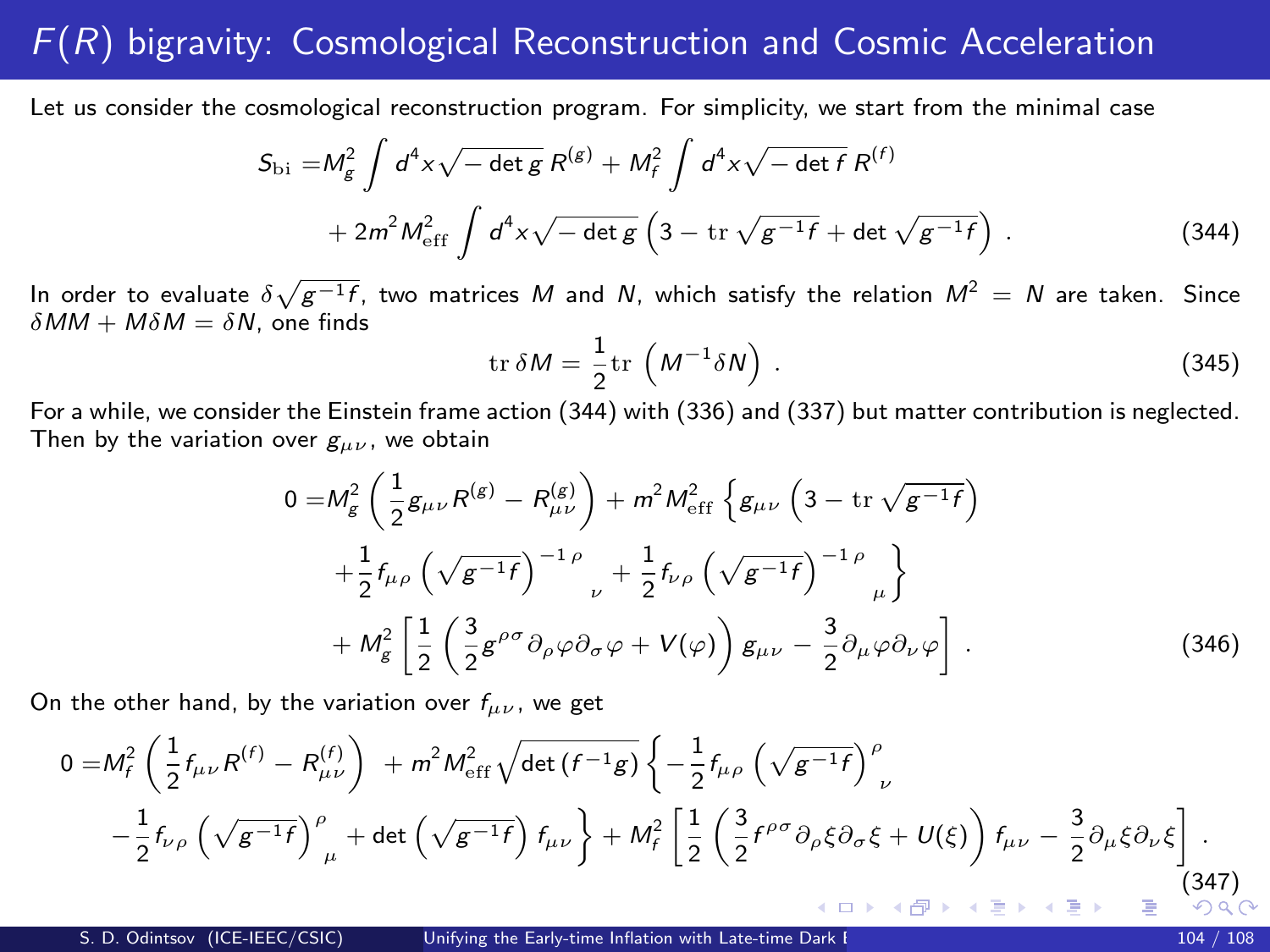#### $F(R)$  bigravity: Cosmological Reconstruction and Cosmic Acceleration

We should note that det  $\sqrt{\bar{g}}$  det  $\sqrt{g^{-1}f}\neq\sqrt{\det f}$  in general. The variations of the scalar fields  $\varphi$  and  $\xi$  are given by

<span id="page-104-0"></span> $0 = -3\Box_g \varphi + V'(\varphi)$  ,  $0 = -3\Box_f \xi + U'$  $(348)$ 

Here  $\Box_g$   $(\Box_f)$  is the d'Alembertian with respect to the metric  $g$   $(f)$ . By multiplying the covariant derivative  $\nabla_g^\mu$ with respect to the metric  $g$  with Eq. [\(346\)](#page-103-2) and using the Bianchi identity  $0=\nabla_g^\mu\left(\frac{1}{2}g_{\mu\nu}R^{(g)}-R^{(g)}_{\mu\nu}\right)$  and Eq. [\(348\)](#page-104-0), we obtain

<span id="page-104-1"></span>
$$
0 = - g_{\mu\nu} \nabla_g^{\mu} \left( \text{tr} \sqrt{g^{-1} f} \right) + \frac{1}{2} \nabla_g^{\mu} \left\{ f_{\mu\rho} \left( \sqrt{g^{-1} f} \right)^{-1 \rho} {}_{\nu} + f_{\nu\rho} \left( \sqrt{g^{-1} f} \right)^{-1 \rho} {}_{\mu} \right\} \,. \tag{349}
$$

Similarly by using the covariant derivative  $\nabla_f^\mu$  with respect to the metric  $f$ , from [\(347\)](#page-103-3), we obtain

<span id="page-104-2"></span>
$$
0 = \nabla_f^{\mu} \left[ \sqrt{\det \left( f^{-1} g \right)} \left\{ -\frac{1}{2} \left( \sqrt{g^{-1} f} \right)^{-1 \nu} \right\} g^{\sigma \mu} - \frac{1}{2} \left( \sqrt{g^{-1} f} \right)^{-1 \mu} g^{\sigma \nu} + \det \left( \sqrt{g^{-1} f} \right) f^{\mu \nu} \right\} \right].
$$
\n(350)

In case of the Einstein gravity, the conservation law of the energy-momentum tensor depends from the Einstein equation. It can be derived from the Bianchi identity. In case of bigravity, however, the conservation laws of the energy-momentum tensor of the scalar fields are derived from the scalar field equations. These conservation laws are independent of the Einstein equation. The Bianchi identities give equations [\(349\)](#page-104-1) and [\(350\)](#page-104-2) independent of the Einstein equation.

We now assume the FRW universes for the metrics  $g_{\mu\nu}$  and  $f_{\mu\nu}$  and use the conformal time t for the universe with metric  $g_{\mu\nu}$ :

$$
ds_g^2 = \sum_{\mu,\nu=0}^3 g_{\mu\nu} dx^{\mu} dx^{\nu} = a(t)^2 \left( -dt^2 + \sum_{i=1}^3 \left( dx^i \right)^2 \right),
$$
  

$$
ds_f^2 = \sum_{\mu,\nu=0}^3 f_{\mu\nu} dx^{\mu} dx^{\nu} = -c(t)^2 dt^2 + b(t)^2 \sum_{\substack{i=1 \ \text{odd } k}}^3 \left( dx^i \right)^2.
$$
 (351)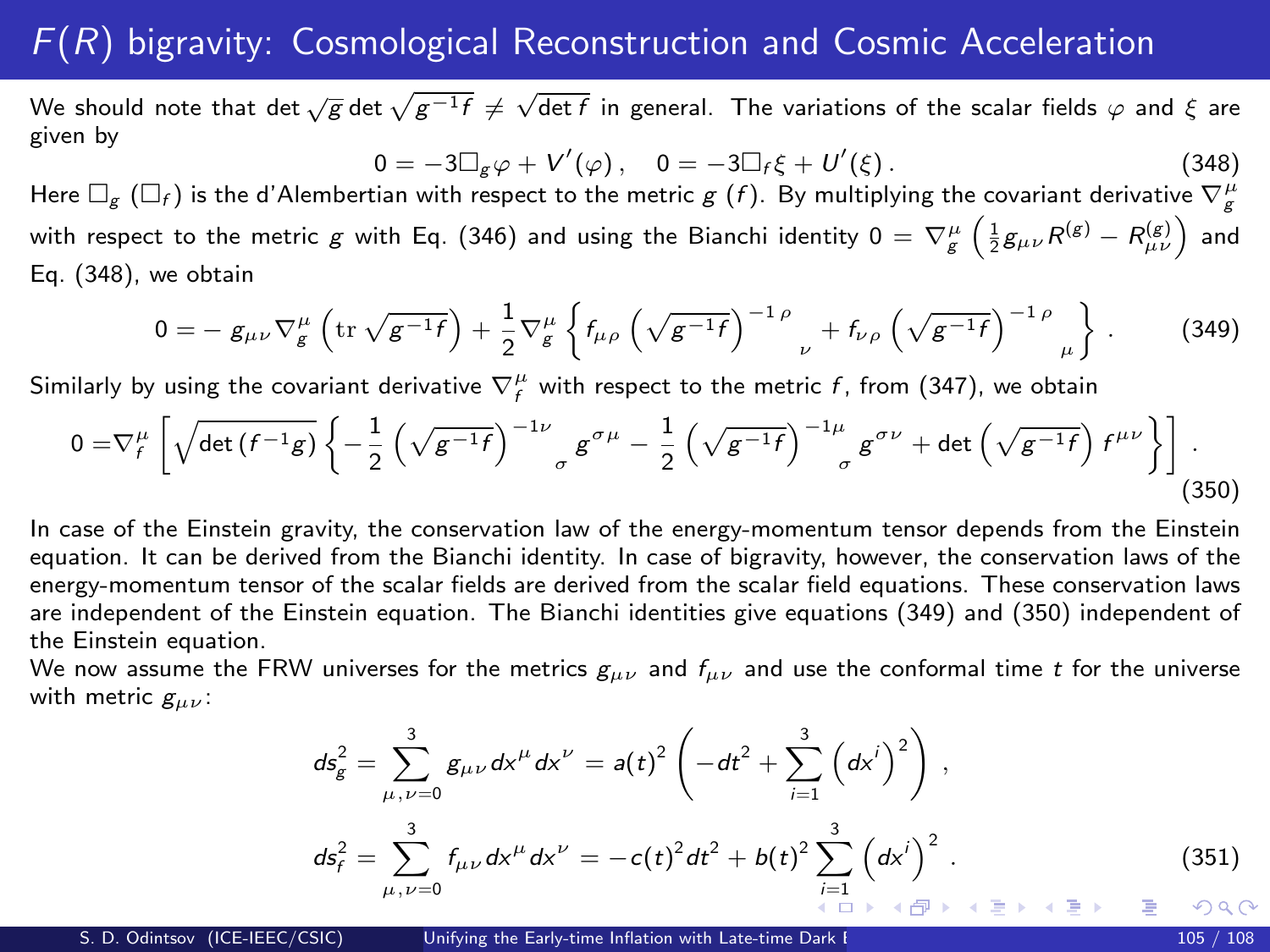## $F(R)$  bigravity: Cosmological Reconstruction and Cosmic Acceleration

Then  $(t, t)$  component of [\(346\)](#page-103-2) gives

$$
0 = -3M_g^2 H^2 - 3m^2 M_{\rm eff}^2 \left( a^2 - ab \right) + \left( \frac{3}{4} \dot{\varphi}^2 + \frac{1}{2} V(\varphi) a(t)^2 \right) M_g^2, \qquad (352)
$$

and  $(i, j)$  components give

$$
0 = M_g^2 \left( 2\dot{H} + H^2 \right) + m^2 M_{\text{eff}}^2 \left( 3a^2 - 2ab - ac \right)
$$
  
+ 
$$
\left( \frac{3}{4} \dot{\varphi}^2 - \frac{1}{2} V(\varphi) a(t)^2 \right) M_g^2.
$$
 (353)

Here  $H = \dot{a}/a$ . On the other hand,  $(t, t)$  component of [\(347\)](#page-103-3) gives

$$
0 = -3M_f^2 K^2 + m^2 M_{\rm eff}^2 c^2 \left( 1 - \frac{a^3}{b^3} \right) + \left( \frac{3}{4} \dot{\xi}^2 - \frac{1}{2} U(\xi) c(t)^2 \right) M_f^2, \qquad (354)
$$

and  $(i, j)$  components give

$$
0 = M_f^2 \left( 2\dot{K} + 3K^2 - 2LK \right) + m^2 M_{\text{eff}}^2 \left( \frac{a^3 c}{b^2} - c^2 \right)
$$
  
+ 
$$
\left( \frac{3}{4} \dot{\xi}^2 - \frac{1}{2} U(\xi) c(t)^2 \right) M_f^2.
$$
 (355)

Here  $K = \dot{b}/b$  and  $L = \dot{c}/c$ . Both of Eq. [\(349\)](#page-104-1) and Eq. [\(350\)](#page-104-2) give the identical equation:

$$
cH = bK \text{ or } \frac{c\dot{a}}{a} = \dot{b} \,.
$$
 (356)

If  $\dot{a} \neq 0$ , we obtain  $c = a\dot{b}/\dot{a}$ . On the other hand, if  $\dot{a} = 0$ , we find  $\dot{b} = 0$ , that is, a and b are constant and c can be arbitrary. イロメ 不優 メイミメイミメ つへへ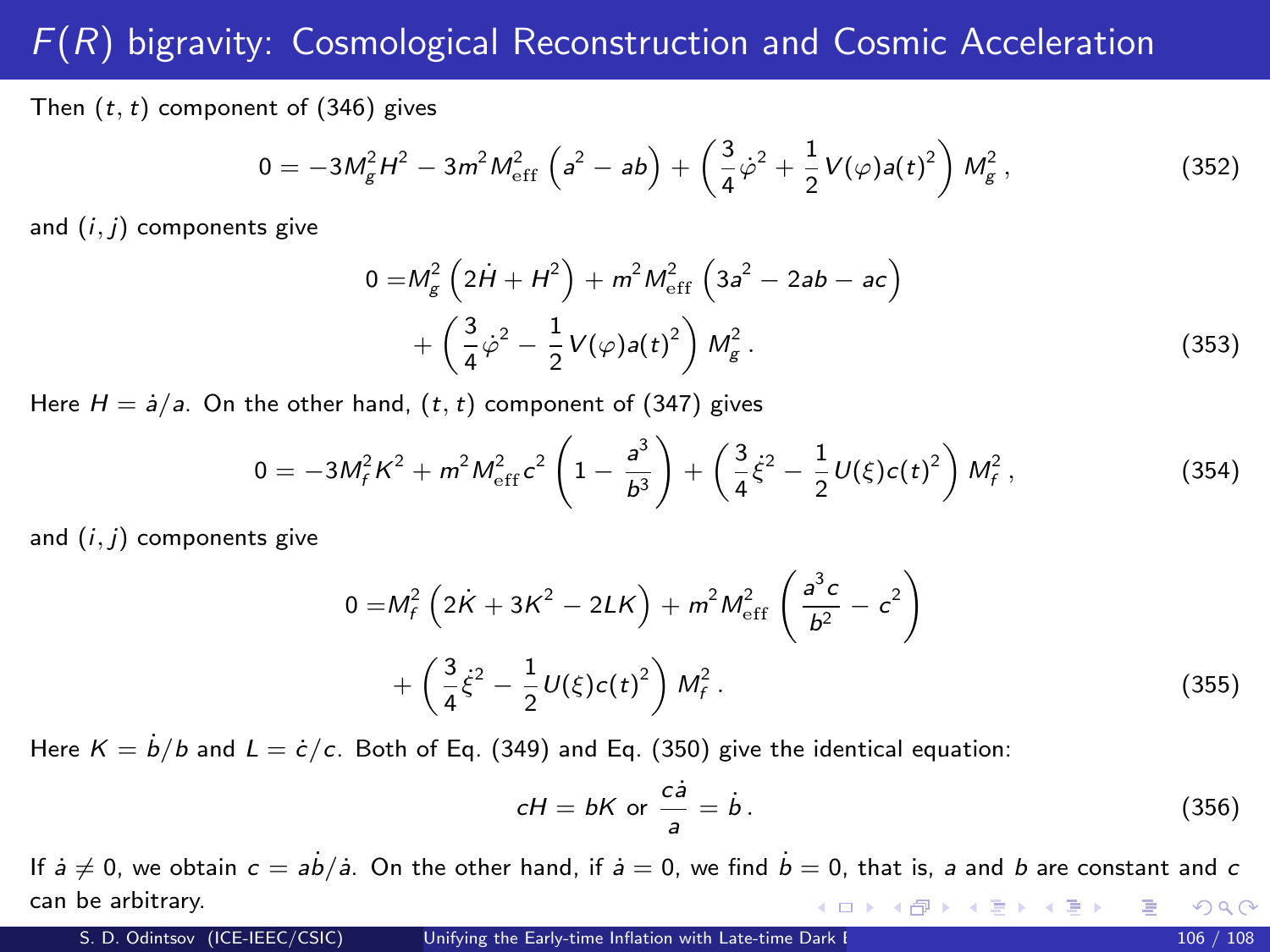We now redefine scalars as  $\varphi = \varphi(\eta)$  and  $\xi = \xi(\zeta)$  and identify  $\eta$  and  $\zeta$  with the conformal time  $t, \eta = \zeta = t$ . Hence, one gets

<span id="page-106-0"></span>
$$
\omega(t)M_g^2 = -4M_g^2 \left(\dot{H} - H^2\right) - 2m^2 M_{\rm eff}^2 (ab - ac),
$$
\n(357)

$$
\tilde{V}(t)a(t)^{2}M_{g}^{2}=M_{g}^{2}\left(2\dot{H}+4H^{2}\right)+m^{2}M_{\text{eff}}^{2}(6a^{2}-5ab-ac),
$$
\n(358)

$$
\sigma(t)M_f^2 = -4M_f^2\left(\dot{K} - LK\right) - 2m^2M_{\rm eff}^2\left(-\frac{c}{b} + 1\right)\frac{a^3c}{b^2},\qquad(359)
$$

<span id="page-106-1"></span>
$$
\tilde{U}(t)c(t)^{2}M_{f}^{2}=M_{f}^{2}\left(2\dot{K}+6K^{2}-2LK\right)+m^{2}M_{\rm eff}^{2}\left(\frac{a^{3}c}{b^{2}}-2c^{2}+\frac{a^{3}c^{2}}{b^{3}}\right).
$$
 (360)

Here

$$
\omega(\eta) = 3\varphi'(\eta)^2, \quad \tilde{V}(\eta) = V(\varphi(\eta)), \quad \sigma(\zeta) = 3\xi'(\zeta)^2, \quad \tilde{U}(\zeta) = U(\xi(\zeta)). \tag{361}
$$

Therefore for arbitrary  $a(t)$ ,  $b(t)$ , and  $c(t)$  if we choose  $\omega(t)$ ,  $\tilde{V}(t)$ ,  $\sigma(t)$ , and  $\tilde{U}(t)$  to satisfy Eqs. [\(357](#page-106-0)[-360\)](#page-106-1), the cosmological model with given  $a(t)$ ,  $b(t)$  and  $c(t)$  evolution can be reconstructed. Following this technique we presented number of inflationary and/or dark energy models as well as unified inflation-dark energy cosmologies. The method is general and maybe applied to more exotic and more complicated cosmological solutions.

メロメ メ部 メメ きょうくきょう